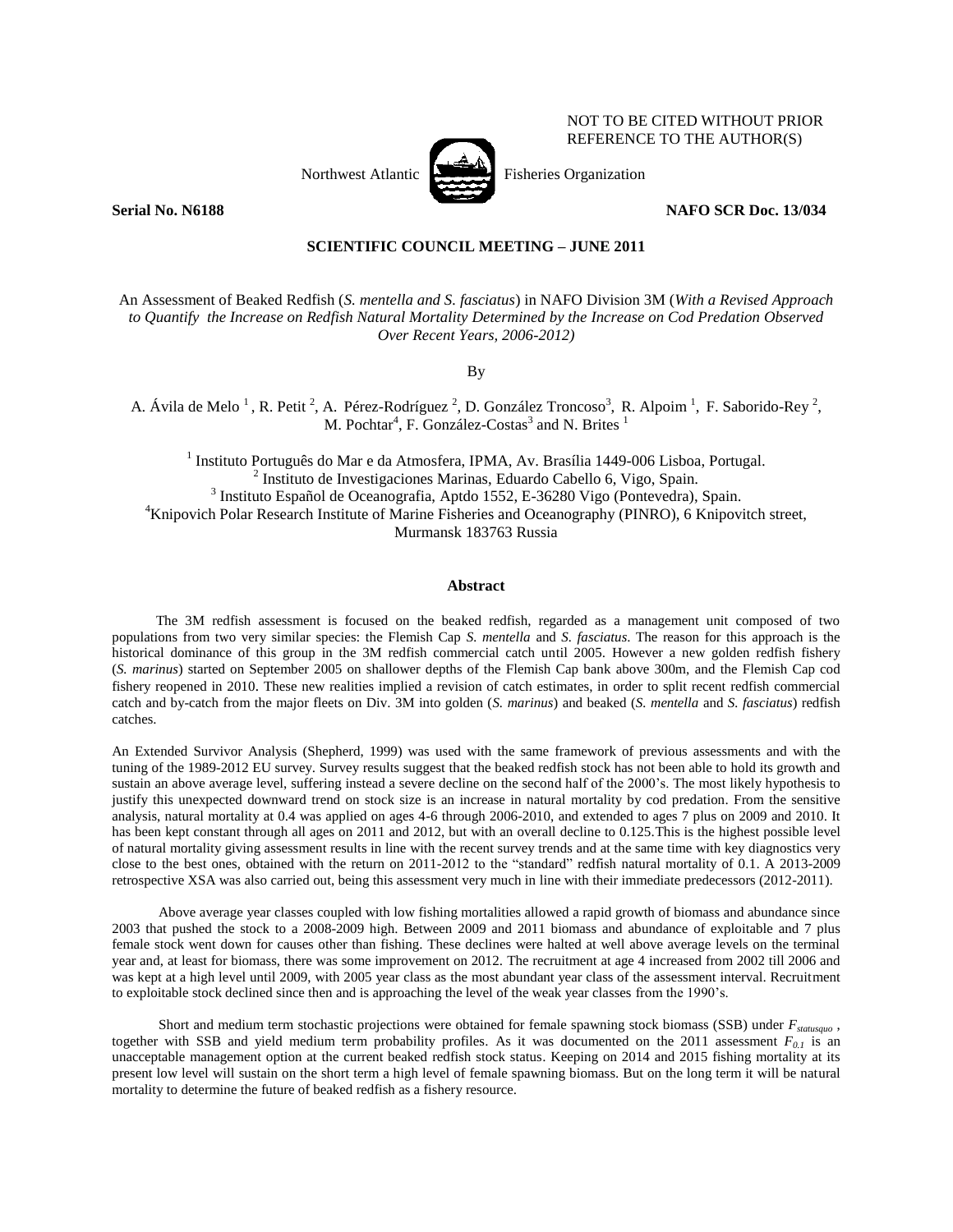## **Introduction**

There are three stocks of redfish in NAFO Division 3M: deep-sea redfish (*Sebastes mentella*) with a maximum abundance at depths greater than 300m, golden redfish (*Sebastes marinus*) and Acadian redfish (*Sebastes fasciatus*) preferring shallower waters of less than 400m. Due to their external resemblance *S. mentella* and *S. fasciatus* are commonly designated as beaked redfish. The identity of the Flemish Cap redfish populations is supported by morphometric studies (Saborido Rey, 1998).

The 3M redfish assessment is focused on beaked redfish, regarded as a management unit composed of two populations from two very similar species: the Flemish Cap *S. mentella* and *S. fasciatus*. The reason for this approach is the dominance of this group in the 3M redfish commercial catch. During the entire series of EU Flemish Cap surveys (1988-2012) beaked redfish also represents the majority of redfish biomass (78%).

Flemish Cap beaked redfish are long living species presenting slow growth, slow maturation and a long recruitment process to the bottom, extending to lengths up to 30-32cm. The *S. mentella* and *S. fasciatus populations* have similar length growth, namely females, up to 20 years old (Saborido Rey, 2001). Redfish are viviparous with the larvae eclosion occurring right before or after birth. Mean length of female first maturation varies from 26,5cm (at age 8) for Acadian redfish to 30.1cm (at age 10) for deep-sea redfish (Saborido Rey, *pers. comm.* 2000). Spawning on Flemish Cap occurs through February till the first half of April for deep-sea redfish while for Acadian redfish spawning reach its maximum in July – August (Saborido Rey, 1994).

## **Description of the fishery**

The 3M redfish stocks have been exploited both by pelagic and bottom trawl. Due to the similarity of their external morphology the commercial catches of 3M redfish are reported together. Historically the majority of pelagic and bottom commercial catches from the 3M redfish fisheries are a mixture of *S.mentella* and *S.fasciatus*. The redfish by-catch from the 3M Greenland halibut fishery is 100% *S. mentella.* 

The redfish fishery on Division 3M increased from 20,000 tons in 1985 to 81,000 tons in 1990, falling continuously since then till 1998-1999, when a minimum catch around 1,000 tons has been recorded most as bycatch of the Greenland halibut fishery (Table 1a, Fig. 1a). This drop of the 3M redfish catches was related with the quick decline of both stock biomass and fishing effort deployed in this fishery. A discrete increase of catch and fishing effort directed to redfish is observed again during the first half of the 2000's, when Portugal consolidated its major role in the fishery (Table 1a).

From July 2004 to July 2006 Flemish Cap EU survey showed a 3.5 fold increase in bottom biomass of both golden and Acadian redfish (Casas *et al.*, 2007). Cod stock and cod by-catch also went up, and the Flemish Cap cod fishery reopened in 2010. Redfish catch (including by-catch from cod) respond positively to those events and was kept at a relative high level of 6,000-11,000 tons between 2006 and 2012. So, over the most recent years, we have a mixture of redfish by-catch from depths above 300m (a mixture of golden and beaked redfish) with redfish catch bellow 300m (basically beaked redfish), mainly taken by Portuguese bottom trawl and Russian pelagic and bottom trawl fisheries.

This new blend forced a revision of redfish catch estimates, in order to split recent by-catch and catch of the major fleets on the Flemish Cap bank (Portugal, Russia and Spain) into golden and beaked redfish. And at the same time to have the available length sampling for each of the main fleets separated as well.

In order to estimate a proxy of the beaked redfish catch by fleet, a 2005-2012 revision of the logbooks from the monitored vessels has been carried by the national sampling programmes of Portugal, Spain and Russia. For each fleet the observed hauls were assembled by depth intervals (<300m; 300-400m; 400-700m and >700m). The proportion of beaked redfish found in the EU survey redfish catch in weight (excluding juveniles) at each of these intervals was applied to the correspondent commercial redfish observed catch taken from the same depth interval in order to get a beaked redfish catch estimate. The ratio between estimated beaked redfish catch and observed redfish catch for the ensemble of monitored vessels was then applied to the fleet annual catch in order to get a beaked redfish catch estimate for that fleet. This exercise was performed annually for the Portuguese bottom trawl, Spanish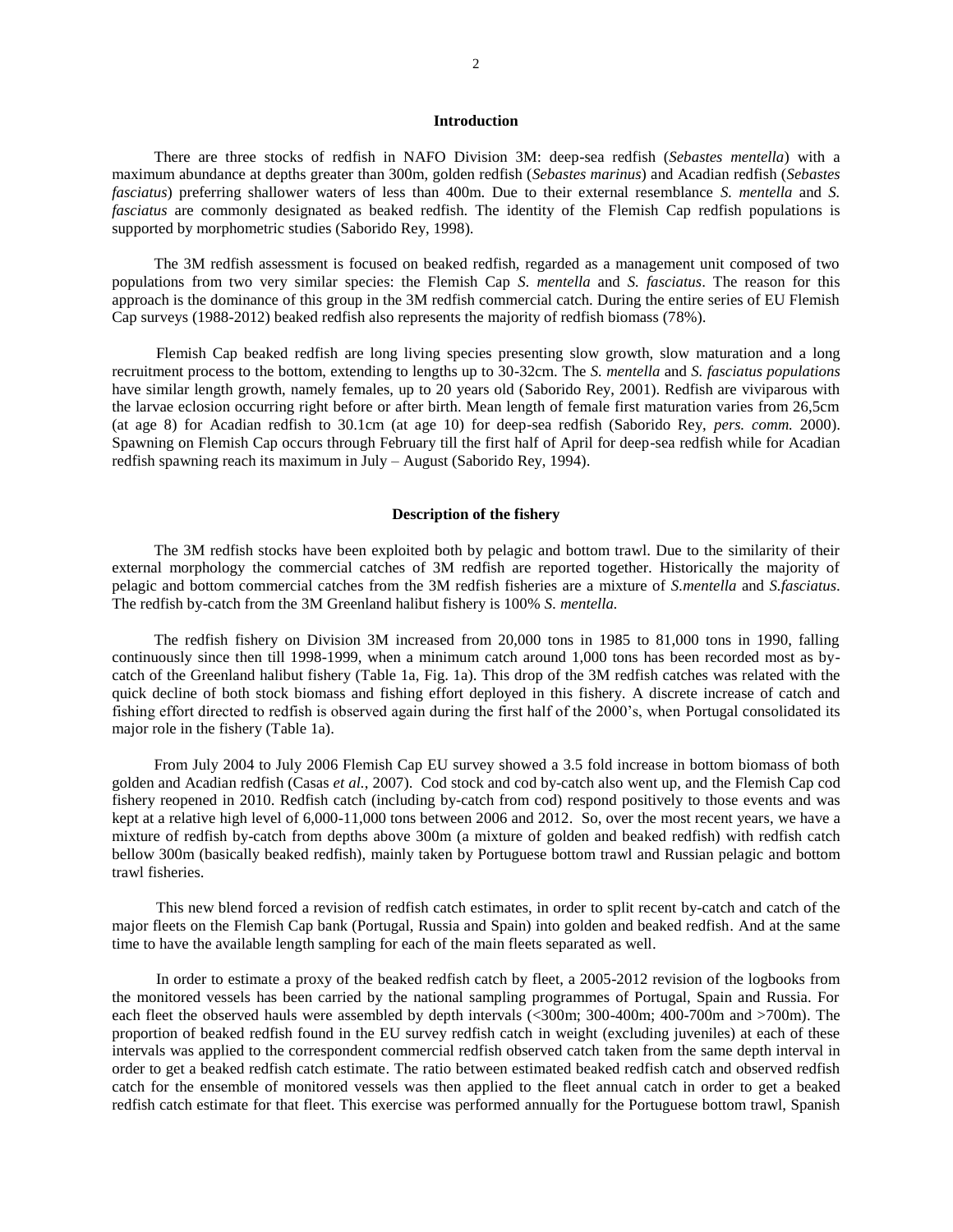bottom trawl and Russian pelagic and bottom trawl.

The 2005-2008 3M redfish catches of Japan were assigned to beaked redfish. The 2005-2009 3M beaked redfish catches from fleets other than Portugal, Spain and Russia were estimated with an average beaked redfish proportion found on the redfish catches of Portugal and Spain on each of those years. With the reopening of the cod fishery in 2010 the Portuguese bottom trawl fleet was allowed to spread more evenly its effort on the bank over a wider depth range, while the Spanish effort maintained its preference to deeper Greenland halibut grounds. That is why on 2010-2012 redfish catches from fleets mentioned above were translated into beaked redfish catches using just the beaked redfish proportion estimated for the Portuguese redfish catches.

No STACFIS catch estimates were available for 2011-2012. Over the previous five years (2006-2010) an average annual bias of 15% plus was recorded between overall SACFIS catch estimate and overall STATLANT nominal catch. In order to mitigate the lack of scientific catch information a 15% surplus was added to the STATLANT catch of each fleet for the last couple of years or, (for 2012 and for the countries with no STATLANT catch available yet) to the catch reported on the "Provisional Catches for December 2012" (NAFO Circ.Letter Ref. No.: GFS/13-070, 11 February 2013). This inflated STALANT catches are included in the present assessment along with the STACFIS catch estimates.

The 1989-2012 redfish nominal catch is presented on Table 1a, STACFIS redfish catch on Table 1b and the beaked redfish catch estimates used in this assessment on Table 1c and Fig. 1a. Finally on Table 1d are tabulated the golden and beaked redfish proportions by depth found in the 2005-2012 EU surveys (Gonzalez, *pers. comm.,*2009- 2013) that were used to get the beaked redfish commercial catch estimates by fleet.

The boom in 1993 and further settlement of a shrimp fishery in Flemish Cap lead to high levels of redfish bycatch in 1993-1994. From 1995 onwards by-catch in weight fell to apparent low levels but since 2001 increased again, reaching 1006 tons in 2003. That increase does not reflect any expansion of the 3M shrimp fishery and was supported by the income of above average year classes. From Canadian observer data (Kulka and Firth, *pers. comm.*, 1999-2005) the redfish by-catch on the 3M shrimp fishery declined to 471 ton in 2004 and again to 80 ton in 2005 (Table 1e) due to the fall of the Flemish Cap shrimp fishery (Skúladóttir and Pétursson, 2006).

In 2001-2003 the redfish by-catch in numbers from the Flemish Cap shrimp fishery justified 78% of the total 3M redfish catch. In 2004 represented 44%, and just 15% of the total catch in 2005 (Table 1f, Fig. 1b). From 2006 onwards the beaked redfish catch in the basically from the commercial catch.

## **Length composition of the commercial catch and by-catch**

The 1998-2010 and 2012 3M beaked redfish commercial length weight relationships from the Portuguese commercial catch (Alpoim and Vargas, 2004; Vargas *et al*, 2005 and 2007-2011 and 2013) were used to compute the mean weights of all commercial catches and correspondent catch numbers at length (Table 2a). Due to the small length weight sample size available for 2011 the previous 2010 length weight relationship was applied to the 2011 catch. The 1993-2004 beaked redfish length weight relationships from the EU survey (Table 2b: Troncoso and Casas, *pers. comm.* 2005) were used to compute the mean weights of the by-catch and correspondent by-catch numbers at length.

Length samplings from the Portuguese bottom trawl and from the Russian pelagic and bottom trawl are the major inputs to the length composition of the 3M beaked redfish commercial catch. The Russian beaked redfish length sampling from pelagic trawl is just applied to the Russian beaked redfish pelagic catches. Until 2009 the pelagic catch is near 100% of the Russian catch but for 1996, 1998-1999 and 2003-004. However on recent years this pattern is reversed: no pelagic redfish catch recorded on 2010 and 2012. In 2011 less than half of the Russian redfish catch came from pelagic trawl.

The Portuguese beaked redfish length sampling is applied to the beaked redfish catch of bottom trawl fleets with the exception of the Russian, Spanish and Japanese fleets for the years where respective length sampling data are available for those fleets (Table 3a). In order to overcome the lack of the length sampling of the Portuguese catches on 1993-1994 and of the Russian catches on 1992-1994, for each year and fleet an expected length composition of the commercial catch was derived from the permile length composition of the correspondent EU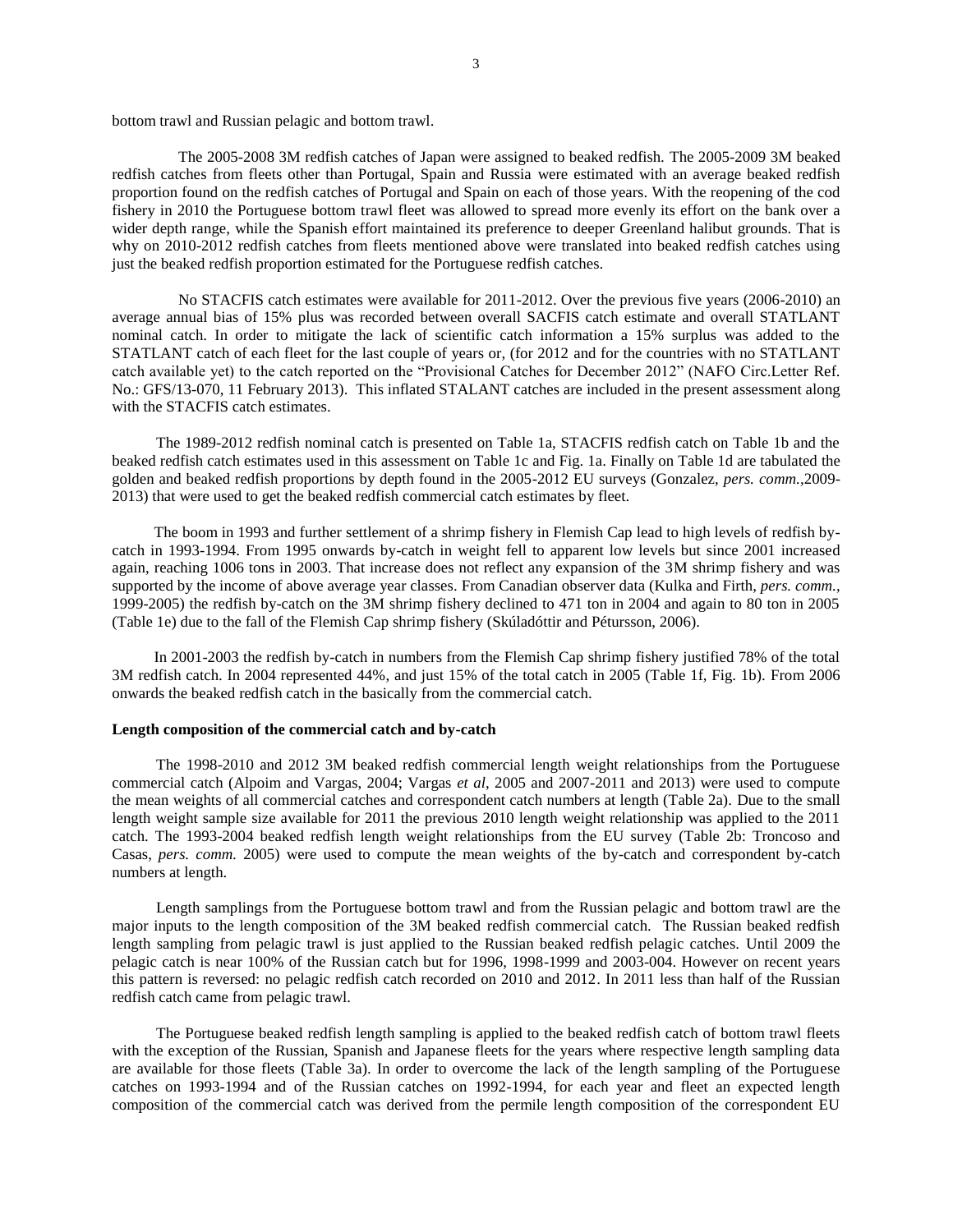survey catch, using a "exploitation pattern at length" calculated previously for each commercial trawl gear (Ávila de Melo et al., 2009).

Length structure of the commercial catch show relative stability between 1989 and 2001, with most of the annual mean lengths falling within 27-31cm. Small sizes increase their presence in the commercial catch afterwards, being responsible of annual mean lengths bellow 28cm and wide oscillations in the catch structure at length. Until very recently this presence of small redfish in the commercial catch was the outcome of several recruitment processes from a sequence of abundant year classes. However the severe decline of the commercial mean length between 2009 and 2010 may also reflect a decline on the size of the exploitable stock, as suggested by the EU survey results. The same rational, but on the opposite way, can be justify the recent increases (2011-2012) observed both on mean length of commercial catch and exploitable stock size from EU survey (Table 3b, Fig. 2).

Redfish by-catch proportion in weight of the shrimp catch and redfish by-catch in numbers at length for the 3M shrimp fishery were available from 1993 till 2004, based on data collected on board of Norwegian (1993-1998) and Canadian (1993-1997; 1999-2004) vessels (Kulka, 1999 and *pers. comm.*, 2000-2005; Firth, *pers. comm.* 2004- 2005). The sum of the absolute length compositions of the 1989-2013 commercial catch with the absolute length compositions of the 1993-2004 by catch is the 3M redfish catch at length input of this assessment (Table 3c).

## **Age composition of the catch**

Age composition of the total catch was obtained using the *S.mentella* age length keys from the 1990-2007 and 2009-2012 EU surveys (Fran Saborido-Rey and Rosario Petit, *pers. comm.* 1991-2013). No *S.mentella* age length key was available for 2008: a synthetic *S.mentella* age length key was applied both to commercial and survey length compositions (Fran Saborido-Rey, *pers. comm.* 2009). Before 1993 age group 8 was the most abundant in the commercial catch and consecutive 1981-1984 cohorts were the most important when passing through this age. The lack of sorting grades on shrimp trawl at the beginning of the 3M shrimp fishery justified that the most abundant age group in the catch (including redfish by-catch) moved back to age 4 and 5 in 1993-1995, targeting prematurely the above average 1989 and 1990 cohorts. The expansion of the shrimp fishery with sorting grade escape device and the decline of the redfish fishery lead to even younger modal age groups between 1996 and 2004, when age 2 was the most abundant on the redfish catch most of the years (nevertheless 1990 year class dominated again the commercial catch in 2000). The 1999-2002 and 2005 cohorts dominated sequentially the overall catch through most years of the past decade (with the exception of 2005), some of them on several years, first still in the shrimp bycatch and later on in the commercial fishery (Table 3d). The 2006 and 2007 year classes are the most abundant on the 2012 catch.

The length weight relationships from the Portuguese commercial catch (Table 2a) were used to calculate mean weights at age in the redfish catch (commercial plus by-catch) (Table 3e).

## **Research surveys**

There are two survey series providing bottom biomass indices as well as length and age structure of the Flemish Cap redfish stocks: one series from Russia (1983-1993; 1995-1996 and 2001-2002) and the other one from the European Union/Spain and Portugal (1988-2010). An earlier bottom trawl survey series has been carried out by Canada from 1979 till 1985. This series was discontinued since then, despite an isolated Canadian bottom trawl survey was conducted again on 1996.

For reasons explained in previously (Ávila de Melo *et al*, 2003) the EU survey series is the only source of survey data used in the assessment.

## **EU survey**

The EU survey has been conducted annually in June-July since 1988 as a bottom trawl survey, down to the 731m-depth contour till 2002, extending to 1400m depth since 2003. Swept area is divided according to the Flemish Cap bank stratification proposed by Doubleday (1981) and revised and extended by Bishop (1994). The survey series used in the assessment is the original one, covering the nineteen strata of the bank till 731m. Half an hour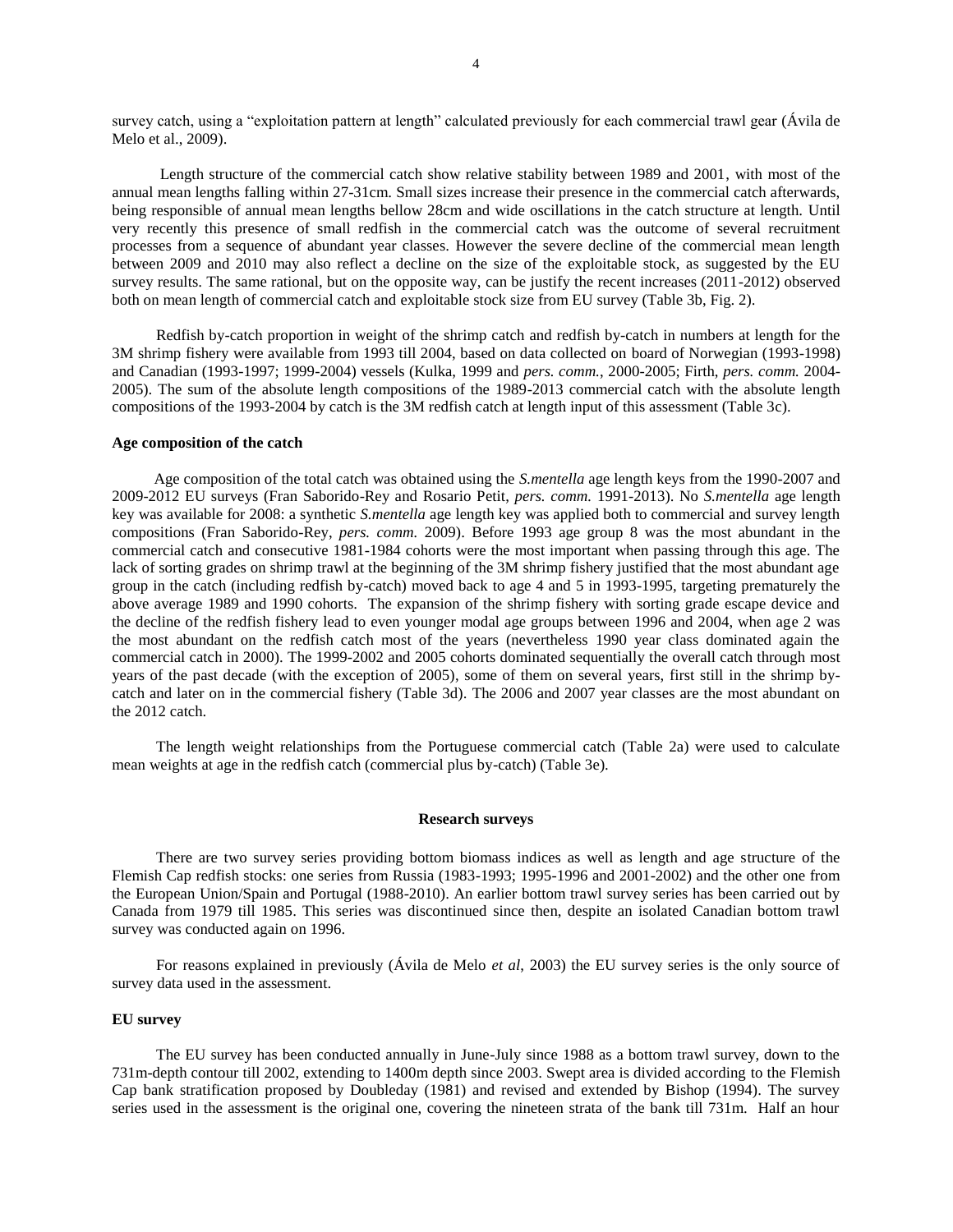valid hauls were kept around 120 each year. More details regarding the EU survey series, namely its conversion from former *RV Cornide de Saavedra* (CS) to the actual *RV Vizconde de Eza* (VE) units go to the 2005 EU survey report (Troncoso and Casas, 2005) and to the 2005 assessment (Ávila de Melo *et al*, 2005).

## **Length weight relationships**

Annual length weight relationships for *S. mentella* and *S. fasciatus* (1992-2012) and for the two species combined (1988-2012) were available from survey data (Troncoso and Casas *pers. comm.*, 2005-2013) (Table 2b). *S. mentella* and *S. fasciatus* length weight relationships were used to get 1992-2012 *SOP* survey biomass for each redfish species. The *Sebastes sp*. length weight relationships were used to get the 1988-1991 *SOP* survey biomass for beaked redfish.

## **Survey abundance at length**

Each of the redfish categories included in the beaked redfish unit (beaked redfish including juveniles, 1988- 1989; beaked redfish, 1990-1991; *S. mentella*, 1992-2002; *S. fasciatus*, 1992-2002 and juveniles, 1990-2002) had their own survey abundance at length original series converted to the new RV units using the conversion framework described in the 2005 assessment (Ávila de Melo *et al*, 2005). The transformed *S. mentella, S. fasciatus* and juvenile survey abundance at length series were then linked to with the 2003-2012 *RV Vizconde de Eza* length distributions (Troncoso *pers. comm.*, 2005-2013). For each year and redfish category, abundance at length is re-scaled in order to fit the correspondent swept area survey biomass estimate. Finally the matrices of length distributions from all redfish categories were assembled into one single survey abundance at length series for beaked redfish (Table 5a).

# **Maturity at length**

Gonads of the Flemish Cap beaked redfish species were collected since 1994 though not every year. Maturity ogives at length available and used on previous assessments were from 1994 (*S. fasciatus* and *S. mentella,* Saborido Rey 1994) and 1999 (*S. mentella*, Fran Saborido Rey *pers. comm.*, 2000). New 2011 and 2012 maturity ogives were available for this assessment (Rosario Petit and Fran Saborido Rey *pers. comm.*, 2013) but the analysis of samples from the rest of the years has just began. Preliminary results revealed relevant changes on maturity for the three redfish species with length at maturity  $(L_{50})$  falling on all of them (Table 4 and Figure 3). These data were revised for correcting mistakes and/or misinterpretations. For *S. fasciatus*, estimated L<sub>50</sub> decreased 12.1 cm, from 30.1cm (1994) to 18cm (2012). For *S. mentella*, estimated L<sub>50</sub> decreased 9.7cm, from 30.1cm (1994) to 20.4cm (2012). And finally for *S. marinus* estimated  $L_{50}$  decreased from 33.8 cm in 1999 to 18.8 cm in 2012, i.e. 15 cm of variation.

Due to the potential impact of these results on the assessment, a thorough analysis is under way in order to complete the historical maturity data series and validate results.

## **Age composition of the survey stock and a proxy to mature female component**

The survey abundance at age for the 1989-2012 3M beaked redfish stock (Table 5b) were obtained using the *S.mentella* age length keys from the 1990-2007 and 2009-2012 surveys (Fran Saborido-Rey and Rosario Petit, *pers. comm.* 1991-2013). No *S.mentella* age length key was available for 2008: a synthetic *S.mentella* age length key was applied both to commercial and survey length compositions (Fran Saborido-Rey, *pers. comm.* 2009). Due to the scarcity of redfish larger than 40cm either in the survey and commercial catch, a plus group was considered at age 19.

As mentioned above, a substantial shift towards smaller lengths as been detected on maturity ogives both for *S. mentella* and *S. fasciatus*, now made available for 2011 and 2012 (Rosario Petit and Fran Saborido-Rey, *pers. comm.* 2013). The use on the last couple of years of these new ogives, instead of the former ones from 1999 (for *S. mentella*) and 1994 (for *S. fasciatus*) that have been used so far to get the female spawners, would lead to a sudden increase on the size of this component perhaps of unrealistic high magnitude (Table 6a, Fig. 4a and 4b). Since most of the biomass and abundance of the beaked redfish female spawning stock has been historically composed of age 7 and older females, until the shift to younger maturity is clarified back in time for the two redfish species involved in the assessment, the female spawning stock shall be represented by the age 7 plus female segment of the beaked redfish stock.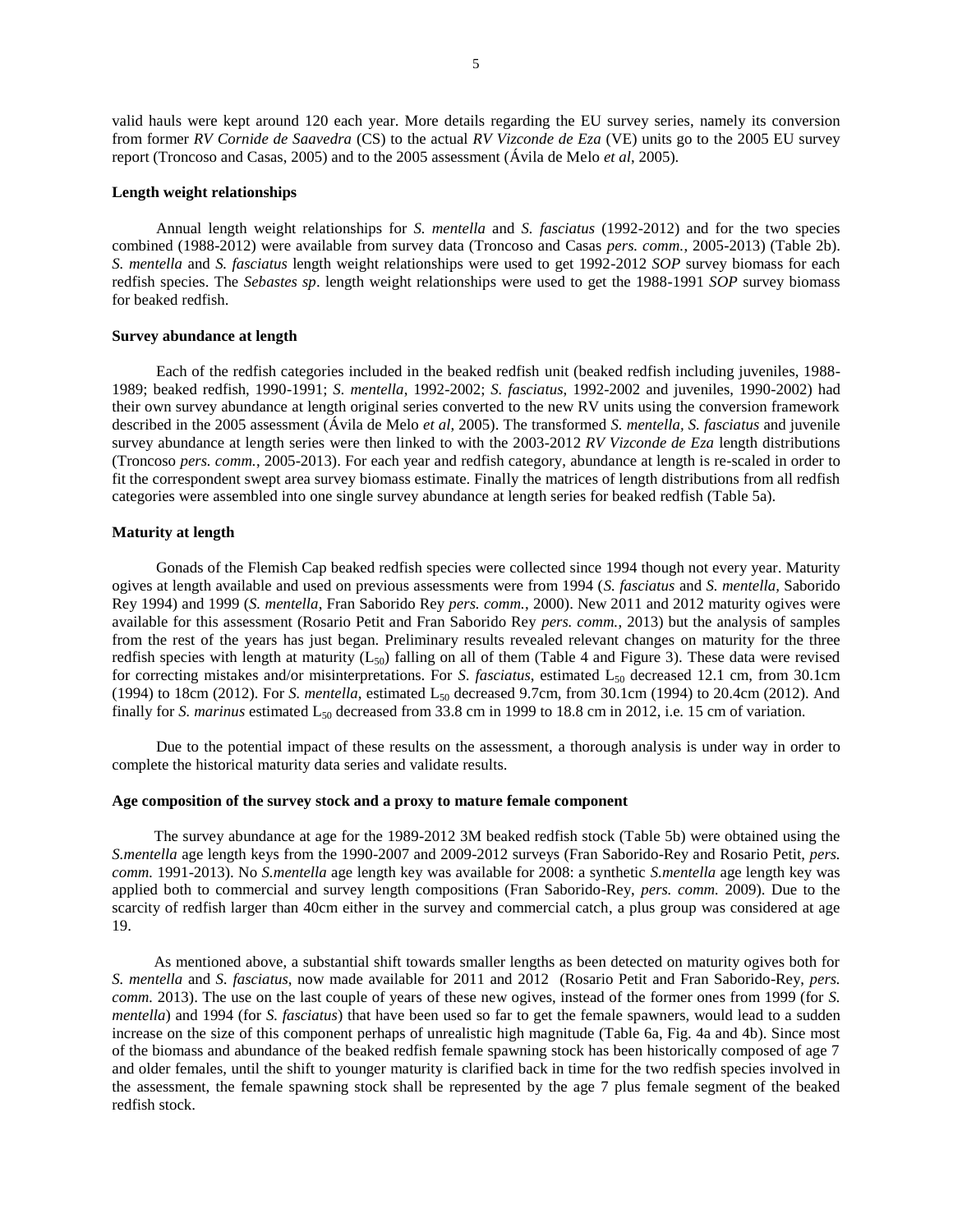### **Survey biomass and abundance, 1988-2012**

The 1989-2010 survey mean catch per tow for beaked redfish is presented on Table 8a and Fig. 5. Details on the computation of this combined index can be found in 2003 assessment (Ávila de Melo et al, 2003). Survey year class strength at age 4, abundance and biomass for the total stock unit, exploitable and 7+ female stock can be found on Table 8b. Trends of the respective standardized series are at Fig.'s 6a to 6d.

The survey stock biomass and abundance declined on the first years of the survey till 1991, and were kept at low level between 1991 and 2001. A sequence of an above average and a strong year class (2001-2002) lead the stock to a maximum in 2006. But year class strength declined afterwards, and the last cohort entering the exploitable stock (2008 year class in 2012) is near the low level of recruitment at age 4 observed over the 1990's. Until 2010 overall and exploitable stock follow similar trends to recruitment. Stock decline was halted on 2011 and on 2012 the stock showed signs of recovery, namely its exploitable part took off again from its average level. The 7+ female survey indices extended their increase further on till 2009 but fall on 2010 and 2011. Those indices also went up again on 2012 to a level close to the 2009 high.

Despite relatively abundant and abundant year classes on a row (2001-2005) and a low exploitation regime over almost two decades, survey results suggest that the beaked redfish stock has not been able to hold its growth, suffering instead a severe decline on the second half of the 2000's. This unexpected decline on all survey indices related to stock size can only be attributed to mortality other than fishing mortality.

The strong possibility of an important increase on redfish natural mortality is now associated to cod growth on Flemish Cap: not only in terms of abundance but also in terms of individual growth, leading to a consistent increase of cod biomass from 2006 onwards (Gonzalez *et al*, 2012). The main results from on going research on the predator prey relationship between redfish and cod on Flemish Cap are summarized next, including a quantitative approach to redfish consumption by cod, on an annual basis. The quantitative impact of the increase of this consumption on top of beaked redfish natural mortality, from 2006 onwards, will be evaluated further on in the sensitivity analysis of the present assessment.

## **Impact of cod predation on redfish in Flemish Cap: preliminary results.**

In the Flemish Cap demersal community important changes have been observed since early 1990´s. The comparative analysis of survey trends showed that, in addition to fishing and environmental conditions, predation is one of the main drivers in the dynamic of the Flemish Cap demersal community (Pérez-Rodríguez et al. 2011b). The decline of the cod stock (*Gadus morhua*) from 150000 tons in 1989 to collapse in 1995 was followed by shifts in the stock size of other bottom related species. Since 2004 a rapid increase was observed on survey biomass both of golden (*Sebastes marinus*) and Acadian (*Sebastes fasciatus*) redfish stocks. Due to their shallower depth distributions these two redfish species overlap with cod to an extent greater than deep sea redfish (*Sebastes mentella*). Since 2006, the cod stock started to recover, while those two redfish stocks declined sharply. Pérez-Rodríguez et al. (2011a) showed that redfish was an important component in the diet of cod across the period 1993- 2008, especially those years when successful recruitment events were observed in redfish stocks.

Previous studies during the early 1980's (Lilly 1985) already pointed out the importance of predation by cod for the dynamics of redfish stocks in the Flemish Cap. More recently Pérez-Rodríguez and Saborido-Rey (2012) found that redfish numbers estimated to be consumed by cod are negatively correlated to beaked redfish abundance since 2006 (evaluated assuming a higher natural mortality on ages 4 - 6 on 2006 - 2008, extended to all age groups on 2009 – 2010, Ávila de Melo *et al.* 2011).

Fish predation is highly determined by proper size frequency between fish population and its prey (Gerking 1994). In the case of cod and redfish in the Flemish Cap, previous analyses suggested that there is a positive relationship between cod and redfish size. Lilly (1980) estimated that the maximum size of preyed redfish was the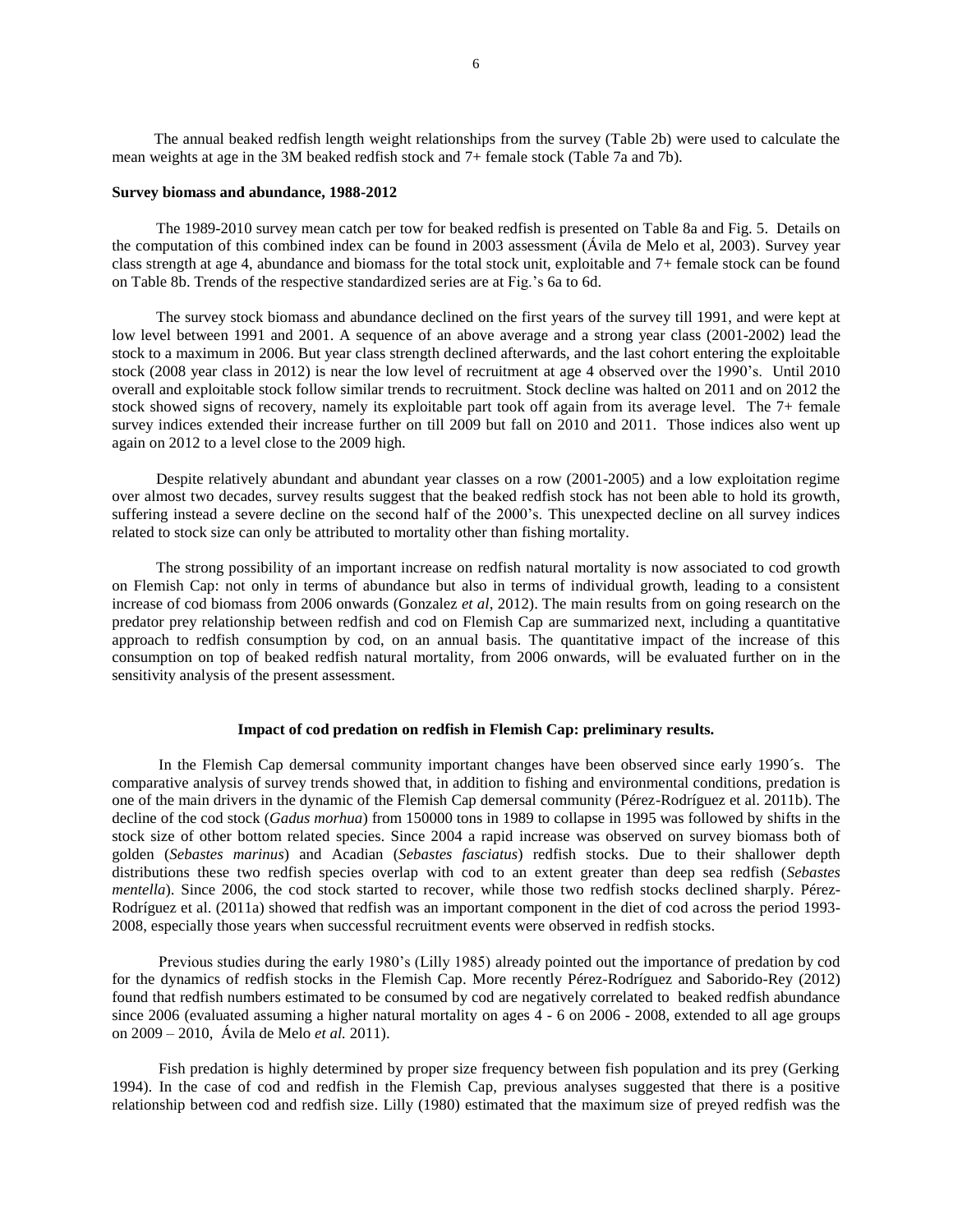35% of cod size. Later on Casas and Paz (1994) found that redfish consumed by cod sized in average the 22.3% of cod size. Redfish continues to be an important prey in the diet of the cod even on older codfish larger than 80 cm. The average size considered by Pérez-Rodríguez and Saborido-Rey (2012) for redfish consumption by the Flemish Cap cod stock as a whole was 25cm.

The numbers of redfish cod consumption ('000s) between 2006 and 2012 were estimated to be as follows (Alfonso Pérez-Rodríguez *pers. comm*.. 2013):

|                  | 2006  | 2007  | 2008  | 2009   | 2010   | 2011<br>ΖU | 00101<br>14 |
|------------------|-------|-------|-------|--------|--------|------------|-------------|
| Deaths by<br>cod | 28263 | 53207 | 69299 | 149030 | 215836 | 219291     | 1928531     |

These preliminary results are rough estimates that need to be disaggregated by species. Nevertheless they are a first attempt to evaluate on an annual basis the magnitude of redfish consumption by cod. Therefore they were integrated on the quantitative approach to natural mortality surplus over most recent years, which constitute the sensitivity analysis preceding the 2013 beaked redfish assessment. For practical purposes it was assumed on this analysis that most of those natural deaths came from either one of the two beaked redfish species.

## **The 2013 XSA Assessment**

Wide inter-annual variability can be observed on bottom trawl survey indices for each of the three redfish species existing on the Flemish Cap bank, caused by the scattered occurrence of large schools and changes in redfish availability as regards the vertical opening of the bottom net. When abundance at length survey indices for the two beaked redfish species are lumped together and then turn into survey abundance at age those fluctuations originate annual patterns in the catchabilities that relate survey indices with stock size at age that may print retrospective patterns on the assessment results. Nevertheless, the long EU survey series seems to reflect well the overall dynamic of the beaked redfish stock, rich of contrasting trends over the last 24 years, and so is considered by the authors a valid tool to frame an Extended Survivors Analysis (XSA, Shepherd 1999) despite the above mentioned caveats.

The model runs with an XSA algorithm included in the Lowestoft VPA Suite (Darby and Flatman, 1994). An XSA summary and formulation to this case study can be found in the 2003 assessment (Ávila de Melo *et al.*, 2003).

## **Input files**

The input files for XSA analysis are presented in Table 8. As on previous assessments natural mortality was assumed constant at 0.1 on a standard run for sensitivity analysis (Table 10), but allowed to vary over age and time afterwards in order to select a magnitude of *M* in line with the most recent stock trends given by the survey . The proportion of 7 plus females at age is the one observed through the 1989-2012 period and is used by the model to get a proxy to spawning stock biomass. The month with a peak of spawning for 3M *Sebastes mentella*, February (Saborido-Rey, 1994), was the one chosen to the estimate the proportion of  $F$  and  $M$  before spawning. The first age group considered was age 4 (the first age in the catch at age matrix with catches assigned every year) and age 18 was the last true age (from age 19 onwards both survey and commercial sampling data are scarce and so the plus group was set at age 19). Landings were given by the *SOP* of the 4+ catch at age and commercial weight at age matrices.

 The present Extended Survivor Analysis used as tuning file the 1989-2012 EU survey abundance at age matrix, with the 1989-2002 indices converted into the new *RV Vizconde de Eza* units (Casas *et al.*, 2013).

## **The framework**

The model runs free of any of the available *softener* tools:

 No tapered time weighting, in order to give a full use and equal importance to the twenty four years of input data, namely the former ones till 1993 when a full-scale redfish fishery occurred on Flemish Cap.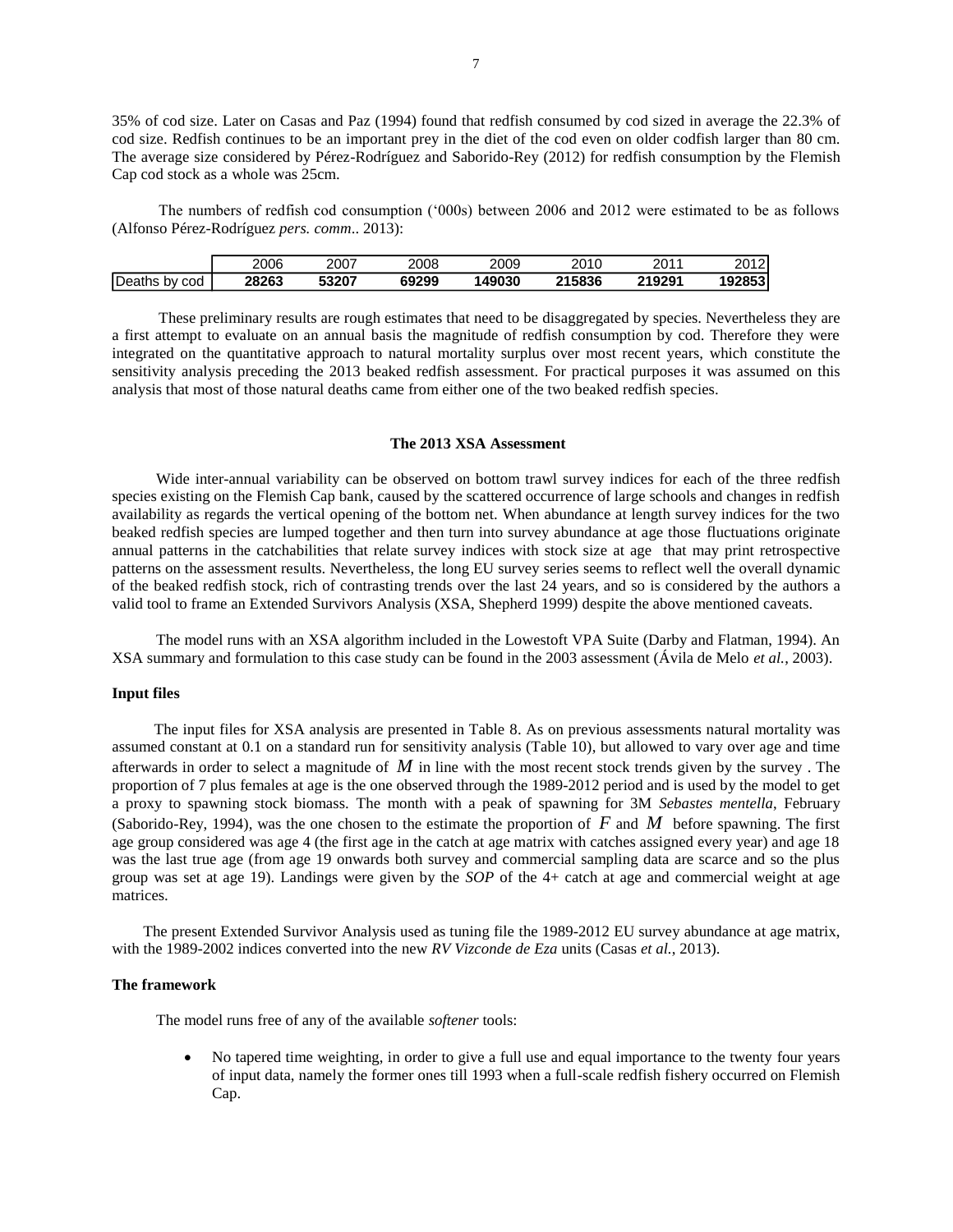- No shrinkage of fishing mortalities at age on the terminal year (catches and stock size indices have not been stable on recent years).
- Fishing mortalities at oldest true age were not shrunk either.
- Survivors at the younger recruited ages were not shrunk to a mean of previous age abundances at the end of last year of the assessment.

A run with catchability independent of year-class strength on all ages till the penultimate true age (17) showed the *t* values for the slopes that linearly relate the log abundance with the log survey index for the recruiting ages (4 and 5) not differing significantly from 1 (*Student's t* test with 22 degrees of freedom = No. points  $-2$ , significance level of 0.05). This lack of a significant trend on the regression slopes for the youngest ages led us to accept catchability independent with respect to year class strength. Catchability was set constant with respect to age only at age 17: after declining until age 11, catchability is relatively stable on older ages (11-17) but assuming a constant *q* will lead to poorer diagnostics. In order to avoid overweight of the cohort's terminal population estimate by the last true age, the minimum allowable standard error of the *log* catchability on the last true age (18) of was set at 0.5.

In summary, apart the input of annual 7 plus female proportions at age to get a proxy of spawning stock biomass the basics of the 2013 XSA framework remained unchanged from the 2011 assessment (Ávila de Melo *et al*., 2011): no recruiting ages with catchability dependent of year-class strength, constant catchability just at the penultimate age, a minimum standard error of the *log* catchability for the last true age of 0.5 and finally the possibility of a *M* higher than 0.1 on recent years.

# **Sensitivity Analysis: adjusting natural mortality towards a better XSA fit to 2006-2012 survey trends.**

The rational to "select a best option" for natural mortality in the 2011 XSA was based on the sequential time schedule of decline for different beaked redfish stock components (Ávila de Melo *et al*., 2011). Survey trends shown that recruitment at age 4 and exploitable stock started their decline earlier, on 2006, while the female spawning component started later, on 2009 (Table 8b, Fig. 6a, 6c and 6d). So, when considering a set of runs for a range of M 's higher than the standard value of 0.1, these facts determined the definition of two time/age boxes where natural mortality was allowed to increase: (1) 2006-2010 for ages 4 to 6, and (2) 2009-2010 for ages 7 and older. For years before 2006 *M* was kept at 0.1.

From the 2011 sensitive analysis (Ávila de Melo *et al*., 2011), carried out for a set of natural mortality options, a natural mortality of 0.4 was adopted for ages 4-6 through 2006-2010, extended to ages 7 on 2009-2010. This was the lowest possible level of natural mortality giving assessment results in line with the 2006-2010 survey declines, and at the same time key diagnostics very close to the best ones, obtained with a higher natural mortality of 0.55.

On the present assessment eleven options regarding 2006-2012 natural mortality will be considered. These options are presented on Table 10. Most of them are follow ups of the 2011 rational, except for the two options presented next. The goodness of fit of the model for each of the *M* options is given by the sum of squared  $\log q_{\rm age}$  residuals for 2006-2012, the most recent period of the assessment interval when the survey indices declined and is assumed that *M* increased.

# **Run 1:**  $M_{2006-2012} = M_{cod2006-2012} + 0.1$

Natural mortality constant through ages but year dependent over the 2006-2012 interval, just as if the increase by cod predation 2006 onwards would basically impact the natural mortality of the species within the beaked redfish combo on an annual basis.

The estimates of cod consumption in numbers presented above can be used to calculate an extra natural mortality  $M_{\it cod}$  that would be added each year, between 2006 and 2012, to the standard  $M$  of 0.1: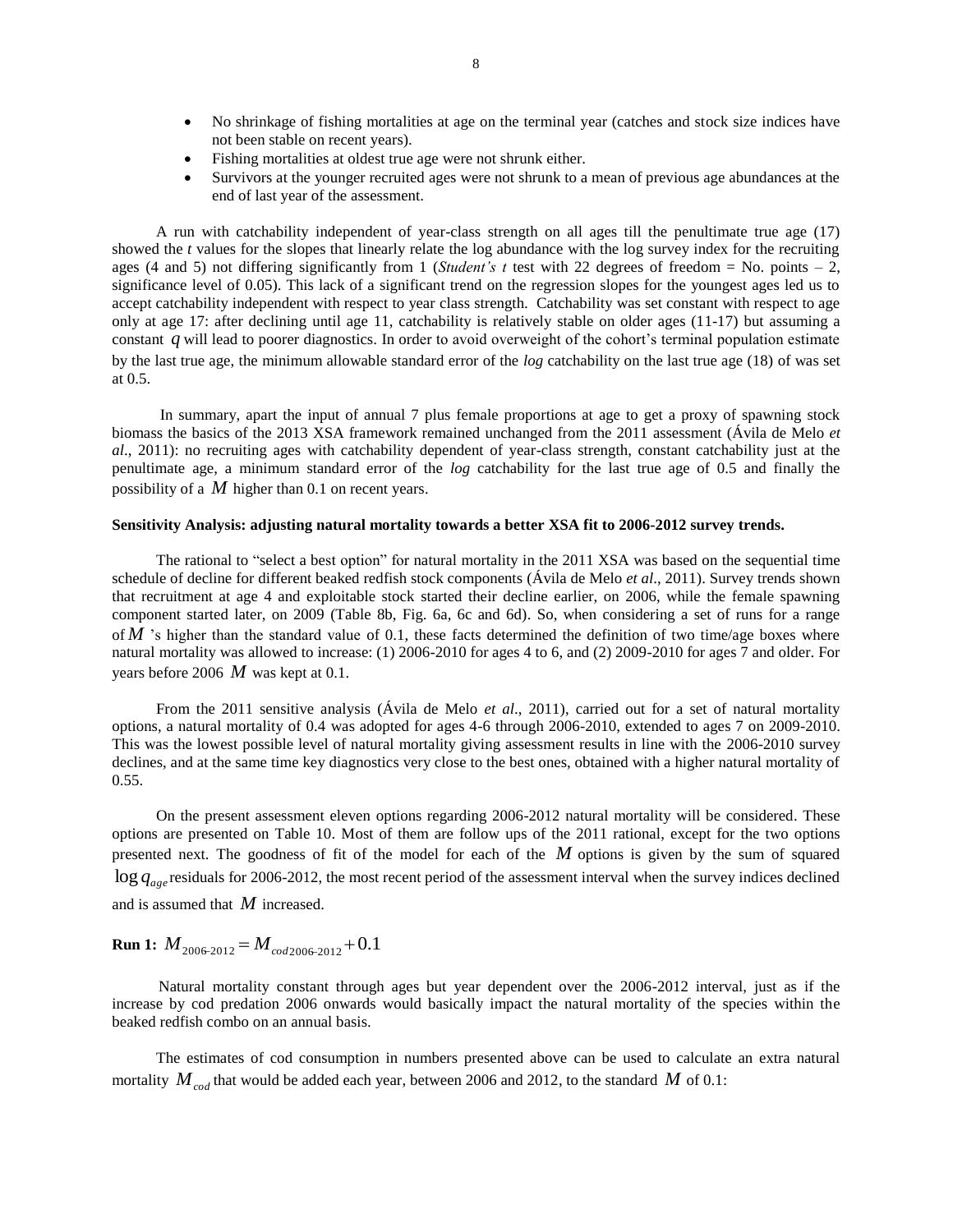1. Run a 1989-2012 XSA with *M* constant at 0.1, as if cod consumption is kept at the low level assumed to be already included in the standard  $M$ . Consider the population  $N_t$  at the beginning of each year *t* as the sum of individuals at age

$$
N_{_t}=\sum\nolimits_{a=4}^{19}N_{_{a,t}}
$$

2. Then for each year t of the 2006-2012 interval the number of extra deaths  $D<sub>t</sub>$  caused by the recent increase on cod consumption would correspond to

$$
D_t = N_t - N_t e^{-M_{cod,t}}
$$

3. Finally  $M_{cod,t} = \ln\left(\frac{N_t}{N - D}\right)$  $\bigg)$  $\setminus$  $\overline{\phantom{a}}$  $\setminus$ ſ  $\overline{a}$  $\equiv$  $\boldsymbol{t}$   $\boldsymbol{\nu}_t$  $M_{cod,t} = \ln\left(\frac{N_t}{N_t - D_t}\right)$  is added to the standard natural mortality of 0.1. Results are presented on Table 11.

The expanded natural mortalities are applied at each age and year of the 2006-2012 interval with the same criteria adopted on the 2011 assessment (on the former years 2006-2008 only the younger ages 4 to 6 were considered to be vulnerable to the increase on cod consumption).

Tuning had not converged after 70 iterations and  $SS \log q_{age}$  record a maximum well above the runs with other *M* options (Table 12a, Fig. 7a).

**Run 3:**  $M_{1989-2012} = 0.1$ 

Natural mortality constant through ages and over the entire interval, just as if the increase of cod predation 2006 onwards would basically impact golden redfish (*Sebastes marinus*), the species outside the beaked redfish combo.

Tuning converged before 70 iterations, but  $SS \log q_{\text{age}}$  is the second highest of the sensitivity runs (Table 12a, Fig. 7a).

# ${\bf Run\ 2}$  and  ${\bf Run\ 4}$  to 6f: from  ${M}_{20112012}\!=\!0.4$  down to  ${M}_{20112012}\!=\!0.1$

Between 2010 and 2012 survey biomass and abundance of exploitable and spawning stock increased again along with a general increase of commercial catch from an average level of 4500 tons (2009-2010) to 7500 tons (2011-2012). Diminishing natural mortality, by easing the pressure of cod on redfish, could justify this most recent change of signal from the survey as regards the state of the stock (Table 8b, Fig. 6c and 6d). So one set of options to take into account on the sensitivity analysis is a  $M_{201+2012}$  somewhere between 0.4 (=previous  $M_{2009-2010}$ ) and 0.1  $(= constant M_{\geq 2005}).$ 

A sequence of runs with  $M_{201+2012}$  falling from 0.4 to 0.1 pointed to 0.1 as the best option for natural mortality on the last couple of years, with a minimum  $SS \log q_{age}$  residuals plateau for M between 0.125 and 0.1 (Table 11a, Fig. 7a and 7b).

The XSA<sub>2013</sub> exploitable and 7 plus female biomass trends from the five natural mortality options between  $M_{2006-2012} = M_{cod2006-2012} + 0.1$  and  $M_{201+2012} = 0.125$  are compared with the trends given by the survey and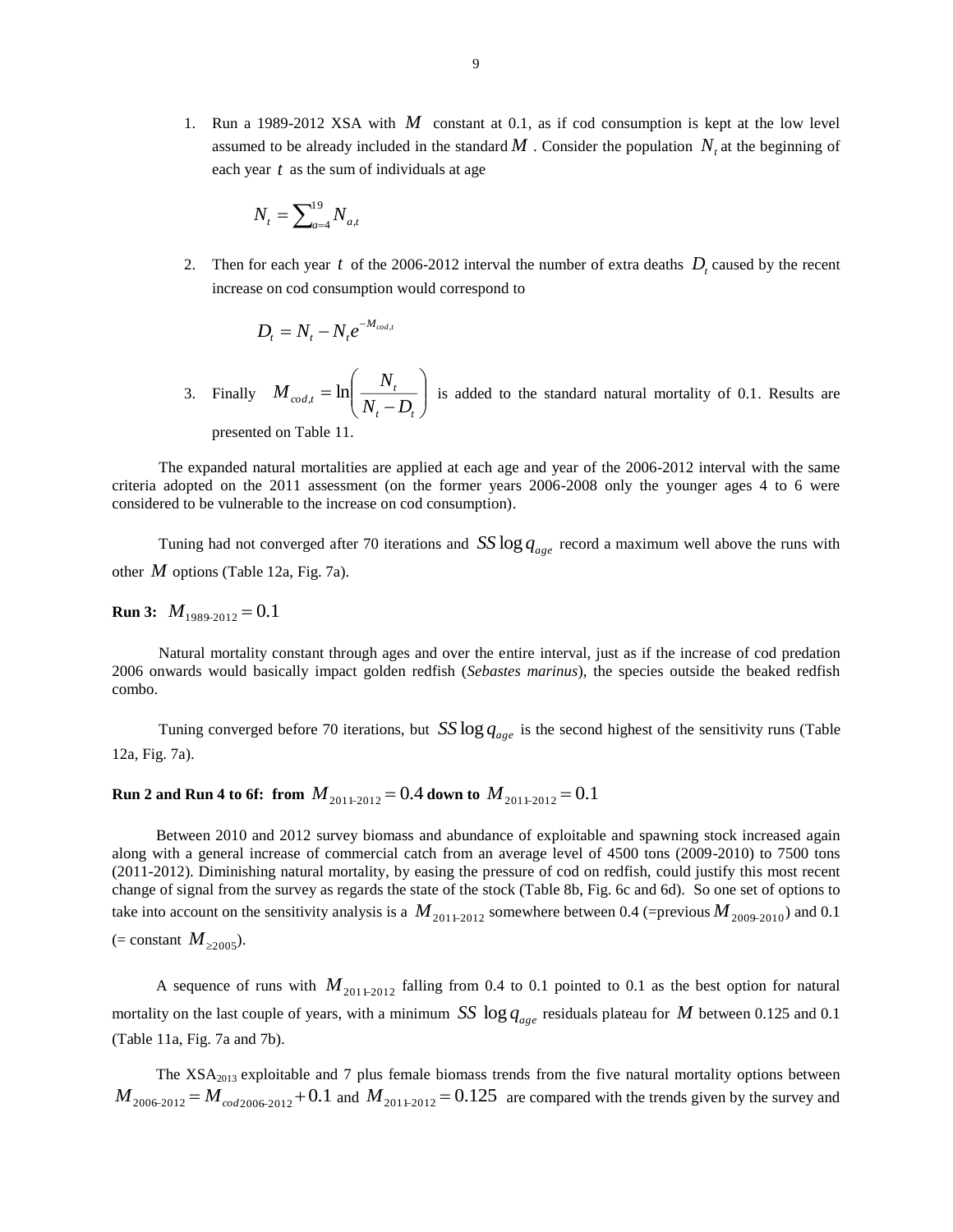the standard *M* run, with all series standardized to the respective mean and unit standard deviation. The standardized trends for the runs between  $0.200 \ge M_{201+2012} \ge 0.125$  were very similar and in line with the survey story. The trends of the other three options,  $M_{2006-2012} = M_{cod2006-2012} + 0.1$ ,  $M_{2006-2012} = 0.40$  and  $M_{1989-2012} = 0.1$ , ignore what was going on through one of the two intervals to be considered on the last seven years of survey: first decline on 2006-2010, then stability and/or increase on 2011-2012 (Fig. 9a and 9b).

For  $M_{201+2012}$  between 0.125 and 0.1 the lowest natural mortality gave the best tuning. Nevertheless this return to  $M = 0.1$  would imply that from 2011 onwards the impact of cod predation on either beaked redfish species would be again accommodated in the standard level assumed by the assessment before the start of the cod boom. This is a hypothesis far from being demonstrated by the ongoing predator-prey research regarding cod-redfish relationship on the Flemish Cap. That is why choosing the "best"  $XSA_{2013}$  fit with  $M_{20112012} = 0.1$  could be an unrealistic light option leaving no room to a remaining extra level of cod pressure. That could only be justified by a clear improvement on the model performance leading to much more robust results. When looking at the key diagnostics of the six "best" XSA<sub>2013</sub> runs (Table 12b and 12c, Fig. 8a and 8b) that seems not to be the case:  $M_{201+2012}$  going down from 0.125 to 0.1 turns on a minimal improvement on the diagnostics of the assessment.

On this sensitivity analysis, mean *log* catchabilities from the eleven options regarding 2006-2012 natural mortality present a common pattern of year effects on their  $\log q_{\scriptstyle age}$  residuals. This is illustrated on Fig. 10a and 10b with the  $\log q_{age}$  bubble plots for the "worst option",  $M_{2006-2012} = M_{cod2006-2012} + 0.1$  against one of the "best options", the one with a higher  $M_{201+2012} = 0.125$ . Positive *log q* residuals dominate during the intermediate years of 1994-2001, while the on the first years, 1989-1993, there is a clear negative pattern, sometimes with very large residuals as it is the case of the 1983-1985 cohorts between 1989 and 1991. From 2002 onwards residuals are smaller on the "best option", namely on 2011 and 2012, while the marked negative/positive pattern of the former intervals fades away.

Taking into account the results of the sensitivity analysis of the  $XSA<sub>2013</sub>$  assessment, natural mortality at 0.4 was applied on ages 4-6 through 2006-2010, and extended to ages 7 plus on 2009 and 2010. It has been kept constant through all ages on 2011 and 2012, but with an overall decline to 0.125. The full diagnostics outputs for the chosen  $M$  option are presented on Table 13.

## **Retrospective Analysis**

A 2013-2009 retrospective XSA was carried out for the patterns and magnitude of bias on the main results of recent assessments back in time (Table 14, Fig. 11). It covers a period of rapid and profound contrast on the dynamics of the stock, driven by year to year increases (and declines) on natural mortality and consecutive declines on recruitment at age 4. As regards exploitable biomass this retro XSA show no retrospective pattern, being this assessment very much in line with their immediate predecessors (2012-2011). Reverse retrospective patterns are observed on the 7 plus female biomass (under estimate) and average (6-16) fishing mortality (over estimate) but with small bias on the sequential estimates of both parameters even on recent years.

Retrospective Analysis is a useful check to consistency of stock trends between consecutive assessments. From the possible causes of retrospective patterns – patterns of catch misreporting, patterns in catchability or misspecification of natural mortality (Sinclair *et al*., 1990) – the last two causes seem to be the most likely causes of bias in this redfish assessment. With emphasis nowadays to changes on natural mortality not properly quantified and integrated in the analytical assessment. However, the adjustment of *M* over most recent years made by the sensitive analysis preceding the last and present assessment seems to improve both the magnitude and the pattern of retrospective bias.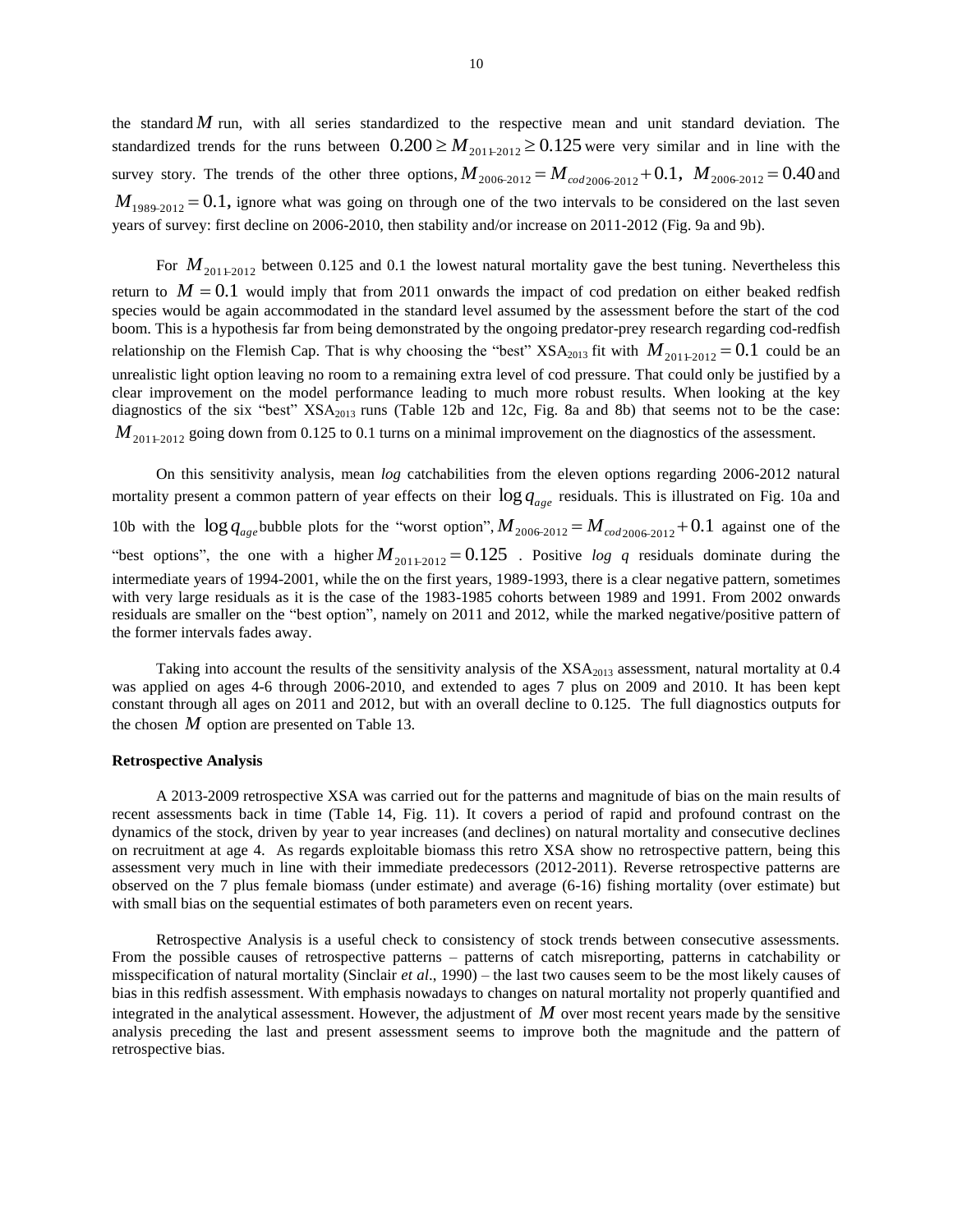## **Final considerations on the diagnostics**

An "erratic" pelagic-demersal distribution, associated with schooling and longevity will always doom bottom survey dependent redfish analytical assessments to relatively poor diagnostics and more or less severe retrospective biases. Nevertheless, if the stock unit shows a clear dynamics and an apparently stable bottom-water column distribution, as it is the case for 3M beaked redfish over the 2000's, the correspondent signals can generate consistent results over time without the help of the XSA statistical facilities commonly used to smooth ugly retrospective patterns. Despite year to year differences and recent changes on natural mortality, the assessment results present a sound retrospective pattern, as regards exploitable biomass, 7 plus female biomass and average fishing mortality. Being so, the final outcome of the 3M beaked redfish assessment turns out to be an acceptable alternative to the usual Scientific Council rule of thumb recommendation around catch averages or to no recommendation at all.

# **2013 XSA Results**

Very high fishing mortalities until 1996 forced a rapid decline of abundance, biomass and female spawning biomass (Table 15, Fig. 12a: *4+ Biomass vs 4+ Abundance and 7plus Fembiomass vs FBar*). With low fishing mortalities since then the stock decline was halted. But the weak 1991-1999 year classes kept the stock size down till 2003, basically sustained by the survival and growth of the existing cohorts. Above average year classes coupled with low fishing mortalities allowed a rapid growth of biomass and abundance since 2003 that pushed the stock to a 2008-2009 high. Between 2009 and 2011 biomass and abundance of exploitable and 7 plus female stock went down for causes other than fishing. These declines were halted at well above average levels on the terminal year and, at least for biomass, there was some improvement on 2012.

The recruitment at age 4 increased from 2002 till 2006 and was kept at a high level until 2009, with 2005 year class as the most abundant year class of the assessment interval (Table 15, Fig. 12b). Recruitment to exploitable stock declined since then and is approaching the level of the weak year classes from the 1990's.

The reproductive potential of the stock increased steadily from the late 1990's to 2007, but has felled abruptly and continuously since then (Fig. 12a, *R/SSB plot*). The stock seems to have returned to the low productivity regime of the first half of the 1990's. But in 2012 the proxy of SSB was kept well above average (see summary table on the bottom of Table 15) and well above the level that originated the high 2001-2006 recruitments (Fig. 12a, *SR plot*). Rather than the return to a low productivity regime, this apparent decline on reproductive potential reflects the actual small size of pre-recruited ages over depressed by cod related high natural mortalities, regardless the strength of the year classes they belong.

Regardless no apparent relationship between the size of the year classes at age 4 and the parental female stock biomass (Fig. 12a, *SR plot*), and the unavoidable negative impact of high M's prior the entry of young redfish in the exploitable stock, the main concern as regards the management of this stock is in the short term to keep female spawning stock biomass above the range of SSB's that generated the good year classes of the 2000's.

## **Stock projections**

Short and medium term stochastic projections of female spawning stock biomass (SSB) under a gradient of *F status quo* percentages, together with SSB and yield medium term probability profiles under *F status quo*, were obtained with a program of the CEFAS laboratory (Lowestoft/UK), first applied to a NAFO stock in 2000 (Mahe and Darby, 2000). This *Mterm* algorithm use initial abundance for ages 5 and older, at the beginning of the first year of the projection interval (2013, given by the XSA survivors by the end of 2012) abide to a measure of uncertainty. It bootstraps recruitment (age 4) from the third to the tenth year of the projection (on the first two years of the projection, 2013 and 2014, recruitment is set at the 1989-2010 geomean). The program has been upgraded to allow projections for long living stocks with a large number of ages included in the analytical assessment (Smith and Darby, *pers. comm.* 2001). The input data were aggregated in two categories of files:

a. *.srr* file (Table 16a), assuming no stock recruitment relationship and with a random recruitment around the geo-mean of the 1989-2010 recruitments (numbers at age 4, from the XSA). The first age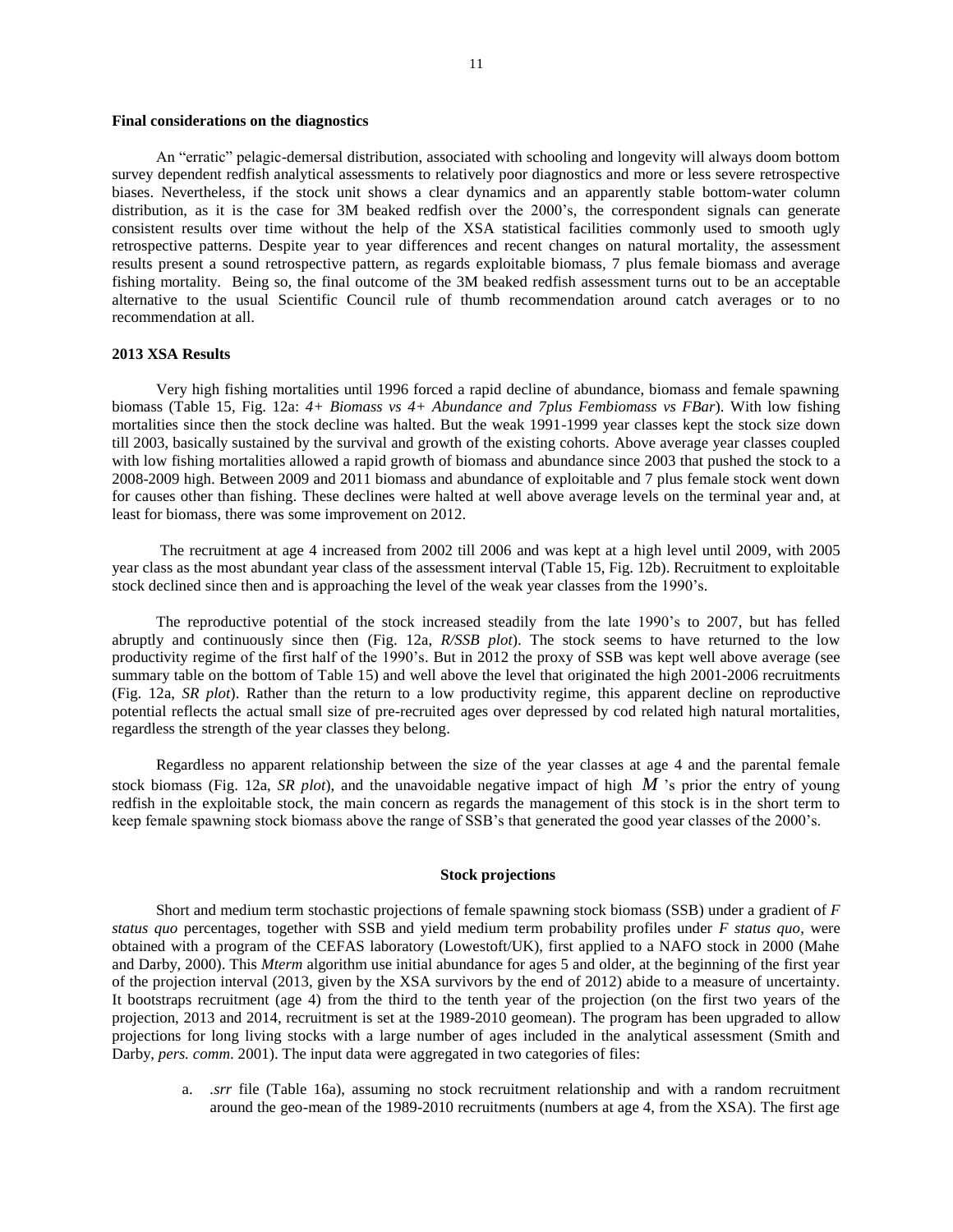at the beginning of each year is given by the re-sampling of the *log* residuals of the 1989-2010 recruitments. The two last recruitments were excluded from average due to greater uncertainty of their estimate by the present XSA.

b. *.sen* sensitivity file (Table 16b), including the usual vectors needed to forward projections, with uncertainty associated to all vectors but natural mortality, which was fixed at 0.125 for all ages and years. Maturity ogive, as the 7 plus female proportions at age, stock and catch weights at age are the last three years averages with associated errors. The XSA survivors at age 5+ coupled with the geomean recruitment at age 4, are the basis to get the starting population at the beginning of 2013 (the same level of recruitment is assumed for 2014). Being the internal and external standard errors from XSA diagnostics (Table 13/ Terminal year survivor and F estimates) two measures of the uncertainty around the survivor estimate for each age, their average was adopted as the coefficients of variation associated with the starting population at age. Fishing mortality was kept constant

through projections at  $F_{status quo}$ , corresponding to the 2010-2012  $\bar{F}_{age}$ .

There is a high probability that from 2006 onwards natural mortality has been the major force driving the beaked redfish stock dynamics, at levels above the traditionally 0.1 adopted on the assessment. Between 2010 and 2012 fishing mortality was rather unstable (Table 15, Fig. 12a *Femalebiomass vs FBar*), with an average level slightly below  $F_{0,1}$  (from the most recent yield per recruit analysis with natural mortality at 0.1, Joanne Morgan *pers. comm.*, 2011). Nevertheless this average level of fishing mortality didn't put in jeopardy the positive signals given by the stock on the terminal year (halt of the stock decline/return to increase).

It is unpredictable if cod predation on beaked redfish will be kept at the moderate level suggested by the sensitivity analysis of the assessment for the last couple of years, or increase again. Furthermore it is also unpredictable if the actual pressure of cod predation on redfish pre recruited ages will ease in a foreseen future, allowing some recovery from the depressed size that recruitments are entering the exploitable stock. So, despite the availability of medium term stochastic projections, only the results for the next two coming years will be taken into consideration.

As it was documented on last assessment STACFIS Report (NAFO, 2011)  $F_{0,1}$  is an unacceptable management option at the current beaked redfish stock status: a  $F_{0,1}$  management option is supported by the results of a yield per recruit analysis and will always be dependent on the magnitude of the underlying natural mortality. The yield per recruit analysis assumes that their key input parameters are representative of a long term equilibrium status of the stock. If a  $F_{0,1}$  is to be used on short term projections it should be derived from a yield per recruit analysis where key input parameters are at the same time representative of the stock on the long term and can be accepted to fit to the stock at present. This is not the case for beaked redfish nowadays where is very difficult to reconcile the existing gap between the long term and the actual natural mortality or maturity at age within a revisited beaked redfish yield per recruit analysis that will not undermine its principles and end up with a meaningful  $F_{0.1}$  .

On the short term lowering fishing mortality bellow  $F_{statusque}$  will have little impact on the stock status, while increasing fishing mortality above  $F_{statusque}$  is not a precautionary response to M uncertainty and low income of most recent recruitments. Taking into account these considerations fishing mortality was kept through projections at  $F_{statusqueo}$ , corresponding to the average 2010-2012  $\bar{F}_{age}$ .

The results of the *Mterm* projections (Table 17a and 17b, Figures 13a, 13b and 13c) predict that fishing at *<sup>F</sup>statusquo* will accommodate on the short term, and with a high probability associated, a 7 plus Female Biomass at a high level beyond 60,000 tons, a level only observed on the first years of the assessment interval. Obviously this high probability holds if the predicted 2014 and 2015 yield is taken from the lowest probability profile of the yield stochastic projections and if the moderate natural mortality assumed to have occurred in 2011-2012 continues in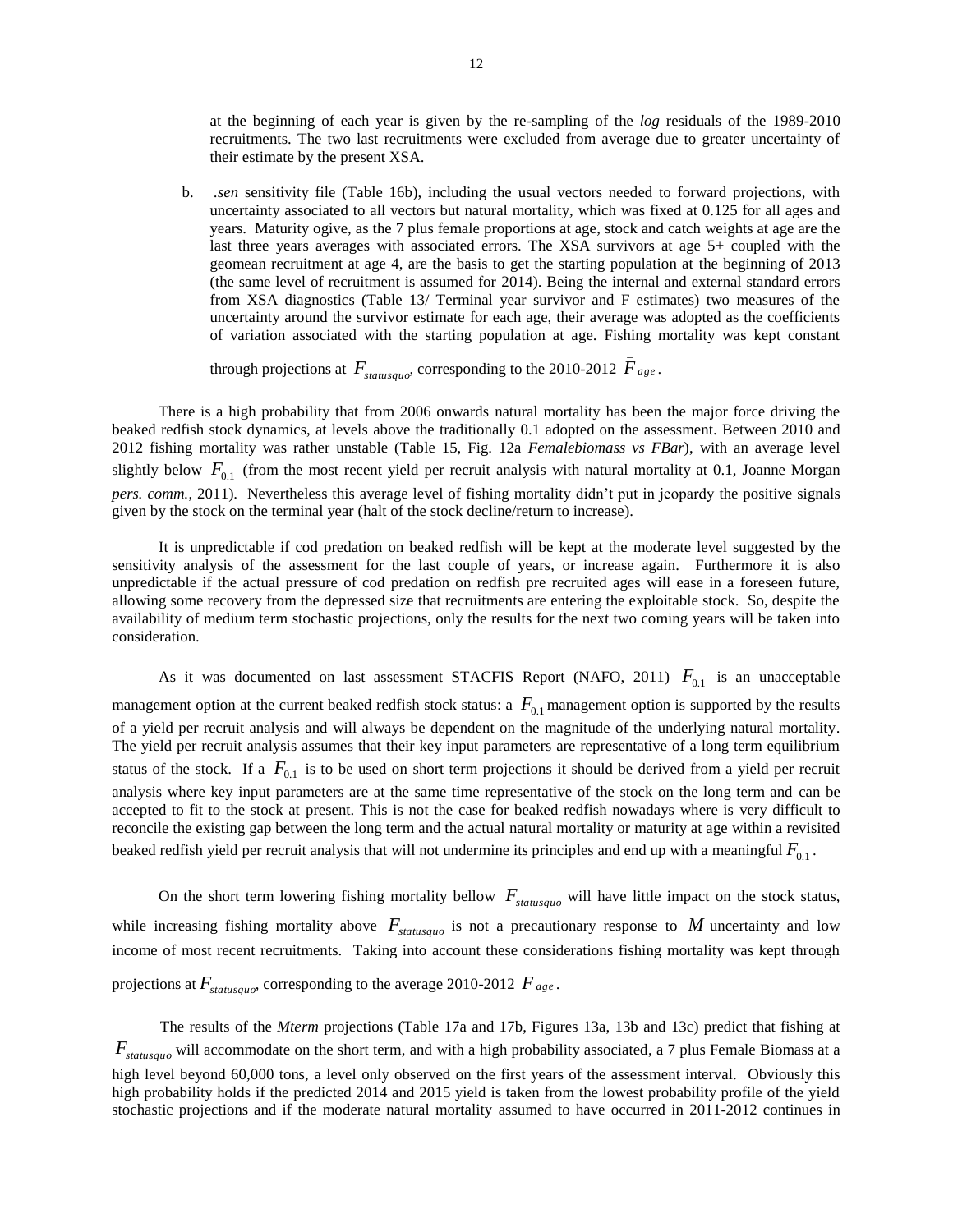place at present and on the next coming years. Fishing at *<sup>F</sup>statusquo* will result on an average annual catch of 8,561 tons in 2014 and 2015.

According to 2011-2012 observed catch data from the Portuguese, Spanish and Russian National Sampling Programmes on board, a beaked redfish annual catch of 8,561 tons would roughly correspond to an overall 3M redfish catch (including the shallower golden redfish catches) of 10,800 tons.

## **Conclusions**

The stock decline on 2009-2011, earlier detected by the EU survey, is halted on 2012 and, in terms of biomass, exploitable and 7 plus female stock shown a reversing trend to moderate increase on last year. With catch at low levels for more than a decade and a half, and after increasing since 2003 due to the income of consecutive good year classes (2001-2006), the stock decline could only reflect the declines foreseen by the survey if natural mortality was allowed to suffer an important increase since 2006, first just over the younger ages and later on covering the full age spectrum. The most likely cause of such sudden shift downwards on the beaked redfish stock size would be depletion by cod. Sensitivity analysis prior to the present assessment point out to a likely reduction of such depletion on the last couple of years, foreseen by a reduction on natural mortality to a level "close to normality". Nevertheless the year class strength at age 4 continues to decline despite female spawning biomass stand still at a high level, suggesting that cod pressure on redfish pre recruited ages is likely to be kept at the high level of the late 2000's.

Keeping on 2014 and 2015 fishing mortality at its present low level will sustain on the short term a high level of female spawning biomass. But on the long term it will be natural mortality to determine the future of beaked redfish as a fishery resource.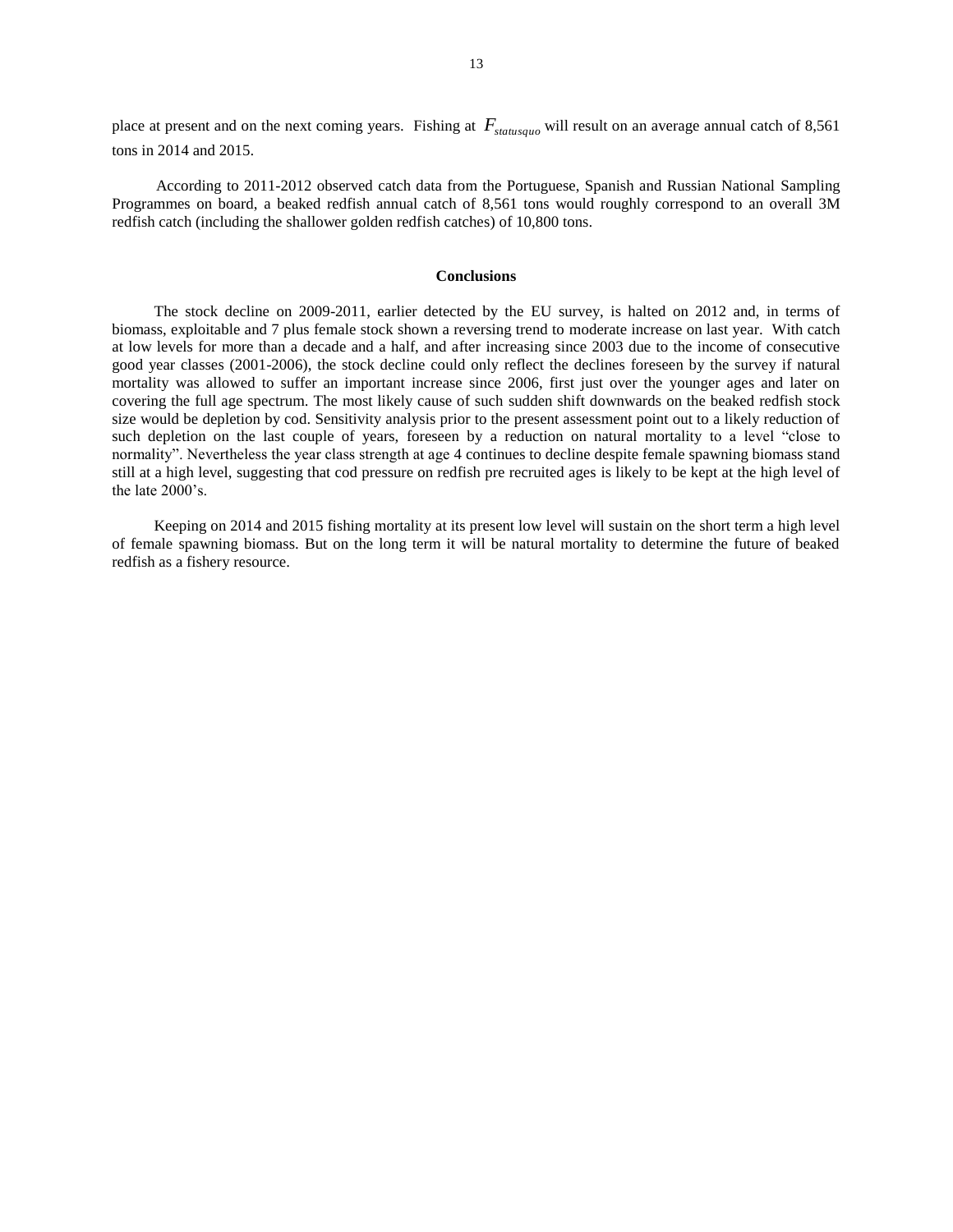## **Acknowledgements**

This assessment is part of a EU research project supported by the European Commission (DG XIV, Program for the collection of data in fisheries sector), IPMA, CSIC, IEO and AZTI.

### **References**

- Alpoim, R., and J. Vargas, 2004. Length-weight relationships of the Portuguese commercial catches in NAFO, 1998-2003. *NAFO SCR Doc.* 04/40 Ser. No N4991, 10pp.
- Ávila de Melo, A.M., R. Alpoim and F. Saborido-Rey, 2003. An assessment of beaked redfish (*S. mentella and S. fasciatus*) in NAFO Div. 3M. *NAFO SCR Doc.* 03/45 Ser. No N4863, 72pp.
- Ávila de Melo, A.M., R. Alpoim and F. Saborido-Rey, 2005. A revised assessment of beaked redfish (*S. mentella and S. fasciatus*) in NAFO Div. 3M using the original EU survey indices converted to the new RV Vizconde de Eza units. *NAFO SCR Doc.* 05/47 Ser. No N5133, 40pp.
- Ávila de Melo, A.M., F. Saborido-Rey and R. Alpoim, 2009. An XSA based assessment of beaked redfish (*S. mentella and S. fasciatus*) in NAFO Division 3M based on revised 2005-2008 catches (*is a retrospective biased assessment necessarily useless in terms of scientific advice?*). *NAFO SCR Doc.* 09/29 Ser. No N5664, 56pp.
- Ávila de Melo, A.M., F. Saborido-Rey, D. González Troncoso, M. Pochtar and R. Alpoim, 2011. An Assessment of Beaked Redfish (*S. mentella and S. fasciatus*) in NAFO Division 3M (*With an Approach to the Likely Impact of Recent 3M Cod Growth on Redfish Natural Mortality*). *NAFO SCR Doc.* 11/026 Ser. No N5911, 65pp.
- Bishop, C. A., 1994. Revisions and additions to stratification schemes used during research vessel surveys in NAFO Subareas 2 and 3. *NAFO SCR. Doc.* 94/43 (rev.). Ser. No N2413.

Casas, J. M. and J. Paz. 1994. Diet of Flemish Cap Cod with Particular Reference to Predation on Redfish: 1988- 1993. *NAFO SCR Doc.* 94/24, Serial No. N2390, 21pp.

Casas, J. M. and Diana González Troncoso, 2005. Calculation of the calibration Factors from the Comparative Experience between the R/V *Cornide de Saavedra* and the R/V *Vizconde de Eza* in Flemish Cap in 2003 and 2004. *NAFO SCR Doc.* 05/29, Ser. No N5115. 8 pp.

Casas, J. M. and Diana González Troncoso, 2007. Results from bottom trawl survey on Flemish Cap of June-July 2006. *NAFO SCR Doc.* 07/10, Ser. No N5353. 34 pp.

Casas and Gonzalez-Troncoso, 2013. Results from bottom trawl survey on Flemish Cap of June-July 2012. NAFO SCR 13/013. Serial No. N6163, 55pp.

Darby, C. and S. Flatman, 1994. Virtual population analysis: version 3.1 (Windows/Dos) user guide. *Info. Tech. Ser., MAFF Direct. Fish. Res*., Lowestoft, (1): 85pp.

Doubleday, 1981. Manual of groundfish surveys in the Northwest Atlantic. . *NAFO Sci. Coun. Studies* 2, 55pp.

- Gerking, S. D. 1994. Feeding Ecology of Fish. Academic Press, Inc., California.
- González-Troncoso, D. and J. M. Casas, 2005. Calculation of the calibration factors from the comparative experience between the R/V *Cornide de Saavedra* and the R/V *Vizconde de Eza* in Flemish Cap in 2003 and 2004. *NAFO SCR Doc.* 05/29 Ser. No N5115, 8pp.
- González-Troncoso, D., H. Carsten, A. Vázquez and F. Saborido, 2012. Assessment of the Cod Stock in NAFO Division 3M. *NAFO SCR Doc*. 12/37, Ser. No N6064, 39 pp.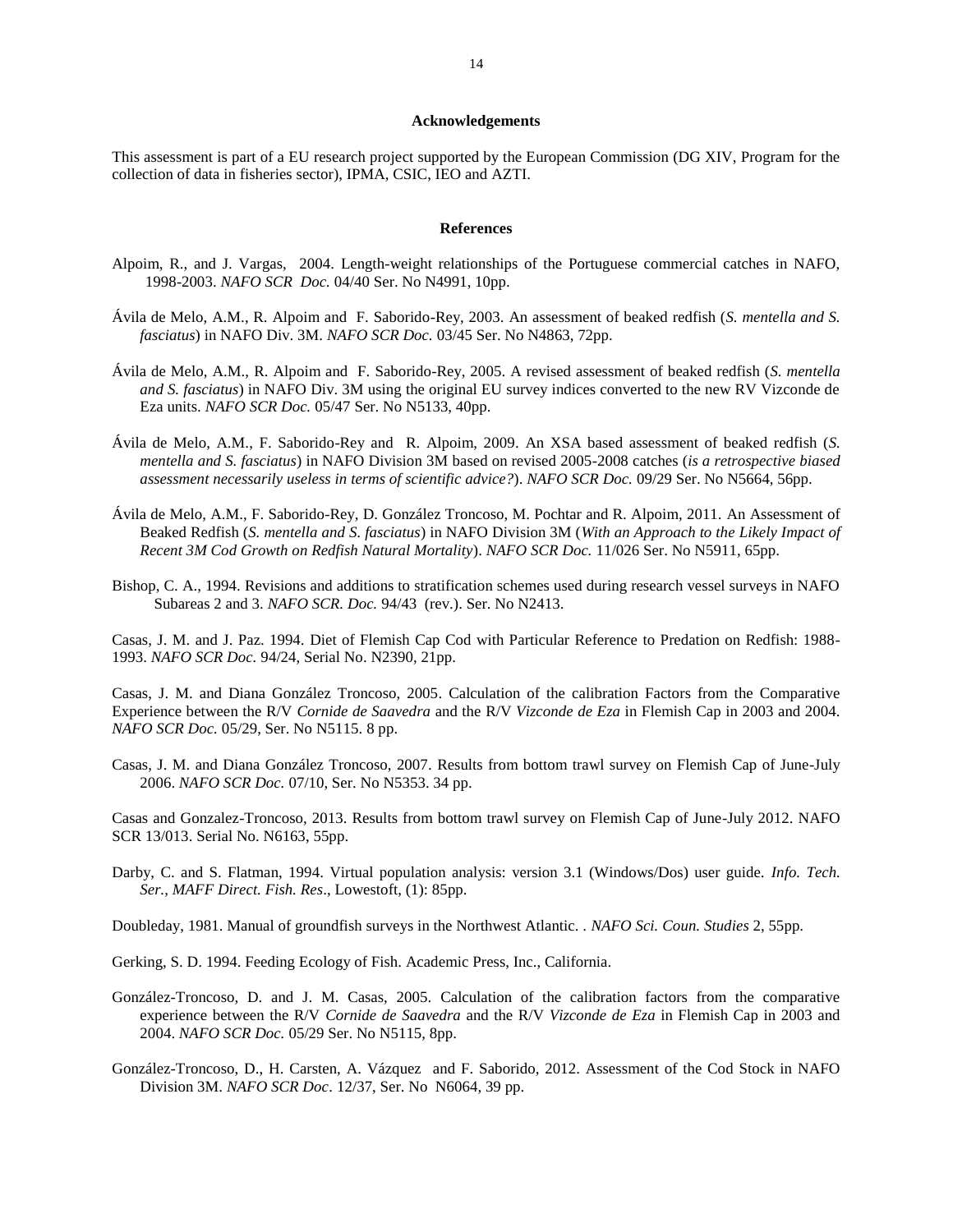- Kulka, D. W., 1999. Update on the by-catch in the shrimp fisheries in Davis Strait to Flemish Cap. *NAFO SCR Doc.*  99/96 Ser. No N4168, 8pp.
- Lilly, G. 1980. Year-class strength of redfish and growth of cod on the Flemish Cap. ICNAF Selected Papers 6.
- Mahe, J.C. and C. Darby, 2000. Greenland Halibut in NAFO Subarea 2 and Divisions 3KLMNO Short-term and Medium-term Projections from an Extended Survivor Analysis. *NAFO SCR Doc.* 00/54 Serial No. N4288.
- Pérez-Rodríguez, A., C. González-Iglesias, M. Koen-Alonso, and F. Saborido-Rey. 2011a. Analysis of common trends in feeding habits of the main fish demersal species of Flemish Cap. *NAFO SCR Doc.* 11/77 Serial No. N6009, 30pp.
- Pérez-Rodríguez, A., M. Koen-Alonso, and F. Saborido-Rey. 2011b. Changes and trends in the demersal fish community of the Flemish Cap, Northwest Atlantic, in the period 1988-2008. ICES Journal of Marine Science.
- Pérez-Rodríguez, A. and F. Saborido-Rey. 2012. Food consumption of Flemish Cap cod Gadus morhua and redfish Sebastes sp. using generic bioenergetic models. *NAFO SCR Doc.* 12/068 Serial No. N6136, 15pp.
- Saborido-Rey, F., 1994. El género *Sebastes* Cuvier, 1829 (Pisce, Scorpaenidae) en el Atlántico Norte: identificación de espécies y poblaciones mediante métodos morfométricos; crescimiento y reproducción de las poblaciones en Flemish Cap. Universidad Autónoma de Madrid, Facultad de Biología, Departamento de Zoología, Madrid. Phd Thesis, xi, 276pp.
- Saborido-Rey, F., 1995. Age and growth of redfish in Flemish Cap (Div. 3M). *NAFO SCR. Doc.* 95/31 Ser. No N2540, 16pp.
- Saborido-Rey, F.,1998. Differences in weight and length of otoliths between populations of genus Sebastes in the North Atlantic. 2nd international symposium on Fish Otolith Research & application. Bergen, Norway, 20-25 July 1998. Poster no. 186.
- Saborido-Rey, F., 2001. Age and growth of redfish (*Sebastes marinus*, *S. mentella* and *S. fasciatus*) in Flemish Cap (Northwest Atlantic). *NAFO SCR Doc.* 01/109. Ser. No. N4495, 19 pp.
- Shepherd, J. G., 1999. Extended survivors' analysis: an improved method for the analysis of catch at age data and abundance indices. ICES Journal of Marine Science. Vol. 56, No. 5.pp. 584-591.
- Sinclair, A., Gascon, D., O'Boyle, R., Rivard, D., and S.Gavaris, 1990. Consistency of some Northwest Atlantic groundfish stock assessments. *NAFO SCR. Doc.* 901/96 Ser. No N1831, 35pp (revised).
- Skúladóttir, U. and G. Pétursson, 2006.Assessment of the international fishery for shrimp (Pandalus borealis) in Division 3M (Flemish Cap), 1993-2006. *NAFO SCR Doc.* 06/76 Ser. No N5326, 21pp.

Vargas, J., Alpoim, R., E. Santos, and A.M. Ávila de Melo, 2013. Portuguese research report for 2012*. NAFO SCS Doc.* 13/05 Ser. No N6145, 30pp.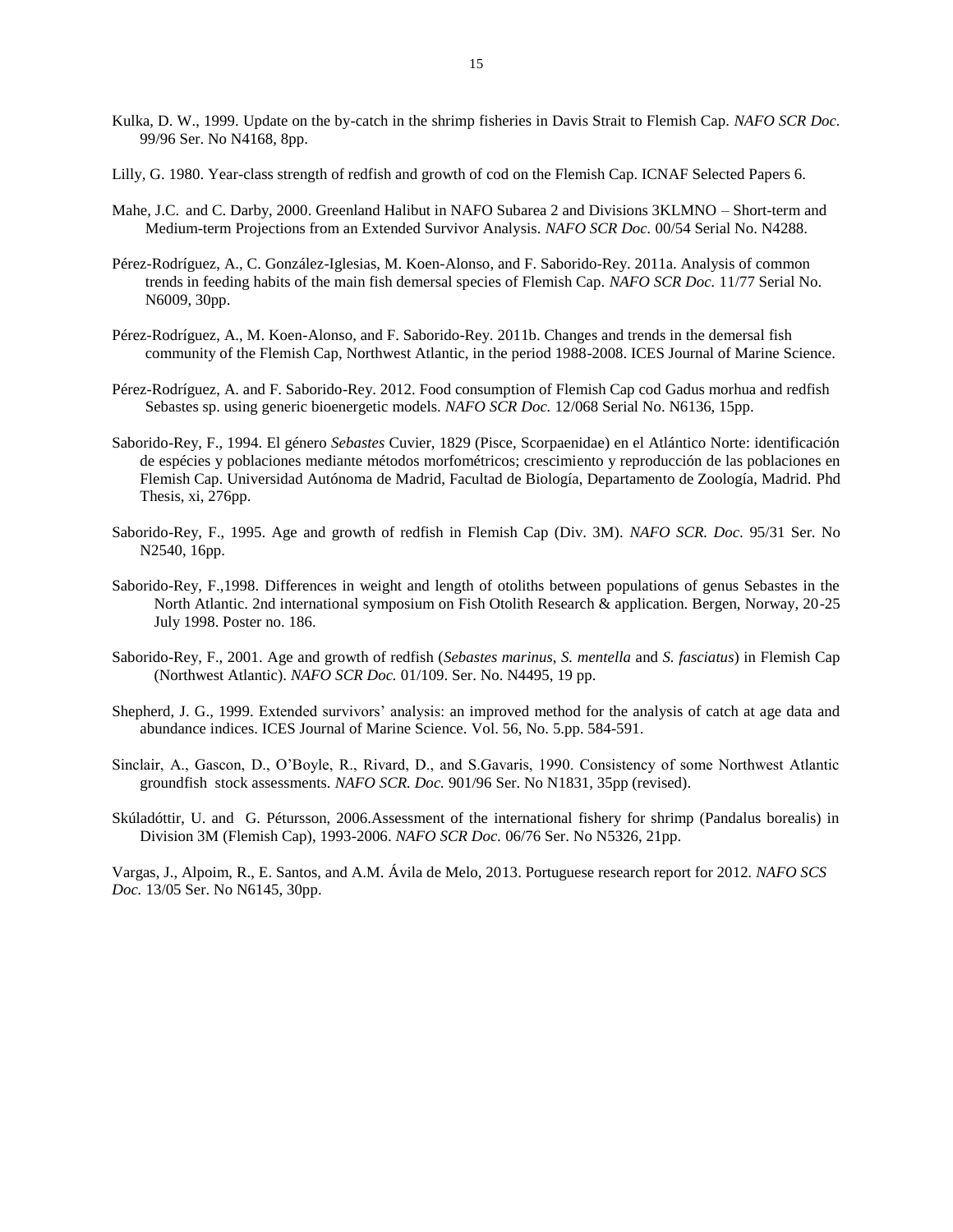#### Table 1a: 3M Redfish nominal catches (ton) by country, 1989-2012.

| Country          | 1989  | 1990  | 1991  | 1992  | 1993  | 1994 | 1995 | 1996 | 1997  | 1998           | 1999           | 2000         | 2001 | 2002 | 2003 | 2004 | 2005 | 2006 | 2007 | 2008 | 2009 | 2010 | 2011           | 2012 <sup>2</sup> |
|------------------|-------|-------|-------|-------|-------|------|------|------|-------|----------------|----------------|--------------|------|------|------|------|------|------|------|------|------|------|----------------|-------------------|
| CAN              |       |       |       |       | 10    |      |      |      |       |                |                | $\mathbf{b}$ |      |      |      |      |      |      |      |      |      |      |                |                   |
| <b>CUB</b>       | 1765  | 4195  | 1772  | 2303  | 945   |      |      |      |       |                | $\overline{2}$ |              |      |      |      |      |      |      |      |      |      |      | 875            | 600               |
| <b>DDR</b>       |       | 4025  |       |       |       |      |      |      |       |                |                |              |      |      |      |      |      |      |      |      |      |      |                |                   |
| GRL              |       |       |       |       |       | 26   |      | 2    |       |                |                | 11           |      |      |      |      |      |      |      |      |      |      |                |                   |
| JPN              | 885   | 2082  | 1432  | 1424  | 967   | 488  | 553  | 678  | 212   | 439            | 320            | 31           | 80   | 67   | 98   | 209  | 483  | 383  | 613  | 603  |      |      |                |                   |
| SUN/RUS          | 13937 | 34581 | 24661 | 2937  | 2035  | 2980 | 3560 | 52   |       |                | 108            | 1864         | 1281 | 1155 | 115  | 6    | 1023 | 849  | 780  | 1212 | 1184 | 927  | 1571           | 1720              |
| <b>UKR</b>       |       |       |       |       |       |      |      |      |       |                |                |              |      |      |      | -5   |      |      |      |      |      |      |                |                   |
| E-LVA            |       |       |       | 7441  | 5099  | 94   | 304  |      |       |                |                | 13           | 11   |      |      |      | 48   | 250  |      |      | 58   |      | 71             |                   |
| E-LTU            |       |       |       |       | 2128  |      |      |      |       |                |                |              |      | 10   |      |      | 522  | 397  | 542  |      |      | 348  | 478            |                   |
| E-EST            |       |       |       |       |       | 47   | 863  | 13   |       |                |                | 631          | 158  |      | 23   | 60   | 1093 | 1249 | 728  | 950  | 1643 | 1161 | 820            |                   |
| E-SP             | 213   | 2007  | 6324  | 3647  | 100   | 610  | 165  | 113  | 129   | 262            | 268            | 348          | 272  | 220  | 633  | 266  | 542  | 596  | 533  | 1225 | 745  | 892  | 339            | 512               |
| E PRT            | 13012 | 11665 | 3787  | 3198  | 4781  | 5630 | 1284 | 281  | 83    | 259            | 97             | 925          | 1590 | 1513 | 1113 | 2574 | 2696 | 2594 | 2357 | 3707 | 5027 | 4703 | 5024           | 3162              |
| EU               |       |       |       |       |       |      |      |      |       |                |                |              |      |      |      |      |      |      |      |      |      |      |                | 492               |
| FR-STP           |       |       |       |       |       |      |      |      |       | $\overline{2}$ |                |              |      |      |      |      | 10   |      |      | 8    |      |      | 68             | 69                |
| UK               |       |       |       |       |       |      |      |      |       |                |                |              |      |      |      |      |      |      |      |      |      |      | $\overline{2}$ |                   |
| KOR-S            | 17885 | 8332  | 2936  | 8350  | 2962  |      |      |      |       |                |                |              |      |      |      |      |      |      |      |      |      |      |                |                   |
| <b>FAROE IS.</b> |       |       |       | 16    |       |      | 15   |      |       |                |                |              |      | 6    |      | 6    |      |      |      | 215  |      | 122  | 420            | 148               |
| <b>NORWAY</b>    |       |       |       |       |       |      |      |      |       |                |                |              |      |      |      |      |      |      |      |      |      |      |                |                   |
| Total            | 47697 | 66887 | 40914 | 29317 | 19027 | 9883 | 6748 | 1140 | 423.8 | 970.7          | 795            | 3828         | 3392 | 2976 | 1988 | 3126 | 6417 | 6319 | 5553 | 7920 | 8658 | 8154 | 9670           | 6712              |

Table 1b: Redfish commercial catches on Div. 3M from various sources (STACFIS, 1989-2010; based on STALANT, 2011 and 2012).

|       | 1989  | 1990  | 199 <sup>°</sup> | 1992  | 1993  | 1994  | 1995  | 1996 | 1997 | 1998 | 1999 | 2000 | 2001 | 2002 | 2003 | 2004 | 2005 | 2006 | 2007 | 2008 | 2009  | 2010 | 201'  | 2012 |
|-------|-------|-------|------------------|-------|-------|-------|-------|------|------|------|------|------|------|------|------|------|------|------|------|------|-------|------|-------|------|
| Total | 58100 | 81000 | 48500            | 43300 | 29000 | 11300 | 13500 | 5789 | 1300 | 971  | 1068 | 3658 | 3224 | 2934 | 1881 | 2923 | 6550 | 7156 | 6662 | 8465 | 11317 | 8496 | 11121 | 7629 |

Table 1c: Beaked redfish on Div. 3M commercial catch estimates from various sources (STACFIS, 1989-2010; based on STALANT, 2011 and 2012).

From 2005 onwards also using information on distribution by depth of the EU survey catch (D. Gonzalez pers. comm.) and of the commercial catch of Portugal, Russia (M. Pochtar pers.comm) and Spain (F. Gonzalez pers. comm)

|       | 1989  | 1990  | 1991  | 1992  | 1993  | 1994  | 1995  | 1996 | 1997 | 1998 | 1999 | 2000 | 2001 | 2002 | 2003 | 2004 | 2005 | 2006 | 2007 | 2008 | 2009 | 2010 | 2011 | 2012 |
|-------|-------|-------|-------|-------|-------|-------|-------|------|------|------|------|------|------|------|------|------|------|------|------|------|------|------|------|------|
| Total | 58100 | 81000 | 48500 | 43300 | 29000 | 11300 | 13500 | 5789 | 1300 | 971  | 1068 | 3658 | 3224 | 2934 | 1881 | 2923 | 4148 | 5997 | 5149 | 4277 | 3656 | 5410 | 8994 | 5910 |

Table 1d: Percentage of beaked redfish found in the EU survey redfish catch (*excluding juveniles; redfish beyond 700m depth is 100% S. mentella* ) (Diana González *pers. comm.* ).

| $200m$   | 2005 | 2006 | 2007 | 2008  | 2009  | 2010  | 2011 | 2012 200-300m | 2005 | 2006 | 2007 | 2008 | 2009 | 2010 | 2011 | 2012  |
|----------|------|------|------|-------|-------|-------|------|---------------|------|------|------|------|------|------|------|-------|
| golden   | 36.  | 51.  | 97.9 | 100.0 | 100.0 | 100.0 | 90.0 | 96.5 aolden   | 54.5 | 50.  | 32.4 | 68.3 | 84.9 | 68.3 | 52.9 | 63.5  |
| beaked   | 63.9 | 48.9 | 2.1  | 0.0   | 0.0   | 0.0   | 10.0 | 3.5 beaked    | 45.5 | 49.3 | 67.6 | 31.  | 15.  | 31.  | 47.7 | 36.5  |
|          |      |      |      |       |       |       |      |               |      |      |      |      |      |      |      |       |
| 300-400m | 2005 | 2006 | 2007 | 2008  | 2009  | 2010  | 2011 | 2012 400-700m | 2005 | 2006 | 2007 | 2008 | 2009 | 2010 | 2011 | 2012  |
| golden   | 18.8 | 5.9  | 12.0 | 28.5  | 22.0  | 28.5  | 3.7  | 5.5 aolden    |      | 5.0  | 3. ا | 8.8  | 0.9  | 8.8  | 0.6  | 0.0   |
| beaked   | 81.2 | 94.  | 88.0 | 1.5   | 78.0  | 71.5  | 96.3 | 94.5 beaked   | 97.9 | 95.0 | 98.7 | 91.2 | 99.  | 91.2 | 99.4 | 100.0 |

#### Table 1e: Redfish by-catch in weight (ton) from the 3M shrimp fishery, 1993-2005 (Kulka, D. and J. Firth *pers. comm.* )

|                                          | 1993 | 1 <sub>q</sub><br>ຶ | 199'         | 1996 | 199      | 1998                      | 1999 | 2000<br>zuuu | 200           | 2002         | 2003             | 2004                         | 2005 |
|------------------------------------------|------|---------------------|--------------|------|----------|---------------------------|------|--------------|---------------|--------------|------------------|------------------------------|------|
| Bv-catch<br>, weiaht (ton)<br>$in$ uniah | 1970 | 5903                | $30^{\circ}$ | 550  | .<br>:57 | 10 <sup>4</sup><br>$\sim$ | 96   | 106          | 720<br>$. \,$ | $70-$<br>'n. | 100 <sub>f</sub> | $\sim$ $-$<br>$\cdot$<br>. . | 80   |

#### Table 1f: 3M Redfish catch in numbers(millions), 1989-2008.

|          | 1989  | 1990  | 1991  | 1992 | 1993  | 1994 | 1995 | 1996 | 1997 | 1998 | 1999 | 2000 | 2001 | 2002 | 2003 | 2004 | 2005 | 2006 | 2007 | 2008 | 2009 | 2010 | 2011 | 2012 |
|----------|-------|-------|-------|------|-------|------|------|------|------|------|------|------|------|------|------|------|------|------|------|------|------|------|------|------|
| Comm.    | 125.3 | د.196 | 104.2 | 94.1 | 49.2  | 24.6 | 34.9 | 15.5 | 3.0  | 2.2  | 2.3  | 9.6  | 8.5  | 9.1  | 4.6  | 12.5 | 12.5 | 28.2 | 16.1 | 15.3 | 11.6 | 24.4 | 28.8 | 16.4 |
| Bv-catch |       |       |       |      | 124.5 | 62.9 |      |      |      |      | 3.8  | 3.2  | 29.1 | 19.8 | 21.9 | 9.9  |      |      |      |      |      |      |      |      |
| Total    | 125.3 | 196   | 104.2 | 94.1 | 173.7 | 87.5 | 39.0 | 30.7 |      |      | 6.1  | 12.8 | 37.6 | 28.9 | 26.4 | 22.4 | 14.4 | 28.2 | 16.1 | 15.3 | 11.6 | 24.4 | 28.8 | 16.4 |

<sup>1</sup> From STATLANT 21A.

<sup>2</sup> From STATLANT 21A and NAFO Circ. Letters.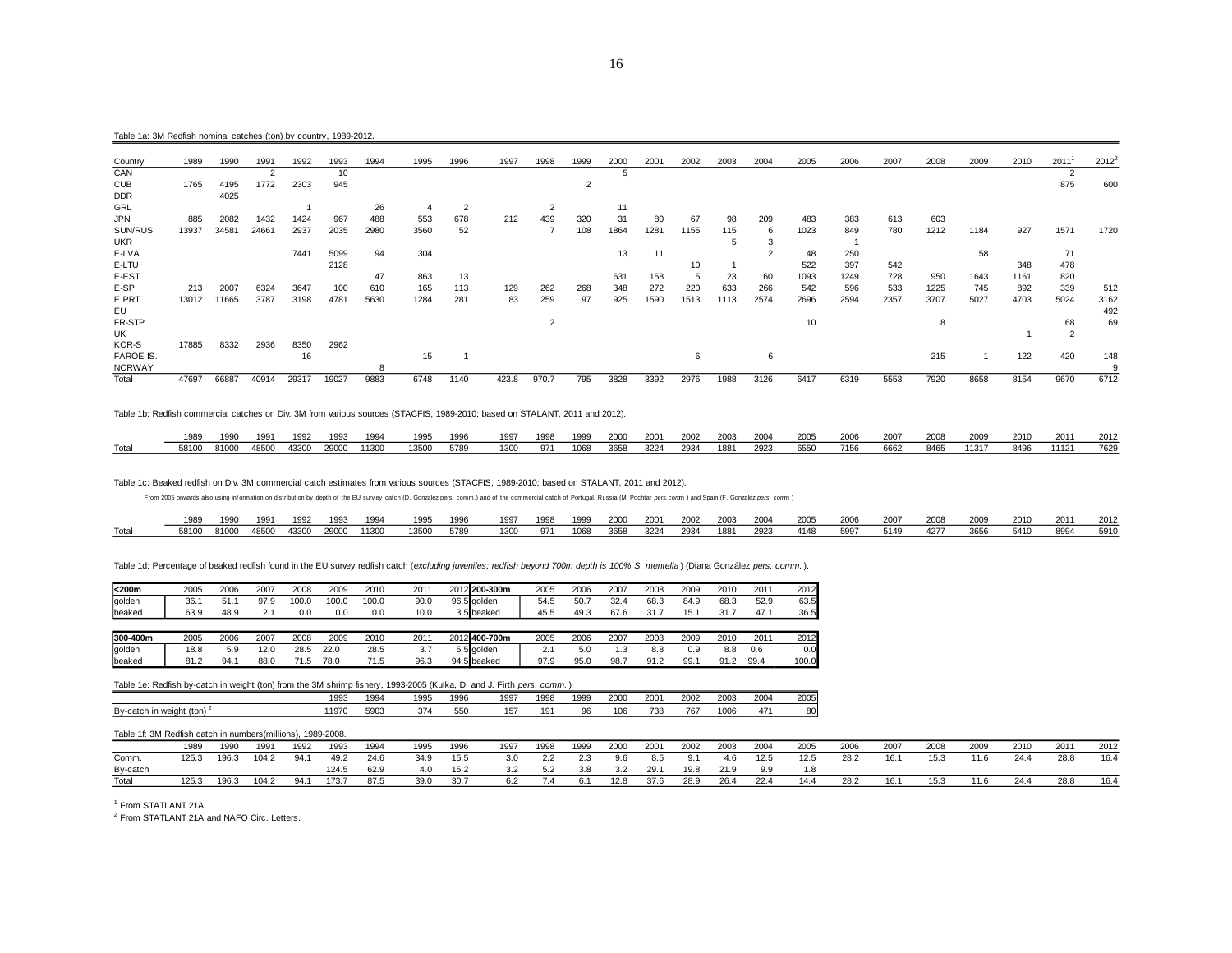Table 2a: Length weight relationships for 3M beaked redfish from commercial catch (Alpoim,2004; Vargas, 2005, 2007-2011 and 2013)

| Year | а      | b      |
|------|--------|--------|
| 1998 | 0.0390 | 2.7401 |
| 1999 | 0.0466 | 2.6807 |
| 2000 | 0.0095 | 3.1110 |
| 2001 | 0.0243 | 2.8695 |
| 2002 | 0.0433 | 2.7031 |
| 2003 | 0.0202 | 2.9025 |
| 2004 | 0.0133 | 3.0312 |
| 2006 | 0.0096 | 3.1176 |
| 2007 | 0.0100 | 3.1018 |
| 2008 | 0.0407 | 2.6452 |
| 2009 | 0.0120 | 3.0635 |
| 2010 | 0.0145 | 2.9911 |
| 2011 |        |        |
| 2012 | 0.0323 | 2.7743 |

Table 2b: Length weight relationships for 3M beaked redfish from EU survey (Troncoso and Casas, *pers. comm. 2005-2013* )

|      | S. mentella |       | S. fasciatus |       | Sebastes sp. |       |
|------|-------------|-------|--------------|-------|--------------|-------|
| Year | a           | b     | a            | b     | a            | b     |
| 1988 |             |       |              |       | 0.058        | 2.593 |
| 1989 |             |       |              |       | 0.022        | 2.867 |
| 1990 |             |       |              |       | 0.018        | 2.928 |
| 1991 |             |       |              |       | 0.027        | 2.814 |
| 1992 | 0.019       | 2.911 | 0.027        | 2.841 | 0.030        | 2.788 |
| 1993 | 0.013       | 3.021 | 0.028        | 2.824 | 0.017        | 2.965 |
| 1994 | 0.017       | 2.960 | 0.020        | 2.927 | 0.021        | 2.896 |
| 1995 | 0.011       | 3.073 | 0.016        | 3.001 | 0.013        | 3.034 |
| 1996 | 0.017       | 2.948 | 0.023        | 2.876 | 0.021        | 2.890 |
| 1997 | 0.014       | 2.999 | 0.019        | 2.960 | 0.015        | 3.001 |
| 1998 | 0.013       | 3.025 | 0.019        | 2.944 | 0.014        | 3.019 |
| 1999 | 0.014       | 2.994 | 0.020        | 2.910 | 0.018        | 2.928 |
| 2000 | 0.018       | 2.938 | 0.025        | 2.853 | 0.022        | 2.874 |
| 2001 | 0.012       | 3.043 | 0.017        | 2.978 | 0.015        | 3.008 |
| 2002 | 0.012       | 3.054 | 0.018        | 2.967 | 0.014        | 3.026 |
| 2003 | 0.011       | 3.069 | 0.009        | 3.151 | 0.012        | 3.055 |
| 2004 | 0.014       | 2.999 | 0.017        | 2.977 | 0.012        | 3.074 |
| 2005 | 0.015       | 2.974 | 0.012        | 3.061 | 0.011        | 3.088 |
| 2006 | 0.011       | 3.069 | 0.012        | 3.066 | 0.011        | 3.088 |
| 2007 | 0.010       | 3.119 | 0.016        | 2.996 | 0.014        | 3.026 |
| 2008 | 0.019       | 2.921 | 0.016        | 2.983 | 0.020        | 2.902 |
| 2009 | 0.012       | 3.067 | 0.016        | 2.983 | 0.015        | 3.004 |
| 2010 | 0.013       | 3.021 | 0.024        | 2.850 | 0.018        | 2.925 |
| 2011 | 0.015       | 2.973 | 0.023        | 2.875 | 0.021        | 2.893 |
| 2012 | 0.016       | 2.960 | 0.024        | 2.861 | 0.021        | 2.886 |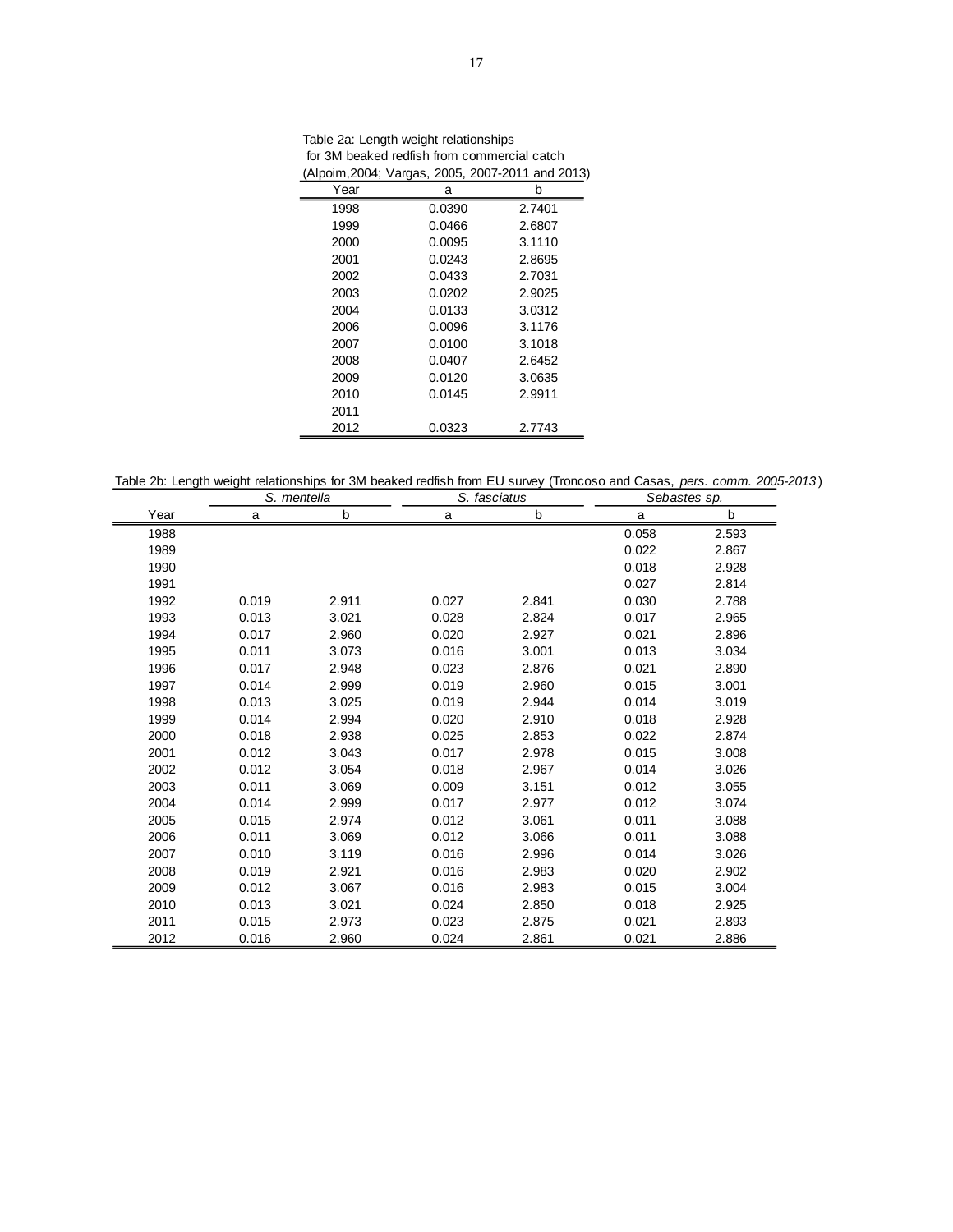

# Table 3a: Availability of length data for commercial catches and by-catch of 3M beaked redfish, 1989-2013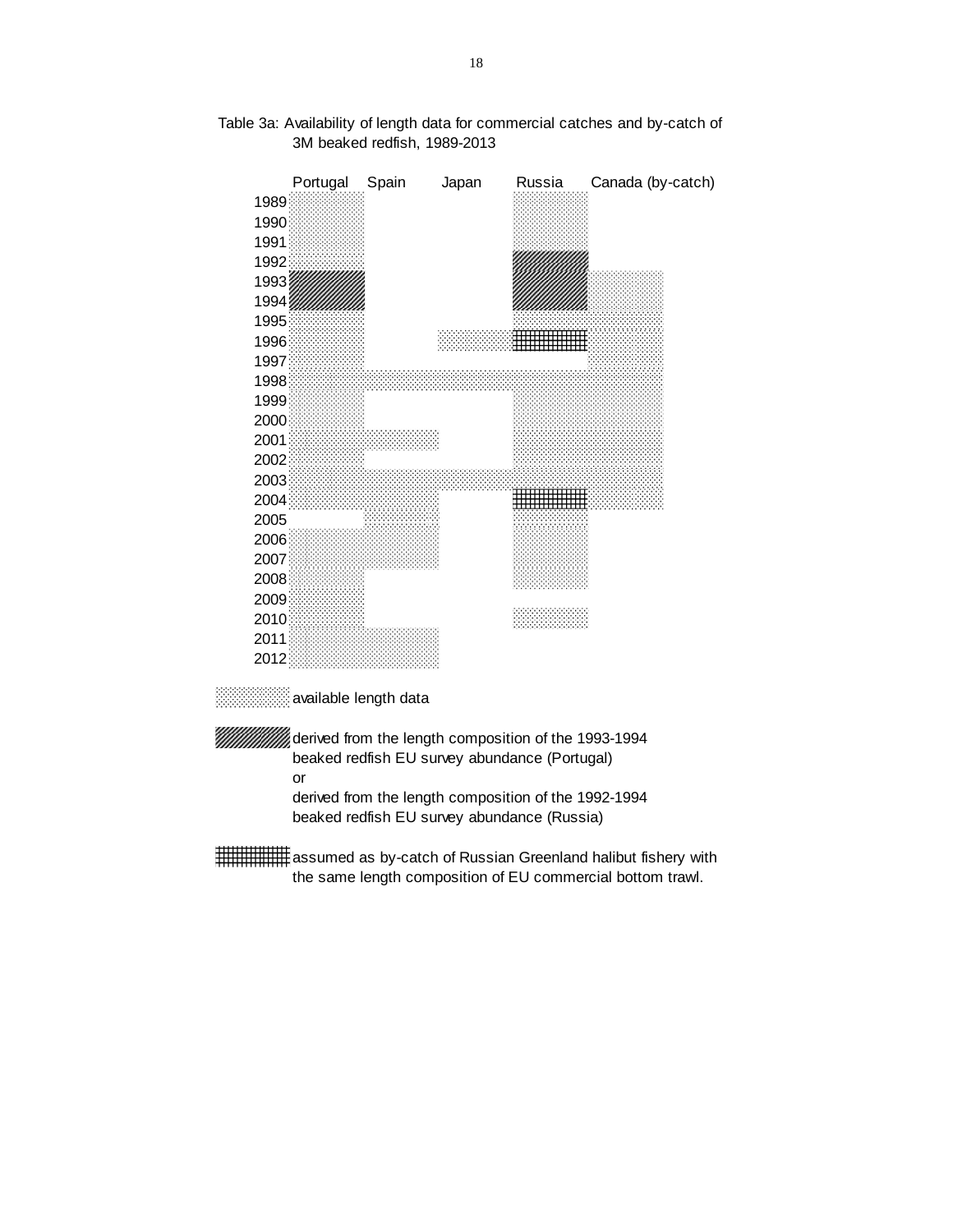| Length           | 1989           | 1990           | 1991          | 1992           | 1993           | 1994           | 1995                 | 1996           | 1997           | 1998           | 1999                             | 2000                 | 2001           | 2002           | 2003                 | 2004        | 2005           | 2006         | 2007           | 2008                 | 2009           | 2010                 | 2011           | 2012         |
|------------------|----------------|----------------|---------------|----------------|----------------|----------------|----------------------|----------------|----------------|----------------|----------------------------------|----------------------|----------------|----------------|----------------------|-------------|----------------|--------------|----------------|----------------------|----------------|----------------------|----------------|--------------|
| 1 <sup>c</sup>   | 3              |                |               |                |                |                |                      |                |                |                |                                  |                      |                | 10             |                      |             | 3              | 16           | 12             |                      |                |                      |                |              |
| 11               |                |                |               | 1              | 3              |                |                      |                |                |                |                                  |                      |                | 48             |                      | 1           | 18             | 40           | 41             |                      |                | 3                    | $\mathbf{1}$   | 9            |
| 12               | 3              |                |               | 1              | $\overline{7}$ |                |                      |                |                |                |                                  | 5                    |                | 220            |                      | 3           | 108            | 86           | 133            |                      | -1             | 9                    | 3              | 23           |
| 13<br>14         | 11<br>25       | $\overline{4}$ |               |                | 5<br>40        | $\overline{4}$ |                      |                |                |                |                                  | 11<br>$\overline{1}$ |                | 723<br>590     |                      | 5<br>12     | 381<br>509     | 70<br>91     | 172<br>88      |                      | 5<br>5         | 28<br>99             | 27<br>87       | 36<br>69     |
| 15               | 8              | 73             |               | 1              | 120            | 15             |                      |                |                | $\overline{2}$ |                                  | 6                    | 4              | 175            |                      | 43          | 474            | 112          | 23             | 6                    | 37             | 248                  | 209            | 95           |
| 16               | 30             | 190            |               | $\overline{4}$ | 167            | 66             |                      | 20             |                |                |                                  | $\overline{1}$       | $\overline{4}$ | 70             |                      | 203         | 516            | 313          | 18             | 14                   | 68             | 341                  | 309            | 122          |
| 17               | 59             | 724            |               | 3              | 55             | 244            |                      | 20             | $\overline{1}$ | $\overline{2}$ |                                  | 6                    | 20             | 53             | 6                    | 352         | 423            | 436          | 31             | 12                   | 102            | 481                  | 352            | 162          |
| 18               | 30             | 2489           | 156           | 6              | 39             | 607            | 118                  | 20             |                | $\overline{1}$ |                                  | 17                   | 57             | 84             | 6                    | 464         | 285            | 635          | 138            | 47                   | 121            | 669                  | 586            | 222          |
| 19               | 11             | 5774           | 647           | 97             | 54             | 922            | 265                  | 66             | 6              | 8              |                                  | 27                   | 41             | 144            |                      | 666         | 183            | 1296         | 433            | 166                  | 147            | 912                  | 806            | 388          |
| 20               | 111            | 6179           | 1331          | 418            | 71             | 491            | 1142                 | 360            | 8              | 13             |                                  | 50                   | 43             | 187            |                      | 1165        | 157            | 2168         | 371            | 381                  | 226            | 1559                 | 1452           | 709          |
| 21<br>22         | 383            | 2904           | 1234          | 1987           | 125            | 427            | 2874                 | 964            | 14             | 28             | $\overline{1}$<br>$\overline{2}$ | 48                   | 63             | 173            | $\overline{2}$       | 1513        | 132            | 3104         | 658            | 622                  | 308            | 2254                 | 2130           | 1038<br>1637 |
| 23               | 1149<br>3766   | 1205<br>1927   | 1179<br>945   | 3834<br>3016   | 337<br>668     | 408<br>457     | 5895<br>5715         | 2215<br>1641   | 41<br>104      | 52<br>94       | $\overline{1}$                   | 103<br>112           | 117<br>197     | 166<br>175     | $\overline{4}$<br>30 | 1512<br>961 | 159<br>216     | 3939<br>3658 | 490<br>720     | 1032<br>794          | 535<br>869     | 3696<br>3261         | 3198<br>2778   | 1496         |
| 24               | 8408           | 5526           | 1697          | 1690           | 1116           | 701            | 1691                 | 1324           | 263            | 116            | 9                                | 206                  | 277            | 284            | 89                   | 845         | 287            | 3179         | 760            | 1198                 | 981            | 1671                 | 1543           | 755          |
| 25               | 14733          | 11932          | 3737          | 2468           | 1159           | 870            | 1157                 | 785            | 325            | 222            | 118                              | 317                  | 451            | 414            | 262                  | 720         | 555            | 2261         | 947            | 787                  | 1257           | 1151                 | 990            | 533          |
| 26               | 14793          | 19979          | 6292          | 7519           | 1577           | 1020           | 793                  | 513            | 310            | 223            | 112                              | 717                  | 891            | 511            | 363                  | 571         | 724            | 1427         | 1471           | 1760                 | 1266           | 848                  | 821            | 500          |
| 27               | 11148          | 25688          | 10368         | 11599          | 1701           | 986            | 953                  | 740            | 198            | 207            | 220                              | 1322                 | 1241           | 672            | 516                  | 596         | 927            | 1181         | 1876           | 2050                 | 1145           | 775                  | 774            | 389          |
| 28               | 7059           | 26047          | 12852         | 11899          | 2456           | 1688           | 1185                 | 758            | 169            | 173            | 303                              | 1654                 | 1450           | 854            | 535                  | 553         | 1057           | 1058         | 1405           | 2306                 | 1086           | 886                  | 963            | 538          |
| 29               | 5773           | 20113          | 15100         | 8677           | 2448           | 2039           | 1476                 | 855            | 210            | 168            | 301                              | 1467                 | 1193           | 841            | 588                  | 426         | 1111           | 779          | 1348           | 1244                 | 877            | 870                  | 1115           | 598          |
| 30<br>31         | 7424<br>6972   | 15200<br>10134 | 13056<br>7456 | 7505<br>5452   | 3277<br>3846   | 1987<br>2327   | 1506<br>1257         | 899<br>954     | 248<br>223     | 162<br>172     | 191<br>204                       | 1036<br>677          | 996<br>537     | 814<br>625     | 475<br>390           | 384<br>269  | 779<br>770     | 619<br>444   | 1350<br>998    | 692<br>437           | 590<br>596     | 838<br>627           | 1802<br>1886   | 1008<br>1181 |
| 32               | 7393           | 8308           | 7054          | 4705           | 3974           | 2611           | 1304                 | 891            | 248            | 157            | 242                              | 451                  | 339            | 463            | 359                  | 304         | 525            | 353          | 850            | 272                  | 434            | 500                  | 2230           | 1463         |
| 33               | 7030           | 6551           | 3519          | 4150           | 4831           | 1963           | 1219                 | 689            | 268            | 112            | 169                              | 321                  | 210            | 366            | 331                  | 319         | 543            | 262          | 639            | 311                  | 300            | 398                  | 1969           | 1327         |
| 34               | 6927           | 6397           | 3891          | 4309           | 4283           | 1347           | 1008                 | 672            | 107            | 74             | 75                               | 300                  | 146            | 221            | 258                  | 204         | 527            | 193          | 463            | 208                  | 216            | 234                  | 1018           | 677          |
| 35               | 6520           | 5486           | 3101          | 4286           | 3737           | 1154           | 1035                 | 281            | 76             | 54             | 136                              | 187                  | 77             | 111            | 200                  | 111         | 536            | 169          | 312            | 59                   | 156            | 181                  | 587            | 404          |
| 36               | 4920           | 4398           | 2620          | 3104           | 3474           | 776            | 1041                 | 198            | 43             | 47             | 72                               | 151                  | 38             | 70             | 94                   | 76          | 412            | 124          | 162            | 230                  | 88             | 101                  | 372            | 282          |
| 37               | 4080           | 3047           | 2394          | 2336           | 2914           | 404            | 915                  | 220            | 24             | 46             | 65                               | 150                  | 31             | 26             | 47                   | 53          | 105            | 47           | 33             | 105                  | 64             | 57                   | 265            | 176          |
| 38<br>39         | 2441           | 2206<br>1557   | 1672<br>1748  | 1582           | 1753           | 366<br>328     | 749<br>488           | 103<br>125     | 27<br>11       | 33<br>29       | $\overline{7}$<br>30             | 113<br>56            | 37<br>17       | 18<br>14       | 16<br>8              | 50<br>31    | 25<br>25       | 36<br>15     | 28<br>34       | 158<br>59            | 44             | 34<br>$\overline{2}$ | 222<br>137     | 187<br>87    |
| 40               | 1566<br>946    | 769            | 1024          | 1343<br>917    | 2453<br>1151   | 191            | 469                  | 45             | 3              | 16             | $\overline{2}$                   | 34                   | 10             | $\overline{7}$ | $\overline{2}$       | 33          | $\overline{7}$ | 14           | 5              | 137                  | 14<br>5        | 4                    | 108            | 97           |
| 41               | 504            | 581            | 640           | 522            | 517            | 105            | 346                  | 38             | 12             | 11             | $\overline{4}$                   | 26                   | 5              | $\overline{1}$ |                      | 41          | 34             | 17           | 16             | 65                   | $\overline{4}$ |                      | 50             | 80           |
| 42               | 341            | 345            | 201           | 214            | 476            | 37             | 164                  | 46             | 5              | 8              |                                  | 19                   | 6              | 2              |                      | 14          |                | 11           | 6              | 61                   | $\overline{2}$ |                      | 19             | 25           |
| 43               | 289            | 264            | 283           | 237            | 118            | 10             | 69                   | 18             |                | 3              | $\overline{1}$                   | 25                   | 3              | 5              | $\overline{2}$       | 18          |                | 11           | 3              | 52                   | $\overline{1}$ |                      | 9              | 19           |
| 44               | 135            | 130            | 19            | 172            | 170            | 9              | 50                   | 3              | 6              | $\overline{2}$ |                                  | 14                   | $\overline{2}$ |                |                      | 12          |                |              | 8              | 26                   | $\overline{2}$ |                      | 20             | 21           |
| 45               | 143            | 73             | 14            | 39             | 26             | 9              | 34                   | $\overline{2}$ |                |                | $\overline{2}$                   | 3                    | $\overline{1}$ |                | $\overline{1}$       | 6           |                | 3            | 3              | 5                    | $\overline{2}$ |                      |                | 0.3          |
| 46<br>47         | 75<br>46       | 32             | 8             | 9              | 17<br>17       |                | $\overline{7}$<br>19 | $\overline{4}$ |                | $\overline{1}$ |                                  | 10<br>6              | $\overline{1}$ |                |                      | 5           |                |              | 5              | 20<br>$\overline{7}$ | $\overline{1}$ |                      | $\overline{2}$ |              |
| 48               | 28             | 16<br>12       | 8             | 17             |                |                |                      |                |                |                |                                  |                      | -1             |                |                      |             |                |              |                | 10                   |                |                      |                |              |
| 49               | $\overline{4}$ | 12             |               |                |                |                |                      |                |                |                |                                  |                      |                |                |                      |             |                |              | 3              |                      |                |                      |                |              |
| 50               | 11             | $\overline{4}$ |               |                |                |                |                      | 27             |                |                |                                  |                      |                |                |                      |             |                |              | 8              |                      |                |                      |                | 13           |
| 51               | $\overline{4}$ | 12             |               |                |                |                |                      |                |                |                |                                  |                      |                |                |                      |             |                |              |                |                      |                |                      |                | 0.4          |
| 52               | 4              |                |               |                |                |                |                      |                |                |                |                                  |                      |                |                |                      |             |                |              |                |                      |                |                      |                |              |
| 53               | $\overline{7}$ | 16             |               |                |                |                |                      |                |                |                |                                  |                      |                |                |                      |             |                | $\mathbf{1}$ | $\overline{c}$ |                      |                |                      |                |              |
| 54<br>55         |                | 8              |               |                |                |                |                      |                |                |                |                                  |                      |                |                |                      |             |                |              |                |                      |                |                      |                |              |
| 56               |                |                |               |                |                |                |                      |                |                |                |                                  |                      |                |                |                      |             |                |              |                |                      |                |                      |                |              |
| 57               |                |                |               |                |                |                |                      |                |                |                |                                  |                      |                |                |                      |             |                |              |                |                      |                |                      |                |              |
| 58               |                | $\mathbf{A}$   |               |                |                |                |                      |                |                |                |                                  |                      |                |                |                      |             |                |              |                |                      |                |                      |                |              |
| 59               |                |                |               |                |                |                |                      |                |                |                |                                  |                      |                |                |                      |             |                |              |                |                      |                |                      |                |              |
| 60               |                |                |               |                |                |                |                      |                |                |                |                                  |                      |                |                |                      |             |                |              |                |                      |                |                      |                |              |
| 61               |                |                |               |                |                |                |                      |                | 11             |                |                                  |                      |                |                |                      |             |                |              |                |                      |                |                      |                |              |
| mean weight (g)  | 464            | 413<br>28.8    | 465<br>30.2   | 460<br>30.0    | 590<br>32.9    | 460<br>29.8    | 386<br>27.6          | 374<br>27.6    | 438            | 435<br>29.4    | 471<br>30.9                      | 379<br>29.6          | 379<br>28.6    | 321<br>25.6    | 410<br>30.2          | 250<br>24.6 | 331<br>26.6    | 213<br>24.0  | 321            | 279<br>27.6          | 316<br>27.1    | 222<br>24.3          | 312            | 361<br>27.7  |
| mean length (cm) | 30.1           |                |               |                |                |                |                      |                | 29.5           |                |                                  |                      |                |                |                      |             |                |              | 27.5           |                      |                |                      | 26.9           |              |

Table 3b: Length composition (absolute frequencies in'000s) of the 3M redfish commercial catch, 1989-2012.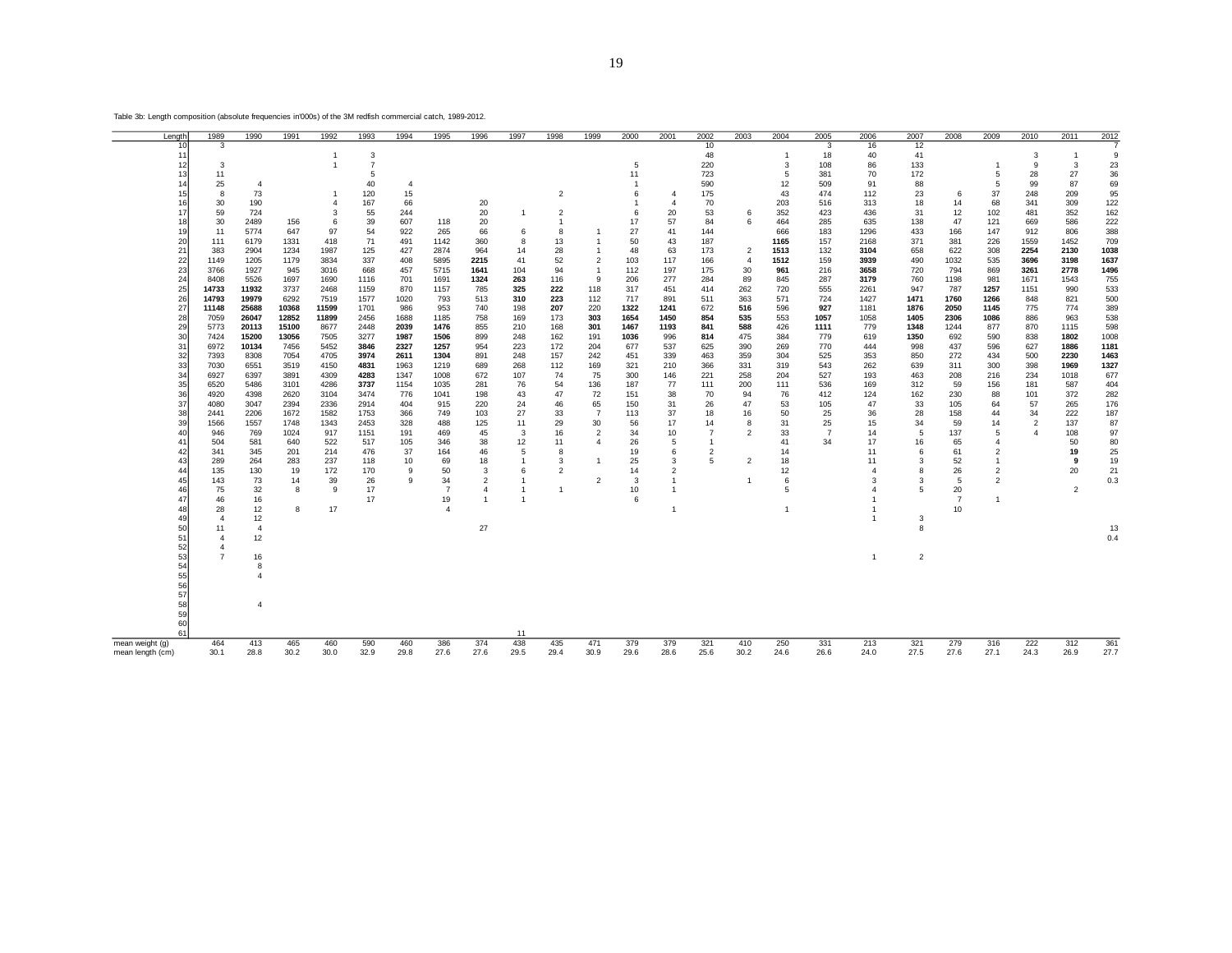|               | Length   | 1989                | 1990           | 1991           | 1992                | 1993         | 1994         | 1995                 | 1996                             | 1997                             | 1998           | 1999                 | 2000         | 2001                             | 2002           | 2003           | 2004         | 2005           | 2006           | 2007           | 2008           | 2009           | 2010           | 2011           | 2012         |
|---------------|----------|---------------------|----------------|----------------|---------------------|--------------|--------------|----------------------|----------------------------------|----------------------------------|----------------|----------------------|--------------|----------------------------------|----------------|----------------|--------------|----------------|----------------|----------------|----------------|----------------|----------------|----------------|--------------|
|               | 5<br>6   |                     |                |                |                     |              |              |                      | 147                              | $\overline{1}$                   | 3              | 15                   | 3<br>5       | 9<br>200                         | 10<br>60       | 55<br>246      | 14<br>95     |                |                |                |                |                |                |                |              |
|               |          |                     |                |                |                     |              |              | 5                    | 4306                             | 105                              | 109            | 115                  | 59           | 534                              | 381            | 601            | 182          |                |                |                |                |                |                |                |              |
|               | 8        |                     |                |                |                     |              |              | $\overline{7}$       | 2412                             | 127                              | 248            | 550                  | 123          | 1486                             | 668            | 1131           | 242          |                |                |                |                |                |                |                |              |
|               | 9        |                     |                |                |                     |              |              | 5                    | 211                              | 71                               | 40             | 812                  | 55           | 4218                             | 538            | 1432           | 355          |                |                |                |                |                |                |                |              |
|               | 10       | 3                   |                |                |                     |              |              | 3                    | 416                              | 258                              | 45             | 845                  | 193          | 6537                             | 888            | 1454           | 593          | 3              | 16             | 12             |                |                |                |                |              |
|               | 11       |                     |                |                |                     | 3            |              | 15                   | 1056                             | 569                              | 391            | 390                  | 593          | 6275                             | 1655           | 913            | 1055         | 18             | 40             | 41             |                |                | 3              | $\mathbf{1}$   | 9            |
|               | 12       | 3                   |                |                |                     | 9            | 19           | 36                   | 841                              | 512                              | 1830           | 313                  | 1011         | 4996                             | 3205           | 1368           | 1498         | 108            | 86             | 133            |                | $\overline{1}$ | 9              | 3              | 23           |
|               | 13<br>14 | 11<br>25            | $\overline{4}$ |                | $\Omega$<br>$\circ$ | 29<br>257    | 338<br>979   | 34<br>64             | 459<br>488                       | 164<br>120                       | 1721<br>340    | 286<br>97            | 761<br>182   | 2126<br>746                      | 5809<br>4660   | 2741<br>2546   | 1229<br>1093 | 381<br>509     | 70<br>91       | 172<br>88      |                | 5<br>5         | 28<br>99       | 27<br>87       | 36<br>69     |
|               | 15       | 8                   | 73             |                |                     | 1998         | 2232         | 247                  | 731                              | 119                              | 63             | 90                   | 90           | 531                              | 1946           | 1886           | 1022         | 474            | 112            | 23             | 6              | 37             | 248            | 209            | 95           |
|               | 16       | 30                  | 190            |                | $\overline{4}$      | 7682         | 7312         | 430                  | 1713                             | 647                              | 116            | 86                   | 50           | 522                              | 865            | 1994           | 999          | 516            | 313            | 18             | 14             | 68             | 341            | 309            | 122          |
|               | 17       | 59                  | 724            |                | 3                   | 29380        | 17576        | 758                  | 1182                             | 184                              | 85             | 62                   | 22           | 453                              | 430            | 2513           | 987          | 423            | 436            | 31             | 12             | 102            | 481            | 352            | 162          |
|               | 18       | 30                  | 2489           | 156            | 6                   | 47422        | 21654        | 1105                 | 758                              | 61                               | 32             | 41                   | 27           | 339                              | 339            | 1751           | 815          | 285            | 635            | 138            | 47             | 121            | 669            | 586            | 222          |
|               | 19       | 11                  | 5774           | 647            | 97                  | 30110        | 11939        | 1086                 | 444                              | 68                               | 34             | 39                   | 35           | 146                              | 297            | 657            | 927          | 183            | 1296           | 433            | 166            | 147            | 912            | 806            | 388          |
|               | 20       | 111                 | 6179           | 1331           | 418                 | 6815         | 2807         | 1569                 | 428                              | 85                               | 19             | 14                   | 60           | 89                               | 265            | 224            | 1398         | 157            | 2168           | 371            | 381            | 226            | 1559           | 1452           | 709          |
|               | 21<br>22 | 383<br>1149         | 2904<br>1205   | 1234<br>1179   | 1987<br>3834        | 1117<br>697  | 745<br>521   | 3001<br>5922         | 1058<br>2220                     | 75<br>82                         | 39<br>65       | $\overline{7}$<br>9  | 52<br>105    | 91<br>142                        | 209<br>186     | 183<br>93      | 1690<br>1588 | 132<br>159     | 3104<br>3939   | 658<br>490     | 622<br>1032    | 308<br>535     | 2254<br>3696   | 2130<br>3198   | 1038<br>1637 |
|               | 23       | 3766                | 1927           | 945            | 3016                | 669          | 457          | 5722                 | 1641                             | 126                              | 102            | 6                    | 114          | 210                              | 187            | 80             | 988          | 216            | 3658           | 720            | 794            | 869            | 3261           | 2778           | 1496         |
|               | 24       | 8408                | 5526           | 1697           | 1690                | 1116         | 701          | 1694                 | 1324                             | 273                              | 135            | 11                   | 208          | 288                              | 290            | 108            | 857          | 287            | 3179           | 760            | 1198           | 981            | 1671           | 1543           | 755          |
|               | 25       | 14733               | 11932          | 3737           | 2468                | 1159         | 870          | 1162                 | 785                              | 328                              | 237            | 122                  | 317          | 455                              | 417            | 272            | 727          | 555            | 2261           | 947            | 787            | 1257           | 1151           | 990            | 533          |
|               | 26       | 14793               | 19979          | 6292           | 7519                | 1577         | 1020         | 798                  | 513                              | 311                              | 243            | 112                  | 719          | 893                              | 513            | 364            | 574          | 724            | 1427           | 1471           | 1760           | 1266           | 848            | 821            | 500          |
|               | 27       | 11148               | 25688          | 10368          | 11599               | 1701         | 986          | 957                  | 740                              | 198                              | 217            | 223                  | 1322         | 1242                             | 672            | 517            | 597          | 927            | 1181           | 1876           | 2050           | 1145           | 775            | 774            | 389          |
|               | 28       | 7059                | 26047          | 12852          | 11899               | 2456         | 1688         | 1192                 | 758                              | 169                              | 174            | 303                  | 1654         | 1451                             | 855            | 536            | 553          | 1057           | 1058           | 1405           | 2306           | 1086           | 886            | 963            | 538          |
|               | 29<br>30 | 5773<br>7424        | 20113<br>15200 | 15100<br>13056 | 8677<br>7505        | 2448<br>3277 | 2039<br>1987 | 1483<br>1509         | 855<br>899                       | 210<br>248                       | 169<br>162     | 301<br>191           | 1467<br>1036 | 1194<br>996                      | 841<br>815     | 589<br>475     | 426<br>384   | 1111<br>779    | 779<br>619     | 1348<br>1350   | 1244<br>692    | 877<br>590     | 870<br>838     | 1115<br>1802   | 598<br>1008  |
|               | 31       | 6972                | 10134          | 7456           | 5452                | 3846         | 2327         | 1258                 | 954                              | 223                              | 172            | 204                  | 677          | 537                              | 626            | 390            | 270          | 770            | 444            | 998            | 437            | 596            | 627            | 1886           | 1181         |
|               | 32       | 7393                | 8308           | 7054           | 4705                | 3974         | 2611         | 1304                 | 891                              | 248                              | 158            | 242                  | 451          | 339                              | 464            | 359            | 304          | 525            | 353            | 850            | 272            | 434            | 500            | 2230           | 1463         |
|               | 33       | 7030                | 6551           | 3519           | 4150                | 4831         | 1963         | 1219                 | 689                              | 268                              | 112            | 169                  | 321          | 210                              | 366            | 331            | 319          | 543            | 262            | 639            | 311            | 300            | 398            | 1969           | 1327         |
|               | 34       | 6927                | 6397           | 3891           | 4309                | 4283         | 1347         | 1008                 | 672                              | 107                              | 75             | 75                   | 300          | 146                              | 221            | 258            | 204          | 527            | 193            | 463            | 208            | 216            | 234            | 1018           | 677          |
|               | 35       | 6520                | 5486           | 3101           | 4286                | 3737         | 1154         | 1035                 | 281                              | 76                               | 54             | 136                  | 187          | 77                               | 111            | 200            | 111          | 536            | 169            | 312            | 59             | 156            | 181            | 587            | 404          |
|               | 36       | 4920                | 4398           | 2620           | 3104                | 3474         | 776          | 1041                 | 198                              | 43                               | 47             | 72                   | 151          | 38                               | 70             | 94             | 76           | 412            | 124            | 162            | 230            | 88             | 101            | 372            | 282          |
|               | 37<br>38 | 4080<br>2441        | 3047<br>2206   | 2394<br>1672   | 2336<br>1582        | 2914<br>1753 | 404<br>366   | 915<br>749           | 220<br>103                       | 24<br>27                         | 46<br>33       | 65<br>$\overline{7}$ | 150<br>113   | 31<br>37                         | 26<br>18       | 47<br>16       | 53<br>50     | 105<br>25      | 47<br>36       | 33<br>28       | 105<br>158     | 64<br>44       | 57<br>34       | 265<br>222     | 176<br>187   |
|               | 39       | 1566                | 1557           | 1748           | 1343                | 2453         | 328          | 488                  | 125                              | 11                               | 29             | 30                   | 56           | 17                               | 14             | 8              | 31           | 25             | 15             | 34             | 59             | 14             | $\overline{2}$ | 137            | 87           |
|               | 40       | 946                 | 769            | 1024           | 917                 | 1151         | 191          | 469                  | 45                               | 3                                | 16             | $\overline{2}$       | 34           | 10                               | $\overline{7}$ | $\overline{2}$ | 33           | $\overline{7}$ | 14             | 5              | 137            | 5              | $\overline{4}$ | 108            | 97           |
|               | 41       | 504                 | 581            | 640            | 522                 | 517          | 105          | 346                  | 38                               | 12                               | 11             | $\overline{4}$       | 26           | 5                                | $\mathbf{1}$   |                | 41           | 34             | 17             | 16             | 65             | $\overline{4}$ |                | 50             | 80           |
|               | 42       | 341                 | 345            | 201            | 214                 | 476          | 37           | 164                  | 46                               | 5                                | 8              |                      | 19           | 6                                | $\overline{2}$ |                | 14           |                | 11             | 6              | 61             | $\overline{2}$ |                | 19             | 25           |
|               | 43       | 289                 | 264            | 283            | 237                 | 118          | 10           | 69                   | 18                               | $\overline{1}$                   | 3              | $\mathbf{1}$         | 25           | 3                                | 5              | $\overline{2}$ | 18           |                | 11             | 3              | 52             | $\mathbf{1}$   |                | 9              | 19           |
|               | 44       | 135                 | 130            | 19             | 172                 | 170          | 9<br>9       | 50                   | 3                                | 6                                | $\overline{2}$ |                      | 14           | $\overline{2}$                   |                |                | 12           |                | $\Delta$       | 8              | 26             | $\overline{2}$ |                | 20             | 21           |
|               | 45<br>46 | 143<br>75           | 73<br>32       | 14<br>8        | 39<br>9             | 26<br>17     |              | 34<br>$\overline{7}$ | $\overline{2}$<br>$\overline{4}$ | $\overline{1}$<br>$\overline{1}$ | $\mathbf{1}$   | $\overline{2}$       | 3<br>10      | $\overline{1}$<br>$\overline{1}$ |                | $\overline{1}$ | 6<br>5       |                | 3              | 3<br>5         | 5<br>20        | $\overline{2}$ |                | $\overline{2}$ |              |
|               | 47       | 46                  | 16             |                |                     | 17           |              | 19                   | $\overline{1}$                   |                                  |                |                      | 6            |                                  |                |                |              |                |                |                | $\overline{7}$ | $\mathbf{1}$   |                |                |              |
|               | 48       | 28                  | 12             | 8              | 17                  |              |              |                      |                                  |                                  |                |                      |              | $\overline{1}$                   |                |                |              |                |                |                | 10             |                |                |                |              |
|               | 49       | $\overline{4}$      | 12             |                |                     |              |              |                      |                                  |                                  |                |                      |              |                                  |                |                |              |                |                | 3              |                |                |                |                |              |
|               | 50       | 11                  | $\mathbf{A}$   |                |                     |              |              |                      | $27\,$                           |                                  |                |                      |              |                                  |                |                |              |                |                | 8              |                |                |                |                |              |
|               | 51       | $\overline{4}$      | 12             |                |                     |              |              |                      |                                  |                                  |                |                      |              |                                  |                |                |              |                |                |                |                |                |                |                |              |
|               | 52       | 4<br>$\overline{7}$ | $\Omega$       |                |                     |              |              |                      |                                  |                                  |                |                      |              |                                  |                |                |              |                |                |                |                |                |                |                |              |
|               | 53<br>54 |                     | 16             |                |                     |              |              |                      |                                  |                                  |                |                      |              |                                  |                |                |              |                | $\overline{1}$ | $\overline{2}$ |                |                |                |                |              |
|               | 55       |                     |                |                |                     |              |              |                      |                                  |                                  |                |                      |              |                                  |                |                |              |                |                |                |                |                |                |                |              |
|               | 56       |                     |                |                |                     |              |              |                      |                                  |                                  |                |                      |              |                                  |                |                |              |                |                |                |                |                |                |                |              |
|               | 57       |                     |                |                |                     |              |              |                      |                                  |                                  |                |                      |              |                                  |                |                |              |                |                |                |                |                |                |                |              |
|               | 58       |                     |                |                |                     |              |              |                      |                                  |                                  |                |                      |              |                                  |                |                |              |                |                |                |                |                |                |                |              |
|               | 59       |                     |                |                |                     |              |              |                      |                                  |                                  |                |                      |              |                                  |                |                |              |                |                |                |                |                |                |                |              |
|               | 60       |                     |                |                |                     |              |              |                      |                                  |                                  |                |                      |              |                                  |                |                |              |                |                |                |                |                |                |                |              |
| number ('000) | 61       | 125310              | 196321         | 104246         | 94117               | 173677       | 87505        | 38979                | 30697                            | 11<br>6180                       | 7385           | 6051                 | 12800        | 37620                            | 28932          | 26441          | 22436        | 12515          | 28179          | 16062          | 15333          | 11556          | 22735          | 28842          | 16379        |
| weight (ton)  |          | 58100               | 81000          | 48500          | 43300               | 40970        | 17203        | 13874                | 6339                             | 1457                             | 1162           | 1164                 | 3764         | 3962                             | 3701           | 2887           | 3612         | 4148           | 5997           | 5149           | 4277           | 3656           | 5056           | 8994           | 5910         |

Table 3c: Length composition (absolute frequencies in'000s) of the 3M redfish total annual catch, 1989-2012 (including redfish by-catch in the 3M shrimp fishery, 1993-2004).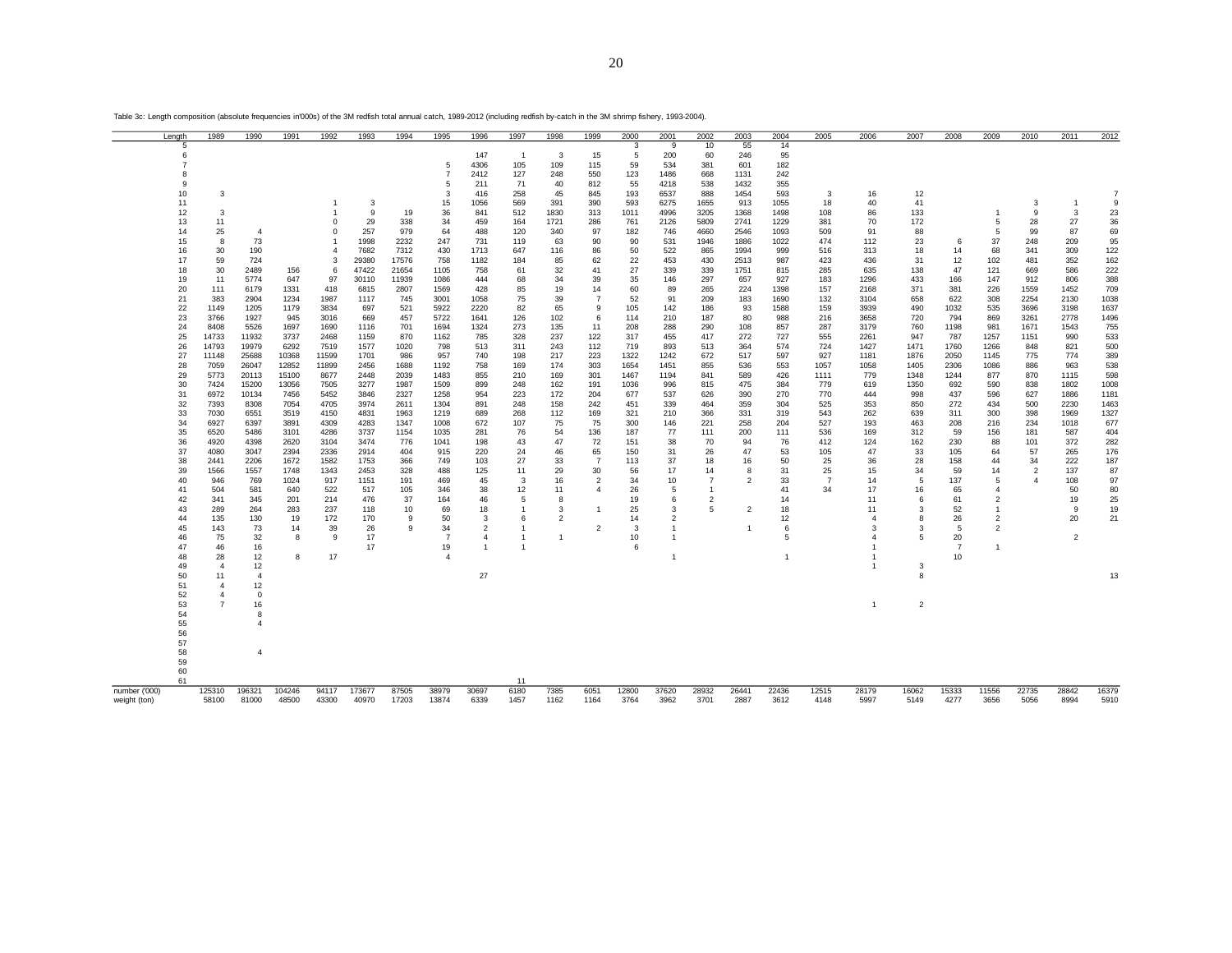Table 3d: Catch in numbers at age (' 000) of 3M redfish, 1989-2012, including redfish by-catch in the shrimp fishery (1993-2004).

|          | Catolini nambolo at ago (1000) of one realism, 1000 E012, including realism by catolini the simmly listicity (1000 E004). |                |          |        |       |      |       |       |       |       |       |      |      |      |      |      |      |      |       |        | Most abundant |
|----------|---------------------------------------------------------------------------------------------------------------------------|----------------|----------|--------|-------|------|-------|-------|-------|-------|-------|------|------|------|------|------|------|------|-------|--------|---------------|
| Year/Age |                                                                                                                           | $\overline{2}$ | 3        | 4      | 5     | 6    |       | 8     | 9     | 10    | 11    | 12   | 13   | 14   | 15   | 16   | 17   | 18   | $19+$ | Total  | year class    |
| 1989     | 0                                                                                                                         | 16             | 136      | 444    | 1057  | 7890 | 22978 | 24054 | 14508 | 9716  | 8792  | 6213 | 6366 | 5883 | 5199 | 2965 | 2122 | 1969 | 5003  | 125310 | 1981          |
| 1990     | 0                                                                                                                         | $\Omega$       | 5996     | 10382  | 2773  | 5860 | 28741 | 47007 | 32291 | 18415 | 11643 | 6614 | 5940 | 5430 | 4449 | 2543 | 1888 | 1788 | 4562  | 196321 | 1982          |
| 1991     | 0                                                                                                                         | 0              | $\Omega$ | 1229   | 3592  | 6929 | 18141 | 22725 | 16867 | 8491  | 6503  | 4808 | 3967 | 2888 | 1102 | 1648 | 1270 | 780  | 3305  | 104246 | 1983          |
| 1992     | 0                                                                                                                         | 0              | $\Omega$ | 237    | 5234  | 7018 | 16988 | 18149 | 11681 | 7422  | 5608  | 4455 | 4286 | 3302 | 2952 | 1953 | 1189 | 746  | 1730  | 92949  | 1984          |
| 1993     | 0                                                                                                                         | 274            | 3805     | 110773 | 10414 | 3064 | 3409  | 4557  | 2101  | 3936  | 5178  | 5512 | 4547 | 4665 | 3554 | 2092 | 1666 | 2614 | 1514  | 173677 | 1989          |
| 1994     | 0                                                                                                                         | 755            | 5135     | 53804  | 6411  | 1630 | 2399  | 2522  | 2550  | 2819  | 2521  | 1956 | 1459 | 856  | 969  | 460  | 320  | 390  | 551   | 87505  | 1990          |
| 1995     | 16                                                                                                                        | 84             | 979      | 2770   | 13324 | 5399 | 1889  | 2423  | 1554  | 1471  | 1869  | 1137 | 966  | 927  | 1070 | 833  | 482  | 548  | 1239  | 38979  | 1990          |
| 1996     | 7075                                                                                                                      | 2966           | 2288     | 1632   | 3546  | 4635 | 1402  | 1399  | 1431  | 983   | 767   | 733  | 393  | 404  | 283  | 202  | 135  | 133  | 289   | 30697  | 1995          |
| 1997     | 563                                                                                                                       | 1216           | 490      | 692    | 144   | 595  | 800   | 272   | 285   | 322   | 219   | 194  | 98   | 119  | 27   | 28   | 30   | 10   | 76    | 6180   | 1995          |
| 1998     | 445                                                                                                                       | 3678           | 810      | 109    | 59    | 109  | 285   | 706   | 422   | 69    | 76    | 355  | 45   | 50   | 12   | 33   | 66   |      | 52    | 7385   | 1996          |
| 1999     | 2337                                                                                                                      | 998            | 228      | 151    | 43    | 16   | 70    | 258   | 593   | 367   | 81    | 114  | 263  | 39   | 78   | 79   | 69   | 105  | 147   | 6037   | 1998          |
| 2000     | 438                                                                                                                       | 2400           | 254      | 89     | 130   | 204  | 387   | 1018  | 1436  | 4211  | 657   | 170  | 71   | 608  | 64   | 38   | 34   | 38   | 558   | 12804  | 1990          |
| 2001     | 12984                                                                                                                     | 13397          | 1805     | 828    | 337   | 386  | 842   | 1303  | 869   | 856   | 3229  | 381  | 117  | 62   | 65   | 60   | 19   | 29   | 61    | 37630  | 1999          |
| 2002     | 2545                                                                                                                      | 11722          | 6220     | 1435   | 350   | 478  | 554   | 854   | 1009  | 530   | 642   | 1819 | 337  | 109  | 157  | 57   | 50   | 9    | 54    | 28932  | 2000          |
| 2003     | 4920                                                                                                                      | 6570           | 6494     | 1712   | 1946  | 281  | 391   | 546   | 565   | 423   | 365   | 311  | 1222 | 214  | 22   | 102  | 69   | 23   | 266   | 26441  | 2001          |
| 2004     | 1482                                                                                                                      | 4520           | 2996     | 1013   | 4104  | 2581 | 1564  | 999   | 611   | 379   | 268   | 203  | 254  | 953  | 19   | 83   | 46   | 19   | 342   | 22436  | 2002          |
| 2005     | 3                                                                                                                         | 1228           | 891      | 611    | 311   | 683  | 875   | 1264  | 1462  | 1122  | 820   | 860  | 423  | 418  | 1240 | 126  | 75   | 21   | 84    | 12515  | 1996          |
| 2006     | 16                                                                                                                        | 407            | 617      | 2031   | 4853  | 8382 | 5584  | 2388  | 1250  | 521   | 395   | 242  | 191  | 179  | 198  | 725  | 80   | 9    | 112   | 28179  | 2000          |
| 2007     | 12                                                                                                                        | 345            | 161      | 442    | 782   | 824  | 4237  | 2165  | 2063  | 630   | 784   | 763  | 347  | 322  | 246  | 1106 | 505  | 32   | 296   | 16062  | 2000          |
| 2008     | 0                                                                                                                         |                | 31       | 246    | 723   | 2619 | 2553  | 2934  | 2426  | 1095  | 592   | 380  | 226  | 221  | 128  | 120  | 130  | 436  | 467   | 15333  | 2000          |
| 2009     | 0                                                                                                                         | 66             | 163      | 434    | 468   | 1419 | 1613  | 1645  | 1455  | 1452  | 741   | 453  | 136  | 304  | 53   | 110  | 35   | 147  | 862   | 11556  | 2001          |
| 2010     | 0                                                                                                                         | 1118           | 1097     | 2735   | 5422  | 4200 | 3570  | 981   | 715   | 1017  | 1383  | 557  | 506  | 247  | 70   | 120  | 66   | 42   | 579   | 22735  | 2005          |
| 201      | 84                                                                                                                        | 435            | 801      | 3354   | 3677  | 4247 | 2133  | 1028  | 873   | 1848  | 1831  | 2655 | 684  | 682  | 1122 | 1108 | 401  | 372  | 1511  | 28849  | 2005          |
| 2012     | 82                                                                                                                        | 275            | 270      | 1224   | 2037  | 2027 | 1458  | 808   | 344   | 251   | 612   | 1096 | 2012 | 968  | 636  | 365  | 106  | 47   | 1767  | 16385  | 2007          |

Table 3e: Weights at age in the catch and by-catch (Kg) of 3M redfish, 1989-2012.

| Year/Age |       | 2     | 3     | 4     | 5     | 6     |       | 8     | 9     | 10    | 11    | 12    | 13    | 14    | 15    | 16    | 17    | 18    | $19+$ |
|----------|-------|-------|-------|-------|-------|-------|-------|-------|-------|-------|-------|-------|-------|-------|-------|-------|-------|-------|-------|
| 1989     |       | 0.043 | 0.099 | 0.174 | 0.208 | 0.251 | 0.293 | 0.344 | 0.401 | 0.453 | 0.535 | 0.597 | 0.644 | 0.668 | 0.712 | 0.729 | 0.783 | 0.794 | 1.005 |
| 1990     |       |       | 0.130 | 0.144 | 0.183 | 0.258 | 0.318 | 0.364 | 0.401 | 0.434 | 0.508 | 0.579 | 0.639 | 0.658 | 0.709 | 0.726 | 0.773 | 0.768 | 1.006 |
| 1991     |       |       |       | 0.147 | 0.182 | 0.287 | 0.347 | 0.401 | 0.439 | 0.511 | 0.558 | 0.616 | 0.672 | 0.721 | 0.772 | 0.853 | 0.833 | 0.867 | 0.964 |
| 1992     |       |       |       | 0.157 | 0.197 | 0.269 | 0.337 | 0.389 | 0.437 | 0.503 | 0.584 | 0.626 | 0.693 | 0.732 | 0.750 | 0.850 | 0.803 | 0.933 | 1.017 |
| 1993     |       | 0.065 | 0.094 | 0.114 | 0.152 | 0.248 | 0.325 | 0.406 | 0.444 | 0.480 | 0.556 | 0.595 | 0.652 | 0.710 | 0.737 | 0.901 | 0.868 | 0.885 | 1.096 |
| 1994     |       | 0.057 | 0.098 | 0.109 | 0.145 | 0.267 | 0.316 | 0.393 | 0.436 | 0.509 | 0.543 | 0.583 | 0.609 | 0.702 | 0.691 | 0.745 | 0.844 | 0.868 | 0.902 |
| 1995     | 0.014 | 0.041 | 0.086 | 0.164 | 0.184 | 0.239 | 0.327 | 0.397 | 0.442 | 0.495 | 0.552 | 0.583 | 0.665 | 0.725 | 0.751 | 0.829 | 0.835 | 0.873 | 1.050 |
| 1996     | 0.011 | 0.037 | 0.078 | 0.093 | 0.184 | 0.209 | 0.316 | 0.378 | 0.441 | 0.498 | 0.532 | 0.590 | 0.635 | 0.650 | 0.705 | 0.747 | 0.806 | 0.845 | 1.075 |
| 1997     | 0.019 | 0.037 | 0.074 | 0.092 | 0.153 | 0.266 | 0.284 | 0.394 | 0.442 | 0.507 | 0.548 | 0.595 | 0.621 | 0.626 | 0.672 | 0.761 | 0.793 | 0.741 | 1.291 |
| 1998     | 0.014 | 0.043 | 0.058 | 0.107 | 0.165 | 0.213 | 0.318 | 0.295 | 0.427 | 0.480 | 0.519 | 0.572 | 0.639 | 0.712 | 0.728 | 0.827 | 0.839 | 0.745 | 1.026 |
| 1999     | 0.020 | 0.040 | 0.072 | 0.101 | 0.140 | 0.201 | 0.325 | 0.364 | 0.351 | 0.433 | 0.509 | 0.597 | 0.553 | 0.580 | 0.568 | 0.583 | 0.671 | 0.612 | 0.737 |
| 2000     | 0.010 | 0.025 | 0.045 | 0.069 | 0.124 | 0.167 | 0.237 | 0.284 | 0.349 | 0.332 | 0.439 | 0.518 | 0.659 | 0.557 | 0.492 | 0.662 | 0.720 | 0.761 | 0.817 |
| 2001     | 0.017 | 0.032 | 0.063 | 0.097 | 0.148 | 0.211 | 0.269 | 0.322 | 0.361 | 0.411 | 0.404 | 0.537 | 0.611 | 0.674 | 0.674 | 0.617 | 0.797 | 0.860 | 0.989 |
| 2002     | 0.018 | 0.045 | 0.066 | 0.115 | 0.165 | 0.227 | 0.265 | 0.328 | 0.359 | 0.423 | 0.491 | 0.450 | 0.577 | 0.601 | 0.623 | 0.703 | 0.643 | 0.866 | 0.877 |
| 2003     | 0.013 | 0.038 | 0.066 | 0.085 | 0.107 | 0.190 | 0.253 | 0.288 | 0.341 | 0.384 | 0.454 | 0.500 | 0.409 | 0.584 | 0.587 | 0.633 | 0.550 | 0.692 | 0.664 |
| 2004     | 0.012 | 0.032 | 0.062 | 0.091 | 0.131 | 0.174 | 0.223 | 0.274 | 0.338 | 0.377 | 0.456 | 0.513 | 0.558 | 0.445 | 0.610 | 0.681 | 0.586 | 0.724 | 0.897 |
| 2005     | 0.017 | 0.042 | 0.065 | 0.088 | 0.114 | 0.184 | 0.252 | 0.294 | 0.349 | 0.384 | 0.476 | 0.508 | 0.519 | 0.638 | 0.598 | 0.692 | 0.693 | 0.878 | 0.932 |
| 2006     | 0.015 | 0.037 | 0.073 | 0.102 | 0.137 | 0.172 | 0.215 | 0.279 | 0.349 | 0.400 | 0.443 | 0.447 | 0.537 | 0.573 | 0.626 | 0.460 | 0.625 | 0.842 | 1.024 |
| 2007     | 0.015 | 0.028 | 0.050 | 0.107 | 0.130 | 0.146 | 0.251 | 0.277 | 0.354 | 0.392 | 0.453 | 0.493 | 0.515 | 0.527 | 0.538 | 0.441 | 0.547 | 0.701 | 0.757 |
| 2008     | 0.000 | 0.058 | 0.082 | 0.113 | 0.135 | 0.172 | 0.219 | 0.260 | 0.289 | 0.316 | 0.360 | 0.381 | 0.402 | 0.489 | 0.514 | 0.540 | 0.563 | 0.457 | 0.786 |
| 2009     | 0.000 | 0.059 | 0.078 | 0.155 | 0.140 | 0.212 | 0.233 | 0.267 | 0.326 | 0.351 | 0.450 | 0.370 | 0.538 | 0.475 | 0.531 | 0.506 | 0.708 | 0.626 | 0.566 |
| 2010     | 0.000 | 0.064 | 0.094 | 0.122 | 0.155 | 0.180 | 0.221 | 0.276 | 0.310 | 0.358 | 0.392 | 0.442 | 0.492 | 0.501 | 0.530 | 0.575 | 0.497 | 0.529 | 0.589 |
| 2011     | 0.041 | 0.057 | 0.080 | 0.133 | 0.152 | 0.183 | 0.208 | 0.299 | 0.327 | 0.433 | 0.430 | 0.481 | 0.385 | 0.455 | 0.468 | 0.551 | 0.597 | 0.483 | 0.722 |
| 2012     | 0.040 | 0.068 | 0.095 | 0.138 | 0.170 | 0.202 | 0.244 | 0.289 | 0.337 | 0.396 | 0.410 | 0.493 | 0.506 | 0.494 | 0.550 | 0.607 | 0.623 | 0.463 | 0.673 |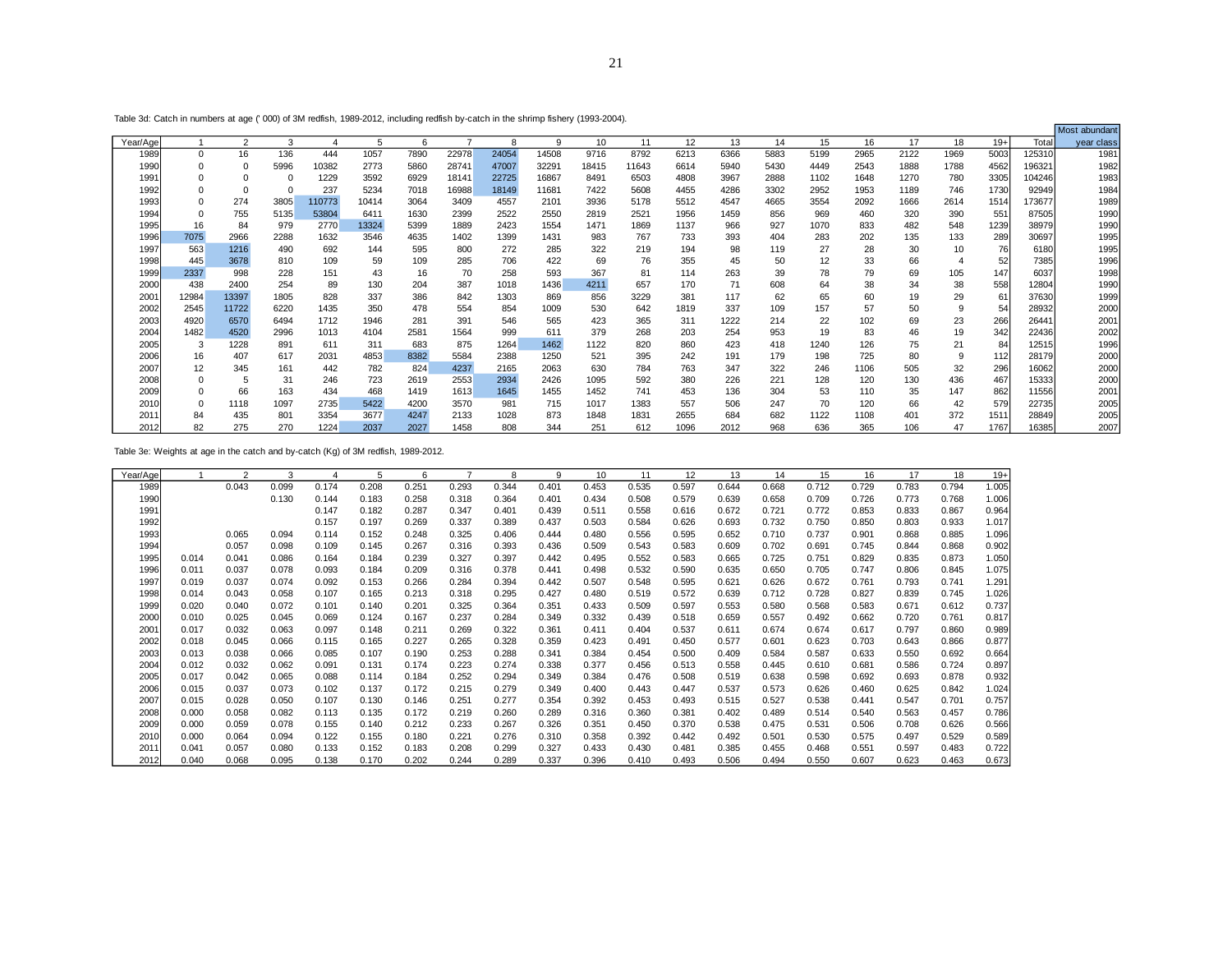|               |          |        |                        |          |        |               |          |        |               |          |        |               | 1994-           |
|---------------|----------|--------|------------------------|----------|--------|---------------|----------|--------|---------------|----------|--------|---------------|-----------------|
| Yearl         |          | 1994   |                        |          | 1999   |               |          | 2011   |               |          | 2012   |               | 2012            |
|               |          |        |                        |          |        |               |          |        |               |          |        |               | $\Delta L_{50}$ |
| <b>Specie</b> | $\alpha$ |        | $\mathsf{L}_{50}$ (cm) | $\alpha$ |        | $L_{50}$ (cm) | α        | ß      | $L_{50}$ (cm) | α        |        | $L_{50}$ (cm) | (cm)            |
| S. fasciatu   | $-14.43$ | 0.4787 | 30.1                   | $-19.91$ | 0.7505 | 26.5          | $-8.44$  | 0.441  | 19.1          | $-20.11$ | 1.1153 | 18            | 12.1            |
| S. mentell    | $-14.43$ | 0.4787 | 30.1                   | $-10.87$ | 0.3692 | 29.4          | $-27.92$ | 1.3561 | 20.6          | $-21.8$  | 1.0704 | 20.4          | 9.7             |
| S. marinus    |          |        |                        | $-17.72$ | 0.5247 | 33.8          | $-11.48$ | 0.5325 | 21.6          | $-8.86$  | 0.4703 | 18.8          | 15              |

Table 4: Maturity parameters of the three species of the genus *Sebastes* in Flemish Cap (*S. fasciatus* , *S. mentella* and *S. marinus* ) for 1994, 1999, 2011 and 2012.

Table 5a: 3M beaked redfish abundance at length ('000s) from EU bottom trawl survey series (1988-2002 by RV Cornide Saavedra (CS), 2003-2012 by RV Vizconde de Eza (VE); former period converted to new RV units).

| Length (cm) | 1988           | 1989         | 1990         | 1991           | 1992           | 1993         | 1994          | 1995          | 1996            | 1997            | 1998           | 1999           | 2000           | 2001           | 2002           | 2003           | 2004           | 2005             | 2006             | 2007             | 2008                                                                           | 2009             | 2010             | 2011             | 2012           |
|-------------|----------------|--------------|--------------|----------------|----------------|--------------|---------------|---------------|-----------------|-----------------|----------------|----------------|----------------|----------------|----------------|----------------|----------------|------------------|------------------|------------------|--------------------------------------------------------------------------------|------------------|------------------|------------------|----------------|
|             |                |              |              |                |                |              |               |               |                 |                 | 2868           |                |                |                |                |                |                |                  |                  |                  |                                                                                |                  |                  |                  |                |
| 6           |                | 73           | 239          | 1042           |                |              |               | 144           |                 |                 | 956            |                |                | 455            | 1091           | 779            |                |                  |                  |                  | 136                                                                            | 54               | 61               | 71               | 73             |
|             | 1203           | 160          | 1952         | 39644          | 4931           | 1102         |               | 31            | 2453            |                 | 695            | 291            |                | 1240           | 9720           | 6940           | 286            | 499              | 304              | 1547             | 573                                                                            | 477              | 544              | 725              | 646            |
|             | 8538           | 1890         | 15439        | 194701         | 117561         | 3160         |               | 594           | 12310           | 1359            | 3390           | 2417           | 1883           | 18643          | 14581          | 10410          | 12530          | 5985             | 94129            | 26849            | 5315                                                                           | 2640             | 3263             | 3498             | 3578           |
|             | 8327           | 2007         | 11861        | 90135          | 75875          | 1764         |               | 1816          | 6548            | 2887            | 6048           | 12420          | 6848           | 152327         | 44733          | 31940          | 69454          | 8679             | 410980           | 214426           | 4271                                                                           | 5731             | 6535             | 7592             | 7766           |
| 10          | 7082           | 2894         | 846          | 9088           | 57005          | 7812         | 274           | 1889          | 867             | 1615            | 1573           | 8840           | 5242           | 246451         | 53017          | 37818          | 181225         | 11172            | 569937           | 471628           | 5446                                                                           | 3386             | 3861             | 4517             | 4589           |
| 11          | 20338          | 8434         | 412          | 17232          | 332037         | 36153        | 1573          | 3397          | 1762            | 4312            | 2626           | 3052           | 4412           | 29300          | 52317          | 37322          | 178289         | 47283            | 83653            | 269398           | 21536                                                                          | 5348             | 6099             | 7137             | 7248           |
| 12          | 39345          | 20228        | 390          | 18876          | 381332         | 46734        | 2665          | 9269          | 5827            | 12810           | 13751          | 2976           | 15579          | 9424           | 115720         | 82575          | 306313         | 109207           | 93826            | 255837           | 62810                                                                          | 7229             | 8244             | 9639             | 9797           |
| 13          | 27472          | 21581        | 1062         | 5790           | 90012          | 29392        | 5209          | 4666          | 5993            | 14318           | 22307          | 4851           | 30605          | 16454          | 247642         | 176520         | 217455         | 305354           | 168066           | 460809           | 135178                                                                         | 7342             | 7478             | 8322             | 8074           |
| 14          | 4000           | 46259        | 1865         | 1174           | 16174          | 79964        | 25338         | 4768          | 8609            | 7064            | 11124          | 4639           | 18860          | 19286          | 292527         | 206474         | 109487         | 563721           | 368890           | 359968           | 146220                                                                         | 14300            | 13152            | 17863            | 15660          |
| 15          | 802            | 87282        | 2527         | 1706           | 27540          | 165019       | 58046         | 9835          | 16820           | 13161           | 14504          | 19442          | 6447           | 31061          | 99677          | 63031          | 59669          | 496389           | 570816           | 235990           | 109149                                                                         | 37040            | 23025            | 35188            | 36259          |
| 16          | 1034           | 71271        | 6765         | 8180           | 41045          | 138724       | 130198        | 24357         | 14379           | 23773           | 29969          | 39114          | 4277           | 71951          | 73453          | 45579          | 93021          | 321931           | 705419           | 132602           | 150419                                                                         | 74563            | 31410            | 47556            | 54358          |
| 17          | 1499           | 22119        | 15552        | 25997          | 9939           | 29763        | 219435        | 64809         | 23877           | 29710           | 20988          | 26097          | 8270           | 56570          | 59348          | 29838          | 130177         | 216267           | 1022160          | 204730           | 200256                                                                         | 106859           | 35142            | 33445            | 53159          |
| 18          | 1140           | 3665         | 17573        | 47123          | 7593           | 9245         | 230202        | 110934        | 54208           | 30013           | 13414          | 32861          | 19781          | 22594          | 72239          | 31830          | 155247         | 199060           | 785217           | 363584           | 236520                                                                         | 147862           | 63068            | 35483            | 53830          |
| 19          | 4032           | 2167         | 10349        | 74331          | 14615          | 4970         | 121884        | 144384        | 108902          | 36047           | 14029          | 29489          | 27898          | 12501          | 74283          | 37393          | 179357         | 182684           | 502051           | 489233           | 195040                                                                         | 182429           | 88904            | 55002            | 45709          |
| 20          | 7430           | 3097         | 2514         | 83897          | 24467          | 3328         | 33879         | 100682        | 153048          | 68928           | 13962          | 20335          | 29190          | 18149          | 55461          | 32007          | 156658         | 169721           | 357550           | 396759           | 241170                                                                         | 274446           | 108084<br>138243 | 108351<br>158592 | 56535<br>85648 |
| 21          | 16559<br>33994 | 4479<br>9816 | 1078<br>3011 | 40486<br>10581 | 46504<br>70167 | 3306<br>5125 | 16450<br>8472 | 38742<br>9863 | 135158<br>83283 | 101923<br>98256 | 18530<br>33310 | 14731<br>17528 | 24042<br>21181 | 24890<br>25754 | 28013<br>23745 | 24617<br>16788 | 86575<br>48011 | 163284<br>179265 | 189221<br>120687 | 256720<br>144663 | 256356<br>241869                                                               | 244424<br>209744 | 150168           | 160054           | 170639         |
| 22<br>23    | 68369          | 18570        | 10028        | 3744           | 51568          | 7222         | 7632          | 3978          | 37902           | 62655           | 56319          | 29378          | 18209          | 17298          | 19916          | 14445          | 29273          | 132897           | 99934            | 101176           | 141913                                                                         | 137275           | 112686           | 134422           | 229288         |
| 24          | 102943         | 33229        | 13236        | 3855           | 23847          | 8078         | 9824          | 3261          | 17322           | 24171           | 57007          | 61585          | 29389          | 15498          | 21186          | 26716          | 18368          | 81899            | 76563            | 71205            | 106627                                                                         | 138138           | 74872            | 101986           | 207034         |
| 25          | 108959         | 50665        | 28825        | 7720           | 10049          | 5812         | 11309         | 3704          | 7875            | 9733            | 33609          | 75417          | 54137          | 14734          | 16263          | 52455          | 11706          | 41610            | 57756            | 42237            | 61464                                                                          | 93215            | 61323            | 58822            | 138854         |
| 26          | 79514          | 60423        | 42888        | 9638           | 12417          | 5431         | 9941          | 4600          | 4102            | 5921            | 14895          | 57490          | 76085          | 18293          | 14695          | 74506          | 11260          | 32227            | 25060            | 38613            | 45511                                                                          | 49136            | 37645            | 31084            | 89036          |
| 27          | 33899          | 49923        | 41939        | 9642           | 16819          | 4256         | 6971          | 4265          | 5830            | 4280            | 5807           | 20106          | 78418          | 17465          | 13793          | 77547          | 8280           | 18476            | 13669            | 25283            | 31512                                                                          | 37652            | 24648            | 20314            | 44921          |
| 28          | 13963          | 31600        | 28902        | 8402           | 18154          | 4326         | 8135          | 4642          | 4150            | 3998            | 2710           | 6614           | 54137          | 13151          | 12150          | 53878          | 7280           | 12570            | 8322             | 13766            | 20128                                                                          | 19937            | 16266            | 12887            | 24186          |
| 29          | 6818           | 17451        | 16287        | 5836           | 12743          | 3066         | 6925          | 4694          | 4325            | 2790            | 1258           | 2472           | 21494          | 7232           | 9235           | 20825          | 5204           | 8890             | 5071             | 8331             | 10536                                                                          | 19353            | 10922            | 6369             | 14517          |
| 30          | 9150           | 10747        | 9819         | 4833           | 11009          | 2882         | 4765          | 4493          | 2995            | 3195            | 828            | 804            | 4582           | 5003           | 5643           | 4343           | 3753           | 7874             | 5648             | 9541             | 3737                                                                           | 6364             | 6414             | 3902             | 10679          |
| 31          | 7567           | 8245         | 7209         | 3513           | 7557           | 2362         | 3995          | 3479          | 2489            | 1977            | 959            | 701            | 1715           | 1439           | 2210           | 1384           | 2651           | 3273             | 2393             | 3284             | 5765                                                                           | 4025             | 2468             | 2551             | 6786           |
| 32          | 8886           | 9234         | 6686         | 3034           | 4866           | 1882         | 3611          | 2792          | 2280            | 1514            | 762            | 652            | 890            | 782            | 818            | 510            | 1835           | 2954             | 1722             | 2100             | 1171                                                                           | 2631             | 1586             | 1917             | 4326           |
| 33          | 8570           | 6908         | 5710         | 3287           | 4450           | 2012         | 2463          | 2304          | 2050            | 1291            | 619            | 470            | 1120           | 337            | 572            | 1097           | 1132           | 1085             | 1340             | 3374             | 1034                                                                           | 2360             | 1450             | 1031             | 4062           |
| 34          | 7451           | 6529         | 6333         | 3279           | 4276           | 1660         | 1613          | 1897          | 1410            | 981             | 517            | 401            | 578            | 405            | 286            | 630            | 762            | 736              | 479              | 909              | 371                                                                            | 175              | 572              | 383              | 2266           |
| 35          | 5646           | 6544         | 4312         | 2567           | 3486           | 1536         | 1468          | 1591          | 948             | 590             | 293            | 347            | 382            | 199            | 122            | 305            | 323            | 310              | 383              | 238              | 312                                                                            | 1587             | 151              | 21               | 721            |
| 36          | 4929           | 5410         | 3975         | 2295           | 2635           | 1518         | 1039          | 1441          | 757             | 544             | 310            | 221            | 388            | 161            | 113            | 363            | 166            | 174              | 192              | 71               | 29                                                                             | 563              | 60               | 21               | 693            |
| 37          | 3631           | 3912         | 3065         | 1811           | 2014           | 1425         | 590           | 1205          | 568             | 305             | 194            | 134            | 357            | 67             | 68             | 320            | 108            | 29               |                  | 20               | 29                                                                             | 249              | 50               | 21               | 322            |
| 38          | 3166           | 2501         | 2223         | 1488           | 1620           | 904          | 549           | 717           | 402             | 212             | 142            | 81             | 67             | 80             | 54             | 58             | 98             | 29               | 96               | 10               | 39                                                                             | 46               | 30               | 11               |                |
| 39          | 3092           | 4145         | 2425         | 1739           | 2156           | 1392         | 520           | 932           | 471             | 212             | 168            | 78             | 131            | 67             | 27             | 131            |                | 19               |                  |                  | 29                                                                             | 46               | 101              |                  | 171            |
| 40          | 2090           | 2908         | 1634         | 1079           | 1410           | 831          | 379           | 493           | 266             | 143             | 65             | 39             | 87             | 27             | 14             | 87             |                |                  | 95               | 10               | 20                                                                             | 1657             |                  |                  |                |
| 41          | 1499           | 1192         | 842          | 471            | 586            | 378          | 225           | 433           | 243             | 124             | 77             | 26             | 44             | 54             | 14             | 44             | 10             |                  |                  |                  | 10                                                                             | 37               |                  | 10               |                |
| 42          | 665            | 742          | 421          | 367            | 426            | 362          | 84            | 313           | 162             | 37              | 26             | 26             |                | 13             | 14             |                |                |                  |                  |                  | 10                                                                             |                  | 10               |                  |                |
| 43          | 253            | 291          | 253          | 179            | 165            | 103          | 28            | 156           | 69              | $^{\circ}$      | 65             | 13             | 29             | 40             | 14             |                |                |                  |                  |                  |                                                                                |                  |                  |                  |                |
| 44          | 84             | 87           | 51           | 53             | 165            | 168          | 28            | 36            | 23              | 25              | 26             |                | 15             |                |                | 15             |                |                  |                  |                  |                                                                                |                  |                  |                  |                |
| 45<br>46    | 84             | 87<br>58     | 67<br>17     | 53<br>53       | 45<br>30       | 26<br>26     | 28            | 36<br>36      | 23              |                 | 13<br>13       | 26             |                |                |                |                | 10             |                  |                  |                  |                                                                                |                  |                  |                  |                |
| 47          |                |              | 34           | 11             |                | 26           |               | 12            |                 |                 |                |                |                |                |                |                |                |                  |                  |                  |                                                                                |                  |                  |                  |                |
| 48          |                |              |              |                |                | 39           |               |               | 12              |                 |                |                |                |                |                |                |                |                  |                  |                  |                                                                                |                  |                  |                  |                |
| total       | 664025         | 638823       | 330614       | 748931         | 1509292        | 623284       | 935746        | 581692        | 730719          | 570876          | 400725         | 496163         | 566768         |                |                |                |                |                  |                  |                  | 869393 1434771 1201521 2085973 3325555 6341632 4604910 2442512 1838324 1038539 |                  |                  | 1068786          | 1391429        |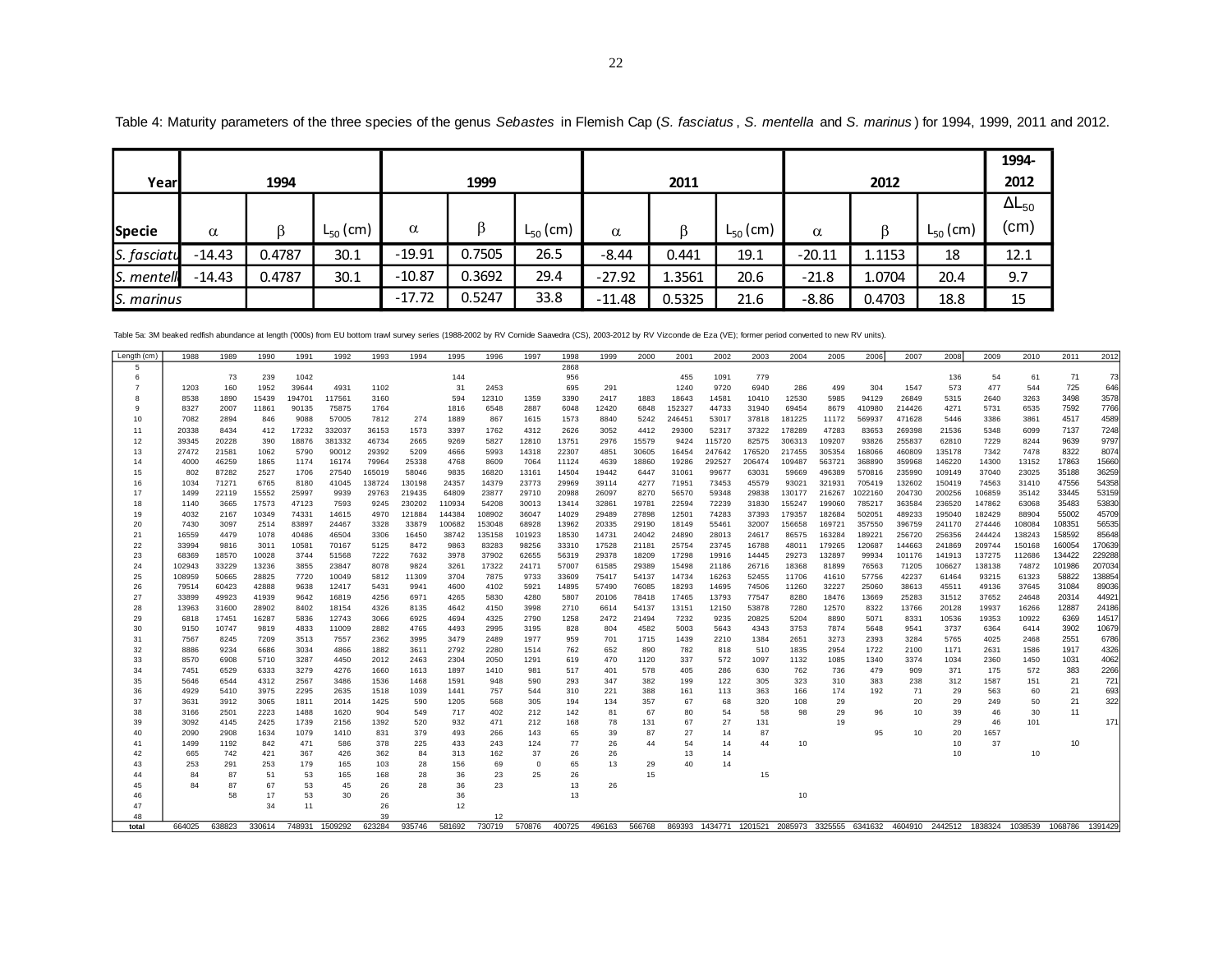|          |         |                |         |         |        |        |        |        |        |        |       |       |       |      |      |      |      |      |       |         | Most abundant    |
|----------|---------|----------------|---------|---------|--------|--------|--------|--------|--------|--------|-------|-------|-------|------|------|------|------|------|-------|---------|------------------|
| Year\Age |         | $\overline{2}$ | 3       |         | 5      | 6      |        | 8      | -9     | 10     | 11    | 12    | 13    | 14   | 15   | 16   | 17   | 18   | $19+$ |         | Total vear class |
| 1988     | 18068   | 94236          | 10657   | 19600   | 28673  | 105880 | 172047 | 106189 | 37983  | 18147  | 11580 | 7031  | 6836  | 6017 | 5102 | 2919 | 2365 | 2162 | 8533  | 541062  | 1981             |
| 1989     | 4130    | 53137          | 219406  | 19357   | 8071   | 35188  | 89946  | 89433  | 43605  | 21698  | 12392 | 7202  | 6537  | 5939 | 5301 | 3013 | 2467 | 2189 | 9812  | 638823  | 1986             |
| 1990     | 29489   | 2710           | 33397   | 24565   | 2605   | 17585  | 56217  | 67444  | 36082  | 18378  | 10186 | 5630  | 5333  | 4816 | 4009 | 2318 | 1851 | 1730 | 6269  | 330614  | 1982             |
| 1991     | 325523  | 51145          | 5421    | 154995  | 127962 | 17655  | 20481  | 13300  | 8086   | 4187   | 3884  | 3393  | 3014  | 2479 | 952  | 1514 | 1139 | 653  | 3155  | 748938  | 1990             |
| 1992     | 198367  | 866124         | 59802   | 58014   | 144968 | 71881  | 30456  | 26346  | 16857  | 9630   | 6011  | 4452  | 4062  | 3082 | 2852 | 2072 | 1258 | 1028 | 203'  | 1509292 | 1990             |
| 1993     | 6025    | 151086         | 90620   | 306049  | 10455  | 21648  | 10476  | 6426   | 2189   | 2996   | 2596  | 2453  | 1910  | 2000 | 1589 | 859  | 874  | 1414 | 1619  | 623284  | 1989             |
| 1994     |         | 20065          | 76102   | 677611  | 79504  | 22080  | 22594  | 11375  | 7515   | 4950   | 3935  | 2808  | 2105  | 1122 | 1257 | 657  | 482  | 616  | 968   | 935746  | 1990             |
| 1995     | 2585    | 18672          | 63686   | 114762  | 332114 | 8381   | 8942   | 8765   | 4706   | 3963   | 4073  | 2322  | 1642  | 1441 | 1536 | 1045 | 605  | 732  | 172'  | 581692  | 1990             |
| 1996     | 21311   | 18163          | 34710   | 25262   | 190134 | 402615 | 11731  | 8653   | 5698   | 2783   | 2035  | 1950  | 991   | 1117 | 886  | 659  | 453  | 436  | 1132  | 730719  | 1990             |
| 1997     | 5861    | 28568          | 34939   | 86326   | 96940  | 78135  | 222658 | 4967   | 3731   | 2768   | 1494  | 1269  | 689   | 837  | 236  | 298  | 368  | 124  | 667   | 570876  | 1990             |
| 1998     | 15530   | 38427          | 62957   | 35093   | 32524  | 52330  | 30121  | 125511 | 3903   | 486    | 396   | 1990  | 257   | 249  | 77   | 156  | 343  | 28   | 347   | 400725  | 1990             |
| 1999     | 23967   | 12166          | 50006   | 79605   | 45976  | 38126  | 46333  | 39046  | 151887 | 5871   | 257   | 337   | 858   | 110  | 246  | 253  | 201  | 435  | 48٬   | 496163  | 1990             |
| 2000     | 13974   | 54195          | 27539   | 32860   | 61731  | 46285  | 47381  | 71096  | 35736  | 169492 | 2949  | 463   | 158   | 1548 | 152  | 81   | 83   | 52   | 992   | 566768  | 1990             |
| 200'     | 419116  | 55177          | 121788  | 86078   | 52309  | 42284  | 29268  | 20323  | 8954   | 5122   | 26935 | 853   | 304   | 174  | 198  | 156  | 57   | 64   | 234   | 869393  | 2000             |
| 2002     | 123142  | 480414         | 394558  | 235867  | 61369  | 46106  | 30279  | 22076  | 17766  | 4899   | 3033  | 13969 | 580   | 164  | 241  | 81   | 60   | 23   | 143   | 1434771 | 2000             |
| 2003     | 87887   | 395055         | 335930  | 65241   | 84103  | 24769  | 14624  | 10827  | 6967   | 3974   | 2233  | 1323  | 11068 | 465  | 53   | 248  | 274  | 52   | 669   | 1045762 | 2001             |
| 2004     | 263495  | 762656         | 301339  | 144934  | 430153 | 104119 | 34399  | 17197  | 8318   | 4654   | 2365  | 1301  | 1182  | 8772 | 72   | 232  | 250  | 42   | 492   | 2085973 | 2002             |
| 2005     | 26335   | 1244660        | 652407  | 425205  | 292846 | 467795 | 123484 | 47163  | 20489  | 10868  | 4939  | 3849  | 1663  | 655  | 3050 | 64   | 45   | 21   |       | 3325555 | 2003             |
| 2006     | 1075350 | 1210339        | 1202363 | 1528343 | 752862 | 373958 | 133664 | 38139  | 11992  | 3707   | 2477  | 1591  | 980   | 656  | 592  | 4168 | 212  | 24   | 215   | 6341632 | 2000             |
| 2007     | 71445   | 986044         | 933290  | 537850  | 652131 | 384716 | 283236 | 66498  | 25067  | 3799   | 3834  | 2379  | 1241  | 1147 | 576  | 6720 | 1515 | 14   | 402   | 4604910 | 2005             |
| 2008     | 1574    | 426790         | 292064  | 441539  | 414437 | 559582 | 177908 | 65953  | 27153  | 9725   | 4177  | 2316  | 1392  | 800  | 258  | 157  | 132  | 2278 | 11:   | 2442512 | 2002             |
| 2009     | 14963   | 89897          | 180844  | 353754  | 396975 | 290371 | 250188 | 127865 | 59244  | 37189  | 9903  | 10772 | 1017  | 3811 | 480  | 752  | 300  | 1352 | 8645  | 1838324 | 2004             |
| 2010     | 14325   | 111084         | 88995   | 187503  | 250123 | 157413 | 138615 | 34940  | 18552  | 15351  | 12900 | 4018  | 1728  | 910  | 286  | 310  | 209  | 145  | 1189  | 1038598 | 2005             |
| 201'     | 5167'   | 70181          | 73334   | 219028  | 223444 | 244354 | 115969 | 25006  | 13555  | 13365  | 6080  | 4043  | 4378  | 852  | 2009 | 790  | 101  | 319  | 310   | 1068786 | 2005             |
| 2012     | 44361   | 98737          | 82954   | 131815  | 202033 | 313659 | 292199 | 139414 | 29159  | 6307   | 13926 | 9276  | 10094 | 6559 | 2852 | 1808 | 265  | 271  | 5742  | 1391429 | 2005             |

Table 5b: 3M beaked redfish abundance at age ('000s) from EU bottom trawl survey series, 1989-2012.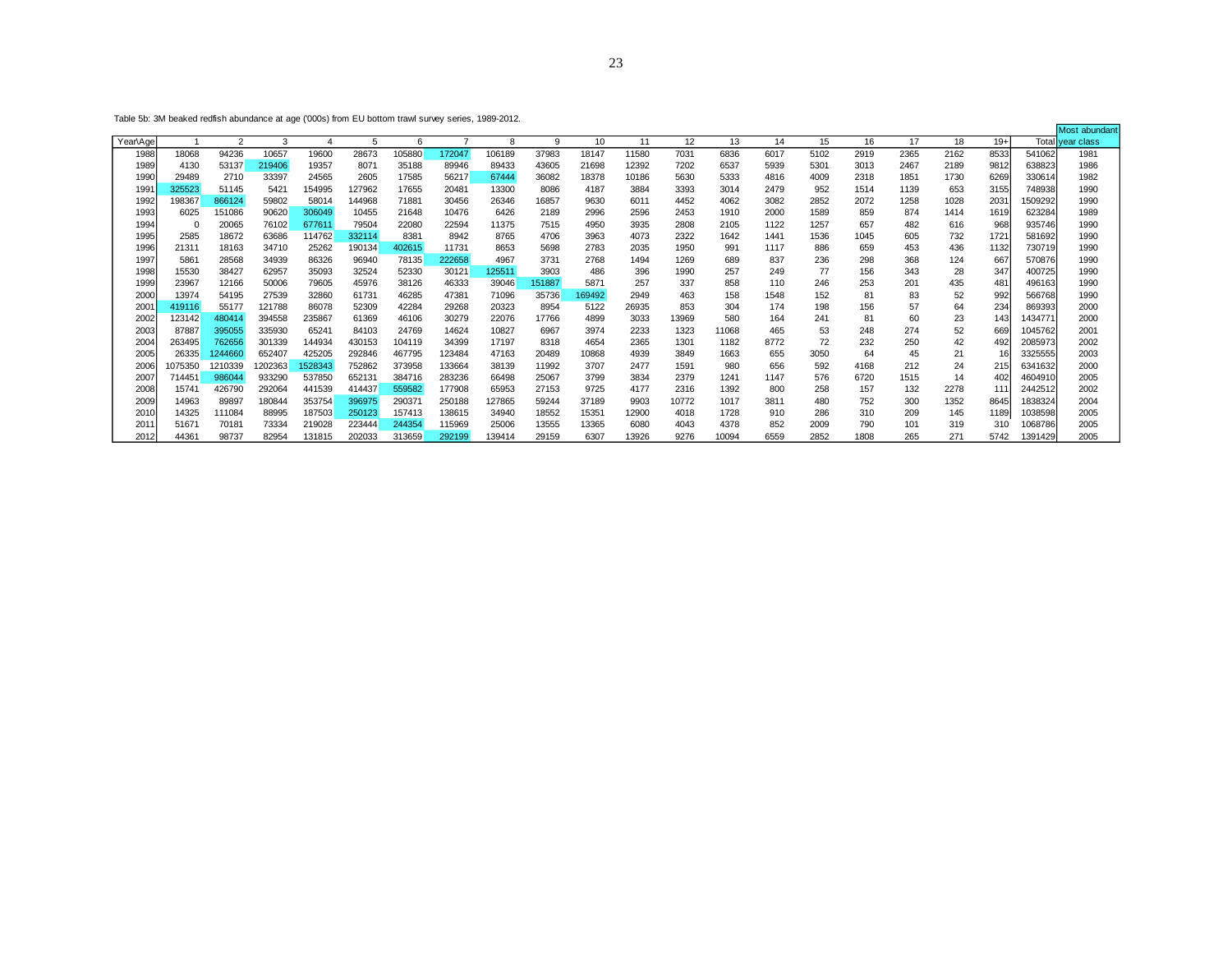Most abundant

Table 6a: 3M beaked redfish average mature female proportion at age 1989-2010 *versus* 2011-2012.

| Age           |       |       |            |       |       |       |       |       |       |                   |       |       |       |                     |       |       |       | $1819+$ |       |
|---------------|-------|-------|------------|-------|-------|-------|-------|-------|-------|-------------------|-------|-------|-------|---------------------|-------|-------|-------|---------|-------|
| mat 1989-2010 | 0.000 | 0.000 | 0.001      | 0.003 | 0.008 | 0.030 | 0.092 | 0.171 | 0.241 | 0.283             | 0.420 | 0.459 | 0.548 | 0.524               | J.547 | 0.64  | 0.639 | 0.676   | 0.755 |
| <b>CV</b>     | 0.003 | 0.013 | 0.031      | 0.076 | 0.094 | 0.107 | 0.123 | 0.182 | 0.196 | 0.19 <sup>°</sup> | 0.174 | 0.167 | 0.171 | 0.161               | 0.168 | 0.220 | 0.176 | 0.210   | 0.141 |
| mat 2011-2012 | 0.008 | 0.046 | $0.11^{*}$ | 0.264 | 0.341 | 0.412 | 0.478 | 0.576 | 0.697 | 0.742             | 0.739 | 0.753 | 0.743 | $0.77$ <sup>-</sup> | 0.805 | 0.824 | 0.994 | 0.700   | 0.799 |
| <b>CV</b>     | 0.009 | 0.009 | 0.027      | 0.031 | 0.031 | 0.002 | 0.005 | 0.127 | 0.050 | 0.005             | 0.037 | 0.058 | 0.030 | 0.084               | 0.070 | 0.013 | 0.005 | 0.053   | 0.102 |

Table 6b: 3M beaked redfish female abundance at age ('000s, 7+ shaded as a proxy to female spawners) from EU bottom trawl survey series, 1989-2012.

|          |        |        |        |        |        |        |        |       |       |       |       |       |       |      |      |      |      |      |       |        | <b>MOST SOUTIGATIL</b> |
|----------|--------|--------|--------|--------|--------|--------|--------|-------|-------|-------|-------|-------|-------|------|------|------|------|------|-------|--------|------------------------|
| iear∖Aαe |        | $\sim$ | 3      |        |        | 6      |        | 8     | 9     | 10    | 11    | 12    | 13    | 14   | 15   | 16   | 17   | 18   | $19+$ | Total  | 7+ year class          |
| 1988     | 7426   | 38731  | 4773   | 9255   | 13509  | 49278  | 79233  | 50067 | 18514 | 8785  | 5390  | 3358  | 3424  | 3127 | 2792 | 1629 | 1465 | 1340 | 6525  | 185650 | 1981                   |
| 1989     | 2065   | 26569  | 110388 | 11124  | 4842   | 17279  | 40884  | 40440 | 19577 | 9375  | 5093  | 3133  | 3247  | 3118 | 2910 | 1657 | 1498 | 1290 | 7894  | 140116 | 1981                   |
| 1990     | 14745  | 1355   | 16863  | 12641  | 1627   | 8845   | 25163  | 30891 | 16858 | 8359  | 4515  | 2733  | 2964  | 2790 | 2463 | 1429 | 1158 | 1077 | 4475  | 104876 | 1982                   |
| 1991     | 162761 | 25467  | 2680   | 77227  | 64378  | 8348   | 8467   | 5971  | 3848  | 1943  | 1972  | 1877  | 1761  | 1550 | 624  | 1079 | 789  | 454  | 2461  | 32797  | 1984                   |
| 1992     | 99184  | 433145 | 29834  | 26515  | 65240  | 31909  | 11263  | 11337 | 8653  | 4919  | 2812  | 2131  | 2163  | 1770 | 1727 | 1444 | 843  | 820  | 1629  | 51511  | 1985                   |
| 1993     | 3013   | 75536  | 45310  | 152419 | 4446   | 9867   | 4180   | 2277  | 855   | 1237  | 995   | 910   | 782   | 888  | 710  | 954  | 608  | 998  | 1072  | 16464  | 1986                   |
| 1994     | 0      | 9960   | 37804  | 332877 | 35911  | 9544   | 9600   | 4263  | 3065  | 2284  | 1736  | 1170  | 852   | 512  | 555  | 370  | 309  | 412  | 677   | 25805  | 1987                   |
| 1995     | 1364   | 9184   | 30311  | 58038  | 171358 | 3357   | 3760   | 3222  | 1878  | 1724  | 1673  | 899   | 583   | 555  | 597  | 511  | 303  | 432  | 1352  | 17488  | 1988                   |
| 1996     | 10667  | 8135   | 13957  | 11192  | 89533  | 190310 | 5431   | 3820  | 2526  | 1427  | 1121  | 1056  | 585   | 654  | 525  | 413  | 300  | 289  | 799   | 18947  | 1989                   |
| 1997     | 2929   | 13918  | 15297  | 35316  | 42475  | 42018  | 114997 | 3182  | 2277  | 1479  | 808   | 664   | 362   | 435  | 119  | 162  | 207  | 70   | 434   | 125195 | 1990                   |
| 1998     | 7781   | 18813  | 28766  | 15951  | 15116  | 24317  | 15224  | 64231 | 1849  | 219   | 166   | 806   | 97    | 104  | 27   | 63   | 158  |      | 232   | 83187  | 1990                   |
| 1999     | 11867  | 5907   | 22444  | 34776  | 20289  | 16229  | 21186  | 20879 | 76625 | 3474  | 130   | 177   | 423   | 48   | 120  | 118  | 114  | 238  | 325   | 123858 | 1992                   |
| 2000     | 6997   | 26900  | 13141  | 14841  | 26784  | 18291  | 16839  | 35548 | 24305 | 91444 | 2220  | 195   | 104   | 718  | 105  | 59   | 64   | 36   | 649   | 172285 | 1992                   |
| 200      | 209558 | 26925  | 55737  | 38387  | 23167  | 18097  | 12242  | 8948  | 5038  | 3725  | 16064 | 451   | 130   | 74   | 81   | 68   | 22   | 25   | 179   | 16205  | 1994                   |
| 2002     | 61571  | 239938 | 194355 | 114756 | 29280  | 20090  | 12645  | 8619  | 7877  | 3666  | 1940  | 10515 | 402   | 103  | 137  | 31   | 30   | 10   | 64    | 46038  | 1995                   |
| 2003     | 43943  | 193641 | 118432 | 17011  | 45534  | 21443  | 29485  | 31665 | 16921 | 7596  | 2574  | 1076  | 19302 | 321  | 40   | 327  | 154  | 75   | 770   | 110304 | 1995                   |
| 2004     | 131748 | 381004 | 144938 | 69113  | 207243 | 52979  | 17866  | 8590  | 4100  | 2574  | 1589  | 1008  | 999   | 5639 | 67   | 187  | 217  | 34   | 375   | 43244  | 1997                   |
| 2005     | 13167  | 620808 | 311930 | 201783 | 139391 | 213383 | 66436  | 30586 | 11631 | 6110  | 3453  | 2862  | 1133  | 566  | 2249 | 37   | 29   | 13   | 10    | 125114 | 1998                   |
| 2006     | 537675 | 593360 | 572371 | 74205  | 374805 | 193995 | 70124  | 22010 | 7427  | 2309  | 1696  | 994   | 694   | 480  | 503  | 2699 | 157  | 24   | 201   | 109319 | 1999                   |
| 2007     | 357225 | 493119 | 444930 | 243054 | 301978 | 179837 | 153934 | 41341 | 18564 | 3454  | 3546  | 2274  | 1198  | 1101 | 544  | 6043 | 1376 | 10   | 372   | 233756 | 2000                   |
| 2008     | 7237   | 213322 | 142853 | 191637 | 168814 | 269755 | 107266 | 44266 | 18815 | 7157  | 3142  | 1760  | 1063  | 611  | 147  | 70   | 55   | 1777 | 51    | 186180 | 2001                   |
| 2009     | 7481   | 45392  | 84156  | 142616 | 148404 | 141551 | 127105 | 78370 | 37787 | 28072 | 8418  | 8451  | 892   | 3305 | 420  | 642  | 284  | 1253 | 7664  | 302664 | 2002                   |
| 2010     | 7006   | 54780  | 40732  | 78117  | 94294  | 67504  | 80823  | 25694 | 14496 | 12455 | 10898 | 3435  | 1512  | 804  | 275  | 272  | 179  | 131  | 1020  | 151993 | 2003                   |
| 201      | 25779  | 34687  | 36336  | 94759  | 92538  | 110754 | 58387  | 18623 | 10366 | 10196 | 4888  | 3343  | 3402  | 724  | 1711 | 582  | 101  | 316  | 302   | 112943 | 2004                   |
| 2012     | 22081  | 47175  | 39054  | 62513  | 84699  | 134605 | 140674 | 76986 | 19677 | 4647  | 10102 | 6799  | 7362  | 4749 | 2186 | 1484 | 263  | 199  | 4579  | 279708 | 2005                   |

Table 6c: 3M beaked redfish annual "maturity ogives" (7+ female proportion at age from the EU survey abundance at age 1988-2012).

| Year\Age |       | $\overline{2}$ | 3     |       | 5     | 6     |       | 8     | 9     | 10    |       | 12    | 13    | 14    | 15    | 16    | 17    | 18    | $19+$ |
|----------|-------|----------------|-------|-------|-------|-------|-------|-------|-------|-------|-------|-------|-------|-------|-------|-------|-------|-------|-------|
| 1988     | 0.000 | 0.000          | 0.000 | 0.000 | 0.000 | 0.000 | 0.461 | 0.471 | 0.487 | 0.484 | 0.465 | 0.478 | 0.501 | 0.520 | 0.547 | 0.558 | 0.619 | 0.620 | 0.765 |
| 1989     | 0.000 | 0.000          | 0.000 | 0.000 | 0.000 | 0.000 | 0.455 | 0.452 | 0.449 | 0.432 | 0.411 | 0.435 | 0.497 | 0.525 | 0.549 | 0.550 | 0.607 | 0.589 | 0.805 |
| 1990     | 0.000 | 0.000          | 0.000 | 0.000 | 0.000 | 0.000 | 0.448 | 0.458 | 0.467 | 0.455 | 0.443 | 0.485 | 0.556 | 0.579 | 0.614 | 0.617 | 0.625 | 0.622 | 0.714 |
| 1991     | 0.000 | 0.000          | 0.000 | 0.000 | 0.000 | 0.000 | 0.413 | 0.449 | 0.476 | 0.464 | 0.508 | 0.553 | 0.584 | 0.625 | 0.655 | 0.713 | 0.693 | 0.696 | 0.780 |
| 1992     | 0.000 | 0.000          | 0.000 | 0.000 | 0.000 | 0.000 | 0.370 | 0.430 | 0.513 | 0.511 | 0.468 | 0.479 | 0.532 | 0.574 | 0.605 | 0.697 | 0.671 | 0.798 | 0.802 |
| 1993     | 0.000 | 0.000          | 0.000 | 0.000 | 0.000 | 0.000 | 0.399 | 0.354 | 0.391 | 0.413 | 0.383 | 0.371 | 0.410 | 0.444 | 0.447 | 1.110 | 0.696 | 0.706 | 0.662 |
| 1994     | 0.000 | 0.000          | 0.000 | 0.000 | 0.000 | 0.000 | 0.425 | 0.375 | 0.408 | 0.461 | 0.441 | 0.416 | 0.405 | 0.456 | 0.442 | 0.563 | 0.642 | 0.669 | 0.699 |
| 1995     | 0.000 | 0.000          | 0.000 | 0.000 | 0.000 | 0.000 | 0.421 | 0.368 | 0.399 | 0.435 | 0.411 | 0.387 | 0.355 | 0.385 | 0.389 | 0.489 | 0.501 | 0.589 | 0.786 |
| 1996     | 0.000 | 0.000          | 0.000 | 0.000 | 0.000 | 0.000 | 0.463 | 0.441 | 0.443 | 0.513 | 0.551 | 0.542 | 0.590 | 0.586 | 0.592 | 0.627 | 0.662 | 0.662 | 0.706 |
| 1997     | 0.000 | 0.000          | 0.000 | 0.000 | 0.000 | 0.000 | 0.516 | 0.640 | 0.610 | 0.534 | 0.541 | 0.523 | 0.525 | 0.519 | 0.504 | 0.544 | 0.562 | 0.564 | 0.651 |
| 1998     | 0.000 | 0.000          | 0.000 | 0.000 | 0.000 | 0.000 | 0.505 | 0.512 | 0.474 | 0.452 | 0.420 | 0.405 | 0.378 | 0.417 | 0.350 | 0.403 | 0.462 | 0.333 | 0.669 |
| 1999     | 0.000 | 0.000          | 0.000 | 0.000 | 0.000 | 0.000 | 0.457 | 0.535 | 0.504 | 0.592 | 0.505 | 0.526 | 0.492 | 0.439 | 0.487 | 0.467 | 0.566 | 0.547 | 0.676 |
| 2000     | 0.000 | 0.000          | 0.000 | 0.000 | 0.000 | 0.000 | 0.355 | 0.500 | 0.680 | 0.540 | 0.753 | 0.421 | 0.660 | 0.464 | 0.691 | 0.729 | 0.765 | 0.689 | 0.654 |
| 2001     | 0.000 | 0.000          | 0.000 | 0.000 | 0.000 | 0.000 | 0.073 | 0.137 | 0.215 | 0.354 | 0.249 | 0.392 | 0.355 | 0.376 | 0.360 | 0.365 | 0.361 | 0.369 | 0.749 |
| 2002     | 0.000 | 0.000          | 0.000 | 0.000 | 0.000 | 0.000 | 0.418 | 0.390 | 0.443 | 0.748 | 0.639 | 0.753 | 0.692 | 0.627 | 0.567 | 0.378 | 0.498 | 0.433 | 0.450 |
| 2003     | 0.000 | 0.000          | 0.000 | 0.000 | 0.000 | 0.000 | 0.391 | 0.346 | 0.317 | 0.370 | 0.454 | 0.594 | 0.365 | 0.696 | 0.762 | 0.791 | 0.796 | 0.826 | 0.810 |
| 2004     | 0.000 | 0.000          | 0.000 | 0.000 | 0.000 | 0.000 | 0.519 | 0.500 | 0.493 | 0.553 | 0.672 | 0.775 | 0.845 | 0.643 | 0.923 | 0.803 | 0.868 | 0.825 | 0.762 |
| 2005     | 0.000 | 0.000          | 0.000 | 0.000 | 0.000 | 0.000 | 0.538 | 0.649 | 0.568 | 0.562 | 0.699 | 0.744 | 0.681 | 0.865 | 0.737 | 0.573 | 0.634 | 0.615 | 0.600 |
| 2006     | 0.000 | 0.000          | 0.000 | 0.000 | 0.000 | 0.000 | 0.525 | 0.577 | 0.619 | 0.623 | 0.685 | 0.625 | 0.708 | 0.732 | 0.848 | 0.648 | 0.740 | 1.000 | 0.936 |
| 2007     | 0.000 | 0.000          | 0.000 | 0.000 | 0.000 | 0.000 | 0.543 | 0.622 | 0.741 | 0.909 | 0.925 | 0.956 | 0.966 | 0.960 | 0.944 | 0.899 | 0.908 | 0.714 | 0.925 |
| 2008     | 0.000 | 0.000          | 0.000 | 0.000 | 0.000 | 0.000 | 0.603 | 0.671 | 0.693 | 0.736 | 0.752 | 0.760 | 0.764 | 0.763 | 0.570 | 0.449 | 0.421 | 0.780 | 0.461 |
| 2009     | 0.000 | 0.000          | 0.000 | 0.000 | 0.000 | 0.000 | 0.508 | 0.613 | 0.638 | 0.755 | 0.850 | 0.784 | 0.877 | 0.867 | 0.874 | 0.854 | 0.947 | 0.927 | 0.886 |
| 2010     | 0.000 | 0.000          | 0.000 | 0.000 | 0.000 | 0.000 | 0.583 | 0.735 | 0.781 | 0.811 | 0.845 | 0.855 | 0.875 | 0.883 | 0.960 | 0.877 | 0.859 | 0.903 | 0.858 |
| 2011     | 0.000 | 0.000          | 0.000 | 0.000 | 0.000 | 0.000 | 0.503 | 0.745 | 0.765 | 0.763 | 0.804 | 0.827 | 0.777 | 0.851 | 0.852 | 0.737 | 1.000 | 0.989 | 0.975 |
| 2012     | 0.000 | 0.000          | 0.000 | 0.000 | 0.000 | 0.000 | 0.481 | 0.552 | 0.675 | 0.737 | 0.725 | 0.733 | 0.729 | 0.724 | 0.767 | 0.821 | 0.992 | 0.733 | 0.798 |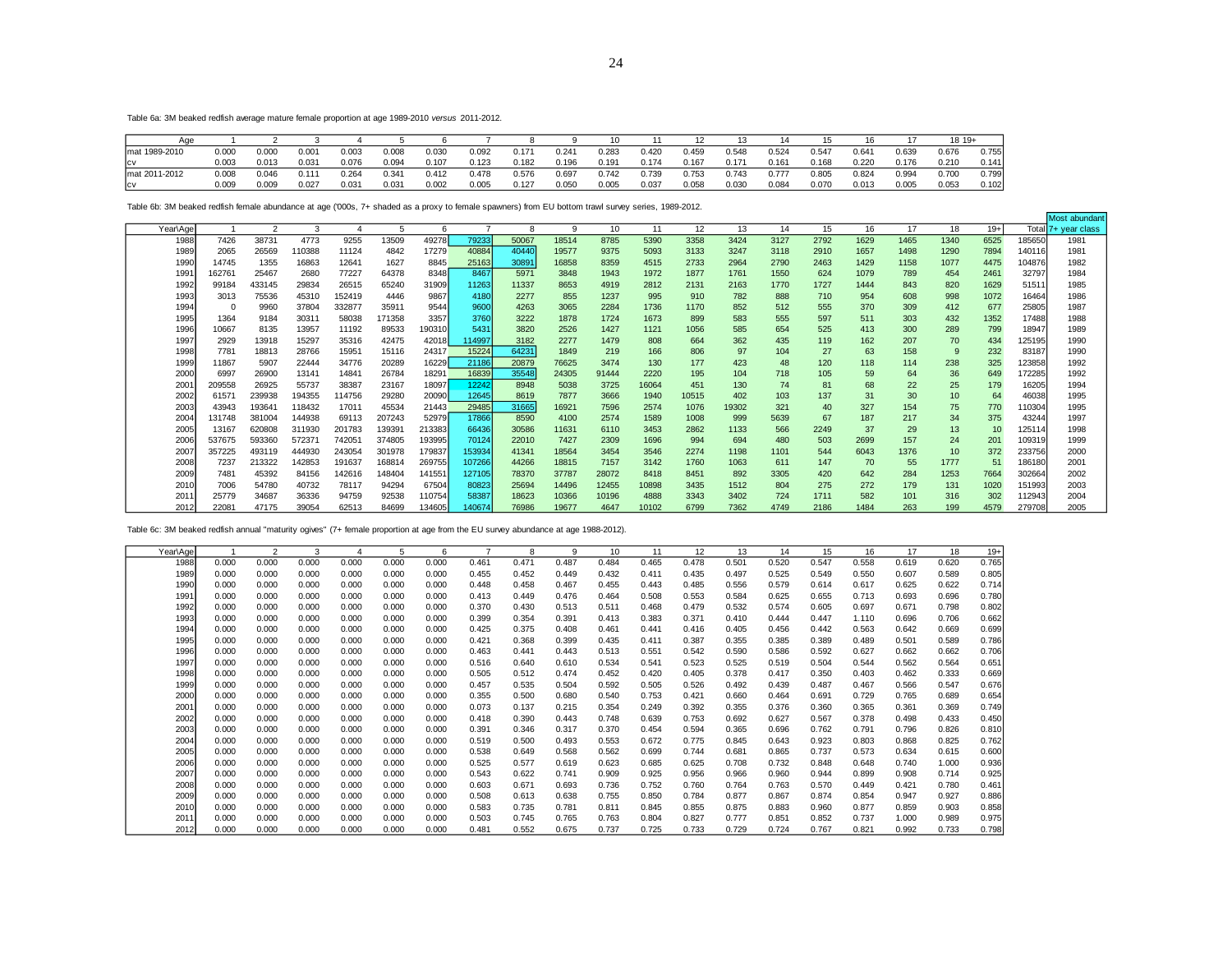Table 7a: Weights at age of the 3M beaked redfish stock (Kg) from EU surveys, 1988-2012.

| Year\Age |       | 2     | 3     |       | 5     | 6     | $\overline{7}$ | 8     | 9     | 10    | 11    | 12    | 13    | 14    | 15    | 16    | 17    | 18    | $19+$ |
|----------|-------|-------|-------|-------|-------|-------|----------------|-------|-------|-------|-------|-------|-------|-------|-------|-------|-------|-------|-------|
| 1988     | 0.017 | 0.040 | 0.093 | 0.158 | 0.185 | 0.220 | 0.252          | 0.282 | 0.317 | 0.362 | 0.456 | 0.523 | 0.563 | 0.583 | 0.623 | 0.638 | 0.696 | 0.697 | 0.847 |
| 1989     | 0.012 | 0.032 | 0.060 | 0.100 | 0.164 | 0.205 | 0.248          | 0.284 | 0.317 | 0.349 | 0.431 | 0.511 | 0.563 | 0.586 | 0.631 | 0.643 | 0.706 | 0.703 | 0.880 |
| 1990     | 0.011 | 0.028 | 0.082 | 0.097 | 0.171 | 0.212 | 0.261          | 0.299 | 0.331 | 0.361 | 0.443 | 0.524 | 0.582 | 0.602 | 0.652 | 0.668 | 0.731 | 0.727 | 0.920 |
| 1991     | 0.012 | 0.029 | 0.067 | 0.109 | 0.135 | 0.214 | 0.276          | 0.337 | 0.385 | 0.465 | 0.515 | 0.569 | 0.616 | 0.649 | 0.700 | 0.779 | 0.764 | 0.794 | 0.892 |
| 1992     | 0.013 | 0.032 | 0.070 | 0.096 | 0.171 | 0.208 | 0.292          | 0.354 | 0.396 | 0.452 | 0.525 | 0.571 | 0.635 | 0.680 | 0.704 | 0.807 | 0.769 | 0.879 | 0.933 |
| 1993     | 0.010 | 0.034 | 0.051 | 0.066 | 0.156 | 0.212 | 0.287          | 0.365 | 0.395 | 0.434 | 0.513 | 0.554 | 0.624 | 0.687 | 0.714 | 0.871 | 0.853 | 0.867 | 1.101 |
| 1994     | 0.000 | 0.045 | 0.076 | 0.090 | 0.130 | 0.226 | 0.276          | 0.348 | 0.395 | 0.464 | 0.493 | 0.530 | 0.549 | 0.673 | 0.659 | 0.719 | 0.816 | 0.852 | 0.912 |
| 1995     | 0.011 | 0.027 | 0.071 | 0.102 | 0.113 | 0.217 | 0.288          | 0.357 | 0.405 | 0.456 | 0.514 | 0.546 | 0.632 | 0.702 | 0.726 | 0.812 | 0.822 | 0.869 | 1.067 |
| 1996     | 0.011 | 0.036 | 0.062 | 0.079 | 0.138 | 0.141 | 0.270          | 0.328 | 0.384 | 0.443 | 0.480 | 0.533 | 0.580 | 0.600 | 0.649 | 0.697 | 0.756 | 0.794 | 0.956 |
| 1997     | 0.013 | 0.031 | 0.059 | 0.090 | 0.127 | 0.190 | 0.174          | 0.355 | 0.406 | 0.466 | 0.505 | 0.573 | 0.609 | 0.621 | 0.682 | 0.746 | 0.787 | 0.759 | 0.933 |
| 1998     | 0.010 | 0.034 | 0.062 | 0.089 | 0.138 | 0.181 | 0.229          | 0.222 | 0.371 | 0.422 | 0.490 | 0.550 | 0.624 | 0.687 | 0.714 | 0.809 | 0.832 | 0.729 | 1.103 |
| 1999     | 0.014 | 0.033 | 0.064 | 0.087 | 0.121 | 0.176 | 0.223          | 0.260 | 0.246 | 0.323 | 0.473 | 0.564 | 0.513 | 0.552 | 0.541 | 0.552 | 0.642 | 0.615 | 0.766 |
| 2000     | 0.016 | 0.037 | 0.060 | 0.097 | 0.132 | 0.174 | 0.234          | 0.285 | 0.329 | 0.297 | 0.418 | 0.528 | 0.668 | 0.564 | 0.497 | 0.673 | 0.718 | 0.718 | 0.750 |
| 2001     | 0.015 | 0.028 | 0.062 | 0.085 | 0.140 | 0.179 | 0.238          | 0.297 | 0.328 | 0.384 | 0.340 | 0.516 | 0.598 | 0.663 | 0.668 | 0.616 | 0.771 | 0.853 | 1.010 |
| 2002     | 0.013 | 0.034 | 0.052 | 0.101 | 0.132 | 0.184 | 0.227          | 0.282 | 0.323 | 0.390 | 0.408 | 0.398 | 0.561 | 0.595 | 0.629 | 0.719 | 0.644 | 0.894 | 0.952 |
| 2003     | 0.012 | 0.033 | 0.050 | 0.083 | 0.114 | 0.182 | 0.237          | 0.268 | 0.310 | 0.324 | 0.365 | 0.425 | 0.310 | 0.576 | 0.584 | 0.661 | 0.570 | 0.694 | 0.749 |
| 2004     | 0.015 | 0.030 | 0.066 | 0.094 | 0.120 | 0.163 | 0.221          | 0.278 | 0.343 | 0.378 | 0.444 | 0.498 | 0.553 | 0.426 | 0.635 | 0.685 | 0.543 | 0.756 | 0.755 |
| 2005     | 0.013 | 0.041 | 0.061 | 0.092 | 0.119 | 0.166 | 0.214          | 0.273 | 0.339 | 0.379 | 0.459 | 0.481 | 0.462 | 0.591 | 0.502 | 0.710 | 0.724 | 0.904 | 0.869 |
| 2006     | 0.014 | 0.044 | 0.071 | 0.088 | 0.114 | 0.157 | 0.215          | 0.265 | 0.337 | 0.401 | 0.431 | 0.429 | 0.492 | 0.533 | 0.588 | 0.422 | 0.551 | 0.839 | 0.773 |
| 2007     | 0.015 | 0.030 | 0.058 | 0.109 | 0.120 | 0.137 | 0.205          | 0.250 | 0.314 | 0.397 | 0.457 | 0.520 | 0.542 | 0.539 | 0.523 | 0.399 | 0.489 | 0.730 | 0.553 |
| 2008     | 0.014 | 0.043 | 0.074 | 0.101 | 0.130 | 0.168 | 0.218          | 0.275 | 0.325 | 0.369 | 0.415 | 0.438 | 0.442 | 0.492 | 0.567 | 0.605 | 0.591 | 0.448 | 0.769 |
| 2009     | 0.015 | 0.056 | 0.081 | 0.117 | 0.133 | 0.177 | 0.190          | 0.227 | 0.260 | 0.319 | 0.396 | 0.326 | 0.543 | 0.436 | 0.476 | 0.501 | 0.676 | 0.817 | 0.532 |
| 2010     | 0.013 | 0.058 | 0.095 | 0.118 | 0.151 | 0.182 | 0.219          | 0.263 | 0.290 | 0.325 | 0.364 | 0.387 | 0.457 | 0.451 | 0.622 | 0.527 | 0.473 | 0.518 | 0.517 |
| 2011     | 0.029 | 0.061 | 0.082 | 0.138 | 0.156 | 0.189 | 0.215          | 0.293 | 0.310 | 0.314 | 0.363 | 0.412 | 0.337 | 0.447 | 0.412 | 0.437 | 0.582 | 0.488 | 0.575 |
| 2012     | 0.026 | 0.062 | 0.083 | 0.120 | 0.159 | 0.194 | 0.225          | 0.252 | 0.296 | 0.350 | 0.349 | 0.405 | 0.447 | 0.423 | 0.475 | 0.485 | 0.593 | 0.441 | 0.485 |

Table 7b: Weights at age of the 3M mature female beaked redfish stock (Kg) from EU surveys, 1988-2012.

| Year\Age |       | $\overline{2}$ | 3     | 4     | 5     | 6     | $\overline{\phantom{a}}$ | 8     | -9    | 10    | 11    | 12    | 13    | 14    | 15    | 16    | 17    | 18    | $19+$ |
|----------|-------|----------------|-------|-------|-------|-------|--------------------------|-------|-------|-------|-------|-------|-------|-------|-------|-------|-------|-------|-------|
| 1988     | 0.017 | 0.040          | 0.095 | 0.158 | 0.184 | 0.220 | 0.252                    | 0.284 | 0.318 | 0.362 | 0.454 | 0.528 | 0.569 | 0.588 | 0.629 | 0.643 | 0.707 | 0.704 | 0.853 |
| 1989     | 0.012 | 0.032          | 0.060 | 0.103 | 0.161 | 0.203 | 0.247                    | 0.285 | 0.315 | 0.344 | 0.431 | 0.527 | 0.572 | 0.592 | 0.634 | 0.645 | 0.724 | 0.718 | 0.886 |
| 1990     | 0.011 | 0.028          | 0.082 | 0.098 | 0.167 | 0.209 | 0.261                    | 0.302 | 0.332 | 0.360 | 0.444 | 0.539 | 0.591 | 0.611 | 0.655 | 0.669 | 0.744 | 0.737 | 0.925 |
| 1991     | 0.012 | 0.029          | 0.067 | 0.109 | 0.135 | 0.207 | 0.275                    | 0.342 | 0.388 | 0.468 | 0.522 | 0.579 | 0.625 | 0.657 | 0.710 | 0.789 | 0.776 | 0.808 | 0.906 |
| 1992     | 0.013 | 0.032          | 0.070 | 0.094 | 0.172 | 0.206 | 0.291                    | 0.361 | 0.400 | 0.449 | 0.525 | 0.584 | 0.650 | 0.702 | 0.727 | 0.826 | 0.796 | 0.889 | 0.945 |
| 1993     | 0.010 | 0.034          | 0.051 | 0.066 | 0.156 | 0.215 | 0.285                    | 0.370 | 0.401 | 0.432 | 0.511 | 0.553 | 0.640 | 0.702 | 0.726 | 0.928 | 0.864 | 0.875 | 1.155 |
| 1994     | 0.000 | 0.045          | 0.076 | 0.090 | 0.129 | 0.225 | 0.274                    | 0.349 | 0.397 | 0.464 | 0.492 | 0.526 | 0.550 | 0.697 | 0.679 | 0.738 | 0.823 | 0.872 | 0.948 |
| 1995     | 0.011 | 0.027          | 0.072 | 0.102 | 0.112 | 0.217 | 0.286                    | 0.358 | 0.408 | 0.454 | 0.512 | 0.541 | 0.635 | 0.720 | 0.738 | 0.835 | 0.853 | 0.888 | 1.079 |
| 1996     | 0.011 | 0.035          | 0.062 | 0.080 | 0.138 | 0.142 | 0.268                    | 0.329 | 0.384 | 0.446 | 0.481 | 0.535 | 0.581 | 0.603 | 0.656 | 0.700 | 0.755 | 0.798 | 0.958 |
| 1997     | 0.013 | 0.031          | 0.058 | 0.089 | 0.128 | 0.192 | 0.177                    | 0.355 | 0.406 | 0.464 | 0.502 | 0.574 | 0.608 | 0.622 | 0.683 | 0.747 | 0.789 | 0.765 | 0.955 |
| 1998     | 0.010 | 0.034          | 0.061 | 0.090 | 0.137 | 0.182 | 0.232                    | 0.224 | 0.368 | 0.416 | 0.487 | 0.546 | 0.621 | 0.700 | 0.712 | 0.813 | 0.843 | 0.729 | 1.126 |
| 1999     | 0.015 | 0.033          | 0.063 | 0.087 | 0.120 | 0.174 | 0.224                    | 0.262 | 0.248 | 0.319 | 0.462 | 0.564 | 0.504 | 0.539 | 0.530 | 0.538 | 0.662 | 0.613 | 0.771 |
| 2000     | 0.016 | 0.037          | 0.059 | 0.097 | 0.132 | 0.170 | 0.242                    | 0.296 | 0.335 | 0.312 | 0.412 | 0.514 | 0.680 | 0.571 | 0.488 | 0.693 | 0.723 | 0.727 | 0.766 |
| 2001     | 0.015 | 0.028          | 0.062 | 0.085 | 0.139 | 0.179 | 0.237                    | 0.302 | 0.337 | 0.385 | 0.353 | 0.510 | 0.599 | 0.664 | 0.665 | 0.612 | 0.775 | 0.853 | 1.033 |
| 2002     | 0.013 | 0.034          | 0.052 | 0.101 | 0.130 | 0.183 | 0.226                    | 0.285 | 0.335 | 0.394 | 0.435 | 0.401 | 0.551 | 0.581 | 0.609 | 0.714 | 0.643 | 0.887 | 0.965 |
| 2003     | 0.012 | 0.033          | 0.049 | 0.084 | 0.114 | 0.178 | 0.233                    | 0.264 | 0.313 | 0.332 | 0.381 | 0.437 | 0.320 | 0.574 | 0.584 | 0.670 | 0.574 | 0.694 | 0.775 |
| 2004     | 0.015 | 0.030          | 0.065 | 0.094 | 0.120 | 0.164 | 0.219                    | 0.277 | 0.345 | 0.387 | 0.459 | 0.512 | 0.561 | 0.447 | 0.635 | 0.670 | 0.542 | 0.756 | 0.713 |
| 2005     | 0.013 | 0.041          | 0.061 | 0.092 | 0.118 | 0.167 | 0.222                    | 0.273 | 0.335 | 0.379 | 0.472 | 0.491 | 0.480 | 0.582 | 0.511 | 0.705 | 0.716 | 0.899 | 0.860 |
| 2006     | 0.014 | 0.044          | 0.071 | 0.089 | 0.114 | 0.158 | 0.216                    | 0.267 | 0.339 | 0.403 | 0.439 | 0.436 | 0.505 | 0.536 | 0.592 | 0.432 | 0.542 | 0.839 | 0.788 |
| 2007     | 0.015 | 0.030          | 0.057 | 0.109 | 0.121 | 0.138 | 0.212                    | 0.259 | 0.332 | 0.397 | 0.459 | 0.521 | 0.543 | 0.538 | 0.523 | 0.401 | 0.489 | 0.730 | 0.553 |
| 2008     | 0.014 | 0.043          | 0.073 | 0.099 | 0.131 | 0.173 | 0.221                    | 0.276 | 0.326 | 0.372 | 0.419 | 0.440 | 0.436 | 0.475 | 0.540 | 0.566 | 0.540 | 0.440 | 0.624 |
| 2009     | 0.015 | 0.055          | 0.080 | 0.118 | 0.133 | 0.186 | 0.200                    | 0.233 | 0.278 | 0.322 | 0.397 | 0.329 | 0.548 | 0.439 | 0.481 | 0.504 | 0.677 | 0.840 | 0.543 |
| 2010     | 0.013 | 0.058          | 0.094 | 0.116 | 0.151 | 0.188 | 0.226                    | 0.265 | 0.291 | 0.326 | 0.365 | 0.389 | 0.459 | 0.453 | 0.627 | 0.523 | 0.476 | 0.518 | 0.515 |
| 2011     | 0.029 | 0.061          | 0.082 | 0.137 | 0.155 | 0.193 | 0.220                    | 0.294 | 0.312 | 0.318 | 0.367 | 0.417 | 0.338 | 0.450 | 0.415 | 0.435 | 0.582 | 0.488 | 0.574 |
| 2012     | 0.026 | 0.062          | 0.084 | 0.118 | 0.159 | 0.195 | 0.230                    | 0.258 | 0.298 | 0.350 | 0.349 | 0.408 | 0.451 | 0.428 | 0.488 | 0.500 | 0.593 | 0.441 | 0.498 |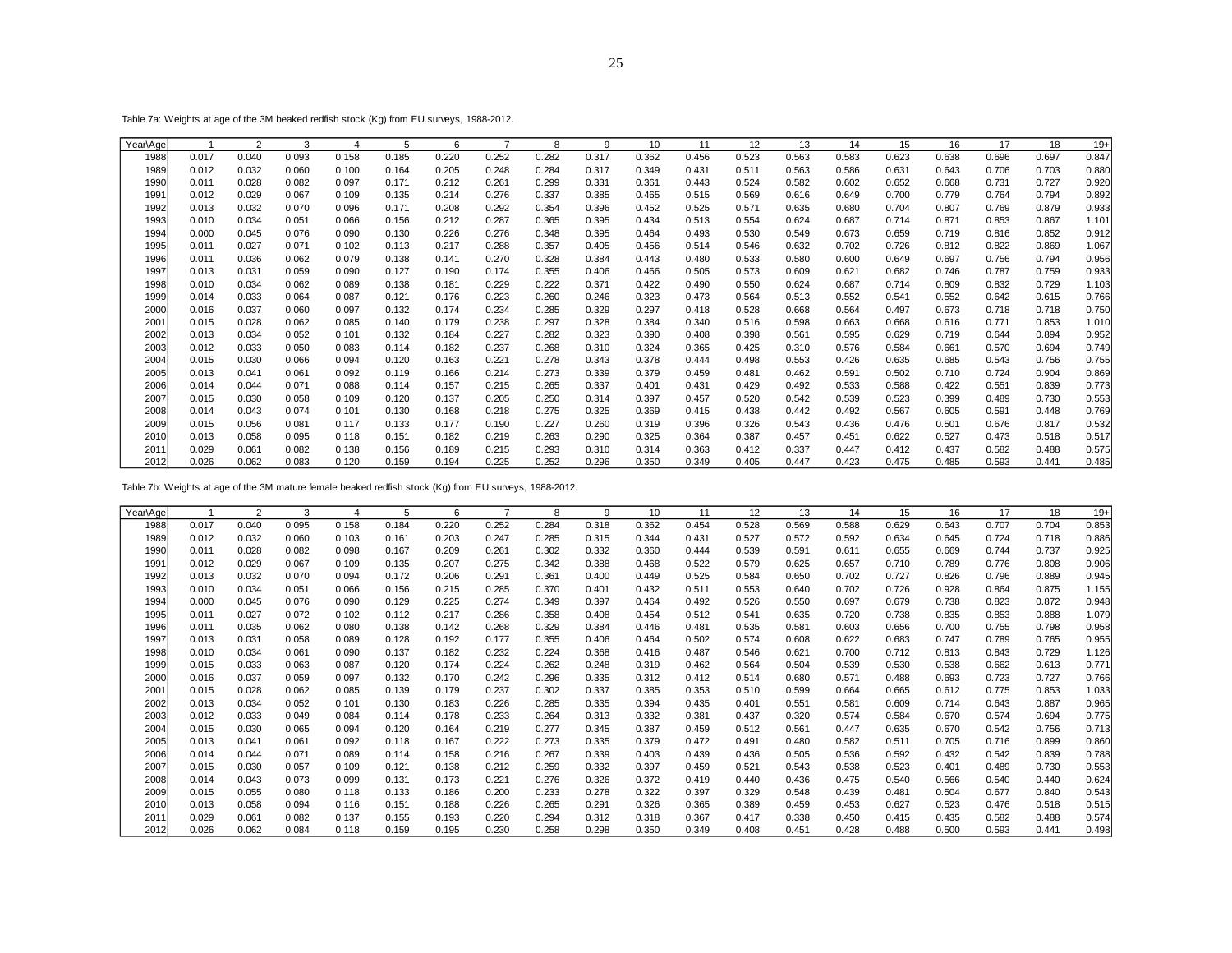26

**mean weight per tow (Kg/tow)** <sup>199</sup> <sup>159</sup> <sup>109</sup> 8 5 <sup>147</sup> 6 8 <sup>125</sup> 9 0 <sup>125</sup> <sup>104</sup> 7 4 <sup>103</sup> <sup>146</sup> 7 8 <sup>129</sup> 5 9 <sup>185</sup> <sup>297</sup> <sup>532</sup> <sup>279</sup> <sup>224</sup> <sup>342</sup> <sup>178</sup> <sup>132</sup> <sup>183</sup> **S E** 3 2 2 1 1 3 1 0 1 7 2 4 3 8 1 0 1 7 1 8 1 2 3 0 5 7 1 2 1 7 7 2 6 5 3 7 9 4 3 4 5 9 2 3 4 1 6 2 3

1988 1989 1990 1991 1992 1993 1994 1995 1996 1997 1998 1999 2000 2001 2002 2003 2004 2005 2006 2007 2008 2009 2010 2011 2012

**CV 20 20 21 13 10 17 24 38 10 17 18 12 30 57 12 17 7 26 53 79 43 45 92 34 16 23**<br>**CV 16**% 13% 12% 12% 12% 36% 30% 11% 14% 18% 16% 29% 39% 16% 13% 12% 14% 18% 15% 15% 20% 27% 19% 12% 12% 12%

Table 8a: 3M beaked redfish survey mean catch per tow from EU bottom trawl survey series (1988-2002 by RV Cornide Saavedra (CS), 2003-2010 by RV Vizconde de Eza (VE); former period converted to new RV units).

| Table 8b: 3M beaked redfish abundance, stock and female spwanning biomass ('000 tons) from EU bottom trawl survey series (1988-2002 by RV Comide Saavedra (CS), 2003-2010 by RV Vizconde de Eza (VE); |     |      |      |      |      |      |      |      |       |      |      |     |      |         |      |      |      |      |      |      |      |      |                |      |      |
|-------------------------------------------------------------------------------------------------------------------------------------------------------------------------------------------------------|-----|------|------|------|------|------|------|------|-------|------|------|-----|------|---------|------|------|------|------|------|------|------|------|----------------|------|------|
| former period converted to new RV units.                                                                                                                                                              |     |      |      |      |      |      |      |      |       |      |      |     |      |         |      |      |      |      |      |      |      |      |                |      |      |
|                                                                                                                                                                                                       | 988 | 1989 | 1990 | 1991 | 1992 | 1993 | 1994 | 1995 | 1996  | 1997 | 1998 | 999 | 2000 | $200 -$ | 2002 | 2003 | 2004 | 2005 | 2006 | 2007 | 2008 | 2009 | 2010           | 2011 | 2012 |
| abundance (millions)                                                                                                                                                                                  | 664 | 639  | 331  | 749  | 1509 | 623  | 936  | 582  | 731   | 571  | 401  | 496 | 56   | 869     | 435  | 1202 | 2086 | 3326 | 6342 | 4605 | 2443 | 1838 | 1039           | 1069 | 1391 |
| 4+abundance (millions)                                                                                                                                                                                | 541 | 362  | 265  | 367  | 385  | 376  | 840  | 497  | 657   | 502  | 284  | 410 | 471  |         | 437  | 227  | 759  | 1402 | 2854 | 1971 | 1708 | 1553 | 824            | 874  | 1165 |
| biomass ('000 ton)                                                                                                                                                                                    | 160 | 128  | 89   |      | 119  |      | 105  |      | 100   | 84   | 60   | 82  | 118  |         |      | 132  | 157  | 302  | 485  | 386  |      | 286  | 162            |      | 252  |
| 4+ biomass ('000 ton)                                                                                                                                                                                 | 155 | 113  | 86   |      |      | 45   | 100  |      |       | 82   |      |     | 116  |         | 69   | 34   | 106  | 209  | 333  | 279  | 264  | 266  | 147            | 159  | 242  |
| 7+ female biomass ('000 ton)                                                                                                                                                                          | 62  |      | 4(   |      |      |      |      |      |       |      |      | 31  |      |         | 15   |      |      | 34   |      | 59   |      |      | 4 <sup>1</sup> |      | 76   |
| 7+ female biomass proportion                                                                                                                                                                          | 38% | 39%  | 45%  | 21%  | 20%  | 12%  | 10%  | 12%  | $8\%$ | 30%  | 33%  | 38% | 45%  | 24%     | 14%  | 24%  |      | 11%  | 6%   | 15%  | 16%  | 27%  | 25%            | 19%  | 30%  |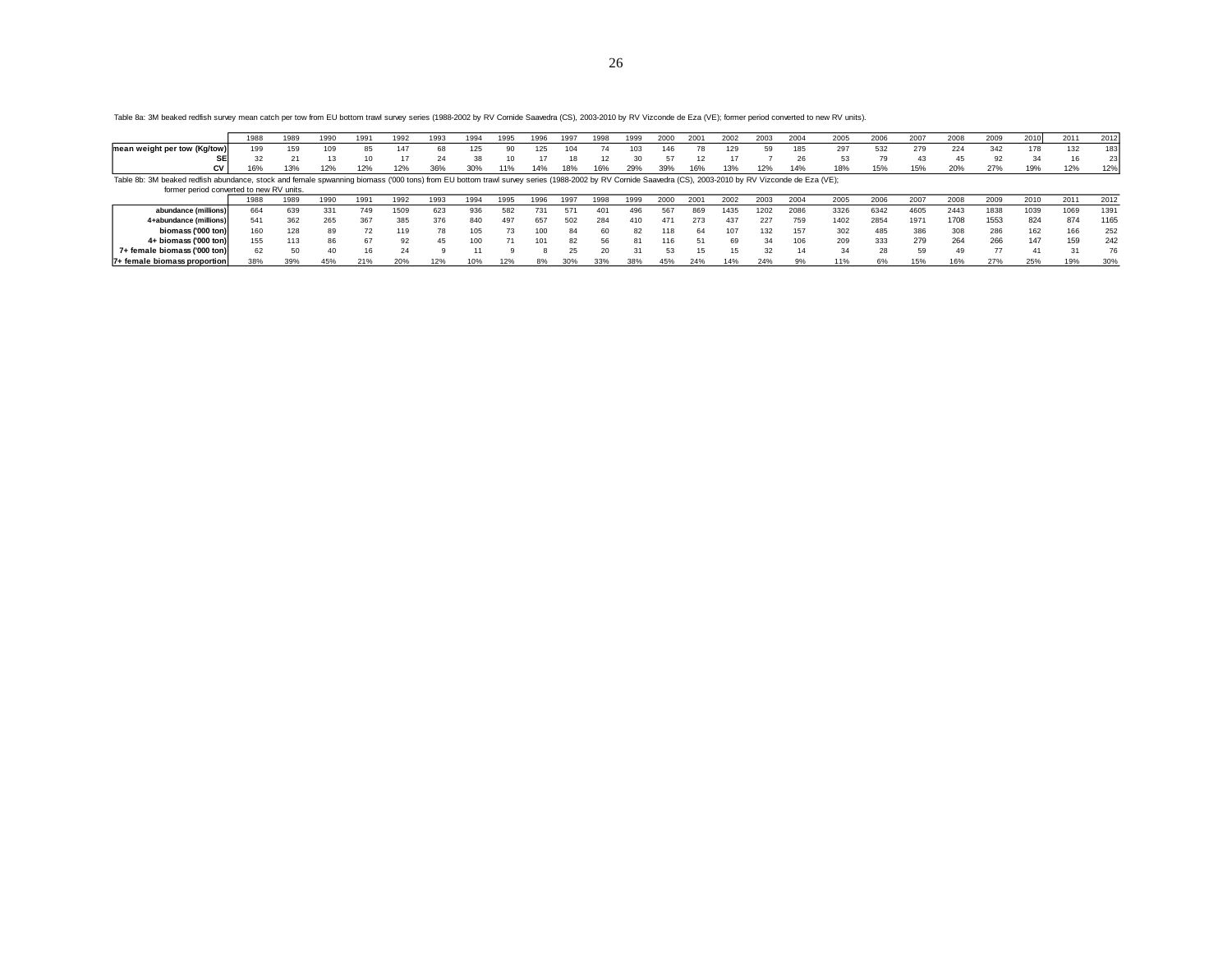|                                         |                |                |                |                | 1408<br>1011<br>1095<br>3665<br>3327<br>2964<br>2273<br>3260<br>4039<br>5936<br>5131<br>4274<br>3639<br>5235<br>8904 |                |                |                |                |                |                |                |                |                      |                |
|-----------------------------------------|----------------|----------------|----------------|----------------|----------------------------------------------------------------------------------------------------------------------|----------------|----------------|----------------|----------------|----------------|----------------|----------------|----------------|----------------------|----------------|
| REDFISH NAFO 3M CATCH NUMBERS thousands |                |                |                |                | 5864                                                                                                                 |                |                |                |                |                |                |                |                |                      |                |
| $\mathbf{1}$                            | $\mathcal{P}$  |                |                |                |                                                                                                                      |                |                |                |                |                |                |                |                |                      |                |
| 1989                                    | 2012<br>19     |                |                |                |                                                                                                                      |                |                |                |                |                |                |                |                |                      |                |
| 4<br>1                                  |                |                |                |                |                                                                                                                      |                |                |                |                |                |                |                |                |                      |                |
| 444                                     | 1057           | 7890           | 22978          | 24054          | 14508                                                                                                                | 9716           | 8792           | 6213           | 6366           | 5883           | 5199           | 2965           | 2122           | 1969                 | 5003           |
| 10382                                   | 2773           | 5860           | 28741          | 47007          | 32291                                                                                                                | 18415          | 11643          | 6614           | 5940           | 5430           | 4449           | 2543           | 1888           | 1788                 | 4562           |
| 1229<br>237                             | 3592<br>5234   | 6929<br>7018   | 18141<br>16988 | 22725<br>18149 | 16867<br>11681                                                                                                       | 8491<br>7422   | 6503<br>5608   | 4808<br>4455   | 3967<br>4286   | 2888<br>3302   | 1102<br>2952   | 1648<br>1953   | 1270<br>1189   | 780<br>746           | 3305<br>1730   |
| 110773                                  | 10414          | 3064           | 3409           | 4557           | 2101                                                                                                                 | 3936           | 5178           | 5512           | 4547           | 4665           | 3554           | 2092           | 1666           | 2614                 | 1514           |
| 53804                                   | 6411           | 1630           | 2399           | 2522           | 2550                                                                                                                 | 2819           | 2521           | 1956           | 1459           | 856            | 969            | 460            | 320            | 390                  | 551            |
| 2770                                    | 13324          | 5399           | 1889           | 2423           | 1554                                                                                                                 | 1471           | 1869           | 1137           | 966            | 927            | 1070           | 833            | 482            | 548                  | 1239           |
| 1632                                    | 3546           | 4635           | 1402           | 1399           | 1431                                                                                                                 | 983            | 767            | 733            | 393            | 404            | 283            | 202            | 135            | 133                  | 289            |
| 692<br>109                              | 144<br>59      | 595<br>109     | 800<br>285     | 272<br>706     | 285<br>422                                                                                                           | 322<br>69      | 219<br>76      | 194<br>355     | 98<br>45       | 119<br>50      | 27<br>12       | 28<br>33       | 30<br>66       | 10<br>$\overline{4}$ | 76<br>52       |
| 151                                     | 43             | 16             | 70             | 258            | 593                                                                                                                  | 367            | 81             | 114            | 263            | 39             | 78             | 79             | 69             | 105                  | 147            |
| 89                                      | 130            | 204            | 387            | 1018           | 1436                                                                                                                 | 4211           | 657            | 170            | 71             | 608            | 64             | 38             | 34             | 38                   | 558            |
| 828                                     | 337            | 386            | 842            | 1303           | 869                                                                                                                  | 856            | 3229           | 381            | 117            | 62             | 65             | 60             | 19             | 29                   | 61             |
| 1435                                    | 350            | 478            | 554            | 854            | 1009                                                                                                                 | 530            | 642            | 1819           | 337            | 109            | 157            | 57             | 50             | 9                    | 54             |
| 1712<br>1013                            | 1946<br>4104   | 281<br>2581    | 391<br>1564    | 546<br>999     | 565<br>611                                                                                                           | 423<br>379     | 365<br>268     | 311<br>203     | 1222<br>254    | 214<br>953     | 22<br>19       | 102<br>83      | 69<br>46       | 23                   | 266<br>342     |
| 611                                     | 311            | 683            | 875            | 1264           | 1462                                                                                                                 | 1122           | 820            | 860            | 423            | 418            | 1240           | 126            | 75             | 19<br>21             | 84             |
| 2031                                    | 4853           | 8382           | 5584           | 2388           | 1250                                                                                                                 | 521            | 395            | 242            | 191            | 179            | 198            | 725            | 80             | 9                    | 112            |
| 442                                     | 782            | 824            | 4237           | 2165           | 2063                                                                                                                 | 630            | 784            | 763            | 347            | 322            | 246            | 1106           | 505            | 32                   | 296            |
| 246                                     | 723            | 2619           | 2553           | 2934           | 2426                                                                                                                 | 1095           | 592            | 380            | 226            | 221            | 128            | 120            | 130            | 436                  | 467            |
| 434                                     | 468            | 1419           | 1613           | 1645           | 1455                                                                                                                 | 1452           | 741            | 453            | 136            | 304<br>247     | 53             | 110            | 35             | 147                  | 862            |
| 2735<br>3354                            | 5422<br>3677   | 4200<br>4247   | 3570<br>2133   | 981<br>1028    | 715<br>873                                                                                                           | 1017<br>1848   | 1383<br>1831   | 557<br>2655    | 506<br>684     | 682            | 70<br>1122     | 120<br>1108    | 66<br>401      | 42<br>372            | 579<br>1511    |
| 1224                                    | 2037           | 2027           | 1458           | 808            | 344                                                                                                                  | 251            | 612            | 1096           | 2012           | 968            | 636            | 365            | 106            | 47                   | 1767           |
| REDFISH NAFO 3M CATCH WEIGHT AT AGE kg  |                |                |                |                |                                                                                                                      |                |                |                |                |                |                |                |                |                      |                |
| 1                                       | 3              |                |                |                |                                                                                                                      |                |                |                |                |                |                |                |                |                      |                |
| 1989                                    | 2012           |                |                |                |                                                                                                                      |                |                |                |                |                |                |                |                |                      |                |
| $\overline{4}$<br>$\overline{1}$        | 19             |                |                |                |                                                                                                                      |                |                |                |                |                |                |                |                |                      |                |
| 0.174                                   | 0.208          | 0.251          | 0.293          | 0.344          | 0.401                                                                                                                | 0.453          | 0.535          | 0.597          | 0.644          | 0.668          | 0.712          | 0.729          | 0.783          | 0.794                | 1.005          |
| 0.144                                   | 0.183          | 0.258          | 0.318          | 0.364          | 0.401                                                                                                                | 0.434          | 0.508          | 0.579          | 0.639          | 0.658          | 0.709          | 0.726          | 0.773          | 0.768                | 1.006          |
| 0.147                                   | 0.182          | 0.287          | 0.347          | 0.401          | 0.439                                                                                                                | 0.511          | 0.558          | 0.616          | 0.672          | 0.721          | 0.772          | 0.853          | 0.833          | 0.867                | 0.964          |
| 0.157                                   | 0.197          | 0.269          | 0.337          | 0.389          | 0.437                                                                                                                | 0.503          | 0.584          | 0.626          | 0.693          | 0.732          | 0.750          | 0.850          | 0.803          | 0.933                | 1.017          |
| 0.114<br>0.109                          | 0.152<br>0.145 | 0.248<br>0.267 | 0.325<br>0.316 | 0.406<br>0.393 | 0.444<br>0.436                                                                                                       | 0.480<br>0.509 | 0.556<br>0.543 | 0.595<br>0.583 | 0.652<br>0.609 | 0.710<br>0.702 | 0.737<br>0.691 | 0.901<br>0.745 | 0.868<br>0.844 | 0.885<br>0.868       | 1.096<br>0.902 |
| 0.164                                   | 0.184          | 0.239          | 0.327          | 0.397          | 0.442                                                                                                                | 0.495          | 0.552          | 0.583          | 0.665          | 0.725          | 0.751          | 0.829          | 0.835          | 0.873                | 1.050          |
| 0.093                                   | 0.184          | 0.209          | 0.316          | 0.378          | 0.441                                                                                                                | 0.498          | 0.532          | 0.590          | 0.635          | 0.650          | 0.705          | 0.747          | 0.806          | 0.845                | 1.075          |
| 0.092                                   | 0.153          | 0.266          | 0.284          | 0.394          | 0.442                                                                                                                | 0.507          | 0.548          | 0.595          | 0.621          | 0.626          | 0.672          | 0.761          | 0.793          | 0.741                | 1.291          |
| 0.107                                   | 0.165          | 0.213          | 0.318          | 0.295          | 0.427                                                                                                                | 0.480          | 0.519          | 0.572          | 0.639          | 0.712          | 0.728          | 0.827          | 0.839          | 0.745                | 1.026          |
| 0.101<br>0.069                          | 0.140<br>0.124 | 0.201<br>0.167 | 0.325<br>0.237 | 0.364<br>0.284 | 0.351<br>0.349                                                                                                       | 0.433<br>0.332 | 0.509<br>0.439 | 0.597<br>0.518 | 0.553<br>0.659 | 0.580<br>0.557 | 0.568<br>0.492 | 0.583<br>0.662 | 0.671<br>0.720 | 0.612<br>0.761       | 0.737<br>0.817 |
| 0.097                                   | 0.148          | 0.211          | 0.269          | 0.322          | 0.361                                                                                                                | 0.411          | 0.404          | 0.537          | 0.611          | 0.674          | 0.674          | 0.617          | 0.797          | 0.860                | 0.989          |
| 0.115                                   | 0.165          | 0.227          | 0.265          | 0.328          | 0.359                                                                                                                | 0.423          | 0.491          | 0.450          | 0.577          | 0.601          | 0.623          | 0.703          | 0.643          | 0.866                | 0.877          |
| 0.085                                   | 0.107          | 0.190          | 0.253          | 0.288          | 0.341                                                                                                                | 0.384          | 0.454          | 0.500          | 0.409          | 0.584          | 0.587          | 0.633          | 0.550          | 0.692                | 0.664          |
| 0.091                                   | 0.131          | 0.174          | 0.223          | 0.274          | 0.338                                                                                                                | 0.377          | 0.456          | 0.513          | 0.558          | 0.445          | 0.610          | 0.681          | 0.586          | 0.724                | 0.897          |
| 0.088                                   | 0.114          | 0.184          | 0.252          | 0.294          | 0.349                                                                                                                | 0.384          | 0.476          | 0.508          | 0.519          | 0.638          | 0.598          | 0.692          | 0.693          | 0.878                | 0.932          |
| 0.102                                   | 0.137          | 0.172          | 0.215          | 0.279          | 0.349                                                                                                                | 0.400          | 0.443          | 0.447          | 0.537          | 0.573          | 0.626          | 0.460          | 0.625          | 0.842                | 1.024          |
| 0.107<br>0.113                          | 0.130<br>0.135 | 0.146<br>0.172 | 0.251<br>0.219 | 0.277<br>0.260 | 0.354<br>0.289                                                                                                       | 0.392<br>0.316 | 0.453<br>0.360 | 0.493<br>0.381 | 0.515<br>0.402 | 0.527<br>0.489 | 0.538<br>0.514 | 0.441<br>0.540 | 0.547<br>0.563 | 0.701<br>0.457       | 0.757<br>0.786 |
| 0.155                                   | 0.140          | 0.212          | 0.233          | 0.267          | 0.326                                                                                                                | 0.351          | 0.450          | 0.370          | 0.538          | 0.475          | 0.531          | 0.506          | 0.708          | 0.626                | 0.566          |
| 0.122                                   | 0.155          | 0.180          | 0.220          | 0.276          | 0.310                                                                                                                | 0.357          | 0.392          | 0.442          | 0.493          | 0.501          | 0.530          | 0.575          | 0.497          | 0.529                | 0.589          |
| 0.133                                   | 0.152          | 0.183          | 0.208          | 0.299          | 0.327                                                                                                                | 0.433          | 0.430          | 0.481          | 0.385          | 0.455          | 0.468          | 0.551          | 0.597          | 0.483                | 0.722          |
| 0.138                                   | 0.170          | 0.202          | 0.244          | 0.289          | 0.337                                                                                                                | 0.396          | 0.410          | 0.493          | 0.506          | 0.494          | 0.550          | 0.607          | 0.623          | 0.463                | 0.673          |

Table 9: Input files for 2013 XSA assessment.

REDFISH NAFO DIVISION 3M INDEX OF INPUT FILES 2011 REDFISH NAFO 3M LANDINGS tons 1 1 1 1

red3ma.txt 1989 2012<br>red3mcn.txt 1989 2012<br>red3mcw .txt 5<br>red3mm.txt 58086<br>red3mfn.txt 48500<br>red3mfn.txt 43300<br>red3mfn.txt 43300<br>red3mfn.txt 13879<br>red3mfn.txt 13879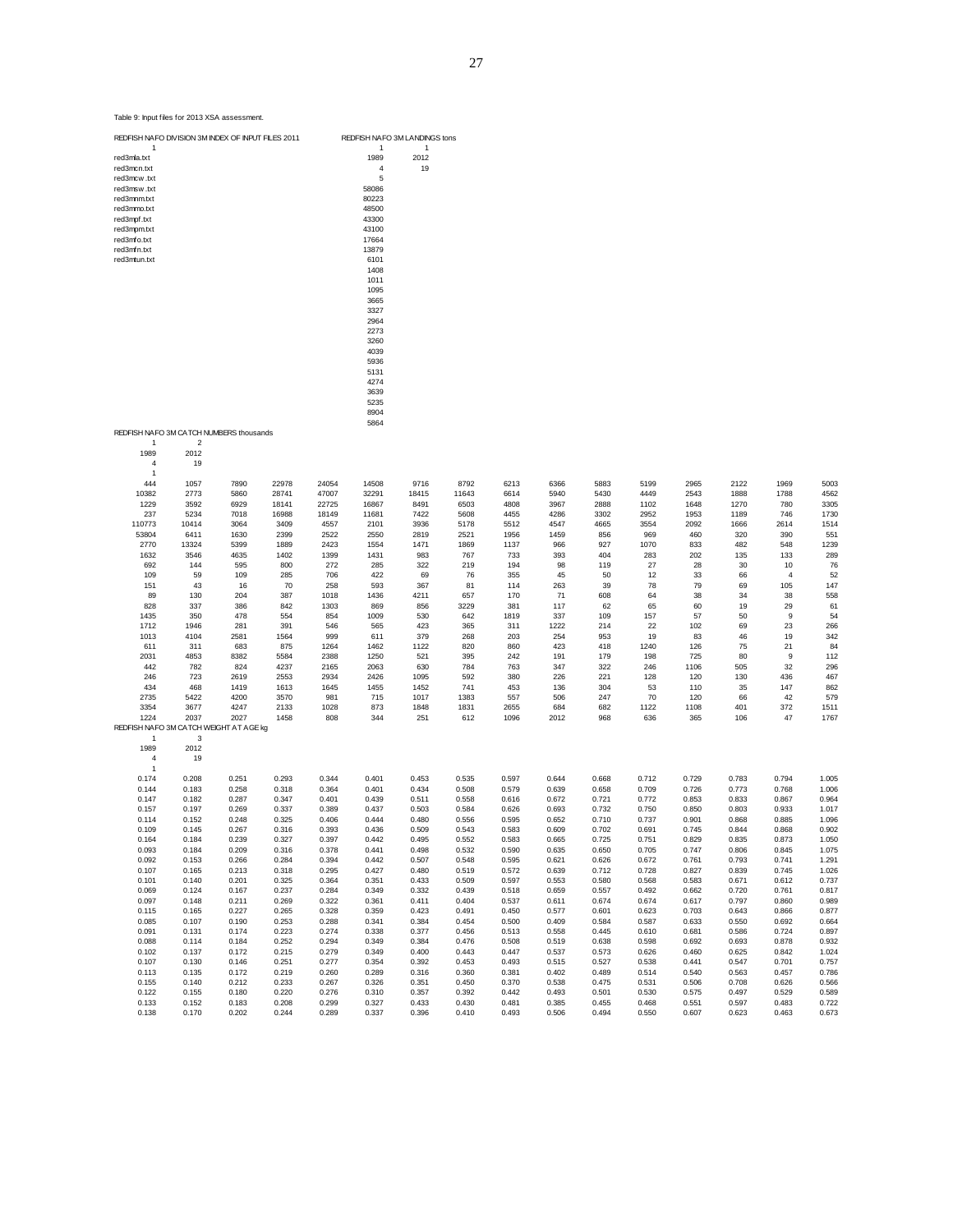| REDFISH NAFO 3M STOCK WEIGHT AT AGE kg           |                              |                |                |                |                |                |                |                |                |                |                |                |                |                |                |
|--------------------------------------------------|------------------------------|----------------|----------------|----------------|----------------|----------------|----------------|----------------|----------------|----------------|----------------|----------------|----------------|----------------|----------------|
| 1<br>1989<br>4                                   | $\overline{4}$<br>2012<br>19 |                |                |                |                |                |                |                |                |                |                |                |                |                |                |
| $\mathbf{1}$                                     |                              |                |                |                |                |                |                |                |                |                |                |                |                |                |                |
| 0.100                                            | 0.164                        | 0.205          | 0.248          | 0.284          | 0.317          | 0.349          | 0.431          | 0.511          | 0.563          | 0.586          | 0.631          | 0.643          | 0.706          | 0.703          | 0.880          |
| 0.097                                            | 0.171                        | 0.212          | 0.261          | 0.299          | 0.331          | 0.361          | 0.443          | 0.524          | 0.582          | 0.602          | 0.652          | 0.668          | 0.731          | 0.727          | 0.920          |
| 0.109                                            | 0.135                        | 0.214          | 0.276          | 0.337          | 0.385          | 0.465          | 0.515          | 0.569          | 0.616          | 0.649          | 0.700          | 0.779          | 0.764          | 0.794          | 0.892          |
| 0.096                                            | 0.171                        | 0.208          | 0.292          | 0.354          | 0.396          | 0.452          | 0.525          | 0.571          | 0.635          | 0.680          | 0.704          | 0.807          | 0.769          | 0.879          | 0.933          |
| 0.066                                            | 0.156                        | 0.212          | 0.287          | 0.365          | 0.395          | 0.434          | 0.513          | 0.554          | 0.624          | 0.687          | 0.714          | 0.871          | 0.853          | 0.867          | 1.101          |
| 0.090                                            | 0.130                        | 0.226          | 0.276          | 0.348          | 0.395          | 0.464          | 0.493          | 0.530          | 0.549          | 0.673          | 0.659          | 0.719          | 0.816          | 0.852          | 0.912          |
| 0.102                                            | 0.113                        | 0.217          | 0.288          | 0.357          | 0.405          | 0.456          | 0.514          | 0.546          | 0.632          | 0.702          | 0.726          | 0.812          | 0.822          | 0.869          | 1.067<br>0.956 |
| 0.079                                            | 0.138<br>0.127               | 0.141<br>0.190 | 0.270<br>0.174 | 0.328<br>0.355 | 0.384<br>0.406 | 0.443<br>0.466 | 0.480<br>0.505 | 0.533<br>0.573 | 0.580<br>0.609 | 0.600<br>0.621 | 0.649<br>0.682 | 0.697<br>0.746 | 0.756<br>0.787 | 0.794<br>0.759 | 0.933          |
| 0.090<br>0.089                                   | 0.138                        | 0.181          | 0.229          | 0.222          | 0.371          | 0.422          | 0.490          | 0.550          | 0.624          | 0.687          | 0.714          | 0.809          | 0.832          | 0.729          | 1.103          |
| 0.087                                            | 0.121                        | 0.176          | 0.223          | 0.260          | 0.246          | 0.323          | 0.473          | 0.564          | 0.513          | 0.552          | 0.541          | 0.552          | 0.642          | 0.615          | 0.766          |
| 0.097                                            | 0.132                        | 0.174          | 0.234          | 0.285          | 0.329          | 0.297          | 0.418          | 0.528          | 0.668          | 0.564          | 0.497          | 0.673          | 0.718          | 0.718          | 0.750          |
| 0.085                                            | 0.140                        | 0.179          | 0.238          | 0.297          | 0.328          | 0.384          | 0.340          | 0.516          | 0.598          | 0.663          | 0.668          | 0.616          | 0.771          | 0.853          | 1.010          |
| 0.101                                            | 0.132                        | 0.184          | 0.227          | 0.282          | 0.323          | 0.390          | 0.408          | 0.398          | 0.561          | 0.595          | 0.629          | 0.719          | 0.644          | 0.894          | 0.952          |
| 0.076                                            | 0.109                        | 0.161          | 0.217          | 0.264          | 0.321          | 0.355          | 0.413          | 0.462          | 0.351          | 0.558          | 0.584          | 0.638          | 0.509          | 0.694          | 0.754          |
| 0.094                                            | 0.120                        | 0.163          | 0.221          | 0.278          | 0.343          | 0.378          | 0.444          | 0.498          | 0.553          | 0.426          | 0.635          | 0.685          | 0.543          | 0.756          | 0.755          |
| 0.092                                            | 0.119                        | 0.166          | 0.214          | 0.273          | 0.339          | 0.379          | 0.459          | 0.481          | 0.462          | 0.591          | 0.502          | 0.710          | 0.724          | 0.904          | 0.869          |
| 0.088                                            | 0.114                        | 0.157          | 0.215          | 0.265          | 0.337          | 0.401          | 0.431          | 0.429          | 0.492          | 0.533          | 0.588          | 0.422          | 0.551          | 0.839          | 0.773          |
| 0.109                                            | 0.120                        | 0.137          | 0.205          | 0.250          | 0.314          | 0.397          | 0.457          | 0.520          | 0.542          | 0.539          | 0.523          | 0.399          | 0.489          | 0.730          | 0.553          |
| 0.101                                            | 0.130                        | 0.168          | 0.218          | 0.275          | 0.325          | 0.369          | 0.415          | 0.438          | 0.442          | 0.492          | 0.567          | 0.605          | 0.591          | 0.448          | 0.769          |
| 0.117                                            | 0.133                        | 0.177          | 0.190          | 0.227          | 0.260          | 0.319          | 0.396          | 0.326          | 0.543          | 0.436          | 0.476          | 0.501          | 0.676          | 0.817          | 0.532          |
| 0.118                                            | 0.151                        | 0.182          | 0.219          | 0.263          | 0.290          | 0.325          | 0.364          | 0.387          | 0.457          | 0.451          | 0.622          | 0.527          | 0.473          | 0.518          | 0.517          |
| 0.138                                            | 0.156                        | 0.189          | 0.215          | 0.293          | 0.310          | 0.314          | 0.363          | 0.412          | 0.337          | 0.447          | 0.412          | 0.437          | 0.582          | 0.488          | 0.575          |
| 0.120                                            | 0.159                        | 0.194          | 0.225          | 0.252          | 0.296          | 0.350          | 0.349          | 0.405          | 0.447          | 0.423          | 0.475          | 0.485          | 0.593          | 0.441          | 0.485          |
| REDFISH NAFO 3M NATURAL MORTALITY (standard run) |                              |                |                |                |                |                |                |                |                |                |                |                |                |                |                |
| $\mathbf{1}$<br>1989                             | 5<br>2012                    |                |                |                |                |                |                |                |                |                |                |                |                |                |                |
| 4                                                | 19                           |                |                |                |                |                |                |                |                |                |                |                |                |                |                |
| -1                                               |                              |                |                |                |                |                |                |                |                |                |                |                |                |                |                |
| 0.1                                              | 0.1                          | 0.1            | 0.1            | 0.1            | 0.1            | 0.1            | 0.1            | 0.1            | 0.1            | 0.1            | 0.1            | 0.1            | 0.1            | 0.1            | 0.1            |
| 0.1                                              | 0.1                          | 0.1            | 0.1            | 0.1            | 0.1            | 0.1            | 0.1            | 0.1            | 0.1            | 0.1            | 0.1            | 0.1            | 0.1            | 0.1            | 0.1            |
| 0.1                                              | 0.1                          | 0.1            | 0.1            | 0.1            | 0.1            | 0.1            | 0.1            | 0.1            | 0.1            | 0.1            | 0.1            | 0.1            | 0.1            | 0.1            | 0.1            |
| 0.1                                              | 0.1                          | 0.1            | 0.1            | 0.1            | 0.1            | 0.1            | 0.1            | 0.1            | 0.1            | 0.1            | 0.1            | 0.1            | 0.1            | 0.1            | 0.1            |
| 0.1                                              | 0.1                          | 0.1            | 0.1            | 0.1            | 0.1            | 0.1            | 0.1            | 0.1            | 0.1            | 0.1            | 0.1            | 0.1            | 0.1            | 0.1            | 0.1            |
| 0.1                                              | 0.1                          | 0.1            | 0.1            | 0.1            | 0.1            | 0.1            | 0.1            | 0.1            | 0.1            | 0.1            | 0.1            | 0.1            | 0.1            | 0.1            | 0.1            |
| 0.1                                              | 0.1                          | 0.1            | 0.1            | 0.1            | 0.1            | 0.1            | 0.1            | 0.1            | 0.1            | 0.1            | 0.1            | 0.1            | 0.1            | 0.1            | 0.1            |
| 0.1                                              | 0.1                          | 0.1            | 0.1            | 0.1            | 0.1            | 0.1            | 0.1            | 0.1            | 0.1            | 0.1            | 0.1            | 0.1            | 0.1            | 0.1            | 0.1            |
| 0.1                                              | 0.1                          | 0.1            | 0.1            | 0.1            | 0.1            | 0.1            | 0.1            | 0.1            | 0.1            | 0.1            | 0.1            | 0.1            | 0.1            | 0.1            | 0.1            |
| 0.1                                              | 0.1                          | 0.1            | 0.1            | 0.1            | 0.1            | 0.1            | 0.1            | 0.1            | 0.1            | 0.1            | 0.1            | 0.1            | 0.1            | 0.1            | 0.1            |
| 0.1                                              | 0.1                          | 0.1            | 0.1            | 0.1            | 0.1            | 0.1            | 0.1            | 0.1            | 0.1            | 0.1            | 0.1            | 0.1            | 0.1            | 0.1            | 0.1            |
| 0.1                                              | 0.1                          | 0.1            | 0.1            | 0.1            | 0.1            | 0.1            | 0.1            | 0.1            | 0.1            | 0.1            | 0.1            | 0.1            | 0.1            | 0.1            | 0.1            |
| 0.1                                              | 0.1                          | 0.1            | 0.1            | 0.1            | 0.1            | 0.1            | 0.1            | 0.1            | 0.1            | 0.1            | 0.1            | 0.1            | 0.1            | 0.1            | 0.1            |
| 0.1                                              | 0.1                          | 0.1            | 0.1            | 0.1            | 0.1            | 0.1            | 0.1            | 0.1            | 0.1            | 0.1            | 0.1            | 0.1            | 0.1            | 0.1            | 0.1            |
| 0.1                                              | 0.1                          | 0.1            | 0.1            | 0.1            | 0.1            | 0.1            | 0.1            | 0.1            | 0.1            | 0.1            | 0.1            | 0.1            | 0.1            | 0.1            | 0.1            |
| 0.1                                              | 0.1                          | 0.1            | 0.1            | 0.1            | 0.1            | 0.1            | 0.1            | 0.1            | 0.1            | 0.1            | 0.1            | 0.1            | 0.1            | 0.1            | 0.1            |
| 0.1                                              | 0.1                          | 0.1            | 0.1            | 0.1            | 0.1            | 0.1            | 0.1            | 0.1            | 0.1            | 0.1            | 0.1            | 0.1            | 0.1            | 0.1            | 0.1            |
| 0.1                                              | 0.1                          | 0.1            | 0.1            | 0.1            | 0.1            | 0.1            | 0.1            | 0.1            | 0.1            | 0.1            | 0.1            | 0.1            | 0.1            | 0.1            | 0.1            |
| 0.1                                              | 0.1                          | 0.1            | 0.1            | 0.1            | 0.1            | 0.1            | 0.1            | 0.1            | 0.1            | 0.1            | 0.1            | 0.1            | 0.1            | 0.1            | 0.1            |
| 0.1                                              | 0.1                          | 0.1            | 0.1            | 0.1            | 0.1            | 0.1            | 0.1            | 0.1            | 0.1            | 0.1            | 0.1            | 0.1            | 0.1            | 0.1            | 0.1            |
| 0.1                                              | 0.1                          | 0.1            | 0.1            | 0.1            | 0.1            | 0.1            | 0.1            | 0.1            | 0.1            | 0.1            | 0.1            | 0.1            | 0.1            | 0.1            | 0.1            |
| 0.1                                              | 0.1                          | 0.1            | 0.1            | 0.1            | 0.1            | 0.1            | 0.1            | 0.1            | 0.1            | 0.1            | 0.1            | 0.1            | 0.1            | 0.1            | 0.1            |
| 0.1                                              | 0.1                          | 0.1            | 0.1            | 0.1            | 0.1            | 0.1            | 0.1            | 0.1            | 0.1            | 0.1            | 0.1            | 0.1            | 0.1            | 0.1            | 0.1            |
| 0.1                                              | 0.1                          | 0.1            | 0.1            | 0.1            | 0.1            | 0.1            | 0.1            | 0.1            | 0.1            | 0.1            | 0.1            | 0.1            | 0.1            | 0.1            | 0.1            |
| REDFISH NAFO 3M PROPORTION FEMALES 7 plus        |                              |                |                |                |                |                |                |                |                |                |                |                |                |                |                |
| -1<br>1989<br>$\overline{4}$                     | 6<br>2012<br>19              |                |                |                |                |                |                |                |                |                |                |                |                |                |                |
| 1                                                |                              |                |                |                |                |                |                |                |                |                |                |                |                |                |                |
| 0.000                                            | 0.000                        | 0.000          | 0.455          | 0.452          | 0.449          | 0.432          | 0.411          | 0.435          | 0.497          | 0.525          | 0.549          | 0.550          | 0.607          | 0.589          | 0.805          |
| 0.000                                            | 0.000                        | 0.000          | 0.448          | 0.458          | 0.467          | 0.455          | 0.443          | 0.485          | 0.556          | 0.579          | 0.614          | 0.617          | 0.625          | 0.622          | 0.714          |
| 0.000                                            | 0.000                        | 0.000          | 0.413          | 0.449          | 0.476          | 0.464          | 0.508          | 0.553          | 0.584          | 0.625          | 0.655          | 0.713          | 0.693          | 0.696          | 0.780          |
| 0.000                                            | 0.000                        | 0.000          | 0.370          | 0.430          | 0.513          | 0.511          | 0.468          | 0.479          | 0.532          | 0.574          | 0.605          | 0.697          | 0.671          | 0.798          | 0.802          |
| 0.000                                            | 0.000                        | 0.000          | 0.399          | 0.354          | 0.391          | 0.413          | 0.383          | 0.371          | 0.410          | 0.444          | 0.447          | 1.110          | 0.696          | 0.706          | 0.662          |
| 0.000                                            | 0.000                        | 0.000          | 0.425          | 0.375          | 0.408          | 0.461          | 0.441          | 0.416          | 0.405          | 0.456          | 0.442          | 0.563          | 0.642          | 0.669          | 0.699          |
| 0.000                                            | 0.000                        | 0.000          | 0.421          | 0.368          | 0.399          | 0.435          | 0.411          | 0.387          | 0.355          | 0.385          | 0.389          | 0.489          | 0.501          | 0.589          | 0.786          |
| 0.000                                            | 0.000                        | 0.000          | 0.463          | 0.441          | 0.443          | 0.513          | 0.551          | 0.542          | 0.590          | 0.586          | 0.592          | 0.627          | 0.662          | 0.662          | 0.706          |
| 0.000                                            | 0.000                        | 0.000          | 0.516          | 0.640          | 0.610          | 0.534          | 0.541          | 0.523          | 0.525          | 0.519          | 0.504          | 0.544          | 0.562          | 0.564          | 0.651          |
| 0.000                                            | 0.000                        | 0.000          | 0.505          | 0.512          | 0.474          | 0.452          | 0.420          | 0.405          | 0.378          | 0.417          | 0.350          | 0.403          | 0.462          | 0.333          | 0.669          |
| 0.000                                            | 0.000                        | 0.000          | 0.457          | 0.535          | 0.504          | 0.592          | 0.505          | 0.526          | 0.492          | 0.439          | 0.487          | 0.467          | 0.566          | 0.547          | 0.676          |
| 0.000                                            | 0.000                        | 0.000          | 0.355          | 0.500          | 0.680          | 0.540          | 0.753          | 0.421          | 0.660          | 0.464          | 0.691          | 0.729          | 0.765          | 0.689          | 0.654          |
| 0.000                                            | 0.000                        | 0.000          | 0.418          | 0.440          | 0.563          | 0.727          | 0.596          | 0.529          | 0.429          | 0.425          | 0.407          | 0.439          | 0.387          | 0.385          | 0.766          |
| 0.000                                            | 0.000                        | 0.000          | 0.418          | 0.390          | 0.443          | 0.748          | 0.639          | 0.753          | 0.692          | 0.627          | 0.567          | 0.378          | 0.498          | 0.433          | 0.450          |
| 0.000                                            | 0.000                        | 0.000          | 0.391          | 0.346          | 0.317          | 0.370          | 0.454          | 0.594          | 0.365          | 0.696          | 0.762          | 0.791          | 0.796          | 0.826          | 0.810          |
| 0.000                                            | 0.000                        | 0.000          | 0.519          | 0.500          | 0.493          | 0.553          | 0.672          | 0.775          | 0.845          | 0.643          | 0.923          | 0.803          | 0.868          | 0.825          | 0.762          |
| 0.000                                            | 0.000                        | 0.000          | 0.538          | 0.649          | 0.568          | 0.562          | 0.699          | 0.744          | 0.681          | 0.865          | 0.737          | 0.573          | 0.634          | 0.615          | 0.600          |
| 0.000                                            | 0.000                        | 0.000          | 0.525          | 0.577          | 0.619          | 0.623          | 0.685          | 0.625          | 0.708          | 0.732          | 0.848          | 0.648          | 0.740          | 1.000          | 0.936          |
| 0.000                                            | 0.000                        | 0.000          | 0.543          | 0.622          | 0.741          | 0.909          | 0.925          | 0.956          | 0.966          | 0.960          | 0.944          | 0.899          | 0.908          | 0.714          | 0.925          |
| 0.000                                            | 0.000                        | 0.000          | 0.603          | 0.671          | 0.693          | 0.736          | 0.752          | 0.760          | 0.764          | 0.763          | 0.570          | 0.449          | 0.421          | 0.780          | 0.461          |
| 0.000                                            | 0.000                        | 0.000          | 0.508          | 0.613          | 0.638          | 0.755          | 0.850          | 0.784          | 0.877          | 0.867          | 0.874          | 0.854          | 0.947          | 0.927          | 0.886          |
| 0.000                                            | 0.000                        | 0.000          | 0.583          | 0.735          | 0.781          | 0.811          | 0.845          | 0.855          | 0.875          | 0.883          | 0.960          | 0.877          | 0.859          | 0.903          | 0.858          |
| 0.000                                            | 0.000                        | 0.000          | 0.503          | 0.745          | 0.765          | 0.763          | 0.804          | 0.827          | 0.777          | 0.851          | 0.852          | 0.737          | 1.000          | 0.989          | 0.975          |
| 0.000                                            | 0.000                        | 0.000          | 0.481          | 0.552          | 0.675          | 0.737          | 0.725          | 0.733          | 0.729          | 0.724          | 0.767          | 0.821          | 0.992          | 0.733          | 0.798          |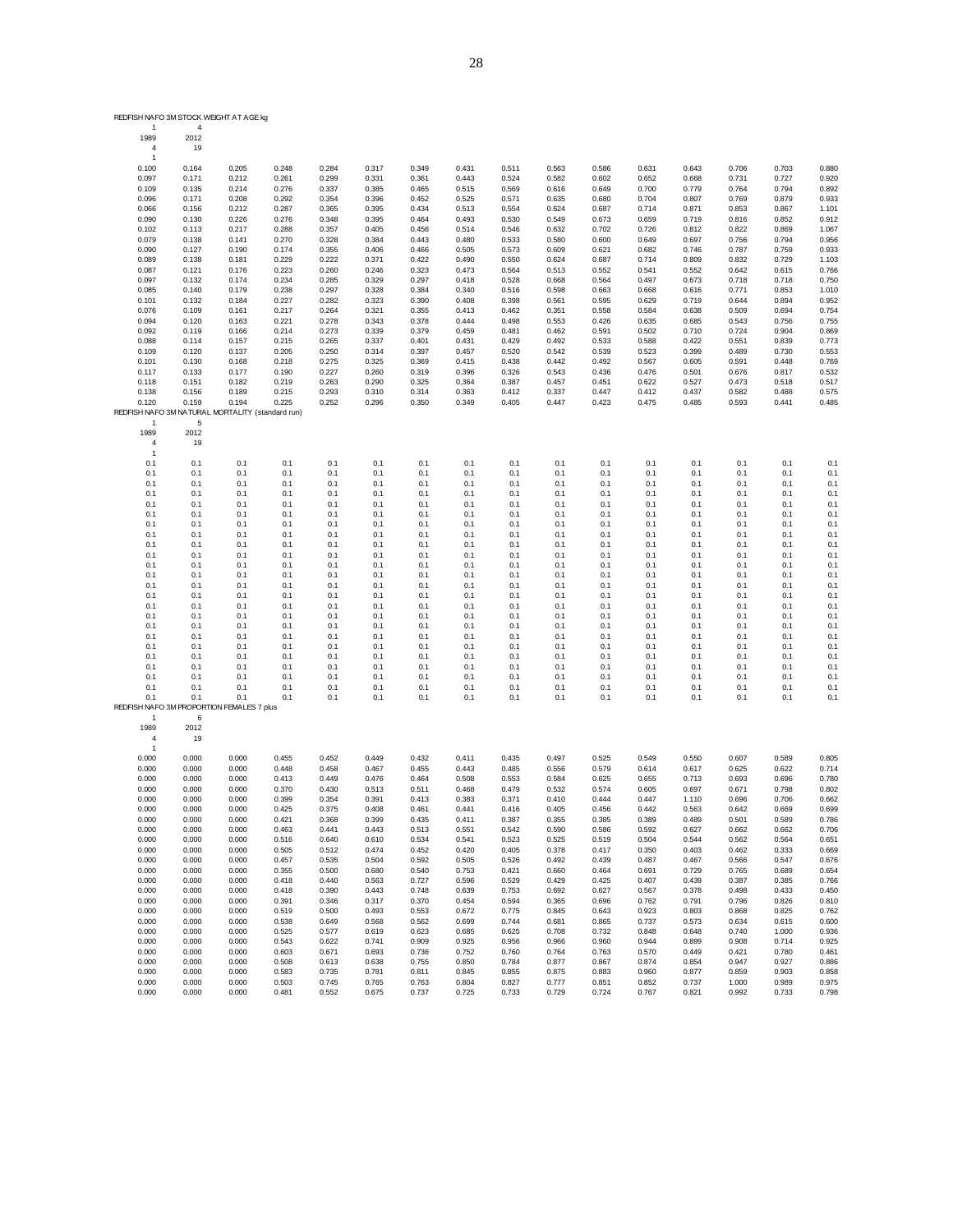|                        | REDFISH NAFO 3M F ON OLDEST AGE GROUP BY YEAR |        |        |        |        |        | REDFISH NA FO 3M PROPORTION OF F BEFORE SPA WNING |                |        |        |        |        |            |        |        |      |
|------------------------|-----------------------------------------------|--------|--------|--------|--------|--------|---------------------------------------------------|----------------|--------|--------|--------|--------|------------|--------|--------|------|
| $\mathbf{1}$           | 9                                             |        |        |        |        |        | 1                                                 | $\overline{7}$ |        |        |        |        |            |        |        |      |
| 1989                   | 2012                                          |        |        |        |        |        | 1989                                              | 2012           |        |        |        |        |            |        |        |      |
| $\overline{4}$         | 19                                            |        |        |        |        |        | $\sqrt{4}$                                        | 19             |        |        |        |        |            |        |        |      |
| 5                      |                                               |        |        |        |        |        | 3                                                 |                |        |        |        |        |            |        |        |      |
| 0.5757                 |                                               |        |        |        |        |        | 0.08                                              |                |        |        |        |        |            |        |        |      |
| 0.6908                 |                                               |        |        |        |        |        |                                                   |                |        |        |        |        |            |        |        |      |
| 0.74                   |                                               |        |        |        |        |        | REDFISH NA FO 3M PROPORTION OF M BEFORE SPAWNING  |                |        |        |        |        |            |        |        |      |
| 0.5124                 |                                               |        |        |        |        |        | 1                                                 | 8              |        |        |        |        |            |        |        |      |
| 1.6679                 |                                               |        |        |        |        |        | 1989                                              | 2012           |        |        |        |        |            |        |        |      |
| 0.4997                 |                                               |        |        |        |        |        | $\overline{4}$                                    | 19             |        |        |        |        |            |        |        |      |
|                        |                                               |        |        |        |        |        | $\mathsf 3$                                       |                |        |        |        |        |            |        |        |      |
| 0.6875                 |                                               |        |        |        |        |        |                                                   |                |        |        |        |        |            |        |        |      |
| 0.2377                 |                                               |        |        |        |        |        | 0.08                                              |                |        |        |        |        |            |        |        |      |
| 0.0425                 |                                               |        |        |        |        |        |                                                   |                |        |        |        |        |            |        |        |      |
| 0.0491                 |                                               |        |        |        |        |        |                                                   |                |        |        |        |        |            |        |        |      |
| 0.1824                 |                                               |        |        |        |        |        |                                                   |                |        |        |        |        |            |        |        |      |
| 0.2984                 |                                               |        |        |        |        |        |                                                   |                |        |        |        |        |            |        |        |      |
| 0.2156                 |                                               |        |        |        |        |        |                                                   |                |        |        |        |        |            |        |        |      |
| 0.1374                 |                                               |        |        |        |        |        |                                                   |                |        |        |        |        |            |        |        |      |
| 0.2693                 |                                               |        |        |        |        |        |                                                   |                |        |        |        |        |            |        |        |      |
| 0.2172                 |                                               |        |        |        |        |        |                                                   |                |        |        |        |        |            |        |        |      |
| 0.4729                 |                                               |        |        |        |        |        |                                                   |                |        |        |        |        |            |        |        |      |
| 0.2613                 |                                               |        |        |        |        |        |                                                   |                |        |        |        |        |            |        |        |      |
| 1.1918                 |                                               |        |        |        |        |        |                                                   |                |        |        |        |        |            |        |        |      |
| 0.0628                 |                                               |        |        |        |        |        |                                                   |                |        |        |        |        |            |        |        |      |
| 0.1695                 |                                               |        |        |        |        |        |                                                   |                |        |        |        |        |            |        |        |      |
| 0.1318                 |                                               |        |        |        |        |        |                                                   |                |        |        |        |        |            |        |        |      |
| 0.1318                 |                                               |        |        |        |        |        |                                                   |                |        |        |        |        |            |        |        |      |
| 0.1318                 |                                               |        |        |        |        |        |                                                   |                |        |        |        |        |            |        |        |      |
|                        | REDFISH NAFO 3M F AT AGE IN LAST YEAR         |        |        |        |        |        |                                                   |                |        |        |        |        |            |        |        |      |
| $\mathbf{1}$           | 10                                            |        |        |        |        |        |                                                   |                |        |        |        |        |            |        |        |      |
| 1989                   | 2012                                          |        |        |        |        |        |                                                   |                |        |        |        |        |            |        |        |      |
| $\sqrt{4}$             | 19                                            |        |        |        |        |        |                                                   |                |        |        |        |        |            |        |        |      |
| $\overline{2}$         |                                               |        |        |        |        |        |                                                   |                |        |        |        |        |            |        |        |      |
| 0.0364                 | 0.058                                         | 0.0547 | 0.0528 | 0.0155 | 0.0197 | 0.0391 | 0.0761                                            | 0.064          | 0.1405 | 0.1681 | 0.0505 | 0.1432 | 0.1135     | 0.1318 | 0.1318 |      |
|                        | REDFISH NAFO 3M SURVEY TUNNING DATA           |        |        |        |        |        |                                                   |                |        |        |        |        |            |        |        |      |
| 101                    |                                               |        |        |        |        |        |                                                   |                |        |        |        |        |            |        |        |      |
| EU BOTTOM TRAWL SURVEY |                                               |        |        |        |        |        |                                                   |                |        |        |        |        |            |        |        |      |
| 1989                   | 2012                                          |        |        |        |        |        |                                                   |                |        |        |        |        |            |        |        |      |
|                        |                                               |        |        |        |        |        |                                                   |                |        |        |        |        |            |        |        |      |
| $\mathbf{1}$           | $\overline{1}$                                | 0.5    | 0.6    |        |        |        |                                                   |                |        |        |        |        |            |        |        |      |
| $\overline{4}$         | 19                                            |        |        |        |        |        |                                                   |                |        |        |        |        |            |        |        |      |
| 10555                  | 19357                                         | 8071   | 35188  | 89946  | 89433  | 43605  | 21698                                             | 12392          | 7202   | 6537   | 5939   | 5301   | 3013       | 2467   | 2189   | 9812 |
| 10555                  | 24565                                         | 2605   | 17585  | 56217  | 67444  | 36082  | 18378                                             | 10186          | 5630   | 5333   | 4816   | 4009   | 2318       | 1851   | 1730   | 6269 |
| 10555                  | 154995                                        | 127962 | 17655  | 20481  | 13300  | 8086   | 4187                                              | 3884           | 3393   | 3014   | 2479   | 952    | 1514       | 1139   | 653    | 3155 |
| 10555                  | 58014                                         | 144968 | 71881  | 30456  | 26346  | 16857  | 9630                                              | 6011           | 4452   | 4062   | 3082   | 2852   | 2072       | 1258   | 1028   | 2031 |
| 10555                  | 306049                                        | 10455  | 21648  | 10476  | 6426   | 2189   | 2996                                              | 2596           | 2453   | 1910   | 2000   | 1589   | 859        | 874    | 1414   | 1619 |
| 10555                  | 677611                                        | 79504  | 22080  | 22594  | 11375  | 7515   | 4950                                              | 3935           | 2808   | 2105   | 1122   | 1257   | 657        | 482    | 616    | 968  |
| 10555                  | 114762                                        | 332114 | 8381   | 8942   | 8765   | 4706   | 3963                                              | 4073           | 2322   | 1642   | 1441   | 1536   | 1045       | 605    | 732    | 1721 |
| 10555                  | 25262                                         | 190134 | 402615 | 11731  | 8653   | 5698   | 2783                                              | 2035           | 1950   | 991    | 1117   | 886    | 659        | 453    | 436    | 1132 |
| 10555                  | 86326                                         | 96940  | 78135  | 222658 | 4967   | 3731   | 2768                                              | 1494           | 1269   | 689    | 837    | 236    | 298        | 368    | 124    | 667  |
| 10555                  | 35093                                         | 32524  | 52330  | 30121  | 125511 | 3903   | 486                                               | 396            | 1990   | 257    | 249    | 77     | 156        | 343    | 28     | 347  |
| 10555                  | 79605                                         | 45976  | 38126  | 46333  | 39046  | 151887 | 5871                                              | 257            | 337    | 858    | 110    | 246    | 253        | 201    | 435    | 481  |
| 10555                  | 32860                                         | 61731  | 46285  | 47381  | 71096  | 35736  | 169492                                            | 2949           | 463    | 158    | 1548   | 152    | 81         | 83     | 52     | 992  |
| 10555                  | 86078                                         | 52309  | 42284  | 29268  | 20323  | 8954   | 5122                                              | 26935          | 853    | 304    | 174    | 198    | 156        | 57     | 64     | 234  |
| 10555                  | 235867                                        | 61369  | 46106  | 30279  | 22076  | 17766  | 4899                                              | 3033           | 13969  | 580    | 164    | 241    | 81         | 60     | 23     | 143  |
| 10555                  | 65241                                         | 84103  | 24769  | 14624  | 10827  | 6967   | 3974                                              | 2233           | 1323   | 11068  | 465    | 53     | 248        | 274    | 52     | 669  |
| 10555                  | 144934                                        | 430153 | 104119 | 34399  | 17197  | 8318   | 4654                                              | 2365           | 1301   | 1182   | 8772   | 72     | 232        | 250    | 42     | 492  |
| 10555                  | 425205                                        | 292846 | 467795 | 123484 | 47163  | 20489  | 10868                                             | 4939           | 3849   | 1663   | 655    | 3050   | 64         | 45     | 21     | 16   |
| 10555                  | 1528343                                       | 752862 | 373958 | 133664 | 38139  | 11992  | 3707                                              | 2477           | 1591   | 980    | 656    | 592    | 4168       | 212    | 24     | 215  |
| 10555                  | 537850                                        | 652131 | 384716 | 283236 | 66498  | 25067  | 3799                                              | 3834           | 2379   | 1241   | 1147   | 576    | 6720       | 1515   | 14     | 402  |
| 10555                  | 441539                                        | 414437 | 559582 | 177908 | 65953  | 27153  | 9725                                              | 4177           | 2316   | 1392   | 800    | 258    | 157        | 132    | 2278   | 111  |
|                        |                                               |        |        |        |        |        |                                                   |                |        |        |        |        |            |        |        |      |
| 10555                  | 353754                                        | 396975 | 290371 | 250188 | 127865 | 59244  | 37189                                             | 9903           | 10772  | 1017   | 3811   | 480    | 752<br>310 | 300    | 1352   | 8645 |
| 10555                  | 187503                                        | 250123 | 157413 | 138615 | 34940  | 18552  | 15351                                             | 12900          | 4018   | 1728   | 910    | 286    |            | 209    | 145    | 1189 |
| 10555                  | 219028                                        | 223444 | 244354 | 115969 | 25006  | 13555  | 13365                                             | 6080           | 4043   | 4378   | 852    | 2009   | 790        | 101    | 319    | 310  |
| 10555                  | 131815                                        | 202033 | 313659 | 292199 | 139414 | 29159  | 6307                                              | 13926          | 9276   | 10094  | 6559   | 2852   | 1808       | 265    | 271    | 5742 |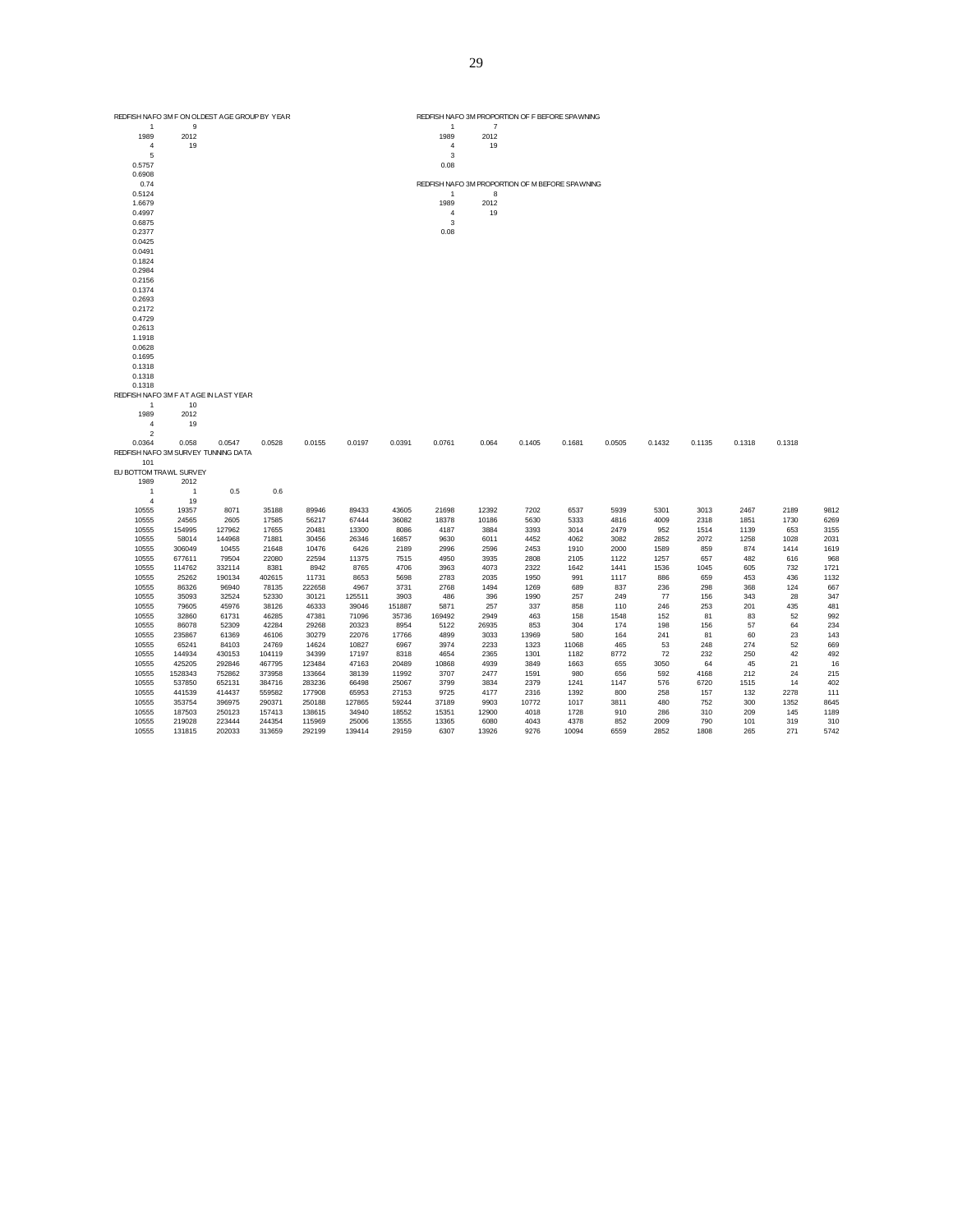Table 10: An explanation of the eleven M options included in the  $XSA<sub>2013</sub>$  sesitivity analysis

Run 1 Only larger juvenile (beaked) redfish is included on the computation of Mcod (average length 25 cm).  $M = 0.1 + M_{\text{cod}}$  for ages 4 - 6 on 2006 - 2008 and all age groups on 2009 - 2012. M<sub>cod</sub> is derived from annual redfish cod consumption against XSA redfish abundance of all age groups (standard framework with M=0.1).

Run 2  $M = 0.40$  on ages 4 - 6 on 2006 - 2008, and on all ages groups on 2009 - 2012 (extended XSA<sub>2011</sub> assessment framework)

Run 3 M is kept constant at 0.10 on all ages and all years (standard XSA assessment framework)

- Run  $4 \text{ M} = 0.40$  on ages  $4 6$  on 2006 2008, and on all ages groups on 2009 2010 (XSA<sub>2011</sub> assessment framework). M = 0.20 on all age groups on 2011-2012.
- Run 5  $M = 0.40$  on ages 4 6 on 2006 2008, and on all ages groups on 2009 2010 (XSA<sub>2011</sub> assessment framework). M = 0.15 on all age groups on 2011-2012.

Run 6a  $M = 0.40$  on ages 4 - 6 on 2006 - 2008, and on all ages groups on 2009 - 2010 (XSA<sub>2011</sub> assessment framework). M = 0.125 on all age groups on 2011-2012.

Run 6b  $M = 0.40$  on ages 4 - 6 on 2006 - 2008, and on all ages groups on 2009 - 2010 (XSA<sub>2011</sub> assessment framework). M = 0.120 on all age groups on 2011-2012.

Run 6c  $M = 0.40$  on ages 4 - 6 on 2006 - 2008, and on all ages groups on 2009 - 2010 (XSA<sub>2011</sub> assessment framework). M = 0.115 on all age groups on 2011-2012.

Run 6d  $M = 0.40$  on ages 4 - 6 on 2006 - 2008, and on all ages groups on 2009 - 2010 (XSA<sub>2011</sub> assessment framework). M = 0.110 on all age groups on 2011-2012.

Run 6e  $M = 0.40$  on ages 4 - 6 on 2006 - 2008, and on all ages groups on 2009 - 2010 (XSA<sub>2011</sub> assessment framework). M = 0.105 on all age groups on 2011-2012.

Run 6f  $M = 0.40$  on ages 4 - 6 on 2006 - 2008, and on all ages groups on 2009 - 2010 (XSA<sub>2011</sub> assessment framework). M = 0.10 on all age groups on 2011-2012.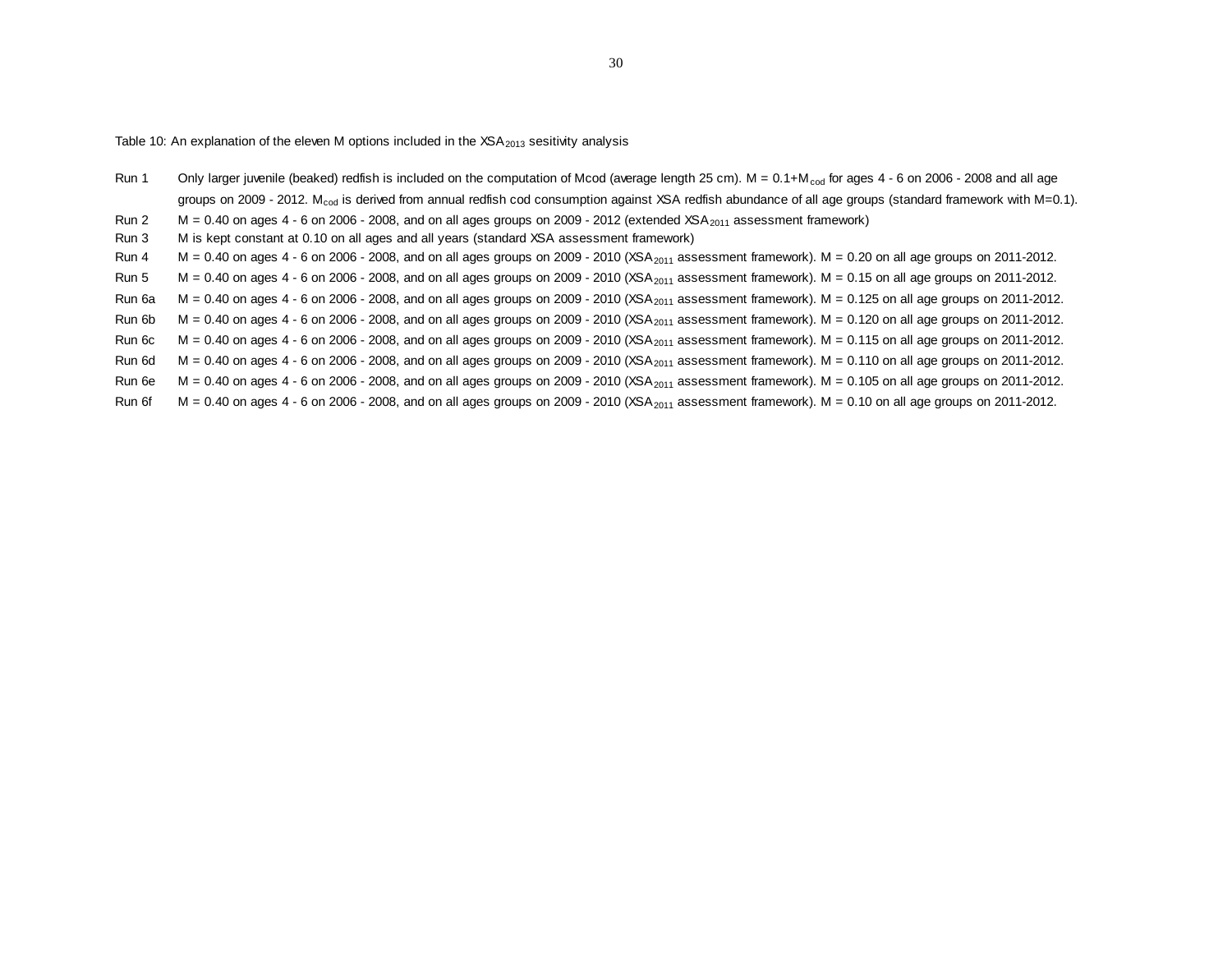|                         |                  | standard $XSA2013$ with M=0.1       |        |        |        |                |        |        |
|-------------------------|------------------|-------------------------------------|--------|--------|--------|----------------|--------|--------|
|                         | Table 10         | Stock number at age (start of year) |        |        |        | Numbers*10**-3 |        |        |
|                         | <b>YEAR</b>      | 2006                                | 2007   | 2008   | 2009   | 2010           | 2011   | 2012   |
|                         |                  |                                     |        |        |        |                |        |        |
|                         | <b>AGE</b>       |                                     |        |        |        |                |        |        |
|                         | 4                | 68734                               | 66439  | 101300 | 134921 | 88398          | 71261  | 41218  |
|                         | 5                | 70523                               | 60261  | 59696  | 91426  | 121669         | 77384  | 61289  |
|                         | 6                | 58383                               | 59195  | 53783  | 53328  | 82280          | 104933 | 66523  |
|                         | $\overline{7}$   | 48355                               | 44854  | 52778  | 46173  | 46903          | 70455  | 90907  |
|                         | 8                | 25729                               | 38442  | 36555  | 45327  | 40245          | 39044  | 61722  |
|                         | $\boldsymbol{9}$ | 11389                               | 21009  | 32724  | 30286  | 39449          | 35482  | 34351  |
|                         | 10               | 7198                                | 9116   | 17047  | 27302  | 26019          | 35015  | 31275  |
|                         | 11               | 5166                                | 6017   | 7649   | 14383  | 23323          | 22576  | 29925  |
|                         | 12               | 2797                                | 4299   | 4699   | 6358   | 12310          | 19788  | 18686  |
|                         | 13               | 2368                                | 2301   | 3164   | 3890   | 5322           | 10608  | 15379  |
|                         | 14               | 1402                                | 1961   | 1752   | 2648   | 3391           | 4334   | 8948   |
|                         | 15               | 3331                                | 1098   | 1468   | 1375   | 2107           | 2833   | 3273   |
|                         | 16               | 11506                               | 2826   | 760    | 1206   | 1194           | 1840   | 1496   |
|                         | 17               | 145                                 | 9722   | 1505   | 573    | 987            | 966    | 611    |
|                         | 18               | 51                                  | 55     | 8316   | 1238   | 485            | 830    | 493    |
| 0                       | <b>TOTAL</b>     | 317077                              | 327595 | 383196 | 460434 | 494082         | 497349 | 466096 |
|                         |                  |                                     |        |        |        |                |        |        |
|                         |                  | 2006                                | 2007   | 2008   | 2009   | 2010           | 2011   | 2012   |
|                         | Deaths by cod    | 28263                               | 53207  | 69299  | 149030 | 215836         | 219291 | 192853 |
| Mcod                    |                  | 0.093                               | 0.177  | 0.199  | 0.391  | 0.574          | 0.581  | 0.534  |
| $\overline{\mathsf{M}}$ |                  | 0.193                               | 0.277  | 0.299  | 0.491  | 0.674          | 0.681  | 0.634  |

Table 11: Computation of natural mortality using cod consuption estimates in number, 2006-2012.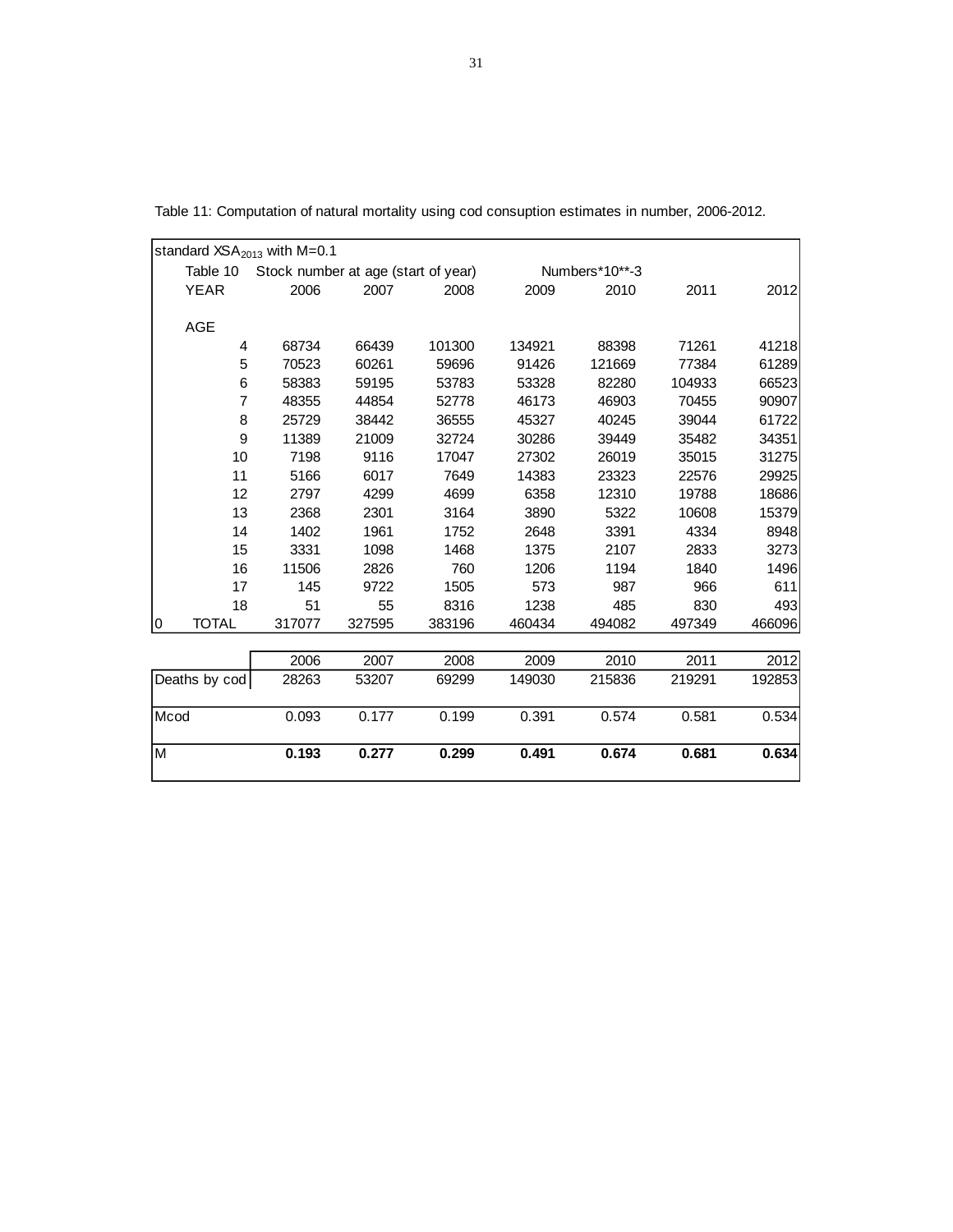Tabela 12a: XSA<sub>2013</sub> sensitivity analysis I. Sum of squares of survey log catchabilities at age, 2006-2012.

|                                  | Run    | Run ∠ | Run J | Run 4 | Run 5 | Run 6a | Run 6b | Run 6c | Run 6d | Run 6e | Run 6f |
|----------------------------------|--------|-------|-------|-------|-------|--------|--------|--------|--------|--------|--------|
| SS log q resiuals $_{2006-2012}$ | 101.94 | 53.43 | 49.25 | 46.65 | 45.39 | 44.61  | 44.59  | 44.49  | 44.38  | 44.34  | 44.24  |

Tabela 12b: XSA2013 sensitivity analysis II. Diferrence betwwen sirvivors at age internal and external se's.

| Run\Ages      |         |         |         |         | 10      |         |         | 13      | 14      | 15      | 16      |         | 17 SS (se <sub>int</sub> -se <sub>ext</sub> ) |
|---------------|---------|---------|---------|---------|---------|---------|---------|---------|---------|---------|---------|---------|-----------------------------------------------|
| <b>Run 6a</b> | 0.05476 | 0.04203 | 0.04494 | 0.01166 | 0.00336 | 0.01232 | 0.00608 | 0.00068 | 0.00884 | 0.00023 | 0.00036 | 0.00922 | 0.01621                                       |
| Run 6b        | 0.05570 | 0.04285 | 0.04537 | 0.01166 | 0.00336 | 0.01232 | 0.00608 | 0.00073 | 0.00903 | Ი.ᲘᲘᲘ26 | 0.00036 | 0.00922 | 0.01641                                       |
| Run 6c        | 0.05664 | 0.04368 | 0.04623 | 0.01145 | 0.00348 | 0.01232 | 0.00608 | 0.00073 | 0.00903 | Ი.ᲘᲘᲘ26 | 0.00032 | 0.00941 | 0.01664                                       |
| Run 6d        | 0.05808 | 0.04452 | 0.04666 | 0.01145 | 0.00360 | 0.01232 | 0.00608 | 0.00078 | 0.00922 | 0.00029 | 0.00029 | 0.00941 | 0.01689                                       |
| Run 6e        | 0.05905 | 0.04494 | 0.04709 | 0.01124 | 0.00360 | 0.01232 | 0.00608 | 0.00078 | 0.00941 | 0.00029 | 0.00029 | 0.00941 | 0.01704                                       |
| Run 6f        | 0.06052 | 0.04580 | 0.04796 | 0.01124 | 0.00372 | 0.01232 | 0.00608 | 0.00078 | 0.00941 | 0.00029 | 0.00026 | 0.00960 | 0.01733                                       |

Tabela 12c: XSA2013 sensitivity analysis II. Average se's of log catchabilities at age.

 $\overline{a}$ 

| Run\Ages      |         |         |         |         | 10      |         | 12      | 13      | 14             | 15              | 16      |         | se log q<br>Av. |
|---------------|---------|---------|---------|---------|---------|---------|---------|---------|----------------|-----------------|---------|---------|-----------------|
| <b>Run 6a</b> | 0.88910 | 0.62380 | 0.67580 | 0.70170 | .74240  | 0.56850 | 0.68130 | 0.55670 | ) 68920        | .79800          | 0.80680 | 0.90360 | 0.71974         |
| Run 6b        | 0.88940 | 0.62420 | 0.67560 | 0.70170 | 0.74260 | 0.56840 | 0.68120 | 0.55600 | 0.68890        | 0.79700         | 0.80590 | 0.90300 | 0.71949         |
| Run 6c        | 0.88970 | 0.62450 | 0.67540 | 0.70160 | 0.74290 | 0.56840 | 0.68100 | 0.55530 | ).68850        | 0.79590         | 0.80500 | 0.90250 | 0.71923         |
| Run 6d        | 0.89000 | 0.62490 | 0.67520 | 0.70160 | 0.74320 | 0.56830 | 0.68090 | 0.55470 | 0.68810        | 0.79490         | 0.80410 | 0.90190 | 0.71898         |
| Run 6e        | 0.89040 | 0.62520 | 0.67500 | 0.70150 | 0.74350 | 0.56830 | 0.68070 | 0.55400 | <u>ን 68780</u> | <u> 2.79380</u> | 0.80320 | 0.90130 | 0.71873         |
| Run 6f        | 0.89070 | 0.62560 | 0.67480 | 0.70140 | 0.74380 | 0.56830 | 0.68060 | 0.55330 | 0.68740        | .79280          | 0.80230 | 0.90080 | 0.71848         |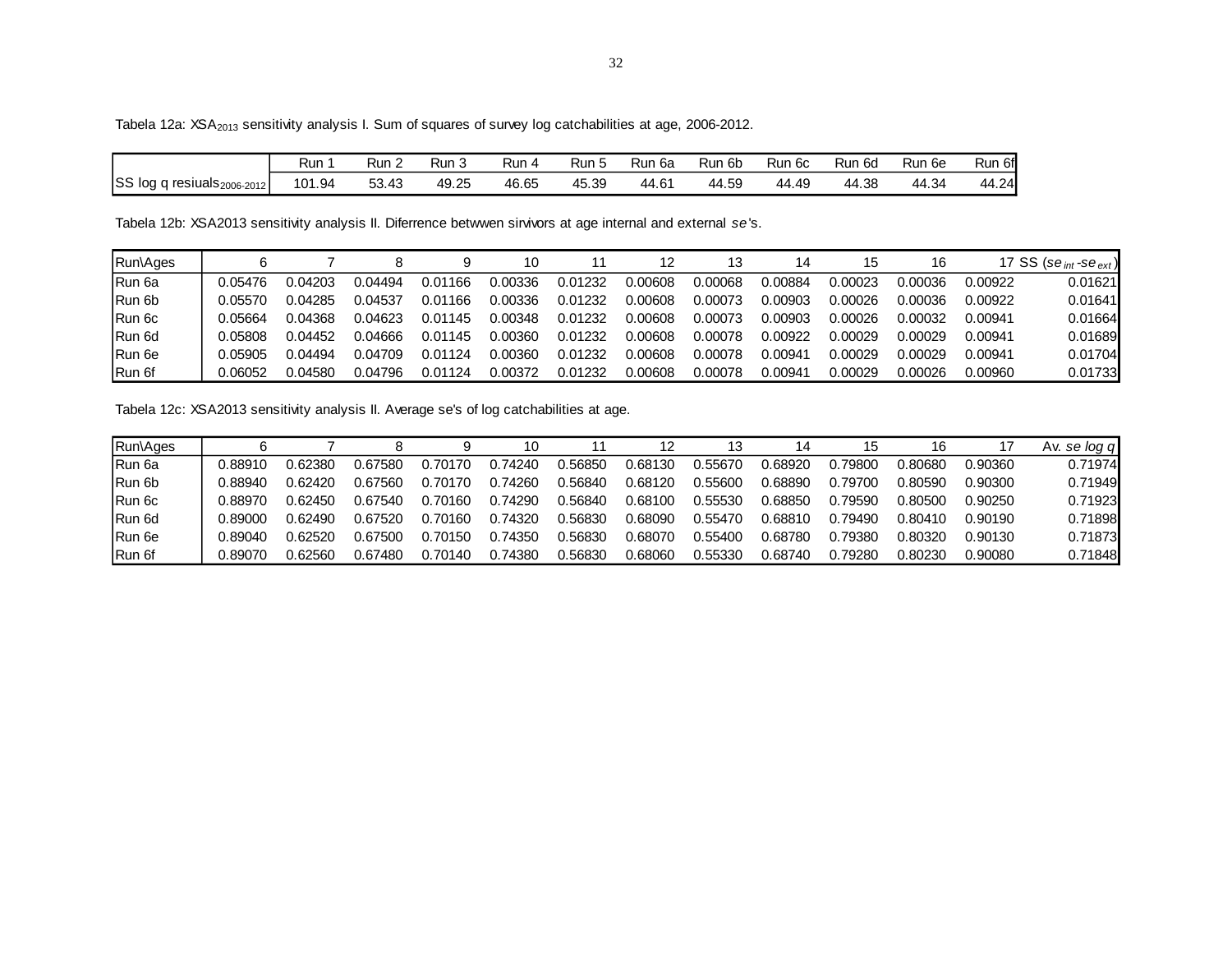Table 13: Extended Survivor Analysis summary of diagnostics for 2013 (Lowestoft VPA Version 3.1).

single EU survey, 1989-2012 M=0.1 all ages 1989-2005 M=0.4 ages 4-6 2006-2010 and ages 7+ 2009-2010 M=0.125 all ages 2011-2012 REDFISH NAFO DIVISION 3M INDEX OF INPUT FILES 2013 CPUE data from file red3mtun.txt Catch data for 24 years. 1989 to 2012. Ages 4 to 19. Fleet First Last First Last Alpha Beta year year age age<br>EU BOTTOM TRAWL SURV 1989 2012 4 18 0.5 0.6 Time series weights : Tapered time weighting not applied Catchability analysis : Catchability independent of stock size for all ages Catchability independent of age for ages >= 17 Terminal population estimation : Final estimates not shrunk towards mean F Minimum standard error for population estimates derived from each fleet = .500 Prior weighting not applied Tuning converged after 66 iterations Log catchability residuals. Fleet : EU BOTTOM TRAWL SURV Age 1989 1990 1991 1992 1993 1994 1995 1996 1997 1998 1999 2000 2001 2002 2003 2004 2005 2006 2007 2008 2009 2010 2011 2012

|         | .       |         |         | ט טי    | .       |         | .    | ,,,,,   | .                    | .       |         | ້       | <u>LUUL</u> |         |         |         | zuu     |         |         |         |         |         |         |
|---------|---------|---------|---------|---------|---------|---------|------|---------|----------------------|---------|---------|---------|-------------|---------|---------|---------|---------|---------|---------|---------|---------|---------|---------|
| $-1.9$  | $-1.25$ | 1.04    |         |         | 0.87    |         |      | 0.82    | -0.03                | .51     | $-0.52$ |         |             | $-1.27$ | $-0.76$ | $-0.1$  | 1.12    |         | -0.11   | -0.42   | $-0.42$ | $-0.01$ |         |
| $-3.08$ | $-3.81$ | 0.67    | 1.23    | $-1.1$  | 0.64    | 0.51    | 1.33 | 1.33    | $-0.08$              | 0.3     | 0.32    | 0.01    | $-0.08$     | $-0.44$ | 0.71    |         | 0.72    |         | 0.39    | 0.15    | $-0.38$ |         |         |
| $-1.9$  | $-2.11$ | $-1.63$ | 0.51    | $-0.25$ | 0.29    | $-0.97$ | 0.96 | 0.68    | 0.86                 | 0.22    | 0.46    | 0.11    | 0.04        | $-0.83$ | $-0.04$ | 0.96    | 0.6     | 0.5     | 0.94    |         | $-0.31$ | $-0.08$ | 0.53    |
| $-0.96$ | $-0.91$ | $-1.42$ | $-0.29$ | $-0.83$ | 0.33    | $-0.03$ | 0.01 | 0.65    | $-0.01$              | 0.98    | 0.69    | 0.29    | 0.03        | $-0.84$ | $-0.22$ |         |         | 0.78    | 0.12    | 0.7     | 0.33    | $-0.19$ | 0.39    |
| $-0.38$ | $-0.35$ | $-1.41$ | $-0.01$ | $-0.79$ | $-0.03$ | 0.22    | 0.85 | $-0.31$ | 0.48                 | 0.66    | .89     | 0.33    | 0.49        | $-0.56$ | $-0.24$ | 0.56    | $-0.33$ | $-0.25$ | $-0.22$ | 0.38    | $-0.56$ | $-0.8$  | 0.42    |
| $-0.29$ | $-0.27$ | $-1.31$ | 0.01    | $-1.42$ | 0.37    | $-0.09$ | 0.87 | 0.87    | 0.02                 | 1.16    | 1.13    | 0.46    | 0.82        | $-0.1$  | $-0.3$  | 0.52    | $-0.25$ | $-0.2$  | $-0.62$ | 0.36    | $-0.75$ | $-0.85$ | $-0.12$ |
| $-0.33$ | $-0.2$  | $-1.38$ | $-0.06$ | $-0.58$ | 0.34    | 0.8     | 0.21 | 1.08    | $-0.54$              | 1.07    | 1.84    | $-0.19$ | 0.51        | $-0.07$ | 0.08    | 0.58    | $-0.59$ | $-0.82$ | $-0.58$ | 0.41    | $-0.15$ | $-0.38$ | $-1.06$ |
| $-0.33$ | $-0.39$ | $-0.93$ | $-0.3$  | $-0.38$ | 0.65    | 1.21    | 1.09 | 0.13    | $-0.37$              | $-0.76$ | 0.96    | 0.45    | $-0.28$     | 0.18    | $-0.19$ | 0.6     | $-0.47$ | $-0.14$ | $-0.33$ | $-0.02$ | 0.04    | $-0.51$ | 0.07    |
| $-0.63$ | $-0.69$ | $-1.02$ | $-0.27$ | $-0.47$ | 0.52    | 0.94    | 1.45 | 1.18    | 0.68                 | $-0.3$  | 0.11    | 0.15    |             | $-0.92$ | $-0.15$ | 0.56    | $-0.31$ | $-0.3$  | $-0.45$ | 0.95    | $-0.47$ | $-0.73$ |         |
| $-0.3$  | $-0.35$ | $-0.74$ | $-0.23$ | $-0.14$ | 0.21    | 0.92    | 0.92 | 1.18    | 0.01                 | 0.29    | $-0.69$ | 0.16    | 0.38        | 0.08    | $-0.74$ | 0.49    | $-0.43$ | $-0.22$ | $-0.5$  | $-0.82$ | $-0.24$ | 0.08    | 0.65    |
| $-0.43$ | $-0.13$ | $-0.75$ | $-0.33$ | $-0.18$ | 0.02    | 0.3     | 1.25 | 1.12    | 0.38                 | $-0.73$ | 1.49    | $-0.45$ | $-0.17$     | 0.62    | $-0.08$ | $-1.23$ | $-0.27$ | $-0.15$ | $-0.54$ | 0.76    | $-0.56$ | $-0.6$  | 0.65    |
| 0.26    | $-0.08$ | $-1.07$ | 0.14    | 0.09    | 0.43    | 1.59    | 0.5  | 0.38    | $-0.8$               | 0.98    | 0.09    | 0.29    | 0.53        | $-0.77$ | $-0.66$ | $-0.72$ | $-0.91$ | 0.11    | $-1.2$  | $-0.49$ | $-1.12$ | 1.17    | 1.27    |
| $-0.1$  | $-0.31$ | $-0.96$ | $-0.21$ | $-0.67$ | $-0.45$ | 0.76    | 1.55 | $-0.73$ | -0.19 <mark> </mark> | 0.3     | $-0.07$ | 0.09    | $-0.65$     | 0.84    | 0.75    | $-0.67$ | $-0.59$ | 1.55    | $-1.27$ | $-0.15$ | $-0.8$  | 0.52    |         |
| $-0.19$ | 0.27    | $-0.33$ | $-0.65$ | $-0.17$ | $-0.57$ | 0.08    | 0.79 | 1.71    | $-0.29$              | 0.52    | $-0.38$ | 0.05    | $-0.33$     | 1.15    | 1.61    | 0.03    | 1.51    | $-1.31$ | $-1.88$ | $-0.13$ | $-0.81$ | $-1.12$ | 0.45    |
|         |         |         | 0.09    |         |         |         |      | $-0.23$ | $-0.63$              |         | $-0.46$ | $-0.37$ | $-0.61$     |         | -0.35   | $-0.34$ |         | 0.19    | $-0.75$ | 0.82    | $-0.37$ |         |         |

| Mean log catchability and standard error of ages with catchability |           |          |          |           |         |          |                 |         |         |           |           |          |          |           |           |
|--------------------------------------------------------------------|-----------|----------|----------|-----------|---------|----------|-----------------|---------|---------|-----------|-----------|----------|----------|-----------|-----------|
| independent of year class strength and constant w.r.t. time        |           |          |          |           |         |          |                 |         |         |           |           |          |          |           |           |
| Age                                                                |           | -5       | $\kappa$ |           | 8       | $\alpha$ | 10 <sup>1</sup> | 11      | 12      | 13        | 14        | 15       | 16       |           | 18        |
| Mean Log q                                                         | $-8.3373$ | $-8.296$ | -8.3312  | $-8.4674$ | -8.7525 | -9.1294  | $-9.534$        | -9.7682 | -9.7776 | $-9.9198$ | $-9.8345$ | -10.0759 | $-9.725$ | $-9.8627$ | $-9.8627$ |
| S.E(Log q)                                                         | 0.7699    | .2078    | 0.8891   | 0.6238    | 0.6758  | 0.7017   | 0.7424          | 0.5685  | 0.6813  | 0.5567    | 0.6892    | 0.798    | 0.8068   | 0.9036    | 0.3891    |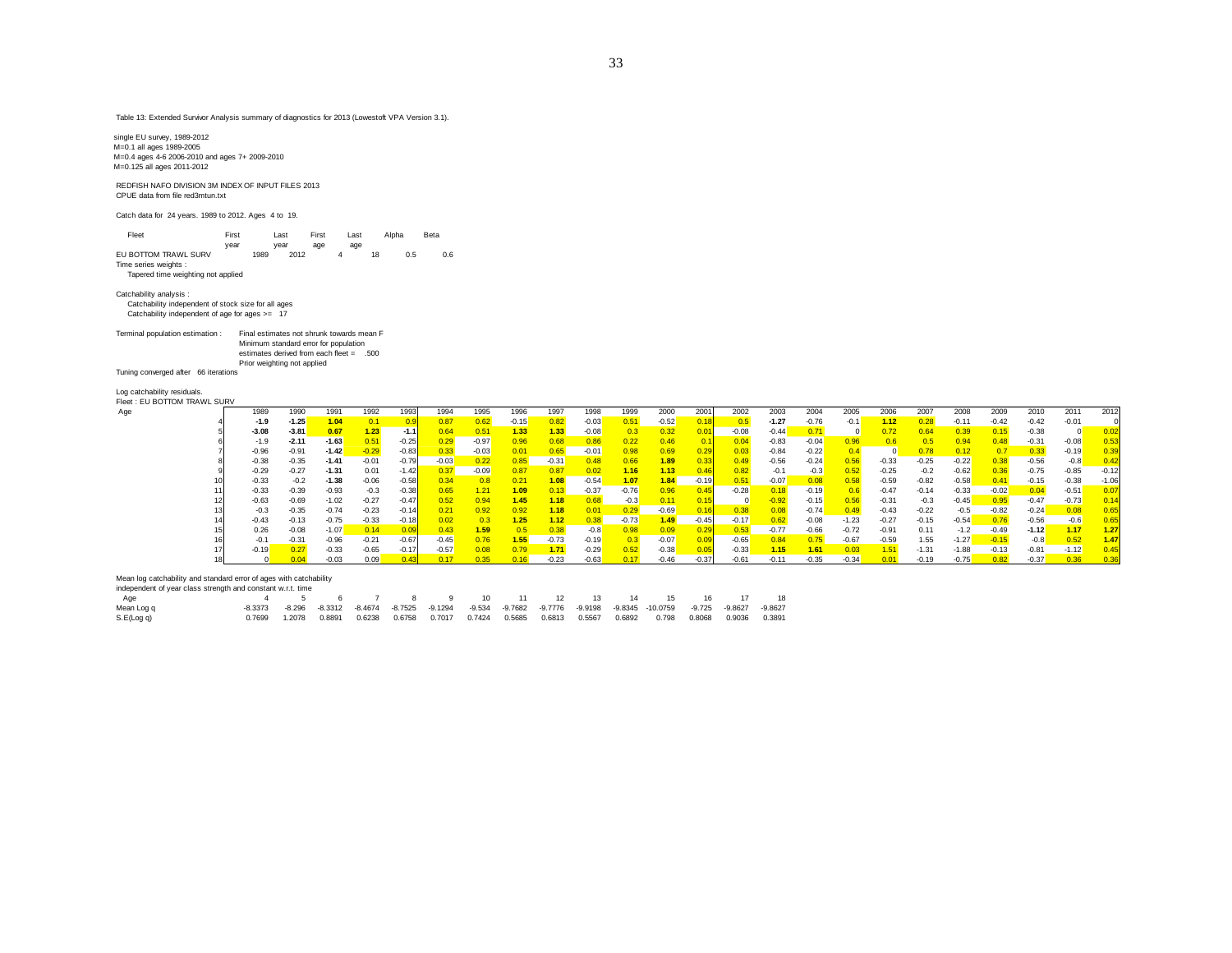Regression statistics :

| Ages with q independent of year class strength and constant w.r.t. time. |                |      |          |                   |      |        |         |          |
|--------------------------------------------------------------------------|----------------|------|----------|-------------------|------|--------|---------|----------|
| Age                                                                      | Slope          |      | t-value  | Intercept RSquare |      | No Pts | Reg s.e | Mean Q   |
|                                                                          | $\overline{4}$ | 1.04 | $-0.23$  | 8.23              | 0.61 | 24     | 0.82    | $-8.34$  |
|                                                                          | 5              | 1.2  | $-0.612$ | 7.8               | 0.3  | 24     | 1.47    | $-8.3$   |
|                                                                          | 6              | 1.05 | $-0.252$ | 8.22              | 0.51 | 24     | 0.96    | $-8.33$  |
|                                                                          | 7              | 1.11 | $-0.731$ | 8.27              | 0.67 | 24     | 0.7     | $-8.47$  |
|                                                                          | 8              | 1.36 | $-1.986$ | 8.31              | 0.58 | 24     | 0.86    | $-8.75$  |
|                                                                          | 9              | 1.38 | $-2.098$ | 8.94              | 0.58 | 24     | 0.9     | $-9.13$  |
|                                                                          | 10             | 1.24 | $-1.394$ | 9.59              | 0.6  | 24     | 0.9     | $-9.53$  |
|                                                                          | 11             | 1.18 | $-1.484$ | 9.92              | 0.75 | 24     | 0.66    | $-9.77$  |
|                                                                          | 12             | 1.53 | $-3.351$ | 10.4              | 0.64 | 24     | 0.87    | $-9.78$  |
|                                                                          | 13             | 1.23 | $-2.147$ | 10.32             | 0.79 | 24     | 0.64    | $-9.92$  |
|                                                                          | 14             | 1.22 | $-1.652$ | 10.27             | 0.72 | 24     | 0.81    | $-9.83$  |
|                                                                          | 15             | 1.09 | $-0.67$  | 10.32             | 0.7  | 24     | 0.88    | $-10.08$ |
|                                                                          | 16             | 1.19 | $-1.27$  | 10.23             | 0.67 | 24     | 0.95    | $-9.73$  |
|                                                                          | 17             | 1.63 | $-3.654$ | 11.91             | 0.6  | 24     | 1.19    | $-9.86$  |

18 0.92 1.876 9.62 0.96 24 0.33 -9.93

Terminal year survivor and F summaries :

|  | Age 4 Catchability constant w.r.t. time and dependent on age |
|--|--------------------------------------------------------------|
|  | Year class = $2008$                                          |

1

| Fleet                                                        | <b>Estim</b>  | Int   | Ext            | Var         | N     | Scaled  | Estimated |
|--------------------------------------------------------------|---------------|-------|----------------|-------------|-------|---------|-----------|
|                                                              | <b>Surviv</b> | s.e   | s.e            | Ratio       |       | Weights | F         |
| EU BOTTOM TRAWL SURV                                         | 48794         | 0.786 | $\mathbf 0$    | $\mathbf 0$ | 1     | 1       | 0.023     |
| Weighted prediction:                                         |               |       |                |             |       |         |           |
| <b>Survivors</b>                                             | Int           | Ext   | N              | Var         | F     |         |           |
| at end of year                                               | s.e           | s.e   |                | Ratio       |       |         |           |
| 48794                                                        | 0.79          | 0     | 1              | $\mathbf 0$ | 0.023 |         |           |
| Age 5 Catchability constant w.r.t. time and dependent on age |               |       |                |             |       |         |           |
| Year class = $2007$                                          |               |       |                |             |       |         |           |
| Fleet                                                        | <b>Estim</b>  | Int   | Ext            | Var         | N     | Scaled  | Estimated |
|                                                              | <b>Surviv</b> | s.e   | s.e            | Ratio       |       | Weights | F         |
| EU BOTTOM TRAWL SURV                                         | 69904         | 0.663 | 0.016          | 0.02        | 2     | 1       | 0.027     |
| Weighted prediction:                                         |               |       |                |             |       |         |           |
| <b>Survivors</b>                                             | Int           | Ext   | N              | Var         | F     |         |           |
| at end of year                                               | s.e           | s.e   |                | Ratio       |       |         |           |
| 69904                                                        | 0.66          | 0.02  | 2              | 0.024       | 0.027 |         |           |
| Age 6 Catchability constant w.r.t. time and dependent on age |               |       |                |             |       |         |           |
| Year class = $2006$                                          |               |       |                |             |       |         |           |
| Fleet                                                        | <b>Estim</b>  | Int   | Ext            | Var         | N     | Scaled  | Estimated |
|                                                              | <b>Surviv</b> | s.e   | s.e            | Ratio       |       | Weights | F         |
| EU BOTTOM TRAWL SURV                                         | 67860         | 0.535 | 0.301          | 0.56        | 3     | 1       | 0.028     |
|                                                              |               |       |                |             |       |         |           |
| Weighted prediction:<br>Survivors                            | Int           | Ext   | N              | Var         | F     |         |           |
|                                                              |               |       |                |             |       |         |           |
| at end of year                                               | s.e           | s.e   |                | Ratio       |       |         |           |
| 67860                                                        | 0.54          | 0.3   | 3              | 0.563       | 0.028 |         |           |
| Age 7 Catchability constant w.r.t. time and dependent on age |               |       |                |             |       |         |           |
| Year class = $2005$                                          |               |       |                |             |       |         |           |
| Fleet                                                        | <b>Estim</b>  | Int   | Ext            | Var         | N     | Scaled  | Estimated |
|                                                              | <b>Surviv</b> | s.e   | s.e            | Ratio       |       | Weights | F         |
| EU BOTTOM TRAWL SURV                                         | 84092         | 0.41  | 0.205          | 0.5         | 4     | 1       | 0.016     |
| Weighted prediction:                                         |               |       |                |             |       |         |           |
| <b>Survivors</b>                                             | Int           | Ext   | N              | Var         | F     |         |           |
| at end of year                                               | s.e           | s.e   |                | Ratio       |       |         |           |
| 84092                                                        | 0.41          | 0.2   | $\overline{4}$ | 0.499       | 0.016 |         |           |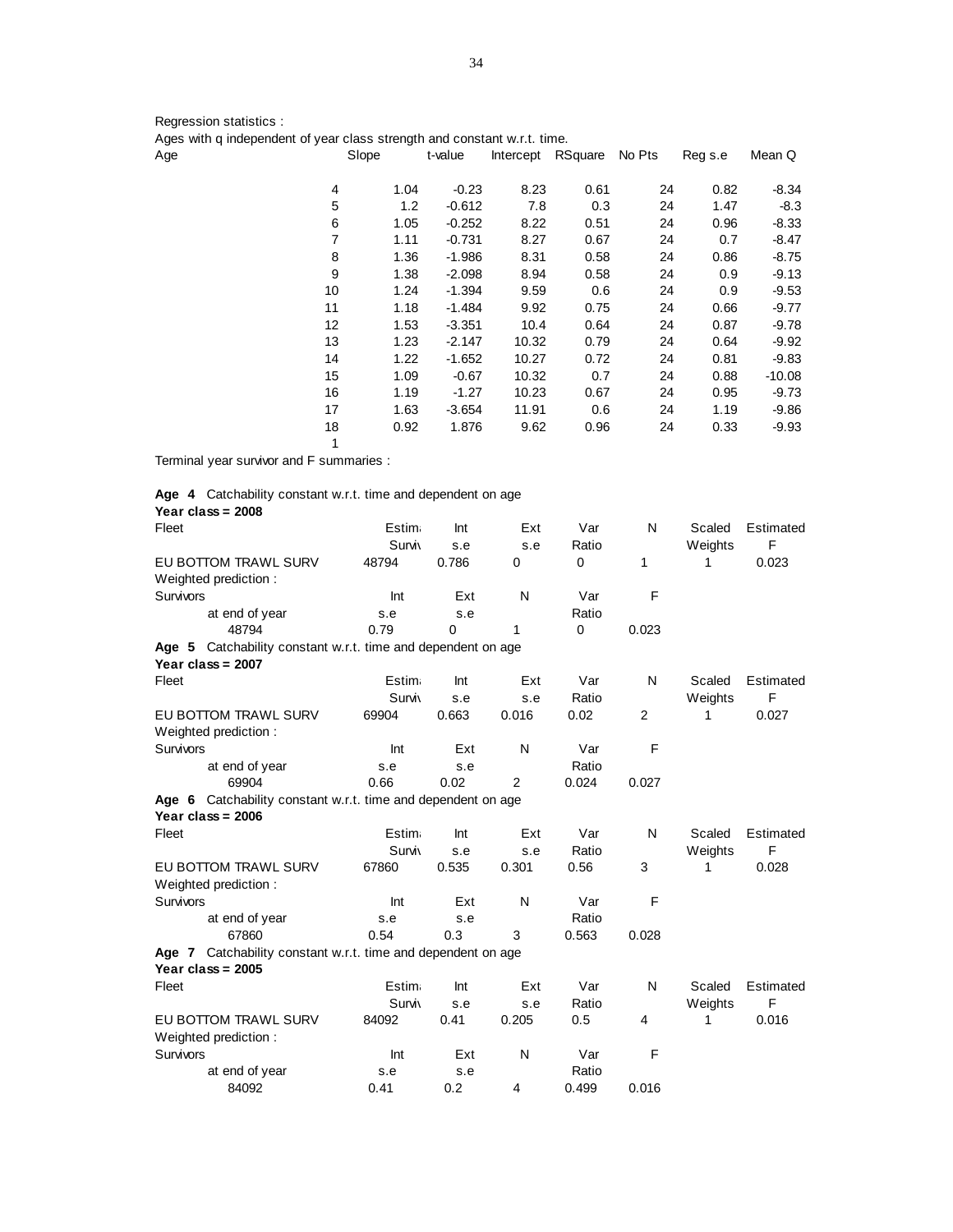| Year class = 2004                                                                    |               |       |                 |               |                |              |           |
|--------------------------------------------------------------------------------------|---------------|-------|-----------------|---------------|----------------|--------------|-----------|
| Fleet                                                                                | <b>Estim</b>  | Int   | Ext             | Var           | N              | Scaled       | Estimated |
|                                                                                      | <b>Surviv</b> | s.e   | s.e             | Ratio         |                | Weights      | F         |
| EU BOTTOM TRAWL SURV                                                                 | 51436         | 0.352 | 0.14            | 0.4           | 5              | 1            | 0.015     |
| Weighted prediction:                                                                 |               |       |                 |               |                |              |           |
| Survivors                                                                            | Int           | Ext   | N               | Var           | F              |              |           |
| at end of year                                                                       | s.e           | s.e   |                 | Ratio         |                |              |           |
| 51436                                                                                | 0.35          | 0.14  | 5               | 0.398         | 0.015          |              |           |
| Catchability constant w.r.t. time and dependent on age<br>Age 9                      |               |       |                 |               |                |              |           |
| Year class = $2003$                                                                  |               |       |                 |               |                |              |           |
| Fleet                                                                                | Estim:        | Int   | Ext             | Var           | N              | Scaled       | Estimated |
|                                                                                      | Surviy        | s.e   | s.e             | Ratio         |                | Weights      | F         |
| EU BOTTOM TRAWL SURV                                                                 | 27073         | 0.317 | 0.209           | 0.66          | 6              | 1            | 0.012     |
| Weighted prediction:                                                                 |               |       |                 |               |                |              |           |
| Survivors                                                                            | Int           | Ext   | N               | Var           | F              |              |           |
| at end of year                                                                       | s.e           | s.e   |                 | Ratio         |                |              |           |
| 27073                                                                                | 0.32          | 0.21  | 6               | 0.659         | 0.012          |              |           |
| Age 10 Catchability constant w.r.t. time and dependent on age                        |               |       |                 |               |                |              |           |
| Year class = $2002$                                                                  |               |       |                 |               |                |              |           |
| Fleet                                                                                | Estim:        | Int   | Ext             | Var           | N              | Scaled       | Estimated |
|                                                                                      | <b>Surviv</b> | s.e   | s.e             | Ratio         |                | Weights      | F         |
| EU BOTTOM TRAWL SURV                                                                 | 22542         | 0.292 | 0.35            | 1.2           | $\overline{7}$ | 1            | 0.01      |
| Weighted prediction:                                                                 |               |       |                 |               |                |              |           |
| Survivors                                                                            | Int           | Ext   | N               | Var           | F              |              |           |
| at end of year                                                                       | s.e           | s.e   |                 | Ratio         |                |              |           |
| 22542                                                                                | 0.29          | 0.35  | $\overline{7}$  | 1.198         | 0.01           |              |           |
| Age 11 Catchability constant w.r.t. time and dependent on age                        |               |       |                 |               |                |              |           |
| Year class = $2001$                                                                  |               |       |                 |               |                |              |           |
| Fleet                                                                                | Estim:        | Int   | Ext             | Var           | N              | Scaled       | Estimated |
|                                                                                      | <b>Surviv</b> | s.e   | s.e             | Ratio         |                | Weights      | F         |
| EU BOTTOM TRAWL SURV                                                                 | 20035         | 0.261 | 0.15            | 0.58          | 8              | 1            | 0.028     |
| Weighted prediction:                                                                 |               |       |                 |               |                |              |           |
| Survivors                                                                            | Int           | Ext   | N               | Var           | F              |              |           |
| at end of year                                                                       | s.e           | s.e   |                 | Ratio         |                |              |           |
| 20035                                                                                | 0.26          | 0.15  | 8               | 0.576         | 0.028          |              |           |
|                                                                                      |               |       |                 |               |                |              |           |
| Age 12 Catchability constant w.r.t. time and dependent on age<br>Year class = $2000$ |               |       |                 |               |                |              |           |
|                                                                                      | <b>Estim</b>  | Int   | Ext             | Var           | N              |              | Estimated |
| Fleet                                                                                |               |       |                 |               |                | Scaled       |           |
|                                                                                      | Surviy        | s.e   | s.e<br>0.168    | Ratio<br>0.68 | 9              | Weights<br>1 | F         |
| EU BOTTOM TRAWL SURV                                                                 | 12295         | 0.246 |                 |               |                |              | 0.08      |
| Weighted prediction:                                                                 |               |       |                 |               |                |              |           |
| Survivors                                                                            | Int           | Ext   | N               | Var           | F              |              |           |
| at end of year                                                                       | s.e           | s.e   |                 | Ratio         |                |              |           |
| 12295                                                                                | 0.25          | 0.17  | 9               | 0.682         | 0.08           |              |           |
| Age 13 Catchability constant w.r.t. time and dependent on age<br>Year class = $1999$ |               |       |                 |               |                |              |           |
| Fleet                                                                                | Estim         | Int   | Ext             | Var           | N              | Scaled       | Estimated |
|                                                                                      | <b>Surviv</b> | s.e   | s.e             | Ratio         |                | Weights      | F         |
| EU BOTTOM TRAWL SURV                                                                 | 8812          | 0.228 | 0.202           | 0.88          | 10             | 1            | 0.194     |
| Weighted prediction:                                                                 |               |       |                 |               |                |              |           |
| Survivors                                                                            | Int           | Ext   | ${\sf N}$       | Var           | F              |              |           |
| at end of year                                                                       | s.e           | s.e   |                 | Ratio         |                |              |           |
| 8812                                                                                 | 0.23          | 0.2   | 10 <sup>°</sup> | 0.885         | 0.194          |              |           |

**Age 8** Catchability constant w.r.t. time and dependent on age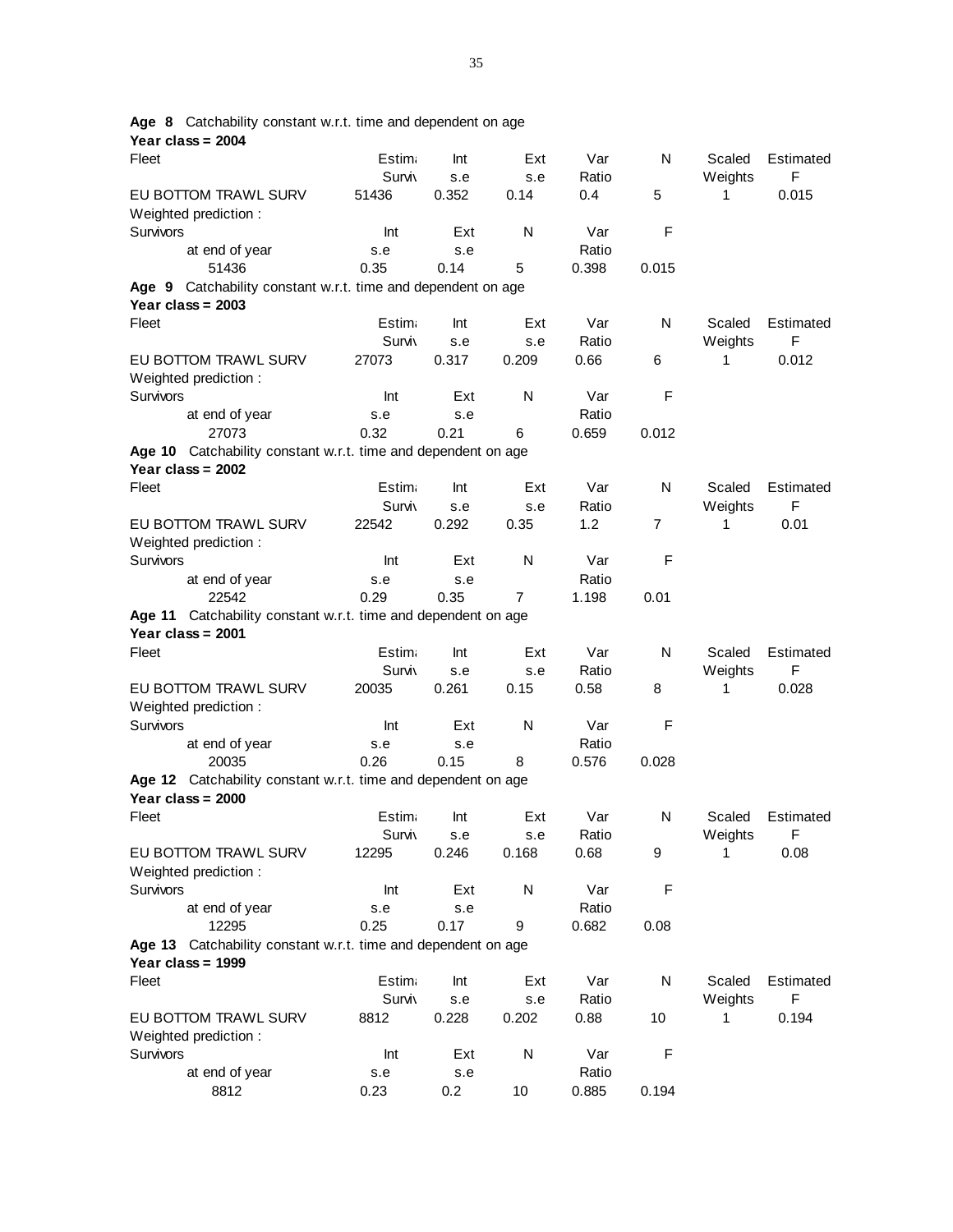| Year class = 1998                                                                |               |       |       |       |       |         |           |
|----------------------------------------------------------------------------------|---------------|-------|-------|-------|-------|---------|-----------|
| Fleet                                                                            | Estim.        | Int   | Ext   | Var   | N     | Scaled  | Estimated |
|                                                                                  | <b>Surviy</b> | s.e   | s.e   | Ratio |       | Weights | F         |
| EU BOTTOM TRAWL SURV                                                             | 5330          | 0.216 | 0.122 | 0.56  | 11    | 1       | 0.158     |
| Weighted prediction:                                                             |               |       |       |       |       |         |           |
| Survivors                                                                        | Int           | Ext   | N     | Var   | F     |         |           |
| at end of year                                                                   | s.e           | s.e   |       | Ratio |       |         |           |
| 5330                                                                             | 0.22          | 0.12  | 11    | 0.563 | 0.158 |         |           |
| Age 15 Catchability constant w.r.t. time and dependent on age                    |               |       |       |       |       |         |           |
| Year class = $1997$                                                              |               |       |       |       |       |         |           |
| Fleet                                                                            | Estim.        | Int   | Ext   | Var   | N     | Scaled  | Estimated |
|                                                                                  | <b>Surviv</b> | s.e   | s.e   | Ratio |       | Weights | F         |
| EU BOTTOM TRAWL SURV                                                             | 1461          | 0.213 | 0.198 | 0.93  | 12    | 1       | 0.343     |
| Weighted prediction:                                                             |               |       |       |       |       |         |           |
| Survivors                                                                        | Int           | Ext   | N     | Var   | F     |         |           |
| at end of year                                                                   | s.e           | s.e   |       | Ratio |       |         |           |
| 1461                                                                             | 0.21          | 0.2   | 12    | 0.929 | 0.343 |         |           |
| Age 16 Catchability constant w.r.t. time and dependent on age                    |               |       |       |       |       |         |           |
| Year class = $1996$                                                              |               |       |       |       |       |         |           |
| Fleet                                                                            | Estim.        | Int   | Ext   | Var   | N     | Scaled  | Estimated |
|                                                                                  | <b>Surviv</b> | s.e   | s.e   | Ratio |       | Weights | F         |
| EU BOTTOM TRAWL SURV                                                             | 489           | 0.22  | 0.239 | 1.09  | 13    | 1       | 0.532     |
| Weighted prediction:                                                             |               |       |       |       |       |         |           |
| Survivors                                                                        | Int           | Ext   | N     | Var   | F     |         |           |
| at end of year                                                                   | s.e           | s.e   |       | Ratio |       |         |           |
| 489                                                                              | 0.22          | 0.24  | 13    | 1.087 | 0.532 |         |           |
| Age 17 Catchability constant w.r.t. time and dependent on age                    |               |       |       |       |       |         |           |
| Year class = 1995                                                                |               |       |       |       |       |         |           |
| Fleet                                                                            | Estim.        | Int   | Ext   | Var   | N     | Scaled  | Estimated |
|                                                                                  | Surviy        | s.e   | s.e   | Ratio |       | Weights | F         |
| EU BOTTOM TRAWL SURV                                                             | 249           | 0.248 | 0.152 | 0.61  | 14    | 1       | 0.337     |
| Weighted prediction:                                                             |               |       |       |       |       |         |           |
| Survivors                                                                        | Int           | Ext   | N     | Var   | F     |         |           |
| at end of year                                                                   | s.e           | s.e   |       | Ratio |       |         |           |
| 249                                                                              | 0.25          | 0.15  | 14    | 0.614 | 0.337 |         |           |
| Age 18 Catchability constant w.r.t. time and age (fixed at the value for age) 17 |               |       |       |       |       |         |           |
| Year class = 1994                                                                |               |       |       |       |       |         |           |
| Fleet                                                                            | Estim.        | Int   | Ext   | Var   | N     | Scaled  | Estimated |
|                                                                                  | <b>Surviy</b> | s.e   | s.e   | Ratio |       | Weights | F         |
| EU BOTTOM TRAWL SURV                                                             | 305           | 0.215 | 0.128 | 0.6   | 15    | 1       | 0.135     |
| Weighted prediction:                                                             |               |       |       |       |       |         |           |
| Survivors                                                                        | Int           | Ext   | N     | Var   | F     |         |           |
| at end of year                                                                   | s.e           | s.e   |       | Ratio |       |         |           |
| 305                                                                              | 0.22          | 0.13  | 15    | 0.596 | 0.135 |         |           |

**Age 14** Catchability constant w.r.t. time and dependent on age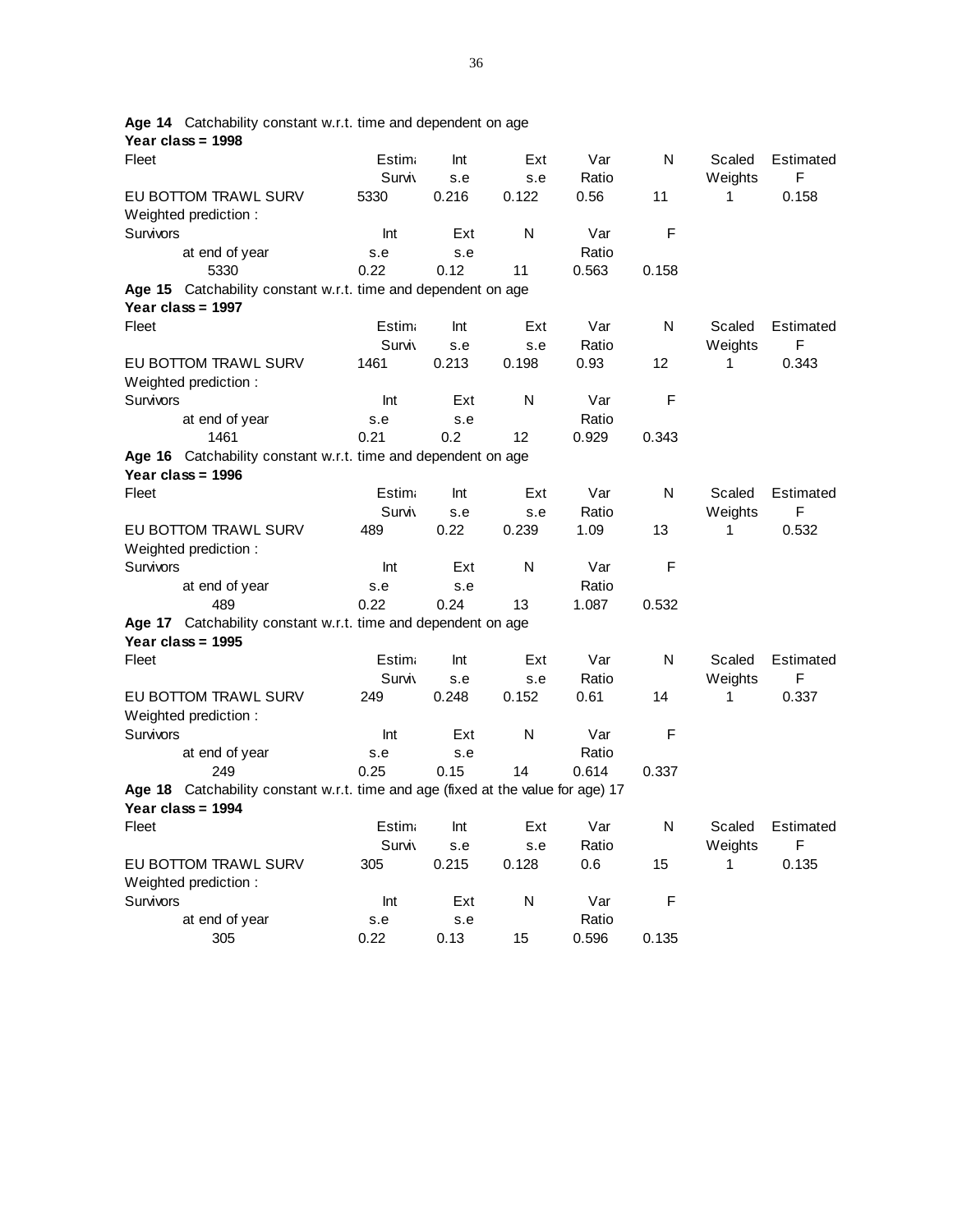Table 14: Main results of retrospective XSA<sub>2013-2009</sub>

2012 0.129

| <b>Biomass</b> |       |       |       |       |       | 7+FemBiomass |       |       |       |       |       |
|----------------|-------|-------|-------|-------|-------|--------------|-------|-------|-------|-------|-------|
|                | 2012  | 2011  | 2010  | 2009  | 2008  |              | 2012  | 2011  | 2010  | 2009  | 2008  |
| 1989           | 222   | 220   | 217   | 217   | 212   | 1989         | 87.0  | 86.0  | 84.3  | 84.0  | 80.8  |
| 1990           | 189   | 188   | 186   | 185   | 181   | 1990         | 78.3  | 77.5  | 76.2  | 76.0  | 73.4  |
| 1991           | 136   | 135   | 133   | 133   | 130   | 1991         | 61.8  | 61.1  | 60.1  | 59.9  | 57.9  |
| 1992           | 100   | 100   | 98    | 98    | 96    | 1992         | 45.6  | 44.9  | 44.1  | 44.0  | 42.1  |
| 1993           | 69    | 68    | 67    | 67    | 66    | 1993         | 24.7  | 24.3  | 23.7  | 23.7  | 22.6  |
| 1994           | 46    | 45    | 44    | 44    | 42    | 1994         | 12.4  | 12.1  | 11.8  | 11.7  | 11.0  |
| 1995           | 37    | 36    | 35    | 35    | 32    | 1995         | 9.7   | 9.4   | 9.0   | 9.0   | 8.1   |
| 1996           | 26    | 25    | 24    | 24    | 21    | 1996         | 6.4   | 6.2   | 6.0   | 5.9   | 5.4   |
| 1997           | 25    | 24    | 22    | 22    | 20    | 1997         | 10.1  | 9.7   | 9.1   | 9.0   | 7.9   |
| 1998           | 26    | 25    | 24    | 24    | 21    | 1998         | 10.6  | 10.1  | 9.5   | 9.5   | 8.1   |
| 1999           | 27    | 25    | 24    | 24    | 21    | 1999         | 10.7  | 10.2  | 9.7   | 9.8   | 8.5   |
| 2000           | 32    | 30    | 28    | 29    | 25    | 2000         | 13.9  | 13.3  | 12.5  | 12.6  | 10.8  |
| 2001           | 33    | 30    | 28    | 29    | 26    | 2001         | 13.5  | 12.8  | 12.0  | 12.2  | 10.4  |
| 2002           | 38    | 35    | 32    | 34    | 29    | 2002         | 15.3  | 14.3  | 13.2  | 13.6  | 11.5  |
| 2003           | 42    | 38    | 35    | 37    | 32    | 2003         | 10.5  | 9.6   | 8.8   | 9.1   | 7.6   |
| 2004           | 62    | 55    | 54    | 56    | 49    | 2004         | 19.1  | 17.3  | 15.8  | 16.4  | 13.6  |
| 2005           | 82    | 73    | 73    | 81    | 71    | 2005         | 24.0  | 21.4  | 19.5  | 20.5  | 17.3  |
| 2006           | 107   | 101   | 109   | 135   | 128   | 2006         | 28.9  | 24.9  | 23.3  | 24.3  | 20.4  |
| 2007           | 116   | 110   | 124   | 150   | 140   | 2007         | 43.0  | 36.9  | 35.4  | 37.6  | 32.0  |
| 2008           | 142   | 130   | 142   | 170   | 155   | 2008         | 53.4  | 46.1  | 45.9  | 50.9  | 43.7  |
| 2009           | 146   | 127   | 135   | 158   |       | 2009         | 52.8  | 47.3  | 49.4  | 59.6  |       |
| 2010           | 136   | 115   | 121   |       |       | 2010         | 54.3  | 50.3  | 56.5  |       |       |
| 2011           | 115   | 97    |       |       |       | 2011         | 46.9  | 43.0  |       |       |       |
| 2012           | 122   |       |       |       |       | 2012         | 54.6  |       |       |       |       |
| <b>FBAR</b>    |       |       |       |       |       | <b>REC</b>   |       |       |       |       |       |
|                | 2012  | 2011  | 2010  | 2009  | 2008  |              | 2012  | 2011  | 2010  | 2009  | 2008  |
| 1989           | 0.317 | 0.320 | 0.324 | 0.325 | 0.335 | 1989         | 54.5  | 54.5  | 54.4  | 54.4  | 54.3  |
| 1990           | 0.481 | 0.485 | 0.490 | 0.491 | 0.503 | 1990         | 42.4  | 42.3  | 42.3  | 42.2  | 42.1  |
| 1991           | 0.367 | 0.369 | 0.371 | 0.371 | 0.377 | 1991         | 23.7  | 23.7  | 23.7  | 23.7  | 23.6  |
| 1992           | 0.566 | 0.570 | 0.575 | 0.575 | 0.586 | 1992         | 22.0  | 22.0  | 21.9  | 21.9  | 21.9  |
| 1993           | 0.651 | 0.658 | 0.668 | 0.669 | 0.694 | 1993         | 139.5 | 139.5 | 139.5 | 139.4 | 139.4 |
| 1994           | 0.457 | 0.462 | 0.469 | 0.470 | 0.486 | 1994         | 153.5 | 149.6 | 144.7 | 145.4 | 136.3 |
| 1995           | 0.688 | 0.697 | 0.714 | 0.718 | 0.758 | 1995         | 27.6  | 27.0  | 26.4  | 26.5  | 22.2  |
| 1996           | 0.517 | 0.527 | 0.546 | 0.551 | 0.599 | 1996         | 13.2  | 12.9  | 12.6  | 13.4  | 13.3  |
| 1997           | 0.141 | 0.145 | 0.150 | 0.151 | 0.166 | 1997         | 16.3  | 16.0  | 14.3  | 14.9  | 14.1  |
| 1998           | 0.083 | 0.085 | 0.088 | 0.089 | 0.097 | 1998         | 15.2  | 13.3  | 13.3  | 14.0  | 13.7  |
| 1999           | 0.123 | 0.126 | 0.133 | 0.135 | 0.154 | 1999         | 20.1  | 18.7  | 16.5  | 17.9  | 15.6  |
| 2000           | 0.231 | 0.238 | 0.248 | 0.248 | 0.274 | 2000         | 23.2  | 19.1  | 16.5  | 16.7  | 17.0  |
| 2001           | 0.160 | 0.166 | 0.174 | 0.172 | 0.190 | 2001         | 30.4  | 26.4  | 26.5  | 27.6  | 22.9  |
| 2002           | 0.188 | 0.195 | 0.204 | 0.201 | 0.219 | 2002         | 60.8  | 54.7  | 50.7  | 54.2  | 50.7  |
| 2003           | 0.146 | 0.152 | 0.160 | 0.157 | 0.172 | 2003         | 98.0  | 81.8  | 85.4  | 84.3  | 72.9  |
| 2004           | 0.101 | 0.109 | 0.116 | 0.113 | 0.126 | 2004         | 130.7 | 121.0 | 133.6 | 145.8 | 133.7 |
| 2005           | 0.164 | 0.179 | 0.195 | 0.185 | 0.207 | 2005         | 196.5 | 180.4 | 191.0 | 244.2 | 225.1 |
| 2006           | 0.077 | 0.089 | 0.095 | 0.088 | 0.105 | 2006         | 246.5 | 292.5 | 377.4 | 573.0 | 608.4 |
| 2007           | 0.130 | 0.148 | 0.166 | 0.152 | 0.259 | 2007         | 199.8 | 199.0 | 267.7 | 287.8 | 252.3 |
| 2008           | 0.063 | 0.074 | 0.081 | 0.071 | 0.080 | 2008         | 242.6 | 197.0 | 199.9 | 229.5 | 199.6 |
| 2009           | 0.046 | 0.053 | 0.059 | 0.053 |       | 2009         | 264.7 | 185.4 | 163.0 | 170.7 |       |
| 2010           | 0.061 | 0.077 | 0.080 |       |       | 2010         | 142.8 | 97.4  | 86.5  |       |       |
| 2011           | 0.261 | 0.407 |       |       |       | 2011         | 95.8  | 87.1  |       |       |       |
| 2012           | 0.129 |       |       |       |       | 2012         | 56.6  |       |       |       |       |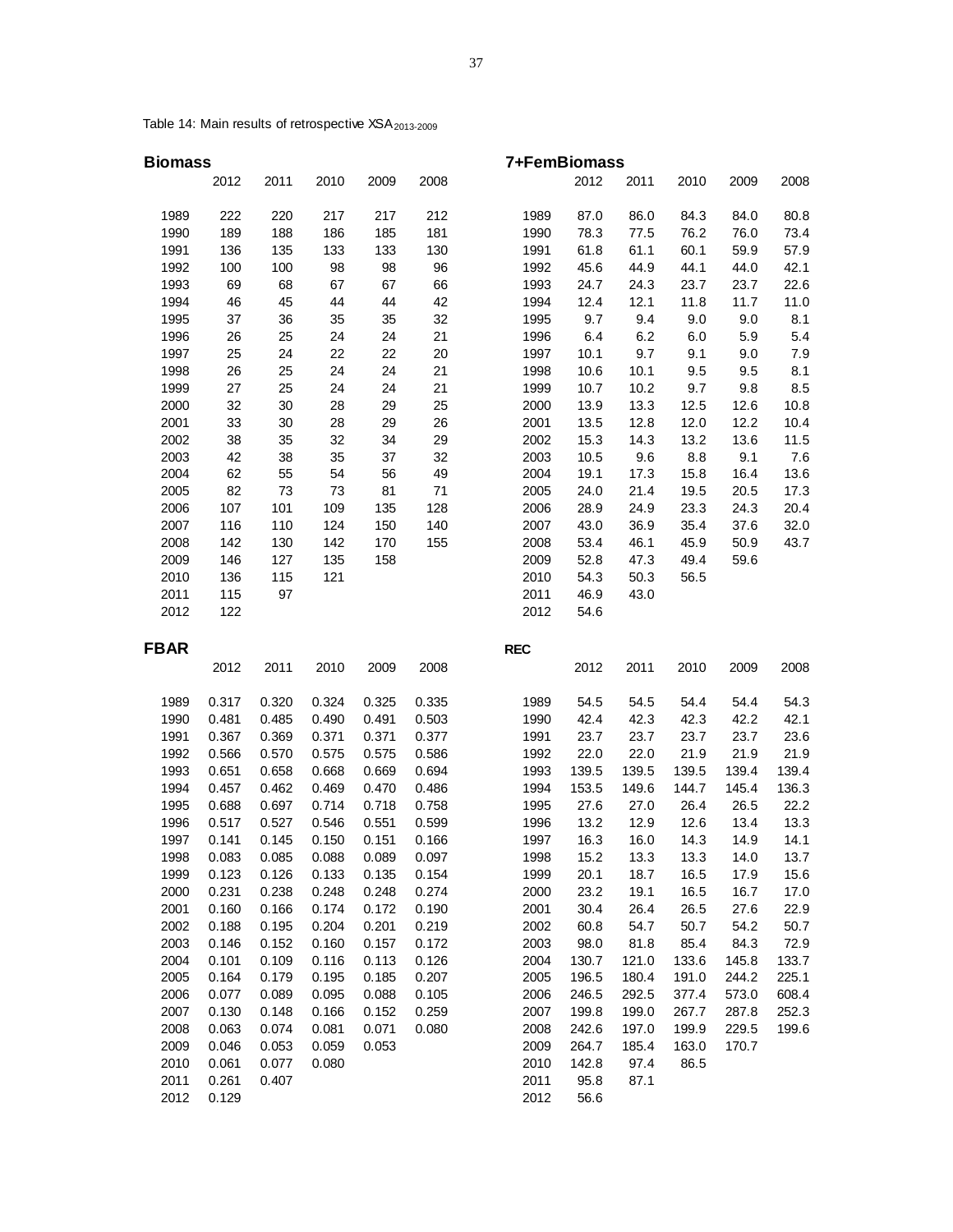## Table 15: XSA results for 2013 assessment

### Run title : REDFISH NAFO DIVISION 3M INDEX OF INPUT FILES 2011

Terminal Fs derived using XSA (Without F shrinkage)

| (Table 8)             |                     | Fishing mortality (F) at age |                  |                  |                  |                  |                  |                  |                  |                  |                  |                  |                  |                  |                  |
|-----------------------|---------------------|------------------------------|------------------|------------------|------------------|------------------|------------------|------------------|------------------|------------------|------------------|------------------|------------------|------------------|------------------|
| YEAR                  |                     | 1989                         | 1990             | 1991             | 1992             | 1993             | 1994             | 1995             | 1996             | 1997             | 1998             | 1999             | 2000             | 2001             | 2002             |
|                       |                     |                              |                  |                  |                  |                  |                  |                  |                  |                  |                  |                  |                  |                  |                  |
| AGE                   |                     |                              |                  |                  |                  |                  |                  |                  |                  |                  |                  |                  |                  |                  |                  |
|                       | 4                   | 0.0086                       | 0.2978           | 0.056            | 0.0114           | 1.8011           | 0.4571           | 0.1119           | 0.1384           | 0.0455           | 0.0076           | 0.0079           | 0.004            | 0.029            | 0.0251           |
|                       | 5<br>6              | 0.0157<br>0.0846             | 0.0615<br>0.1019 | 0.1423<br>0.1925 | 0.3163<br>0.4008 | 0.8135<br>0.2754 | 0.3907<br>0.2449 | 0.1727<br>0.5886 | 0.1833<br>0.0752 | 0.0146<br>0.038  | 0.0044<br>0.0124 | 0.0033<br>0.0013 | 0.0076<br>0.0176 | 0.0171<br>0.0254 | 0.0138<br>0.0274 |
|                       | $\overline{7}$      | 0.2127                       | 0.4388           | 0.4574           | 0.8559           | 0.3075           | 0.3207           | 0.4391           | 0.2614           | 0.015            | 0.0207           | 0.0089           | 0.036            | 0.0843           | 0.0416           |
|                       | 8                   | 0.3                          | 0.7675           | 0.6565           | 1.0249           | 0.5129           | 0.3486           | 0.5482           | 0.6002           | 0.0662           | 0.0149           | 0.0212           | 0.1545           | 0.1466           | 0.1038           |
|                       | 9                   | 0.2785                       | 0.732            | 0.612            | 0.7492           | 0.2596           | 0.5352           | 0.3341           | 0.6473           | 0.2048           | 0.1248           | 0.014            | 0.1411           | 0.1716           | 0.1452           |
|                       | 10                  | 0.2417                       | 0.5987           | 0.3764           | 0.5285           | 0.5367           | 0.5788           | 0.6              | 0.3248           | 0.2567           | 0.0627           | 0.1367           | 0.1172           | 0.1052           | 0.1348           |
|                       | 11                  | 0.3005                       | 0.4496           | 0.3855           | 0.4058           | 0.7699           | 0.6988           | 0.8543           | 0.642            | 0.0992           | 0.0794           | 0.0877           | 0.3422           | 0.1114           | 0.0965           |
|                       | 12                  | 0.2697                       | 0.3445           | 0.2998           | 0.4403           | 0.7847           | 0.6619           | 0.7013           | 0.8796           | 0.2899           | 0.2069           | 0.1473           | 0.2392           | 0.3031           | 0.0762           |
|                       | 13                  | 0.3653                       | 0.3961           | 0.3183           | 0.4223           | 0.978            | 0.4286           | 0.7178           | 0.4915           | 0.2336           | 0.0901           | 0.2085           | 0.1157           | 0.23             | 0.4248           |
|                       | 14                  | 0.3549                       | 0.5373           | 0.3027           | 0.4228           | 0.9998           | 0.4234           | 0.4713           | 0.6642           | 0.2388           | 0.1606           | 0.0947           | 0.8975           | 0.126            | 0.3097           |
|                       | 15<br>16            | 0.5368<br>0.5335             | 0.4402<br>0.4846 | 0.1738<br>0.2567 | 0.5098<br>0.4649 | 0.9831<br>0.7355 | 0.5014<br>0.2735 | 1.3027<br>0.9639 | 0.227<br>0.8187  | 0.0722<br>0.0283 | 0.0305<br>0.1066 | 0.3572<br>0.2555 | 0.1986<br>0.2629 | 0.1884<br>0.2583 | 0.4713<br>0.2243 |
|                       | 17                  | 0.3772                       | 0.6853           | 0.4218           | 0.2657           | 0.8163           | 0.203            | 0.453            | 0.3432           | 0.2333           | 0.0776           | 0.301            | 0.149            | 0.1817           | 0.3167           |
|                       | 18                  | 0.4695                       | 0.5564           | 0.5969           | 0.4165           | 1.3447           | 0.3953           | 0.5549           | 0.1921           | 0.0341           | 0.0395           | 0.153            | 0.2405           | 0.1643           | 0.1102           |
| $+qp$                 |                     | 0.4695                       | 0.5564           | 0.5969           | 0.4165           | 1.3447           | 0.3953           | 0.5549           | 0.1921           | 0.0341           | 0.0395           | 0.153            | 0.2405           | 0.1643           | 0.1102           |
| 0 FBAR 6-16           |                     | 0.3162                       | 0.481            | 0.3665           | 0.5659           | 0.6494           | 0.456            | 0.6838           | 0.512            | 0.1402           | 0.0827           | 0.1212           | 0.2293           | 0.1591           | 0.1869           |
|                       |                     |                              |                  |                  |                  |                  |                  |                  |                  |                  |                  |                  |                  |                  |                  |
| (Table 8)             |                     | Fishing mortality (F) at age |                  |                  |                  |                  |                  |                  |                  |                  |                  |                  |                  |                  |                  |
| YEAR                  |                     | 2003                         | 2004             | 2005             | 2006             | 2007             | 2008             | 2009             | 2010             | 2011             | 2012             | FBAR **-**       |                  |                  |                  |
| AGE                   |                     |                              |                  |                  |                  |                  |                  |                  |                  |                  |                  |                  |                  |                  |                  |
|                       | 4                   | 0.0185                       | 0.0082           | 0.0033           | 0.0101           | 0.0027           | 0.0012           | 0.002            | 0.0237           | 0.038            | 0.0233           | 0.0283           |                  |                  |                  |
|                       | 5                   | 0.0389                       | 0.0508           | 0.0028           | 0.034            | 0.0059           | 0.0066           | 0.0035           | 0.0381           | 0.0428           | 0.027            | 0.036            |                  |                  |                  |
|                       | 6                   | 0.0125                       | 0.0599           | 0.0096           | 0.1017           | 0.0088           | 0.0298           | 0.0197           | 0.0484           | 0.0404           | 0.0277           | 0.0388           |                  |                  |                  |
|                       | $\overline{7}$      | 0.0254                       | 0.0802           | 0.0234           | 0.0916           | 0.072            | 0.0358           | 0.0282           | 0.0775           | 0.0333           | 0.0162           | 0.0423           |                  |                  |                  |
|                       | 8                   | 0.0475                       | 0.0755           | 0.0775           | 0.0741           | 0.042            | 0.0588           | 0.0306           | 0.0263           | 0.0306           | 0.0146           | 0.0239           |                  |                  |                  |
|                       | 9                   | 0.0834                       | 0.062            | 0.1356           | 0.0922           | 0.0762           | 0.0545           | 0.0394           | 0.0204           | 0.0313           | 0.0119           | 0.0212           |                  |                  |                  |
|                       | 10                  | 0.0753                       | 0.0667           | 0.1391           | 0.0589           | 0.0553           | 0.0476           | 0.044            | 0.0428           | 0.0717           | 0.0104           | 0.0416           |                  |                  |                  |
|                       | 11                  | 0.1174                       | 0.0563           | 0.1801           | 0.0598           | 0.1064           | 0.0609           | 0.0433           | 0.0661           | 0.1079           | 0.0283           | 0.0674           |                  |                  |                  |
|                       | 12                  | 0.0555                       | 0.0797           | 0.2298           | 0.0665           | 0.1411           | 0.062            | 0.0636           | 0.0509           | 0.187            | 0.0804           | 0.1061           |                  |                  |                  |
|                       | 13                  | 0.0614                       | 0.0529           | 0.212            | 0.0655           | 0.1154           | 0.0509           | 0.0298           | 0.116            | 0.087            | 0.1943           | 0.1324           |                  |                  |                  |
|                       | 14                  | 0.4657                       | 0.0561           | 0.1041           | 0.117            | 0.1349           | 0.0901           | 0.0945           | 0.0856           | 0.2427           | 0.1575           | 0.162            |                  |                  |                  |
|                       | 15                  | 0.0847<br>0.5734             | 0.06             | 0.0867           | 0.0591           | 0.2089           | 0.0655<br>0.1338 | 0.0294<br>0.0777 | 0.0346<br>0.1064 | 0.7508<br>1.2912 | 0.3429           | 0.3761           |                  |                  |                  |
|                       | 16<br>17            | 0.4209                       | 0.4599<br>0.4876 | 0.603<br>0.875   | 0.0603<br>0.8693 | 0.4716<br>0.049  | 0.0815           | 0.0551           | 0.075            | 0.6691           | 0.5317<br>0.3367 | 0.6431<br>0.3603 |                  |                  |                  |
|                       | 18                  | 0.2138                       | 0.1735           | 0.3813           | 0.2052           | 0.9477           | 0.0491           | 0.1316           | 0.107            | 0.8465           | 0.1353           | 0.3629           |                  |                  |                  |
| $+gp$                 |                     | 0.2138                       | 0.1735           | 0.3813           | 0.2052           | 0.9477           | 0.0491           | 0.1316           | 0.107            | 0.8465           | 0.1353           |                  |                  |                  |                  |
| 0 FBAR 6-16           |                     | 0.1456                       | 0.1008           | 0.1637           | 0.077            | 0.1302           | 0.0627           | 0.0455           | 0.0614           | 0.2613           | 0.1287           |                  |                  |                  |                  |
|                       |                     |                              |                  |                  |                  |                  |                  |                  |                  |                  |                  |                  |                  |                  |                  |
|                       |                     | Relative F at age            |                  |                  |                  |                  |                  |                  |                  |                  |                  |                  |                  |                  |                  |
| (Table 9)             |                     |                              |                  |                  |                  |                  |                  |                  |                  |                  |                  |                  |                  |                  |                  |
| YEAR                  |                     | 1989                         | 1990             | 1991             | 1992             | 1993             | 1994             | 1995             | 1996             | 1997             | 1998             | 1999             | 2000             | 2001             | 2002             |
|                       |                     |                              |                  |                  |                  |                  |                  |                  |                  |                  |                  |                  |                  |                  |                  |
| AGE                   |                     |                              |                  |                  |                  |                  |                  |                  |                  |                  |                  |                  |                  |                  |                  |
|                       | 4                   | 0.0272                       | 0.6189           | 0.1528           | 0.0201           | 2.7689           | 1.0055           | 0.1624           | 0.2692           | 0.3224           | 0.0907           | 0.0648           | 0.0175           | 0.1814           | 0.1338           |
|                       | 5                   | 0.0496                       | 0.1277           | 0.3883           | 0.5587           | 1.2508           | 0.8546           | 0.2531           | 0.354            | 0.1037           | 0.0528           | 0.0271           | 0.0329           | 0.1068           | 0.0737           |
|                       | 6<br>$\overline{7}$ | 0.2671<br>0.6718             | 0.2117<br>0.9117 | 0.525<br>1.2475  | 0.7082<br>1.5115 | 0.4236<br>0.4731 | 0.5358<br>0.7018 | 0.8563<br>0.639  | 0.1469<br>0.5061 | 0.2684<br>0.1073 | 0.149<br>0.2479  | 0.0108<br>0.0727 | 0.076<br>0.1558  | 0.1589<br>0.5272 | 0.1458<br>0.2219 |
|                       | 8                   | 0.9477                       | 1.5946           | 1.7911           | 1.8105           | 0.7889           | 0.7635           | 0.7982           | 1.1627           | 0.4687           | 0.1799           | 0.1722           | 0.6722           | 0.9174           | 0.5527           |
|                       | 9                   | 0.8797                       | 1.5212           | 1.6698           | 1.3237           | 0.3994           | 1.1716           | 0.4869           | 1.2554           | 1.4511           | 1.4973           | 0.1153           | 0.6087           | 1.0796           | 0.7736           |
|                       | 10                  | 0.7637                       | 1.244            | 1.0271           | 0.9339           | 0.8263           | 1.268            | 0.8743           | 0.6304           | 1.8225           | 0.7533           | 1.1154           | 0.5123           | 0.6555           | 0.7233           |
|                       | 11                  | 0.9494                       | 0.9344           | 1.0519           | 0.7172           | 1.1856           | 1.5327           | 1.2469           | 1.2468           | 0.7049           | 0.9557           | 0.7166           | 1.4811           | 0.7044           | 0.5115           |
|                       | 12                  | 0.8519                       | 0.716            | 0.8184           | 0.778            | 1.2084           | 1.4527           | 1.026            | 1.7165           | 2.0625           | 2.4914           | 1.2067           | 1.0361           | 1.8969           | 0.4106           |
|                       | 13                  | 1.1546                       | 0.8231           | 0.8687           | 0.7465           | 1.5063           | 0.9406           | 1.0515           | 0.9612           | 1.6765           | 1.0879           | 1.7092           | 0.5029           | 1.441            | 2.2647           |
|                       | 14                  | 1.121                        | 1.1173           | 0.8258           | 0.7473           | 1.5412           | 0.9295           | 0.689            | 1.3039           | 1.7153           | 1.9588           | 0.7778           | 3.9171           | 0.7919           | 1.6527           |
|                       | 15                  | 1.7001                       | 0.9144           | 0.4748           | 0.9005           | 1.5153           | 1.1029           | 1.9129           | 0.4427           | 0.5213           | 0.3722           | 2.9783           | 0.8661<br>1.1718 | 1.1958<br>1.6314 | 2.5269<br>1.2163 |
|                       | 16<br>17            | 1.693<br>1.2008              | 1.0114<br>1.4362 | 0.7<br>1.1589    | 0.8227<br>0.4692 | 1.1318<br>1.2606 | 0.601<br>0.4446  | 1.419<br>0.6633  | 1.6274<br>0.6794 | 0.2017<br>1.7255 | 1.3067<br>0.939  | 2.125<br>2.5226  | 0.6603           | 1.1795           | 1.7089           |
|                       | 18                  | 1.5035                       | 1.1705           | 1.6551           | 0.7437           | 2.0685           | 0.8717           | 0.809            | 0.3752           | 0.2479           | 0.498            | 1.2605           | 1.0781           | 1.0563           | 0.6125           |
| $+gp$                 |                     | 1.5035                       | 1.1705           | 1.6551           | 0.7437           | 2.0685           | 0.8717           | 0.809            | 0.3752           | 0.2479           | 0.498            | 1.2605           | 1.0781           | 1.0563           | 0.6125           |
| 0<br><b>REFMEAN</b>   |                     | 0.3166                       | 0.4814           | 0.3667           | 0.5664           | 0.6505           | 0.4572           | 0.6875           | 0.5167           | 0.1413           | 0.0834           | 0.1226           | 0.2312           | 0.16             | 0.1879           |
|                       |                     |                              |                  |                  |                  |                  |                  |                  |                  |                  |                  |                  |                  |                  |                  |
| Table 9               |                     | Relative F at age            |                  |                  |                  |                  |                  |                  |                  |                  |                  |                  |                  |                  |                  |
| YEAR                  |                     | 2003                         | 2004             | 2005             | 2006             | 2007             | 2008             | 2009             | 2010             | 2011             | 2012             | MEAN **-**       |                  |                  |                  |
| AGE                   |                     |                              |                  |                  |                  |                  |                  |                  |                  |                  |                  |                  |                  |                  |                  |
|                       | 4                   | 0.1273                       | 0.0811           | 0.02             | 0.1314           | 0.0208           | 0.0198           | 0.0441           | 0.3857           | 0.1454           | 0.181            | 0.2374           |                  |                  |                  |
|                       | 5                   | 0.267                        | 0.5043           | 0.017            | 0.442            | 0.045            | 0.1058           | 0.0775           | 0.6212           | 0.1637           | 0.2098           | 0.3316           |                  |                  |                  |
|                       | 6                   | 0.0855                       | 0.594            | 0.0589           | 1.3212           | 0.0676           | 0.475            | 0.4326           | 0.7893           | 0.1545           | 0.215            | 0.3863           |                  |                  |                  |
|                       | $\overline{7}$      | 0.1746                       | 0.7954           | 0.1429           | 1.1899           | 0.553            | 0.5713           | 0.6195           | 1.263            | 0.1275           | 0.1255           | 0.5054           |                  |                  |                  |
|                       | 8                   | 0.326                        | 0.7488           | 0.4734           | 0.9623           | 0.3222           | 0.9384           | 0.6738           | 0.4281           | 0.1173           | 0.1138           | 0.2197           |                  |                  |                  |
|                       | 9                   | 0.5727                       | 0.6151           | 0.8284           | 1.1978           | 0.5854           | 0.8698           | 0.8655           | 0.3322           | 0.1197           | 0.0922           | 0.1814           |                  |                  |                  |
|                       | 10                  | 0.5167                       | 0.6611           | 0.8495           | 0.7653           | 0.4246           | 0.7589           | 0.9684           | 0.6969           | 0.2744           | 0.0808           | 0.3507           |                  |                  |                  |
|                       | 11                  | 0.8064                       | 0.5582           | 1.1001           | 0.777            | 0.8168           | 0.9706           | 0.9516           | 1.0774           | 0.4129           | 0.2198           | 0.57             |                  |                  |                  |
|                       | 12                  | 0.3813                       | 0.7903           | 1.4038           | 0.8643           | 1.0832           | 0.9889           | 1.3995           | 0.8289           | 0.7159           | 0.6248           | 0.7232           |                  |                  |                  |
|                       | 13                  | 0.4216                       | 0.5248           | 1.2948           | 0.8511           | 0.8863           | 0.8113           | 0.6562           | 1.89             | 0.3329           | 1.5098           | 1.2443           |                  |                  |                  |
|                       | 14<br>15            | 3.1971<br>0.5817             | 0.5567<br>0.5946 | 0.6356<br>0.5294 | 1.5201<br>0.7681 | 1.0355           | 1.4362           | 2.0773<br>0.6476 | 1.3955<br>0.5643 | 0.9289<br>2.8738 | 1.2238<br>2.6636 | 1.1827<br>2.0339 |                  |                  |                  |
|                       | 16                  | 3.9365                       | 4.5612           | 3.6832           | 0.7831           | 1.6042<br>3.6212 | 1.045<br>2.1344  | 1.708            | 1.7343           | 4.942            | 4.1309           | 3.6024           |                  |                  |                  |
|                       | 17                  | 2.8899                       | 4.8353           | 5.3445           | 11.2921          | 0.3764           | 1.2999           | 1.2122           | 1.223            | 2.5612           | 2.6157           | 2.1333           |                  |                  |                  |
|                       | 18                  | 1.4681                       | 1.7205           | 2.3288           | 2.6658           | 7.2762           | 0.7834           | 2.894            | 1.7435           | 3.2401           | 1.0508           | 2.0115           |                  |                  |                  |
| $+qp$<br>REFMEAN<br>0 |                     | 1.4681<br>0.1456             | 1.7205<br>0.1008 | 2.3288<br>0.1637 | 2.6658<br>0.077  | 7.2762<br>0.1302 | 0.7834<br>0.0627 | 2.894<br>0.0455  | 1.7435<br>0.0614 | 3.2401<br>0.2613 | 1.0508<br>0.1287 |                  |                  |                  |                  |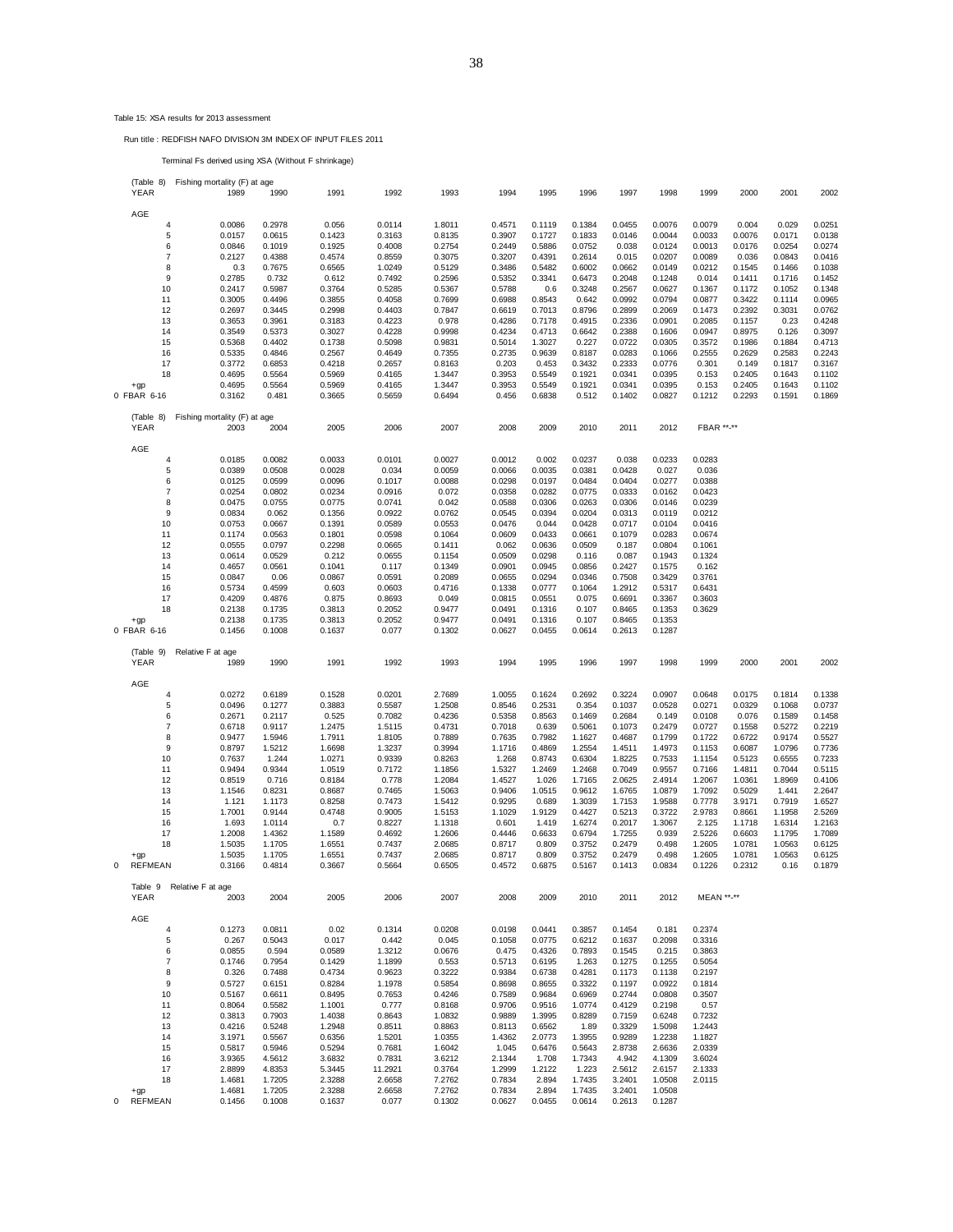|   | Table 10       |                | Stock number at age (start of year) |                                                                 | Numbers*10**-3 |               |              |              |               |               |                |                |              |              |               |
|---|----------------|----------------|-------------------------------------|-----------------------------------------------------------------|----------------|---------------|--------------|--------------|---------------|---------------|----------------|----------------|--------------|--------------|---------------|
|   | YEAR           | 1989           | 1990                                | 1991                                                            | 1992           | 1993          | 1994         | 1995         | 1996          | 1997          | 1998           | 1999           | 2000         | 2001         | 2002          |
|   |                |                |                                     |                                                                 |                |               |              |              |               |               |                |                |              |              |               |
|   | AGE            |                |                                     |                                                                 |                |               |              |              |               |               |                |                |              |              |               |
|   | 4              | 54496          | 42359                               | 23709                                                           | 21981          | 139480        | 153473       | 27563        | 13213         | 16335         | 15198          | 20059          | 23199        | 30436        | 60779         |
|   | 5              | 71368          | 48888                               | 28452                                                           | 20284          | 19664         | 20836        | 87689        | 22305         | 10404         | 14122          | 13648          | 18007        | 20906        | 26752         |
|   | 6              | 102288         | 63571                               | 41598                                                           | 22328          | 13375         | 7886         | 12755        | 66670         | 16810         | 9277           | 12722          | 12309        | 16169        | 18596         |
|   | $\overline{7}$ | 126067         | 85049                               | 51947                                                           | 31048          | 13527         | 9187         | 5585         | 6406          | 55916         | 14644          | 8290           | 11496        | 10943        | 14263         |
|   | 8              | 97544          | 92213                               | 49616                                                           | 29747          | 11934         | 8997         | 6031         | 3257          | 4463          | 49834          | 12979          | 7435         | 10034        | 9101          |
|   | 9              | 62735          | 65381                               | 38723                                                           | 23278          | 9653          | 6464         | 5742         | 3152          | 1616          | 3779           | 44420          | 11499        | 5759         | 7840          |
|   | 10             | 47554          | 42965                               | 28443                                                           | 18994          | 9952          | 6736         | 3423         | 3717          | 1491          | 1191           | 3018           | 39629        | 9039         | 4384          |
|   | 11             | 35599          | 33786                               | 21359                                                           | 17659          | 10126         | 5260         | 3413         | 1698          | 2429          | 1043           | 1012           | 2382         | 31852        | 7364          |
|   | 12<br>13       | 27626<br>21857 | 23848<br>19087                      | 19496<br>15287                                                  | 13141<br>13067 | 10644<br>7653 | 4237<br>4388 | 2362<br>1973 | 1310<br>1056  | 807<br>488    | 1989<br>545    | 871<br>1462    | 839<br>680   | 1530<br>597  | 25750<br>1022 |
|   | 14             | 20700          | 13721                               | 11621                                                           | 10059          | 7747          | 2599         | 2583         | 866           | 581           | 349            | 451            | 1073         | 548          | 429           |
|   | 15             | 13130          | 13134                               | 7250                                                            | 7768           | 5961          | 2572         | 1538         | 1455          | 400           | 413            | 268            | 371          | 392          | 437           |
|   | 16             | 7512           | 6935                                | 7652                                                            | 5512           | 4220          | 2013         | 1406         | 373           | 1047          | 336            | 362            | 168          | 275          | 293           |
|   | 17             | 7053           | 3977                                | 3856                                                            | 5356           | 3130          | 1829         | 1384         | 479           | 146           | 921            | 273            | 252          | 116          | 191           |
|   | 18             | 5465           | 4363                                | 1802                                                            | 2281           | 3716          | 1247         | 1350         | 793           | 305           | 103            | 771            | 181          | 196          | 87            |
|   | $+qp$          | 13825          | 11077                               | 7595                                                            | 5270           | 2128          | 1756         | 3038         | 1721          | 2319          | 1343           | 1077           | 2652         | 412          | 521           |
| 0 | <b>TOTAL</b>   | 714820         | 570354                              | 358407                                                          | 247772         | 272908        | 239481       | 167834       | 128473        | 115557        | 115088         | 121685         | 132171       | 139205       | 177810        |
|   |                |                |                                     |                                                                 |                |               |              |              |               |               |                |                |              |              |               |
|   | (Table 10)     |                | Stock number at age (start of year) |                                                                 | Numbers*10**-3 |               |              |              |               |               |                |                |              |              |               |
|   | YEAR           | 2003           | 2004                                | 2005                                                            | 2006           | 2007          | 2008         | 2009         | 2010          | 2011          | 2012           | 2013           | GMST 89-**   |              | AMST 89-**    |
|   |                |                |                                     |                                                                 |                |               |              |              |               |               |                |                |              |              |               |
|   | AGE            |                |                                     |                                                                 |                |               |              |              |               |               |                |                |              |              |               |
|   | 4              | 97977          | 130733                              | 196450                                                          | 246473         | 199842        | 242621       | 264687       | 142814        | 95785         | 56593          | $\mathbf 0$    | 61515        | 98358        |               |
|   | 5              | 53630          | 87025                               | 117328                                                          | 177174         | 163553        | 133596       | 162432       | 177070        | 93492         | 81379          | 48794          | 44660        | 67961        |               |
|   | 6              | 23874          | 46675                               | 74839                                                           | 105867         | 114790        | 108993       | 88960        | 108498        | 114254        | 79052          | 69904          | 33769        | 49493        |               |
|   | $\overline{7}$ | 16372          | 21334                               | 39778                                                           | 67068          | 64102         | 76271        | 70916        | 58470         | 69290         | 96839          | 67860          | 26324        | 39031        |               |
|   | 8              | 12379          | 14442                               | 17816                                                           | 35161          | 55374         | 53972        | 66585        | 46216         | 36271         | 59144          | 84092          | 20273        | 31597        |               |
|   | 9              | 7422           | 10682                               | 12117                                                           | 14919          | 29543         | 48045        | 46045        | 43286         | 30176         | 31043          | 51436          | 14240        | 22823        |               |
|   | 10             | 6134           | 6179                                | 9084                                                            | 9574           | 12310         | 24769        | 41165        | 29673         | 28430         | 25810          | 27073          | 9988         | 16337        |               |
|   | 11             | 3463           | 5148                                | 5230                                                            | 7152           | 8167          | 10539        | 21371        | 26405         | 19058         | 23354          | 22542          | 7163         | 11930        |               |
|   | 12             | 6053<br>21569  | 2786                                | 4403<br>2328                                                    | 3952<br>3166   | 6096<br>3346  | 6644<br>4790 | 8973<br>5650 | 13718<br>5644 | 16568<br>8740 | 15099<br>12127 | 20035<br>12295 | 4909<br>3367 | 8503<br>6402 |               |
|   | 13<br>14       | 604            | 5181<br>18354                       | 4446                                                            | 1704           | 2683          | 2698         | 4119         | 3676          | 3369          | 7070           | 8812           | 2435         | 5073         |               |
|   | 15             | 285            | 343                                 | 15701                                                           | 3625           | 1372          | 2121         | 2231         | 2512          | 2262          | 2332           | 5330           | 1675         | 3785         |               |
|   | 16             | 246            | 237                                 | 293                                                             | 13027          | 3092          | 1007         | 1798         | 1452          | 1627          | 942            | 1461           | 1168         | 2693         |               |
|   | 17             | 211            | 125                                 | 135                                                             | 145            | 11098         | 1746         | 797          | 1115          | 875           | 395            | 489            | 778          | 2015         |               |
|   | 18             | 126            | 125                                 | 70                                                              | 51             | 55            | 9561         | 1456         | 506           | 693           | 395            | 249            | 528          | 1573         |               |
|   | +gp            | 1449           | 2253                                | 278                                                             | 633            | 504           | 10233        | 8444         | 6899          | 2790          | 14837          | 11742          |              |              |               |
| 0 | <b>TOTAL</b>   | 251793         | 351622                              | 500297                                                          | 689692         | 675927        | 737606       | 795629       | 667955        | 523680        | 506412         | 432113         |              |              |               |
|   |                |                |                                     |                                                                 |                |               |              |              |               |               |                |                |              |              |               |
|   | (Table 11)     |                |                                     | Spawning stock number at age (spawning time)                    | Numbers*10**-3 |               |              |              |               |               |                |                |              |              |               |
|   | YEAR           | 1989           | 1990                                | 1991                                                            | 1992           | 1993          | 1994         | 1995         | 1996          | 1997          | 1998           | 1999           | 2000         | 2001         | 2002          |
|   | AGE            |                |                                     |                                                                 |                |               |              |              |               |               |                |                |              |              |               |
|   | 4              |                |                                     |                                                                 |                |               |              |              |               |               |                |                |              |              |               |
|   | 5              |                |                                     |                                                                 |                |               |              |              |               |               |                |                |              |              |               |
|   | 6              |                |                                     |                                                                 |                |               |              |              |               |               |                |                |              |              |               |
|   | 7              | 55943          | 36494                               | 20518                                                           | 10642          | 5224          | 3775         | 2252         | 2881          | 28588         | 7324           | 3756           | 4037         | 4507         | 5895          |
|   | 8              | 42701          | 39401                               | 20969                                                           | 11690          | 4022          | 3255         | 2107         | 1358          | 2818          | 25281          | 6877           | 3642         | 4329         | 3492          |
|   | 9              | 27328          | 28566                               | 17411                                                           | 11157          | 3667          | 2506         | 2213         | 1315          | 962           | 1759           | 22184          | 7670         | 3172         | 3406          |
|   | 10             | 19989          | 18486                               | 12704                                                           | 9229           | 3906          | 2941         | 1408         | 1843          | 774           | 531            | 1753           | 21029        | 6464         | 3218          |
|   | 11             | 14170          | 14323                               | 10437                                                           | 7937           | 3617          | 2176         | 1299         | 881           | 1293          | 432            | 504            | 1731         | 18664        | 4632          |
|   | 12             | 11667          | 11162                               | 10442                                                           | 6028           | 3679          | 1658         | 857          | 656           | 409           | 786            | 449            | 344          | 784          | 19117         |
|   | 13             | 10466          | 10200                               | 8634                                                            | 6667           | 2878          | 1703         | 656          | 594           | 250           | 203            | 702            | 441          | 250          | 678           |
|   | 14             | 10479          | 7549                                | 7033                                                            | 5537           | 3149          | 1136         | 950          | 477           | 294           | 142            | 195            | 459          | 229          | 260           |
|   | 15             | 6850           | 7723                                | 4646                                                            | 4476           | 2443          | 1083         | 534          | 839           | 199           | 143            | 126            | 250          | 156          | 236           |
|   | 16             | 3927           | 4083                                | 5302                                                            | 3672           | 4382          | 1100         | 631          | 217           | 564           | 133            | 164            | 119          | 117          | 108           |
|   | 17             | 4120           | 2333                                | 2563                                                            | 3490           | 2024          | 1146         | 663          | 306           | 80            | 420            | 149            | 189          | 44           | 92            |
|   | 18             | 3074           | 2574                                | 1185                                                            | 1746           | 2337          | 802          | 755          | 513           | 170           | 34             | 413            | 121          | 74           | 37            |
|   | $+gp$          | 10628          | 7500                                | 5598                                                            | 4054           | 1255          | 1179         | 2266         | 1187          | 1494          | 888            | 714            | 1687         | 309          | 231           |
|   |                |                |                                     |                                                                 | Numbers*10**-3 |               |              |              |               |               |                |                |              |              |               |
|   | YEAR           | 2003           | 2004                                | (Table 11) Spawning stock number at age (spawning time)<br>2005 | 2006           | 2007          | 2008         | 2009         | 2010          | 2011          | 2012           |                |              |              |               |
|   |                |                |                                     |                                                                 |                |               |              |              |               |               |                |                |              |              |               |
|   | AGE            |                |                                     |                                                                 |                |               |              |              |               |               |                |                |              |              |               |
|   | 4              |                |                                     |                                                                 |                |               |              |              |               |               |                |                |              |              |               |
|   | $\mathbf 5$    |                |                                     |                                                                 |                |               |              |              |               |               |                |                |              |              |               |
|   | 6              |                |                                     |                                                                 |                |               |              |              |               |               |                |                |              |              |               |
|   | $\overline{7}$ | 6337           | 10914                               | 21191                                                           | 34675          | 34332         | 45495        | 34812        | 32810         | 34414         | 46057          |                |              |              |               |
|   | 8              | 4233           | 7120                                | 11400                                                           | 20007          | 34054         | 35758        | 39434        | 32830         | 26687         | 32285          |                |              |              |               |
|   | 9              | 2319           | 5198                                | 6754                                                            | 9094           | 21585         | 32886        | 28362        | 32689         | 22798         | 20726          |                |              |              |               |
|   | 10             | 2238           | 3372                                | 5008                                                            | 5889           | 11052         | 18016        | 29995        | 23228         | 21354         | 18817          |                |              |              |               |
|   | 11             | 1545           | 3416                                | 3575                                                            | 4837           | 7431          | 7824         | 17532        | 21496         | 15040         | 16725          |                |              |              |               |
|   | 12             | 3551           | 2128                                | 3191                                                            | 2438           | 5716          | 4984         | 6779         | 11314         | 13364         | 10887          |                |              |              |               |
|   | 13             | 7772           | 4325                                | 1546                                                            | 2212           | 3177          | 3616         | 4788         | 4739          | 6677          | 8617           |                |              |              |               |
|   |                | 402            | 11655                               | 3784                                                            | 1226           | 2528          | 2027         | 3433         | 3122          | 2784          | 5004           |                |              |              |               |
|   | 14             |                |                                     |                                                                 |                |               |              |              |               |               |                |                |              |              |               |
|   | 15             | 214            | 313                                 | 11400                                                           | 3036           | 1263          | 1193         | 1884         | 2329          | 1797          | 1723           |                |              |              |               |
|   | 16             | 184            | 182                                 | 158                                                             | 8334           | 2656          | 444          | 1478         | 1223          | 1070          | 734            |                |              |              |               |
|   | 17             | 161            | 104                                 | 79                                                              | 99             | 9957          | 724          | 728          | 922           | 821           | 377            |                |              |              |               |
|   | 18<br>$+qp$    | 101<br>1145    | 101<br>1680                         | 41<br>160                                                       | 50<br>578      | 36<br>429     | 7369<br>4661 | 1294<br>7170 | 438<br>5684   | 634<br>2517   | 284<br>11596   |                |              |              |               |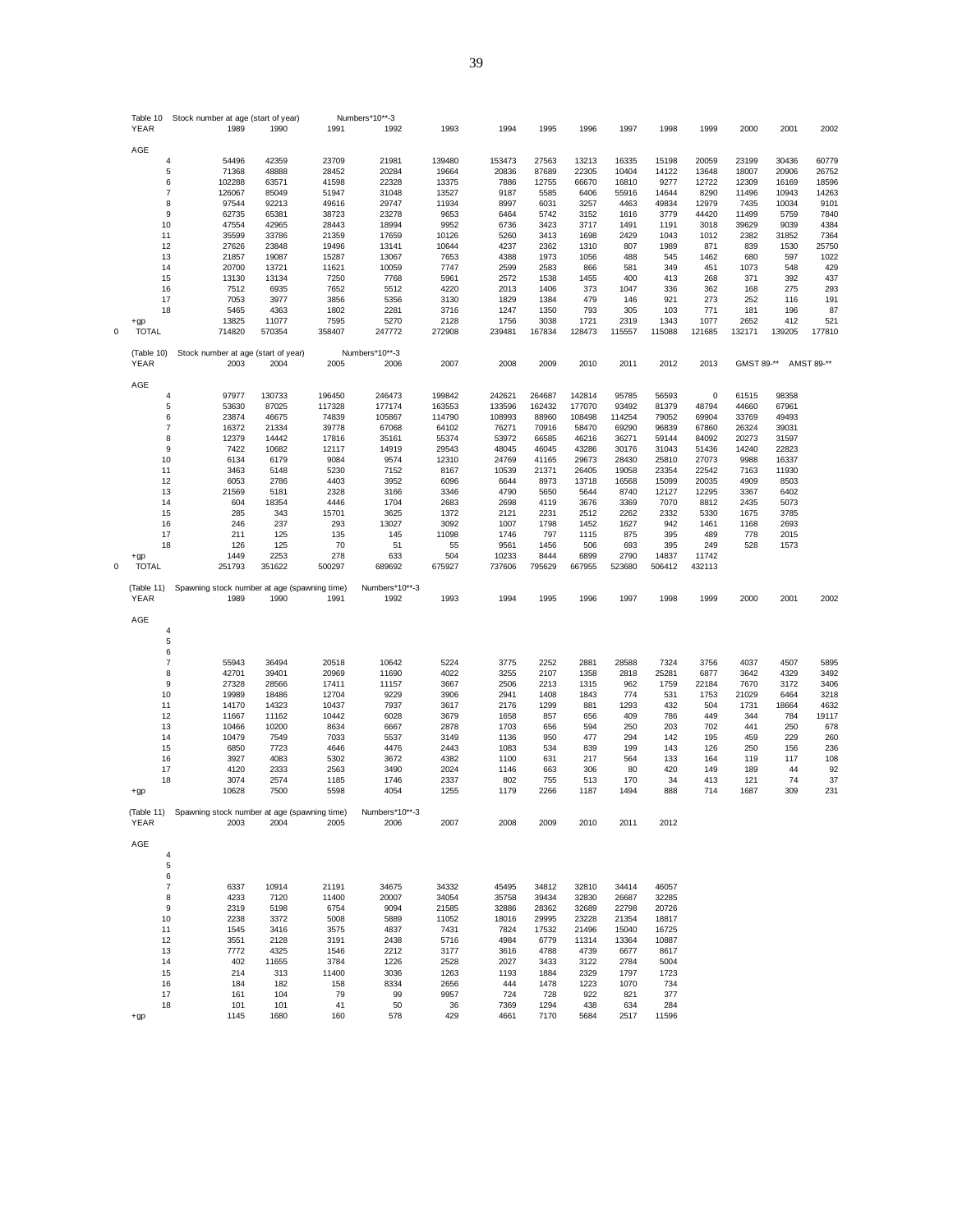|   | (Table 12)                | Stock biomass at age (start of year)          |               | Tonnes       |              |              |               |               |               |               |               |             |             |              |             |
|---|---------------------------|-----------------------------------------------|---------------|--------------|--------------|--------------|---------------|---------------|---------------|---------------|---------------|-------------|-------------|--------------|-------------|
|   | <b>YEAR</b>               | 1989                                          | 1990          | 1991         | 1992         | 1993         | 1994          | 1995          | 1996          | 1997          | 1998          | 1999        | 2000        | 2001         | 2002        |
|   |                           |                                               |               |              |              |              |               |               |               |               |               |             |             |              |             |
|   | AGE                       |                                               |               |              |              |              |               |               |               |               |               |             |             |              |             |
|   | 4                         | 5450                                          | 4109          | 2584         | 2110         | 9206         | 13813         | 2811          | 1044          | 1470          | 1353          | 1745        | 2250        | 2587         | 6139        |
|   | 5                         | 11704                                         | 8360          | 3841         | 3468         | 3068         | 2709          | 9909          | 3078          | 1321          | 1949          | 1651        | 2377        | 2927         | 3531        |
|   | 6                         | 20969                                         | 13477         | 8902         | 4644         | 2835         | 1782          | 2768          | 9400          | 3194          | 1679          | 2239        | 2142        | 2894         | 3422        |
|   | $\overline{7}$            | 31265                                         | 22198         | 14337        | 9066         | 3882         | 2536          | 1609          | 1730          | 9729          | 3353          | 1849        | 2690        | 2604         | 3238        |
|   | 8                         | 27703                                         | 27572         | 16721        | 10531        | 4356         | 3131          | 2153          | 1068          | 1584          | 11063         | 3375        | 2119        | 2980         | 2566        |
|   | 9                         | 19887                                         | 21641         | 14908        | 9218         | 3813         | 2553          | 2326          | 1210          | 656           | 1402          | 10927       | 3783        | 1889         | 2532        |
|   | 10                        | 16596                                         | 15510         | 13226        | 8585         | 4319         | 3125          | 1561          | 1647          | 695           | 503           | 975         | 11770       | 3471         | 1710        |
|   | 11                        | 15343                                         | 14967         | 11000        | 9271         | 5195         | 2593          | 1754          | 815           | 1226          | 511           | 479         | 996         | 10830        | 3005        |
|   | 12                        | 14117                                         | 12496         | 11093        | 7503         | 5897         | 2246          | 1290          | 698           | 462           | 1094          | 491         | 443         | 790          | 10248       |
|   | 13                        | 12305                                         | 11109         | 9417         | 8298         | 4775         | 2409          | 1247          | 612           | 297           | 340           | 750         | 454         | 357          | 573         |
|   | 14                        | 12130                                         | 8260          | 7542         | 6840         | 5322         | 1749          | 1813          | 520           | 361           | 240           | 249         | 605         | 363          | 255         |
|   | 15                        | 8285                                          | 8563          | 5075         | 5468         | 4256         | 1695          | 1116          | 944           | 273           | 295           | 145         | 184         | 262          | 275         |
|   | 16                        | 4830                                          | 4633          | 5961         | 4448         | 3676         | 1447          | 1141          | 260           | 781           | 272           | 200         | 113         | 169<br>90    | 211         |
|   | 17<br>18                  | 4979                                          | 2907          | 2946         | 4119         | 2670         | 1492          | 1137          | 362<br>630    | 115<br>232    | 766           | 175<br>474  | 181<br>130  | 167          | 123         |
|   |                           | 3842<br>12166                                 | 3172<br>10191 | 1431<br>6775 | 2005<br>4917 | 3221<br>2343 | 1063<br>1601  | 1173<br>3241  | 1645          | 2164          | 75<br>1481    | 825         | 1989        | 416          | 78<br>496   |
|   | $+qp$<br><b>TOTALBIO</b>  | 221572                                        | 189165        | 135760       | 100492       | 68833        |               |               |               |               |               |             |             |              | 38403       |
| 0 |                           |                                               |               |              |              |              | 45944         | 37050         | 25665         | 24561         | 26376         | 26549       | 32226       | 32796        |             |
|   | (Table 12)                | Stock biomass at age (start of year)          |               | Tonnes       |              |              |               |               |               |               |               |             |             |              |             |
|   | YEAR                      | 2003                                          | 2004          | 2005         | 2006         | 2007         | 2008          | 2009          | 2010          | 2011          | 2012          |             |             |              |             |
|   |                           |                                               |               |              |              |              |               |               |               |               |               |             |             |              |             |
|   | AGE                       |                                               |               |              |              |              |               |               |               |               |               |             |             |              |             |
|   | 4                         | 7446                                          | 12289         | 18073        | 21690        | 21783        | 24505         | 30968         | 16852         | 13218         | 6791          |             |             |              |             |
|   | 5                         | 5846                                          | 10443         | 13962        | 20198        | 19626        | 17368         | 21603         | 26738         | 14585         | 12939         |             |             |              |             |
|   | 6                         | 3844                                          | 7608          | 12423        | 16621        | 15726        | 18311         | 15746         | 19747         | 21594         | 15336         |             |             |              |             |
|   | $\overline{\mathfrak{c}}$ | 3553                                          | 4715          | 8513         | 14420        | 13141        | 16627         | 13474         | 12805         | 14897         | 21789         |             |             |              |             |
|   | 8                         | 3268                                          | 4015          | 4864         | 9318         | 13843        | 14842         | 15115         | 12155         | 10627         | 14904         |             |             |              |             |
|   | 9                         | 2383                                          | 3664          | 4108         | 5028         | 9277         | 15615         | 11972         | 12553         | 9355          | 9189          |             |             |              |             |
|   | 10                        | 2178                                          | 2336          | 3443         | 3839         | 4887         | 9140          | 13132         | 9644          | 8927          | 9034          |             |             |              |             |
|   | 11                        | 1430                                          | 2286          | 2401         | 3083         | 3732         | 4374          | 8463          | 9611          | 6918          | 8150          |             |             |              |             |
|   | 12                        | 2796                                          | 1387          | 2118         | 1696         | 3170         | 2910          | 2925          | 5309          | 6826          | 6115          |             |             |              |             |
|   | 13                        | 7571                                          | 2865          | 1075         | 1558         | 1814         | 2117          | 3068          | 2579          | 2945          | 5421          |             |             |              |             |
|   | 14                        | 337                                           | 7819          | 2628         | 908          | 1446         | 1327          | 1796          | 1658          | 1506          | 2991          |             |             |              |             |
|   | 15                        | 166                                           | 218           | 7882         | 2132         | 717          | 1203          | 1062          | 1563          | 932           | 1108          |             |             |              |             |
|   | 16                        | 157                                           | 162           | 208          | 5497         | 1234         | 609           | 901           | 765           | 711           | 457           |             |             |              |             |
|   | 17                        | 107                                           | 68            | 98           | 80           | 5427         | 1032          | 539           | 527           | 509           | 234           |             |             |              |             |
|   | 18                        | 87                                            | 95            | 63           | 43           | 40           | 4283          | 1190          | 262           | 338           | 174           |             |             |              |             |
|   | $+qp$                     | 1093                                          | 1701          | 241          | 490          | 279          | 7869          | 4492          | 3567          | 1604          | 7196          |             |             |              |             |
| 0 | <b>TOTALBIO</b>           | 42261                                         | 61670         | 82099        | 106598       | 116142       | 142131        | 146445        | 136335        | 115493        | 121828        |             |             |              |             |
|   |                           |                                               |               |              |              |              |               |               |               |               |               |             |             |              |             |
|   | (Table 13)                | Spawning stock biomass at age (spawning time) |               |              | Tonnes       |              |               |               |               |               |               |             |             |              |             |
|   | YEAR                      | 1989                                          | 1990          | 1991         | 1992         | 1993         | 1994          | 1995          | 1996          | 1997          | 1998          | 1999        | 2000        | 2001         | 2002        |
|   |                           |                                               |               |              |              |              |               |               |               |               |               |             |             |              |             |
|   | AGE                       |                                               |               |              |              |              |               |               |               |               |               |             |             |              |             |
|   | 4                         |                                               |               |              |              |              |               |               |               |               |               |             |             |              |             |
|   | 5<br>6                    |                                               |               |              |              |              |               |               |               |               |               |             |             |              |             |
|   |                           |                                               |               |              |              |              |               |               |               |               |               |             |             |              |             |
|   | 7<br>8                    | 13874<br>12127                                | 9525<br>11781 | 5663<br>7067 | 3107<br>4138 | 1499<br>1468 | 1042<br>1133  | 649<br>752    | 778<br>445    | 4974<br>1001  | 1677<br>5612  | 838<br>1788 | 945<br>1038 | 1073<br>1286 | 1338<br>985 |
|   | 9                         | 8663                                          | 9455          | 6703         | 4418         | 1449         | 990           | 896           | 505           | 391           | 653           | 5457        | 2523        | 1040         | 1100        |
|   | 10                        | 6976                                          | 6673          | 5907         | 4172         | 1695         | 1365          | 642           | 817           | 361           | 224           | 566         | 6246        | 2482         | 1255        |
|   | 11                        | 6107                                          | 6345          | 5375         | 4167         | 1856         | 1073          | 668           | 423           | 653           | 212           | 238         | 724         | 6346         | 1890        |
|   | 12                        | 5962                                          | 5849          | 5941         | 3442         | 2038         | 879           | 468           | 350           | 234           | 432           | 253         | 181         | 404          | 7608        |
|   | 13                        | 5892                                          | 5936          | 5318         | 4234         | 1796         | 935           | 414           | 344           | 152           | 127           | 360         | 295         | 149          | 380         |
|   | 14                        | 6141                                          | 4545          | 4564         | 3765         | 2163         | 765           | 667           | 286           | 182           | 98            | 108         | 259         | 152          | 155         |
|   | 15                        | 4322                                          | 5035          | 3252         | 3151         | 1744         | 714           | 388           | 545           | 136           | 102           | 68          | 124         | 104          | 149         |
|   | 16                        | 2525                                          | 2727          | 4131         | 2963         | 3816         | 791           | 512           | 151           | 421           | 108           | 91          | 80          | 72           | 78          |
|   | 17                        | 2909                                          | 1705          | 1958         | 2684         | 1726         | 935           | 545           | 231           | 63            | 349           | 96          | 136         | 34           | 59          |
|   | 18                        | 2161                                          | 1871          | 941          | 1535         | 2026         | 683           | 656           | 407           | 129           | 25            | 254         | 87          | 63           | 33          |
|   | $+gp$                     | 9353                                          | 6900          | 4994         | 3782         | 1382         | 1075          | 2417          | 1134          | 1393          | 980           | 547         | 1265        | 312          | 220         |
| 0 | <b>TOTSPBIO</b>           | 87011                                         | 78349         | 61814        | 45558        | 24658        | 12379         | 9674          | 6418          | 0089          | 10598         | 10664       | 13903       | 3517         | 15250       |
|   |                           |                                               |               |              |              |              |               |               |               |               |               |             |             |              |             |
|   | (Table 13)                | Spawning stock biomass at age (spawning time) |               |              | Tonnes       |              |               |               |               |               |               |             |             |              |             |
|   | YEAR                      | 2003                                          | 2004          | 2005         | 2006         | 2007         | 2008          | 2009          | 2010          | 2011          | 2012          |             |             |              |             |
|   |                           |                                               |               |              |              |              |               |               |               |               |               |             |             |              |             |
|   | AGE                       |                                               |               |              |              |              |               |               |               |               |               |             |             |              |             |
|   | $\overline{4}$            |                                               |               |              |              |              |               |               |               |               |               |             |             |              |             |
|   | 5                         |                                               |               |              |              |              |               |               |               |               |               |             |             |              |             |
|   | 6                         |                                               |               |              |              |              |               |               |               |               |               |             |             |              |             |
|   | $\overline{7}$            | 1375                                          | 2412          | 4535         | 7455         | 7038         | 9918          | 6614          | 7185          | 7399          | 10363         |             |             |              |             |
|   | 8                         | 1117                                          | 1979          | 3112         | 5302         | 8513         | 9833          | 8952          | 8634          | 7819          | 8136          |             |             |              |             |
|   | 9                         | 744                                           | 1783          | 2290         | 3065         | 6778         | 10688         | 7374          | 9480          | 7067          | 6135          |             |             |              |             |
|   | 10                        | 794                                           | 1274          | 1898         | 2361         | 4387         | 6648          | 9568          | 7549          | 6705          | 6586          |             |             |              |             |
|   | 11                        | 638                                           | 1517          | 1641         | 2085         | 3396         | 3247          | 6943          | 7824          | 5459          | 5837          |             |             |              |             |
|   | 12                        | 1640                                          | 1060          | 1535         | 1046         | 2973         | 2183          | 2210          | 4378          | 5506          | 4409          |             |             |              |             |
|   | 13                        | 2728                                          | 2391          | 714          | 1088         | 1722         | 1598          | 2600          | 2166          | 2250          | 3852          |             |             |              |             |
|   | 14                        | 224                                           | 4965          | 2236         | 653          | 1362         | 997           | 1497          | 1408          | 1244          | 2117          |             |             |              |             |
|   |                           | 125                                           | 199           | 5723         | 1785         | 661          | 677           | 897           | 1449          | 740           | 819           |             |             |              |             |
|   | 15                        |                                               |               |              |              |              |               |               |               |               |               |             |             |              |             |
|   | 16                        | 118                                           | 124           | 112          | 3517         | 1060         | 268           | 740           | 644           | 468           | 356           |             |             |              |             |
|   | 17                        | 82                                            | 56            | 57           | 55           | 4869         | 428           | 492           | 436           | 478           | 224           |             |             |              |             |
|   | 18                        | 70                                            | 77            | 37           | 42           | 26           | 3301          | 1057          | 227           | 310           | 125           |             |             |              |             |
|   | $+qp$<br>0 TOTSPBIO       | 863<br>10520                                  | 1268<br>19106 | 139<br>24030 | 447<br>28901 | 237<br>43022 | 3585<br>53372 | 3815<br>52758 | 2939<br>54320 | 1447<br>46893 | 5624<br>54582 |             |             |              |             |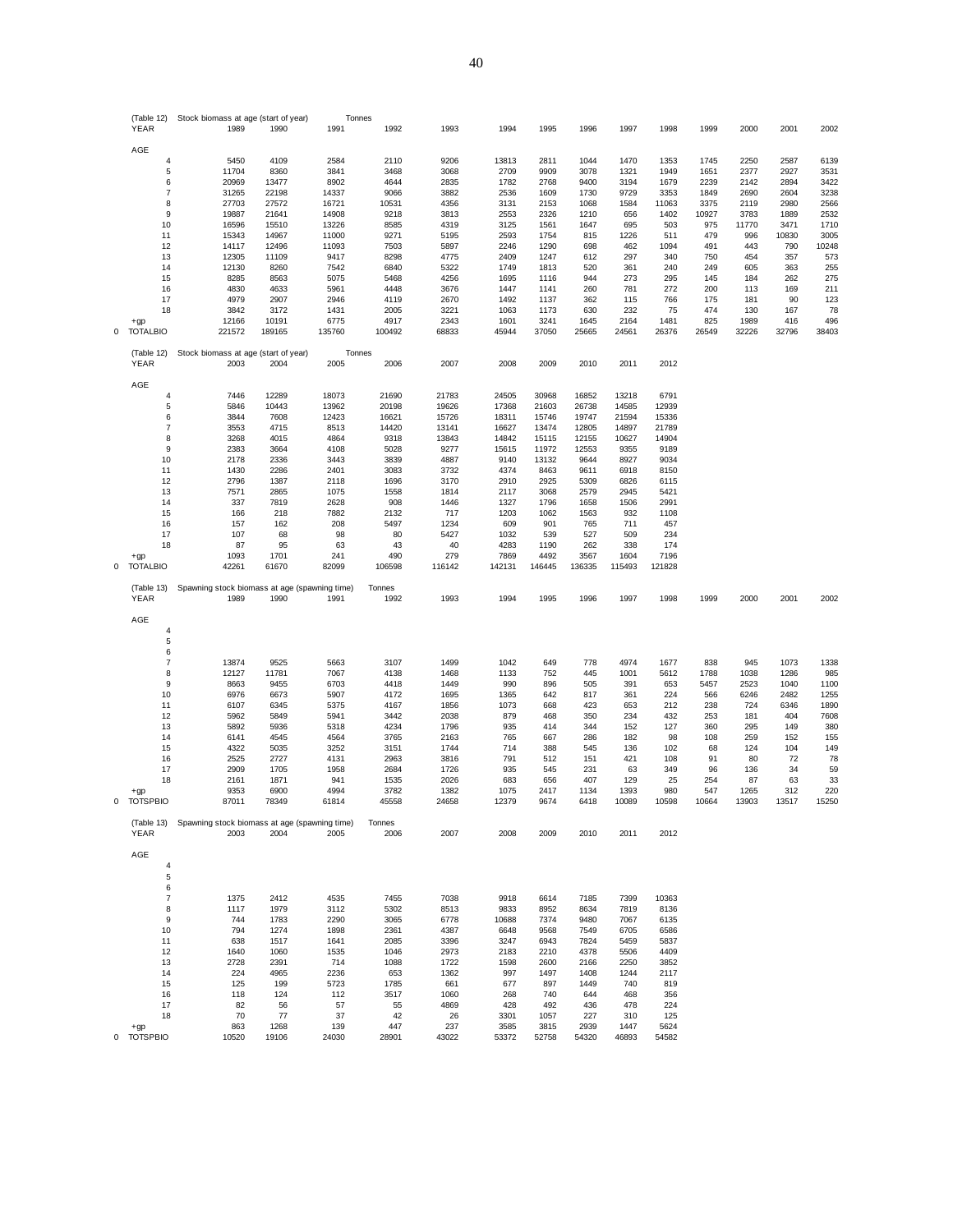# (Table 16) Summary (without SOP correction)

Terminal Fs derived using XSA (Without F shrinkage)

|         |      | <b>RECRUITS</b> |          | 4+BIO ABUNDANCE | 7+ FEMBIO | LANDINGS | YIELD/7+FEN FBAR 6-16 |        |
|---------|------|-----------------|----------|-----------------|-----------|----------|-----------------------|--------|
|         |      | Age 4           |          |                 |           |          |                       |        |
|         | 1989 | 54496           | 221572   | 714820          | 87011     | 58086    | 0.6676                | 0.3166 |
|         | 1990 | 42359           | 189165   | 570354          | 78349     | 80223    | 1.0239                | 0.4814 |
|         | 1991 | 23709           | 135760   | 358407          | 61814     | 48500    | 0.7846                | 0.3667 |
|         | 1992 | 21981           | 100492   | 247772          | 45558     | 43300    | 0.9504                | 0.5664 |
|         | 1993 | 139480          | 68833    | 272908          | 24658     | 43100    | 1.7479                | 0.6505 |
|         | 1994 | 153473          | 45944    | 239481          | 12379     | 17664    | 1.427                 | 0.4572 |
|         | 1995 | 27563           | 37050    | 167834          | 9674      | 13879    | 1.4347                | 0.6875 |
|         | 1996 | 13213           | 25665    | 128473          | 6418      | 6101     | 0.9506                | 0.5167 |
|         | 1997 | 16335           | 24561    | 115557          | 10089     | 1408     | 0.1396                | 0.1413 |
|         | 1998 | 15198           | 26376    | 115088          | 10598     | 1011     | 0.0954                | 0.0834 |
|         | 1999 | 20059           | 26549    | 121685          | 10664     | 1095     | 0.1027                | 0.1226 |
|         | 2000 | 23199           | 32226    | 132171          | 13903     | 3665     | 0.2636                | 0.2312 |
|         | 2001 | 30436           | 32796    | 139205          | 13517     | 3327     | 0.2461                | 0.16   |
|         | 2002 | 60779           | 38403    | 177810          | 15250     | 2964     | 0.1944                | 0.1879 |
|         | 2003 | 97977           | 42261    | 251793          | 10520     | 2273     | 0.2161                | 0.1456 |
|         | 2004 | 130733          | 61670    | 351622          | 19106     | 3260     | 0.1706                | 0.1008 |
|         | 2005 | 196450          | 82099    | 500297          | 24030     | 4039     | 0.1681                | 0.1637 |
|         | 2006 | 246473          | 106598   | 689692          | 28901     | 5936     | 0.2054                | 0.077  |
|         | 2007 | 199842          | 116142   | 675927          | 43022     | 5131     | 0.1193                | 0.1302 |
|         | 2008 | 242621          | 142131   | 737606          | 53372     | 4274     | 0.0801                | 0.0627 |
|         | 2009 | 264687          | 146445   | 795629          | 52758     | 3639     | 0.069                 | 0.0455 |
|         | 2010 | 142814          | 136335   | 667955          | 54320     | 5235     | 0.0964                | 0.0614 |
|         | 2011 | 95785           | 115493   | 523680          | 46893     | 8904     | 0.1899                | 0.2613 |
|         | 2012 | 56593           | 121828   | 506412          | 54582     | 5864     | 0.1074                | 0.1287 |
| Arith.  |      |                 |          |                 |           |          |                       |        |
| Mean    |      | 96671           | 86737    | 383424          | 32600     | 15537    | 0.4885                | 0.2551 |
| 0 Units |      | (Thousands)     | (Tonnes) | (Thousands)     | (Tonnes)  | (Tonnes) |                       |        |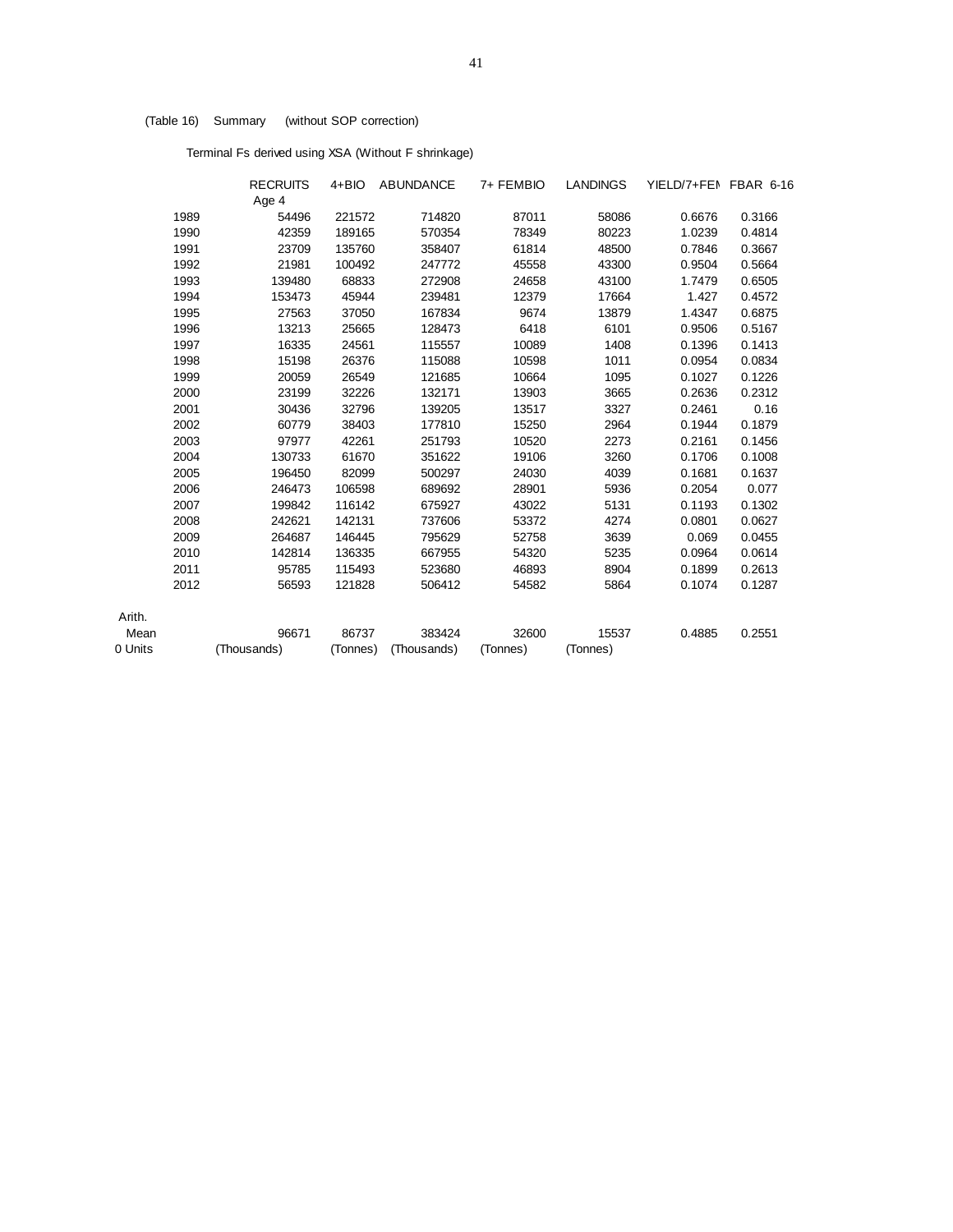Table 16a: stock recruitment Mterm input file

| 5                | <b>N</b> params                         |
|------------------|-----------------------------------------|
| 5                | Geometric mean model                    |
| 61.515           | 1989-2010 age 4 XSA geomean in millions |
| $0.00000E + 000$ |                                         |
| $0.00000E + 000$ |                                         |
| $\theta$         |                                         |
| $0.00000E + 000$ |                                         |
| 22               | Ndata log residuals                     |
| $-0.121$         |                                         |
| $-0.373$         |                                         |
| $-0.953$         |                                         |
| $-1.029$         |                                         |
| 0.819            |                                         |
| 0.914            |                                         |
| $-0.803$         |                                         |
| $-1.538$         |                                         |
| $-1.326$         |                                         |
| $-1.398$         |                                         |
| $-1.121$         |                                         |
| $-0.975$         |                                         |
| $-0.704$         |                                         |
| $-0.012$         |                                         |
| 0.465            |                                         |
| 0.754            |                                         |
| 1.161            |                                         |
| 1.388            |                                         |
| 1.178            |                                         |
| 1.372            |                                         |
| 1.459            |                                         |
| 0.842            |                                         |
| $\overline{0}$   | No extra data                           |
|                  |                                         |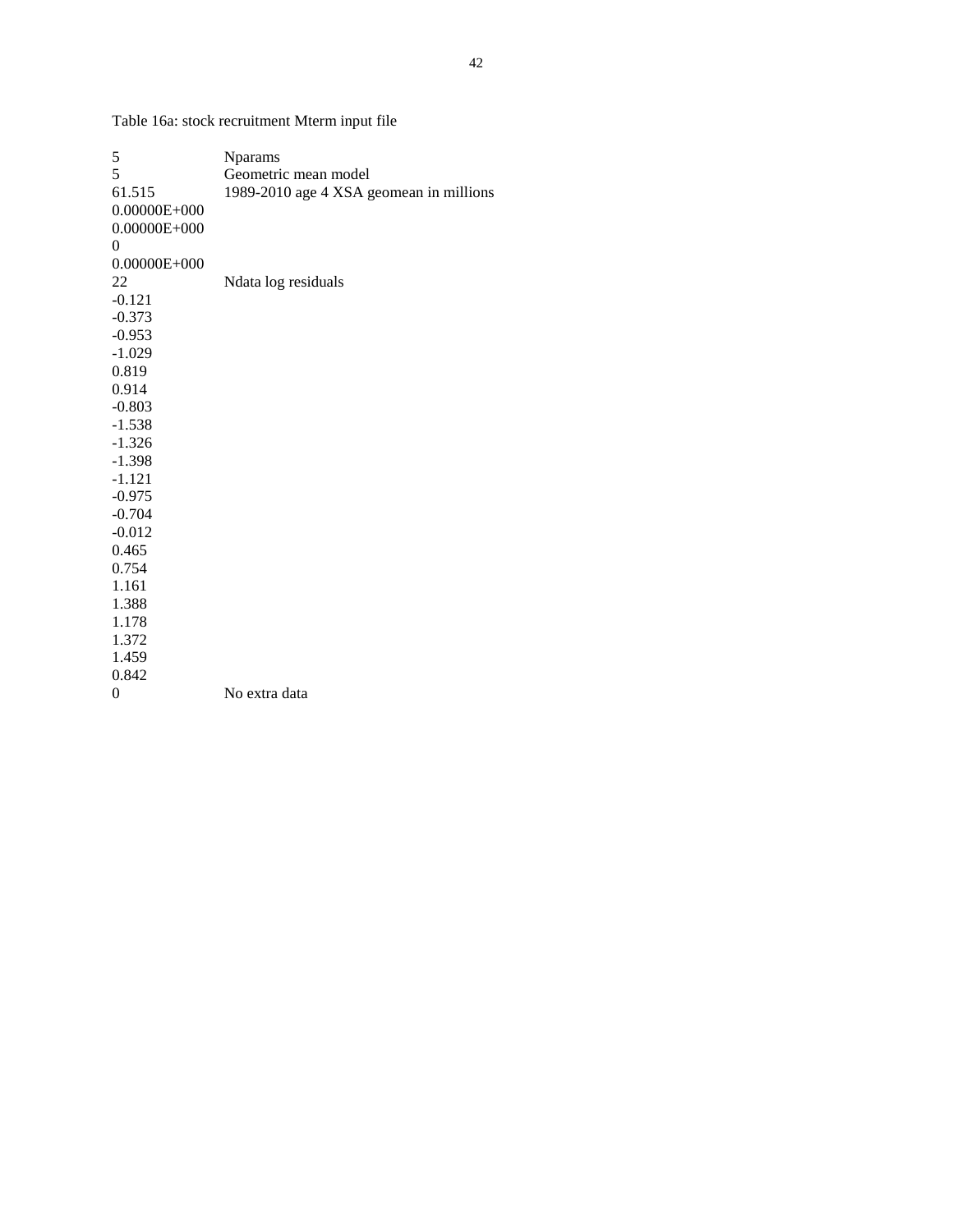Name Value C.V. Name Value C.V. Name Value C.V. Name Value C.V. Population at age in 2011 Exploitation pattern Exploitation pattern Exploitation pattern Exploitation pattern<br>H - Human consumption (D - Discards) (D - Exploitation (I - Industrials) (H - Human consumption) (D - Discards) (I - Industrials) 'N4' 61515 0.79 'sH4' 0.0283 0.0084 'sD4' 0.00 0.00 'sI4' 0.00 0.00 'N5' 48794 0.34 'sH5' 0.0360 0.0081 'sD5' 0.00 0.00 'sI5' 0.00 0.00 'N6' 69904 0.42 'sH6' 0.0388 0.0104 'sD6' 0.00 0.00 'sI6' 0.00 0.00 'N7' 67860 0.31 'sH7' 0.0423 0.0316 'sD7' 0.00 0.00 'sI7' 0.00 0.00 'N8' 84092 0.25 'sH8' 0.0239 0.0083 'sD8' 0.00 0.00 'sI8' 0.00 0.00 'N9' 51436 0.26 'sH9' 0.0212 0.0097 'sD9' 0.00 0.00 'sI9' 0.00 0.00 'N10' 27073 0.32 'sH10' 0.0416 0.0307 'sD10' 0.00 0.00 'sI10' 0.00 0.00 'N11' 22542 0.21 'sH11' 0.0674 0.0398 'sD11' 0.00 0.00 'sI11' 0.00 0.00 'N12' 20035 0.21 'sH12' 0.1061 0.0716 'sD12' 0.00 0.00 'sI12' 0.00 0.00 'N13' 12295 0.22 'sH13' 0.1324 0.0555 'sD13' 0.00 0.00 'sI13' 0.00 0.00 'N14' 8812 0.17 'sH14' 0.1620 0.0786 'sD14' 0.00 0.00 'sI14' 0.00 0.00 'N15' 5330 0.21 'sH15' 0.3761 0.3593 'sD15' 0.00 0.00 'sI15' 0.00 0.00 'N16' 1461 0.23 'sH16' 0.6431 0.6002 'sD16' 0.00 0.00 'sI16' 0.00 0.00 'N17' 489 0.20 'sH17' 0.3603 0.2978 'sD17' 0.00 0.00 'sI17' 0.00 0.00 'N18' 249 0.17 'sH18' 0.3629 0.4190 'sD18' 0.00 0.00 'sI18' 0.00 0.00 'N19' 11742 0.17 'sH19' 0.3629 0.4190 'sD19' 0.00 0.00 'sI19' 0.00 0.00 Stock weight at age Catch weight at age Catch weight at age Catch weight at age Catch weight at age Catch weight at age<br>
(H - Human consumption) (D - Discards) (I - Industrials) (H - Human consumption) (D - Discards) (I - Industrials) (I - Industrials)<br>  $\begin{array}{cccc}\n\text{W} & \text{W} & \text{W} \\
\text{W} & \text{W} & \text{W} & \text{W} \\
\text{W} & \text{W} & \text{W} & \text{W} \\
\text{W} & \text{W} & \text{W} & \text{W} \\
\text{W} & \text{W} & \text{W} & \text{W} \\
\text{W} & \text{W} & \text{W} & \text{W}$  'WS4' 0.125 0.011 'WH4' 0.131 0.008 'WD4' 0.00 0.00 'WI4' 0.00 0.00 'WS5' 0.155 0.004 'WH5' 0.159 0.010 'WD5' 0.00 0.00 'WI5' 0.00 0.00 'WS6' 0.188 0.006 'WH6' 0.188 0.012 'WD6' 0.00 0.00 'WI6' 0.00 0.00 'WS7' 0.220 0.005 'WH7' 0.224 0.018 'WD7' 0.00 0.00 'WI7' 0.00 0.00 'WS8' 0.269 0.021 'WH8' 0.288 0.012 'WD8' 0.00 0.00 'WI8' 0.00 0.00 'WS9' 0.299 0.010 'WH9' 0.325 0.014 'WD9' 0.00 0.00 'WI9' 0.00 0.00 'WS10' 0.330 0.019 'WH10' 0.396 0.038 'WD10' 0.00 0.00 'WI10' 0.00 0.00 'WS11' 0.359 0.008 'WH11' 0.411 0.019 'WD11' 0.00 0.00 'WI11' 0.00 0.00 'WS12' 0.401 0.013 'WH12' 0.472 0.027 'WD12' 0.00 0.00 'WI12' 0.00 0.00 'WS13' 0.414 0.067 'WH13' 0.461 0.066 'WD13' 0.00 0.00 'WI13' 0.00 0.00 'WS14' 0.441 0.015 'WH14' 0.483 0.025 'WD14' 0.00 0.00 'WI14' 0.00 0.00 'WS15' 0.503 0.108 'WH15' 0.516 0.043 'WD15' 0.00 0.00 'WI15' 0.00 0.00 'WS16' 0.483 0.045 'WH16' 0.578 0.028 'WD16' 0.00 0.00 'WI16' 0.00 0.00 'WS17' 0.549 0.066 'WH17' 0.572 0.066 'WD17' 0.00 0.00 'WI17' 0.00 0.00 'WS18' 0.482 0.039 'WH18' 0.492 0.034 'WD18' 0.00 0.00 'WI18' 0.00 0.00 'WS19' 0.526 0.046 'WH19' 0.661 0.067 'WD19' 0.00 0.00 'WI19' 0.00 0.00 Natural mortality at age Maturity 'M4' 0.125 0.00 'MT4' 0.000 0.000 'M5' 0.125 0.00 'MT5' 0.000 0.000 'M6' 0.125 0.00 'MT6' 0.000 0.000 'M7' 0.125 0.00 'MT7' 0.523 0.053 'M8' 0.125 0.00 'MT8' 0.677 0.109 'M9' 0.125 0.00 'MT9' 0.740 0.057 'M10' 0.125 0.00 'MT10' 0.770 0.038 'M11' 0.125 0.00 'MT11' 0.791 0.061 'M12' 0.125 0.00 'MT12' 0.805 0.064 'M13' 0.125 0.00 'MT13' 0.794 0.074 'M14' 0.125 0.00 'MT14' 0.819 0.084 'M15' 0.125 0.00 'MT15' 0.859 0.097 'M16' 0.125 0.00 'MT16' 0.812 0.070 'M17' 0.125 0.00 'MT17' 0.951 0.079 'M18' 0.125 0.00 'MT18' 0.875 0.130 'M19' 0.125 0.00 'MT19' 0.877 0.090 Natural mortality multiplier in year Effort multiplier in year (H - Human consumption) 'K2012' 1 0.0 'HF2012' 1.0 0.0 'K2013' 1 0.0 'HF2013' 1.0 0.0 'K2014' 1 0.0 'HF2014' 1.0 0.0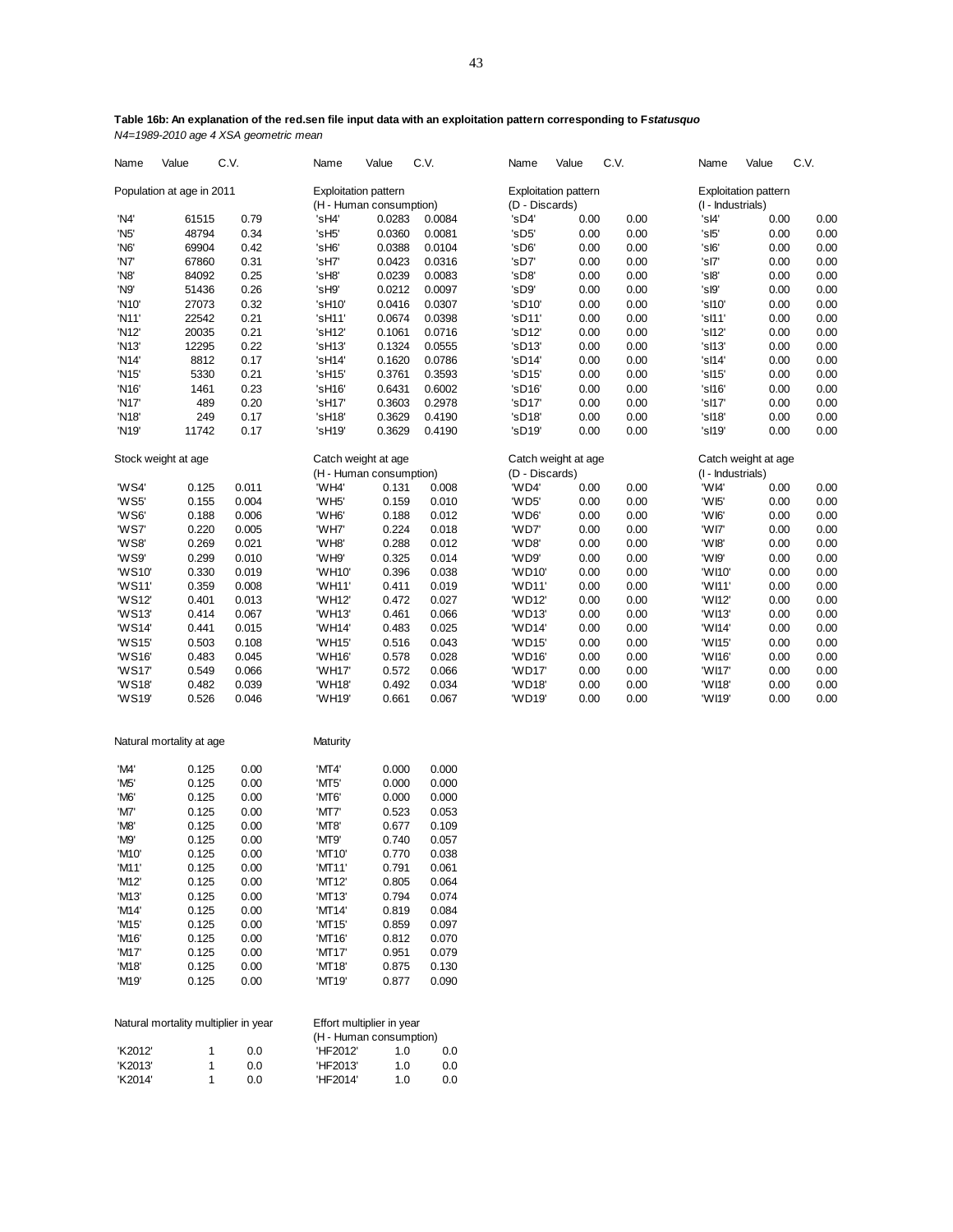Table 17a: Short term (2015) 7plus Fembiomass projections under a range of Fstatus quo multilpiers.

|                       | <b>Relative Fbar</b>                                            |       |              |       |          | $F_{\text{satusque}}$ |       |       |       |       |       |
|-----------------------|-----------------------------------------------------------------|-------|--------------|-------|----------|-----------------------|-------|-------|-------|-------|-------|
| 2015                  | 0.5                                                             | 0.6   | 0.7          | 0.8   | 0.9      |                       | 1.1   | 1.2   | 1.3   | 1.4   | 1.5   |
| $5th$ %ile            | 69656                                                           | 68521 | 67432        | 66389 | 65384    | 64417                 | 63487 | 62588 | 61720 | 60881 | 60068 |
| $10^{th}$ %ile        | 72307                                                           | 71222 | 70180        | 69111 | 68051    | 67021                 | 66107 | 65236 | 64333 | 63464 | 62643 |
| 25 <sup>th</sup> %ile | 75101                                                           | 73982 | 72894        | 71787 | 70717    | 69693                 | 68743 | 67838 | 66965 | 66090 | 65232 |
| 50 <sup>th</sup> %ile | 81823                                                           | 80609 | 79425        | 78291 | 77226    | 76180                 | 75174 | 74184 | 73229 | 72332 | 71460 |
| 95 <sup>th</sup> %ile | 97863                                                           | 96505 | 95180        | 93903 | 92671    | 91480                 | 90329 | 89215 | 88136 | 87089 | 86074 |
|                       | Final assessment data year<br>First year for populations in Sen |       | 2012<br>2013 |       |          |                       |       |       |       |       |       |
|                       | First SSB profile 3 years ahead                                 |       | 2015         |       | SSB 2015 |                       |       |       |       |       |       |

Tab. 17b: SSB and yield 5th, 25th, 50th and 95% %ile probability profiles under F<sub>statusquo</sub>, 2013-2022

|      |      | 5th %ile   |       | 10th %ile | 25th %ile | 50th %ile | 95th %ile |
|------|------|------------|-------|-----------|-----------|-----------|-----------|
| Year |      | <b>SSB</b> |       |           |           |           |           |
|      | 2013 |            | 62032 | 63972     | 66520     | 71326     | 83475     |
|      | 2014 |            | 64837 | 66953     | 69568     | 75683     | 90023     |
|      | 2015 |            | 64417 | 67021     | 69693     | 76180     | 91480     |
|      | 2016 |            | 63817 | 66622     | 69736     | 76592     | 94384     |
|      | 2017 |            | 61571 | 64490     | 68585     | 76921     | 99432     |
|      | 2018 |            | 57657 | 61324     | 65972     | 77100     | 103149    |
|      | 2019 |            | 54659 | 58116     | 64995     | 78013     | 106708    |
|      | 2020 |            | 51238 | 55834     | 62667     | 77519     | 110378    |
|      | 2021 |            | 47288 | 53054     | 61046     | 76465     | 110449    |
|      | 2022 |            | 45647 | 51001     | 59425     | 76537     | 112242    |
|      |      |            |       |           |           |           |           |
| Year |      | Yield      |       |           |           |           |           |
|      | 2013 |            | 8318  | 8507      | 8766      | 9346      | 10525     |
|      | 2014 |            | 8412  | 8653      | 8924      | 9518      | 10885     |
|      | 2015 |            | 8710  | 8987      | 9323      | 10047     | 11597     |
|      | 2016 |            | 9313  | 9616      | 10031     | 10940     | 12723     |
|      | 2017 |            | 9905  | 10257     | 10711     | 11779     | 13893     |
|      | 2018 |            | 9985  | 10390     | 10905     | 11910     | 14255     |
|      | 2019 |            | 10348 | 10761     | 11313     | 12483     | 15132     |
|      | 2020 |            | 10767 | 11220     | 12064     | 13318     | 16474     |
|      | 2021 |            | 10519 | 11023     | 11731     | 13359     | 16959     |
|      | 2022 |            | 9481  | 10025     | 10773     | 12522     | 16359     |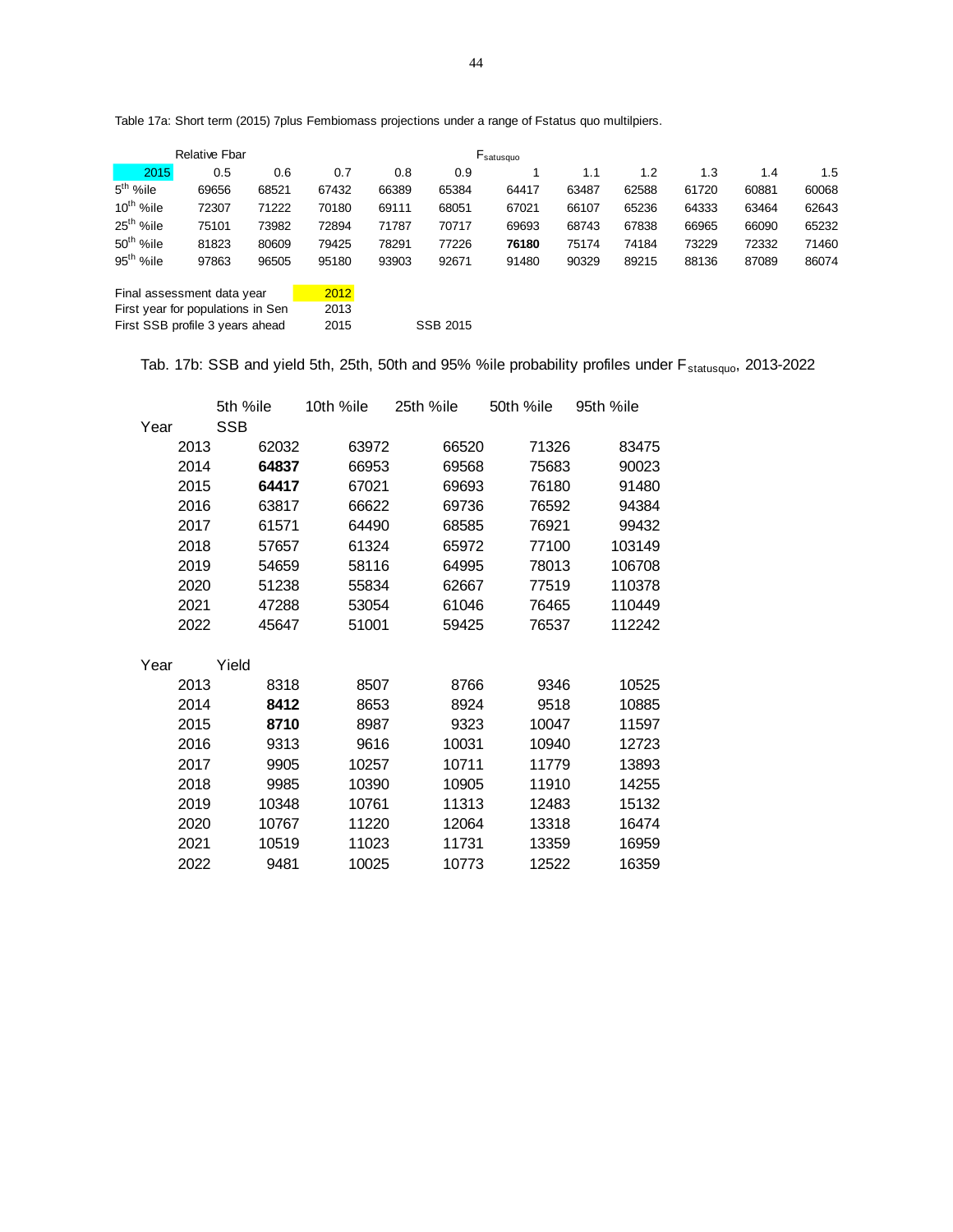





**in numbers** 

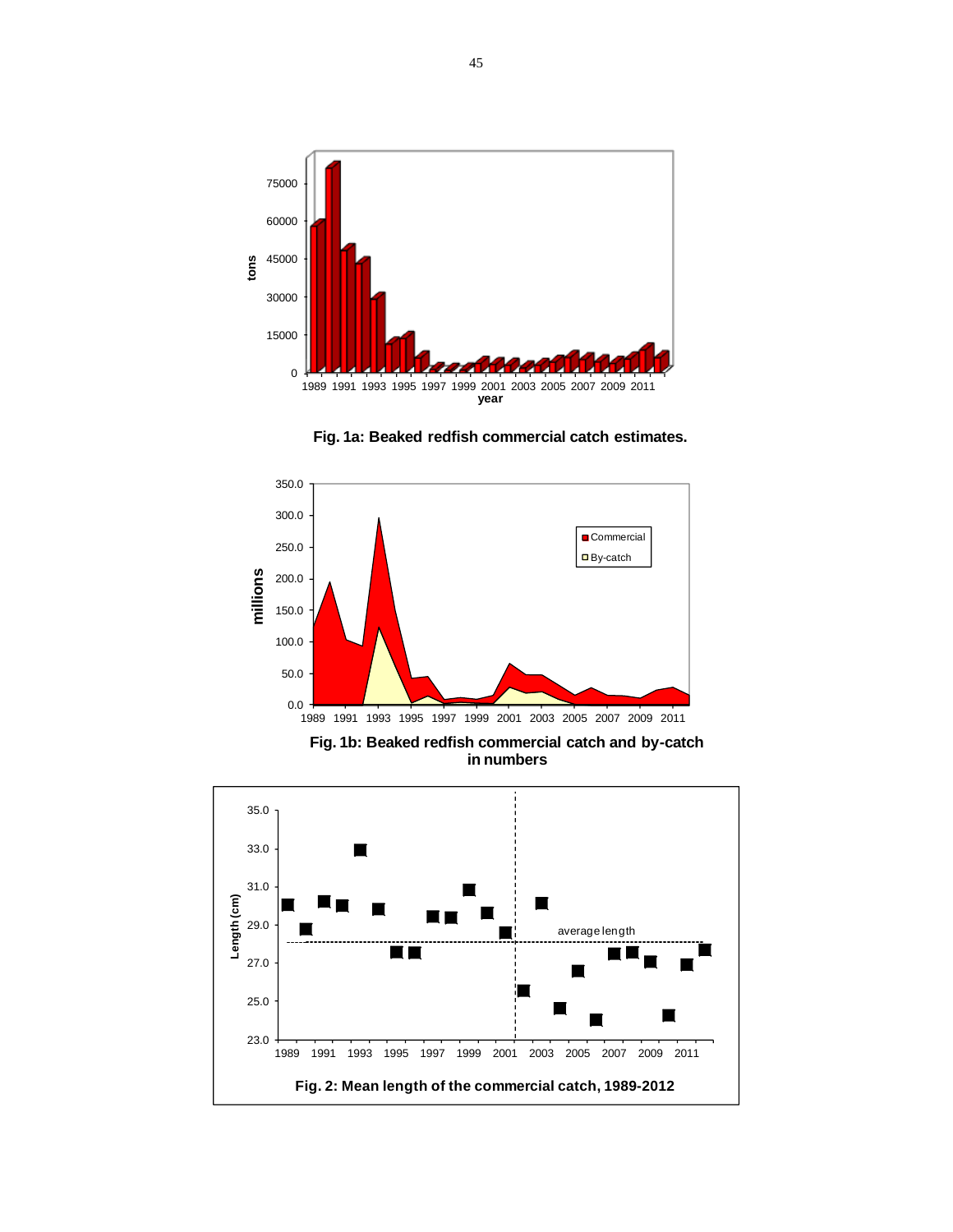

Figure 3: Temporal variation of maturity ogives for the three species of the genus *Sebastes* in Flemish Cap (*S. fasciatus* , *S. mentella* and *S. marinus* ) between 1999 and 2012.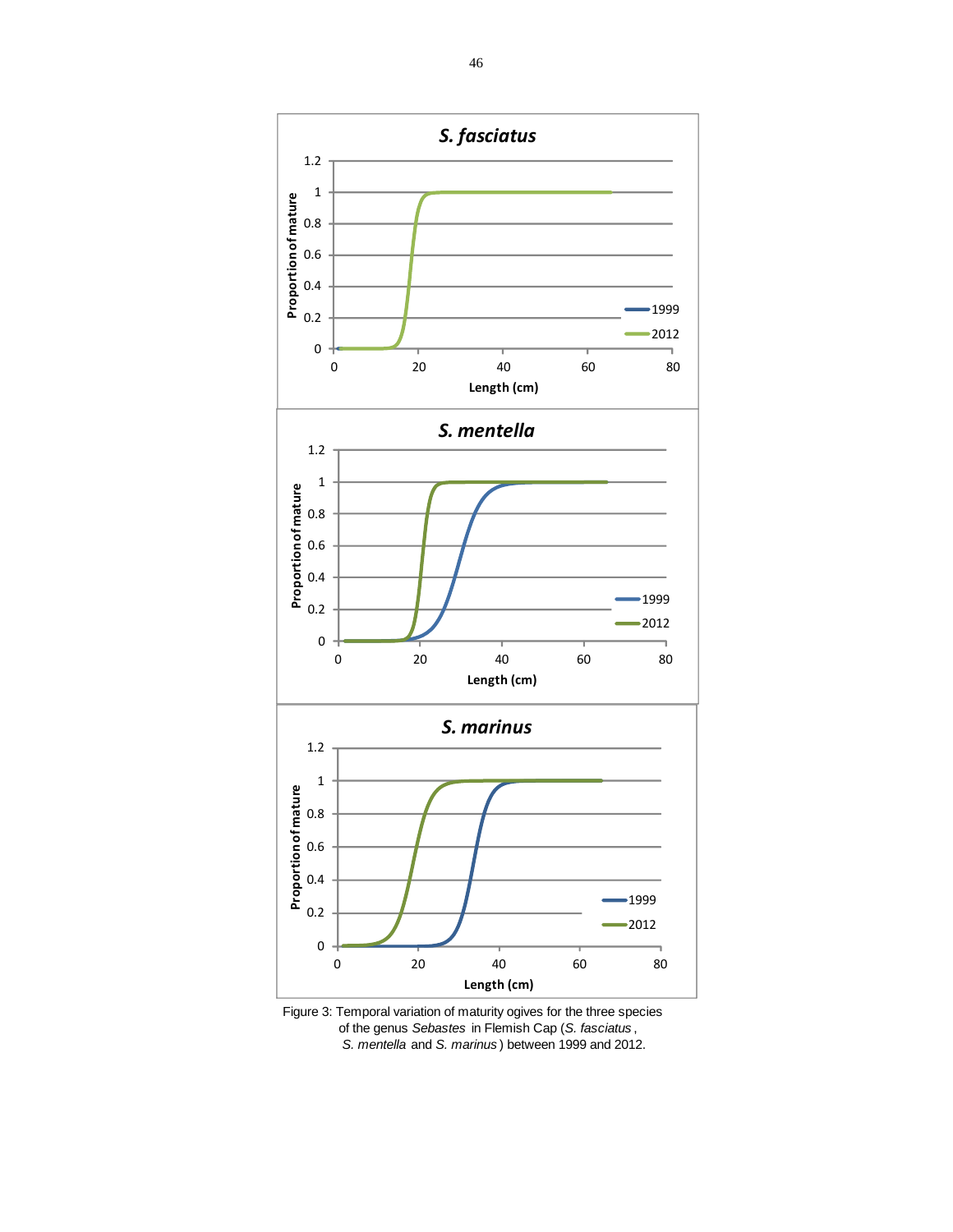

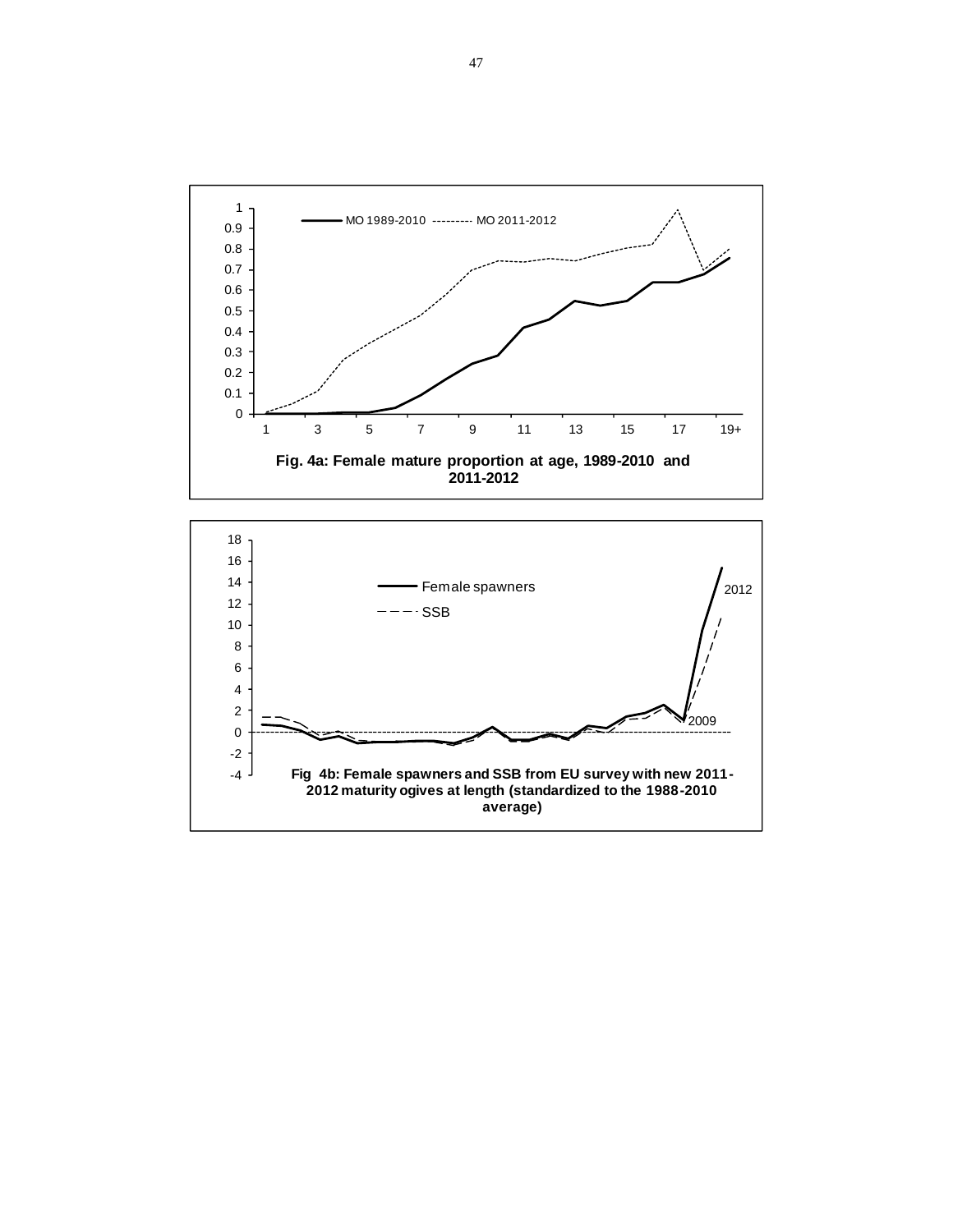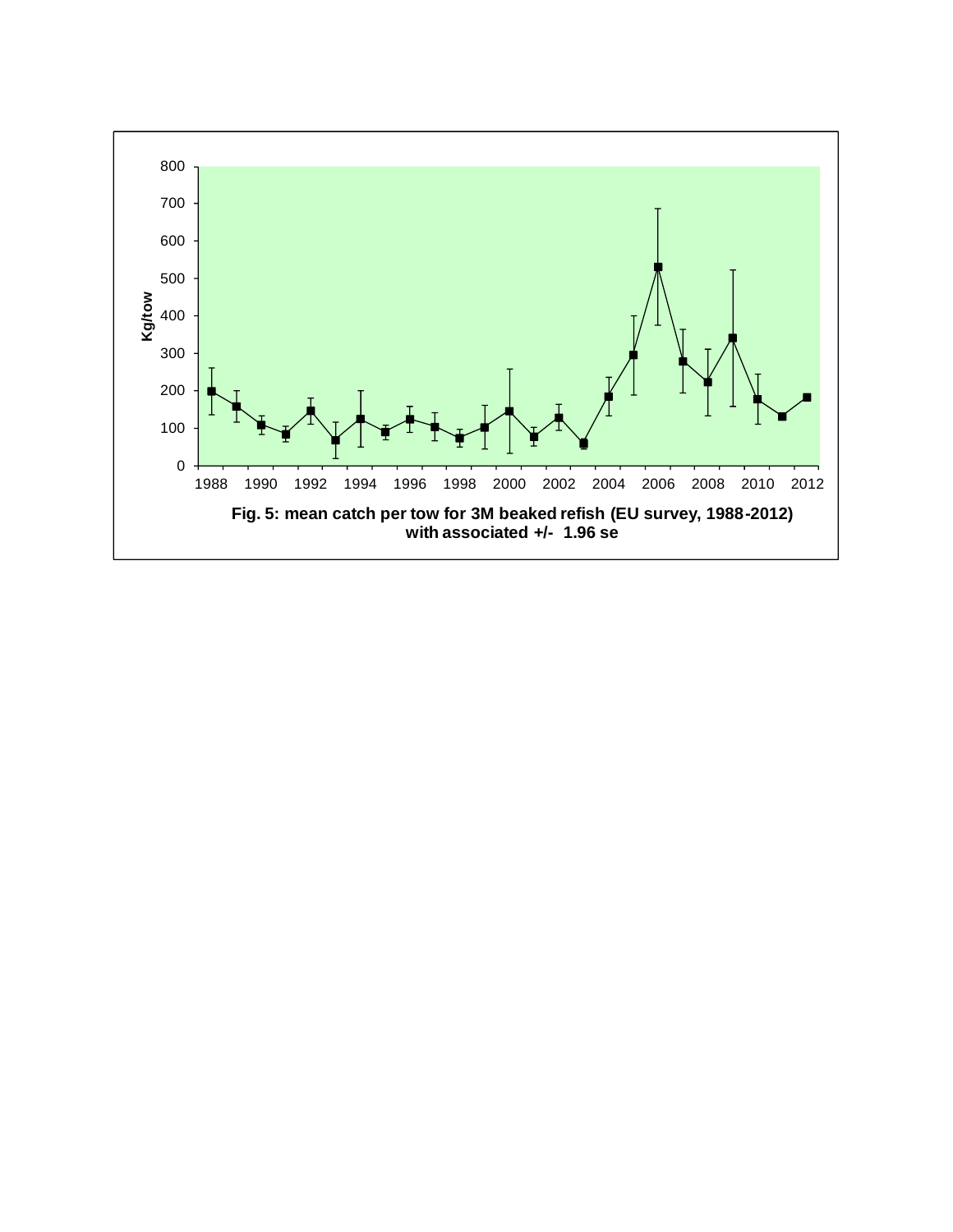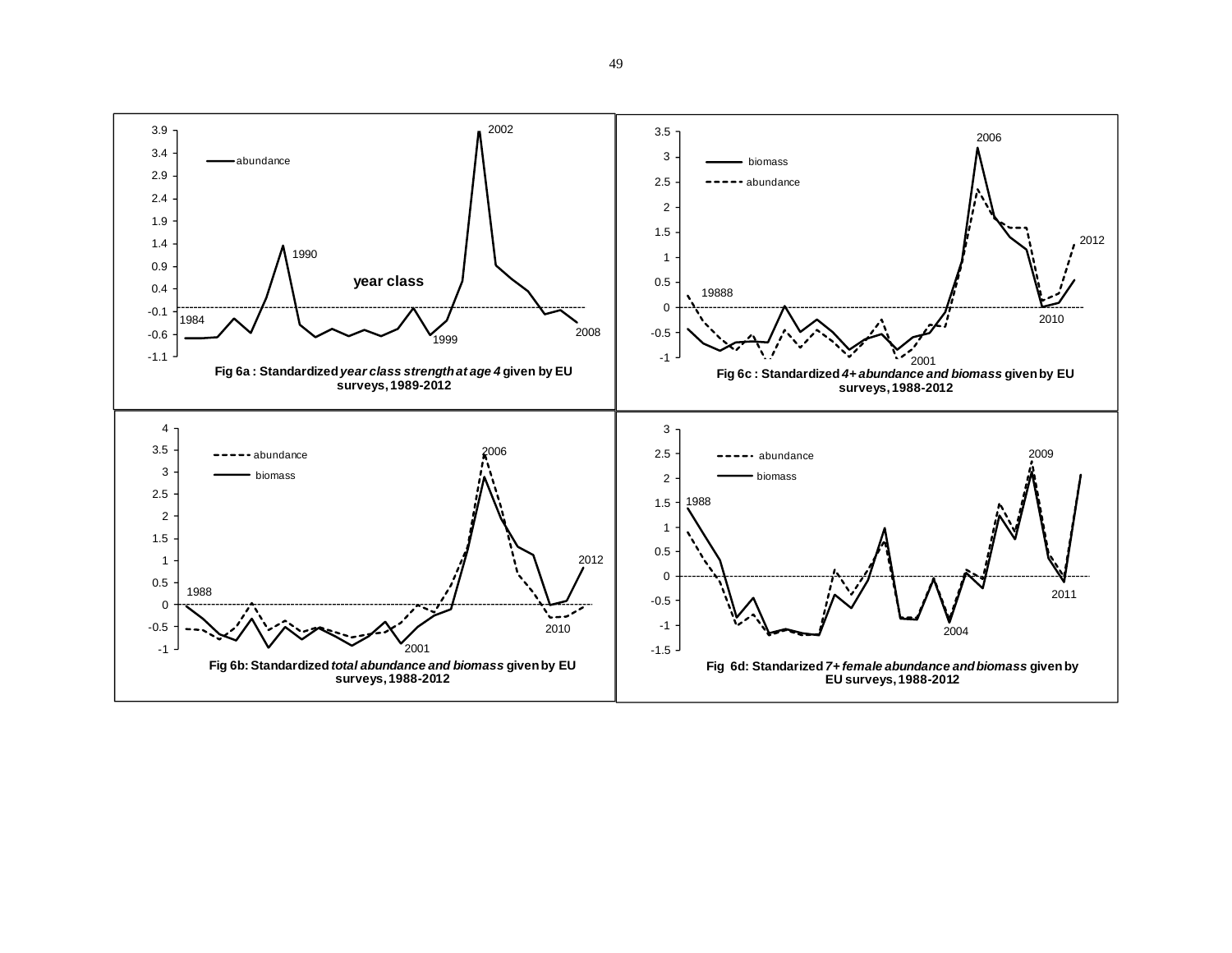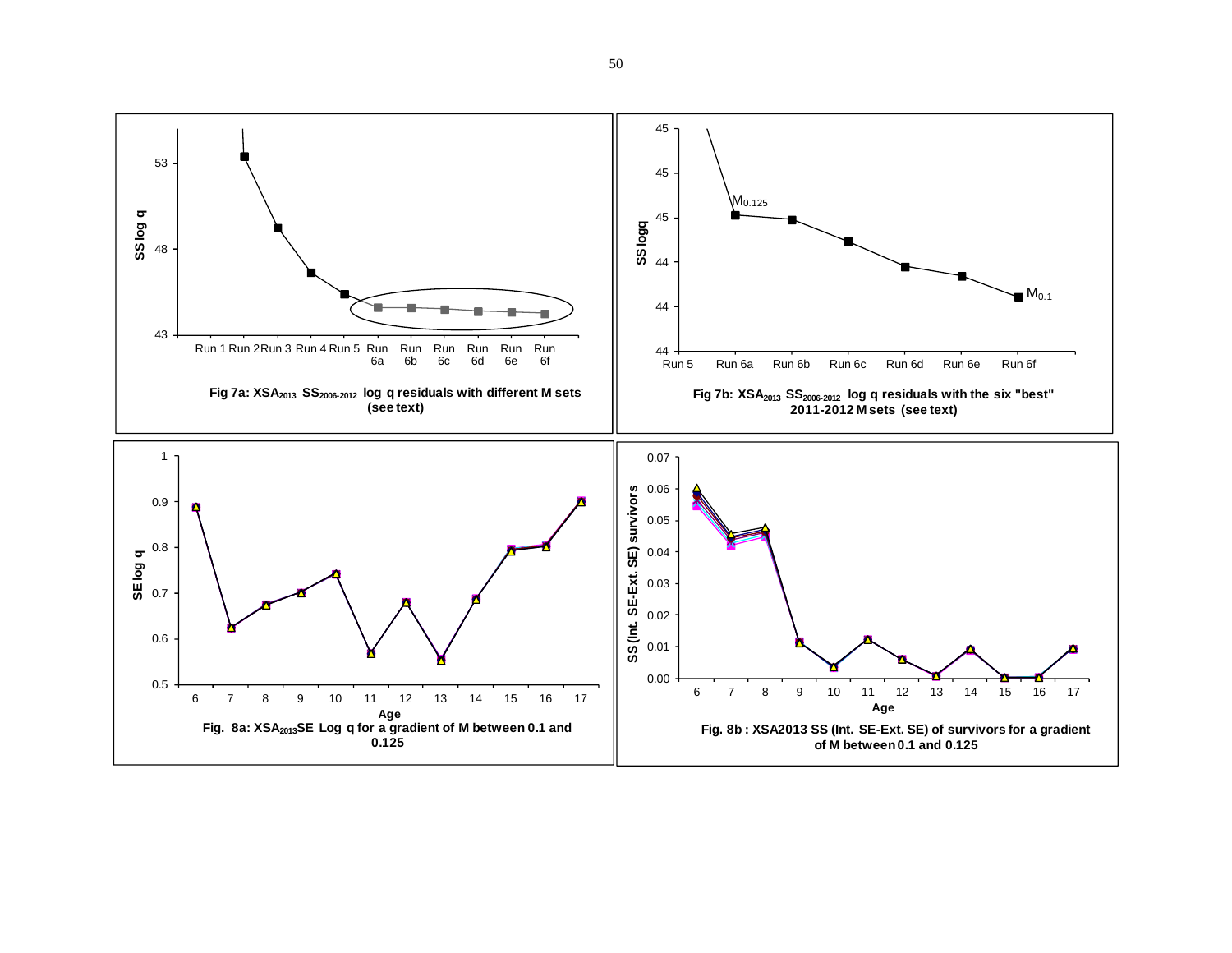

**Fig. 10a and 10b: Log q residuals for the worst and one of the best options considered on the XSA2013 sensitivity analysis (see text).**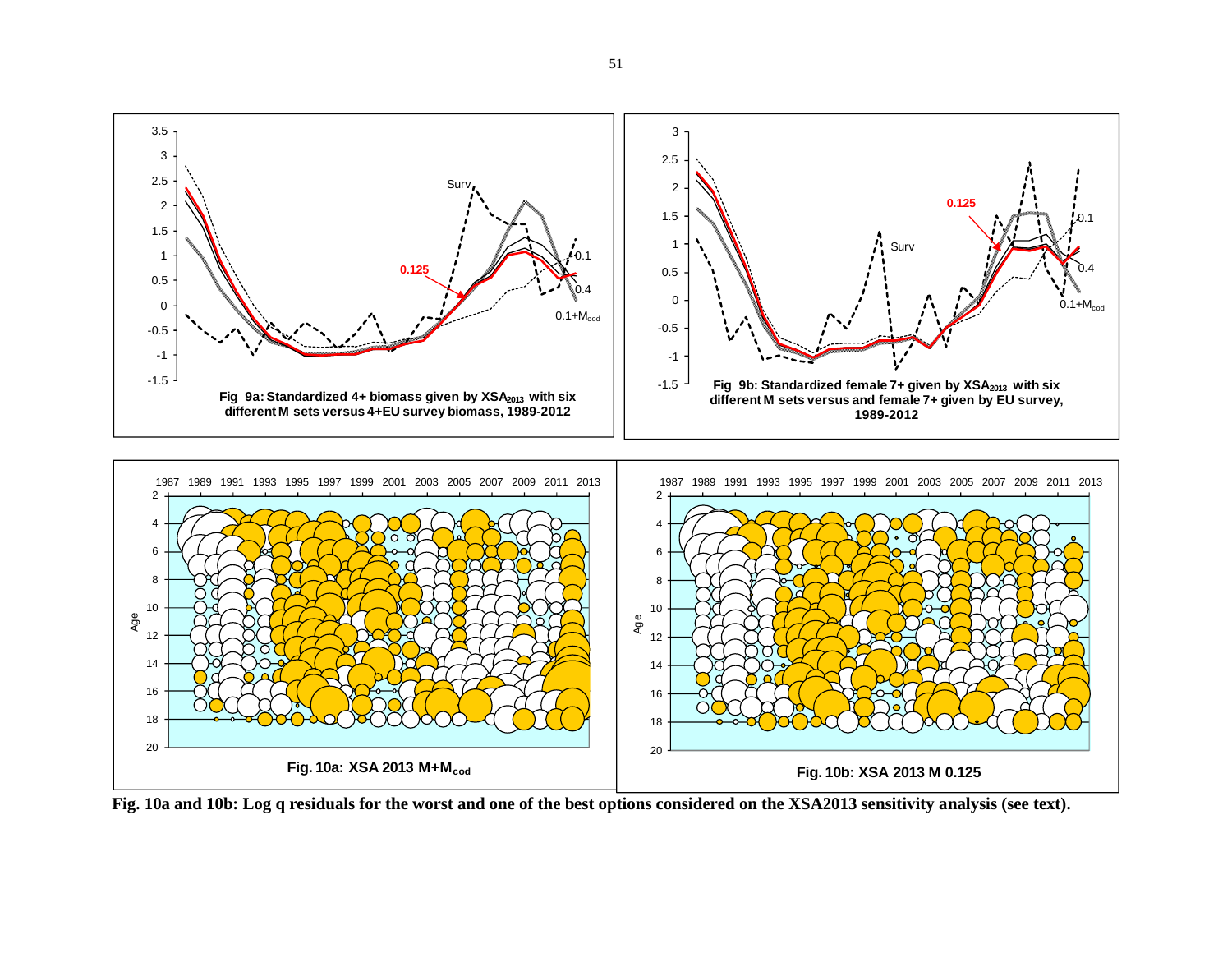

**Fig. 11: Main results of retrospective XSA2013-2009**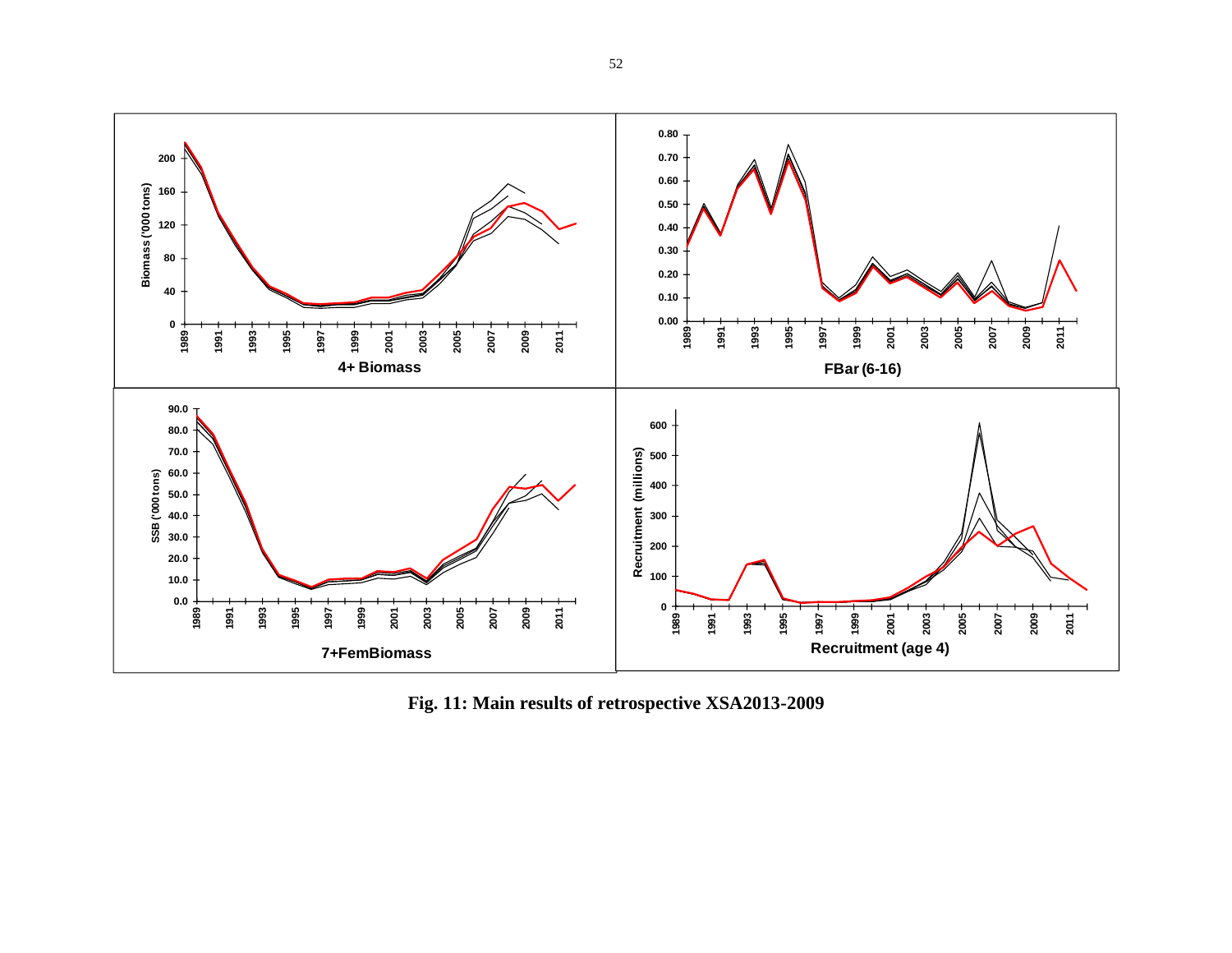

**Fig. 12a: XSA results for 2013 assessment.**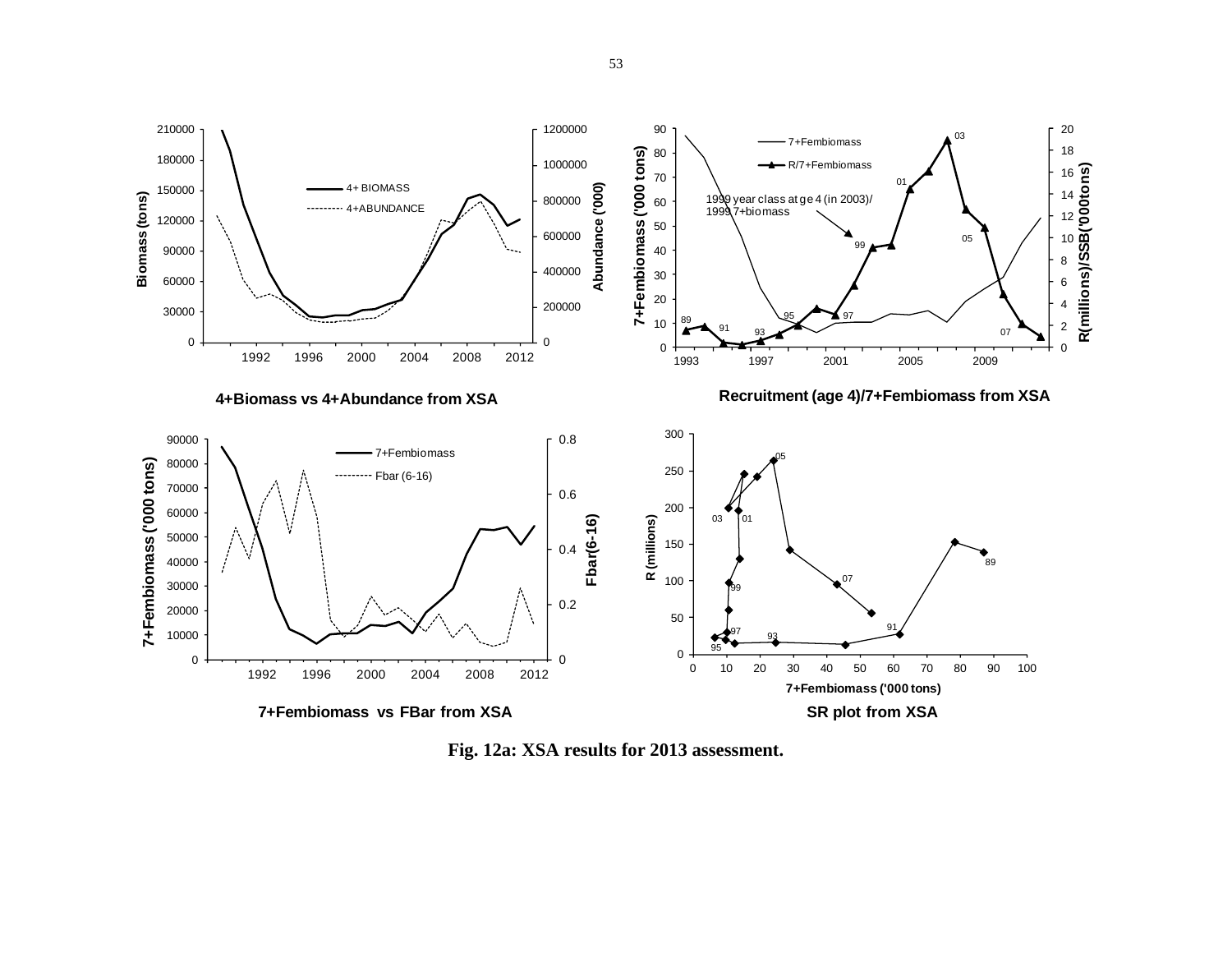

**Fig. 12b: Year Class strength at recruitment from 2013 XSA.**